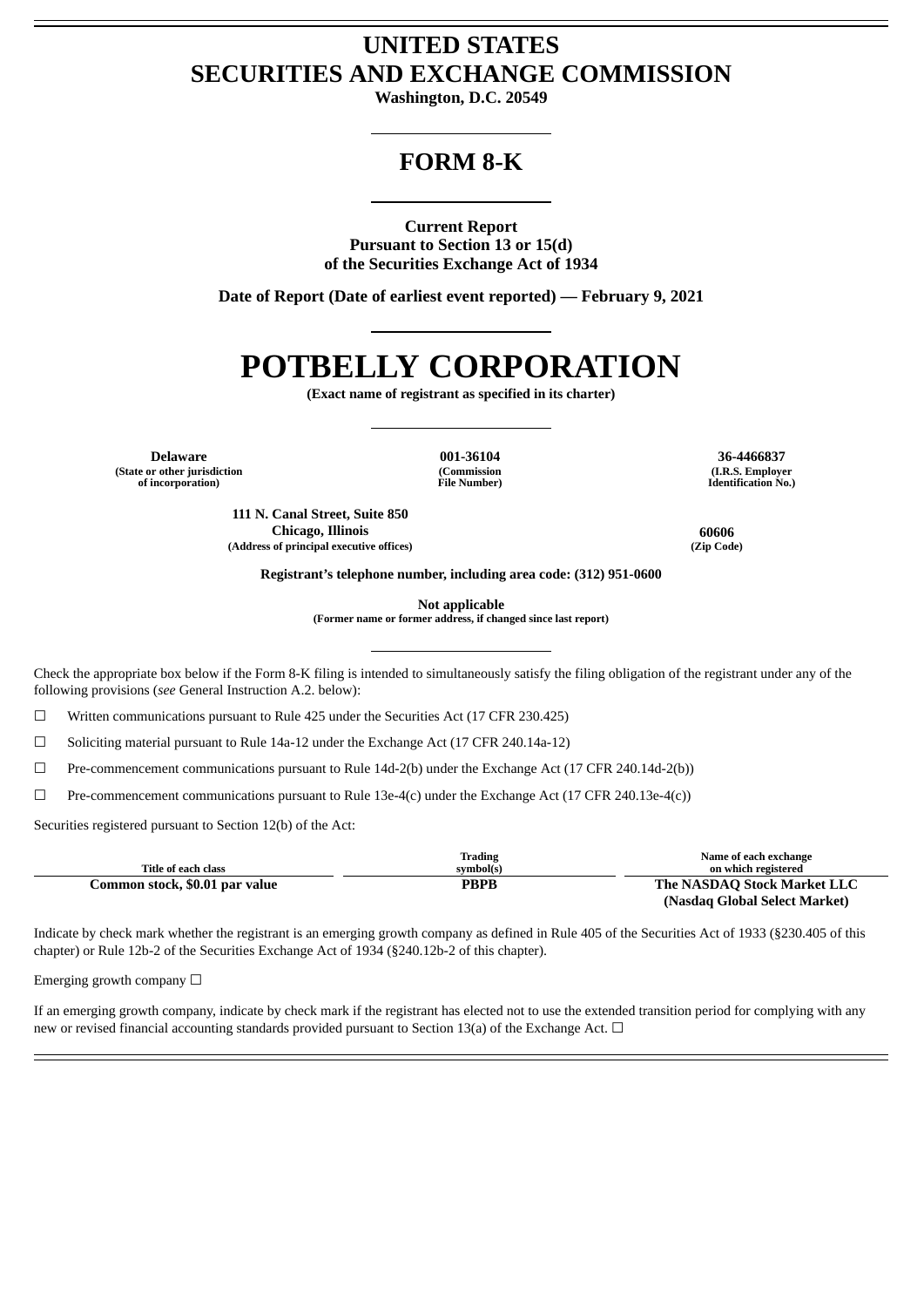#### **Item 1.01 Entry into a Material Definitive Agreement**

## *Securities Purchase Agreement*

On February 9, 2021, Potbelly Corporation (the "Company"), entered into a securities purchase agreement (the "Securities Purchase Agreement") with accredited Purchasers (the "Purchasers"), pursuant to which the Company agreed to issue and sell to the Purchasers in a private placement an aggregate of (i) 3,249,668 shares (the "Shares") of the Company's common stock, par value \$0.01 per share (the "Common Stock") and (ii) warrants (the "Warrants") to purchase an aggregate of 1,299,861 shares of common stock, for an aggregate purchase price of approximately \$16 million (the "Offering"). The Warrants will be exercisable at an exercise price of \$5.45 per share at any time on or after August 13, 2021 and will and expire five years from the date of issuance.

The Offering is expected to close on or about February 12, 2021, subject to the satisfaction of customary closing conditions. The Company expects to receive aggregate gross proceeds of approximately \$16 million, before deducting placement agent fees and offering expenses, and excluding the exercise of any warrants. The Company will pay placement agent fees of approximately \$1 million. William Blair & Company, L.L.C. is acting as sole placement agent in connection with the Offering.

#### *Warrants*

The Warrants to be issued will be exercisable for shares of the Company's Common Stock at any time after August 13, 2021 and on or prior to the fifth anniversary of the closing at an exercise price of \$5.45 per share. The Warrants will be exercisable by net exercise.

# *Registration Rights Agreement*

In connection with the closing of the Offering, the Company expects to enter into a registration rights agreement (the "Registration Rights Agreement") with the Purchasers, pursuant to which the Company will agree to register for resale the Shares, as well as the shares of the Company's common stock issuable upon exercise of the Warrants (the "Warrant Shares"). Under the Registration Rights Agreement, the Company has agreed to file a registration statement covering the resale by the Purchasers of their Shares and Warrant Shares (together, the "Registrable Securities") within 30 days following the closing of the Offering. The Company has agreed to use commercially reasonable efforts to cause such registration statement to become effective and to keep such registration statement effective until the date the Shares and Warrant Shares covered by such registration statement have been sold or may be resold pursuant to Rule 144 without restriction. The Company has agreed to be responsible for all fees and expenses incurred in connection with the registration of the Registrable Securities.

In the event (i) the registration statement is not filed within 30 days following the closing date, (ii) the registration statement is not declared effective prior to the earlier of five trading days after the date which the Company is notified by the Securities and Exchange Commission (the "SEC") that the registration statement will not be reviewed by the SEC staff or is not subject to further comment by the SEC staff, (iii) the registration statement has not been declared effective within 90 days following the closing date, or (iii) after the registration statement has been declared effective by the SEC, sales cannot be made pursuant to the registration statement for any reason other than certain specified reasons, then the Company has agreed to make pro rata payments to each Investor as liquidated damages in an amount equal to 1% of the aggregate amount invested by each such Investor in the Registrable Securities per 30-day period or pro rata for any portion thereof for each such month during which such event continues.

The Company has granted the Purchasers customary indemnification rights in connection with the registration statement. The Purchasers have also granted the Company customary indemnification rights in connection with the registration statement.

The foregoing descriptions of the Securities Purchase Agreement, the Warrants and the Registration Rights Agreement do not purport to be complete and are qualified in their entirety by reference to the full text of the Securities Purchase Agreement, the Warrants and the Registration Rights Agreement, the forms of which are filed as Exhibits 10.1, 10.2 and 10.3 hereto, respectively, and incorporated by reference herein.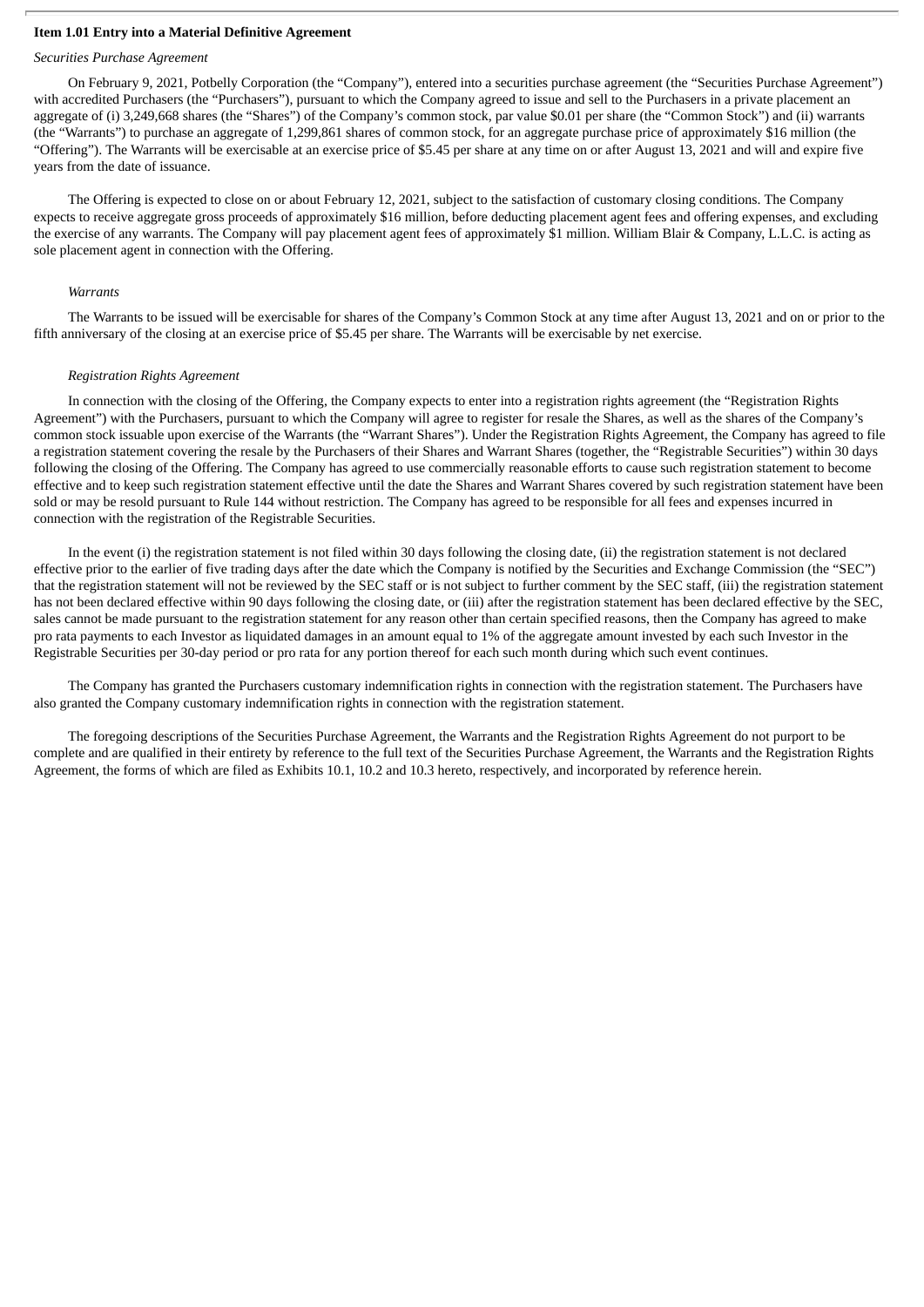The representations, warranties and covenants contained in the Securities Purchase Agreement, the Warrants and the Registration Rights Agreement were made solely for the benefit of the parties thereto and may be subject to limitations agreed upon by the contracting parties. Accordingly, the Securities Purchase Agreement, Warrants and the Registration Rights Agreement are incorporated herein by reference only to provide Purchasers with information regarding the terms thereof and not to provide Purchasers with any other factual information regarding the Company or its business, and should be read in conjunction with the disclosures in the Company's periodic reports and other filings with the SEC.

# **Item 3.02 Unregistered Sales of Equity Securities.**

The information contained above in Item 1.01 is hereby incorporated by reference into this Item 3.02. Based in part upon the representations of the Purchasers in the Securities Purchase Agreement, the offering and sale of the Shares, the Warrants and the Warrant Shares will be exempt from registration under Section 4(a)(2) of the Securities Act of 1933, as amended (the "Securities Act"). The offer and sale of the Shares, Warrants and Warrants Shares will not be registered under the Securities Act or any state securities laws and the Shares, Warrants and Warrant Shares may not be offered or sold in the United States absent registration with the SEC or an applicable exemption from the registration requirements. The sale of the securities will not involve a public offering and will be made without general solicitation or general advertising. The Purchasers have represented that they are accredited investors, as such term is defined in Rule 501(a) of Regulation D under the Securities Act, and that they are acquiring the Shares, Warrants and Warrant Shares for investment purposes only and not with a view to any resale, distribution or other disposition of the Shares, Warrants and Warrant Shares in violation of the United States federal securities laws.

# **Item 8.01 Other Events.**

On February 10, 2021, the Company issued a press release announcing the Offering. The Company also announced that it had reached an agreement in principle with its lender, JP Morgan, to amend its existing senior secured revolving credit facility. Following the amendment, the Company will have a senior secured revolving credit facility of \$25 million that matures on January 31, 2023 with revised covenants through January 31, 2022. The full text of the press release issued in connection with this announcement is attached as Exhibit 99.1 to this Form 8-K and incorporated herein by reference.

#### **Forward-Looking Statements**

In addition to historical information, this Current Report on Form 8-K contains forward-looking statements within the meaning of Section 27A of the Securities Act of 1933, as amended, Section 21E of the Securities Exchange Act of 1934, as amended and the Private Securities Litigation Reform Act of 1995. Forward-looking statements, written, oral or otherwise made, represent the Company's expectation or belief concerning future events. Without limiting the foregoing, the words "believes," "expects," "may," "will," "should," "seeks," "intends," "plans," "strives," "goal," "estimates," "forecasts," "projects" or "anticipates" or the negative of these terms and similar expressions are intended to identify forward-looking statements. Forward-looking statements may include, among others, statements relating to: our future financial position and results of operations, business strategy, budgets, projected costs and plans and objectives of management for future operations. By nature, forward-looking statements involve risks and uncertainties that could cause actual results to differ materially from those projected or implied by the forward-looking statement, due to reasons including, but not limited to, risks related to the COVID-19 outbreak; compliance with our Credit Agreement covenants, competition; general economic conditions; our ability to successfully implement our business strategy; the success of our initiatives to increase sales and traffic; changes in commodity, energy and other costs; our ability to attract and retain management and employees; consumer reaction to industry-related public health issues and perceptions of food safety; our ability to manage our growth; reputational and brand issues; price and availability of commodities; consumer confidence and spending patterns; and weather conditions. In addition, there may be other factors of which we are presently unaware or that we currently deem immaterial that could cause our actual results to be materially different from the results referenced in the forward-looking statements. All forward-looking statements contained in this Current Report on Form 8-K are qualified in their entirety by this cautionary statement. Although we believe that our plans, intentions and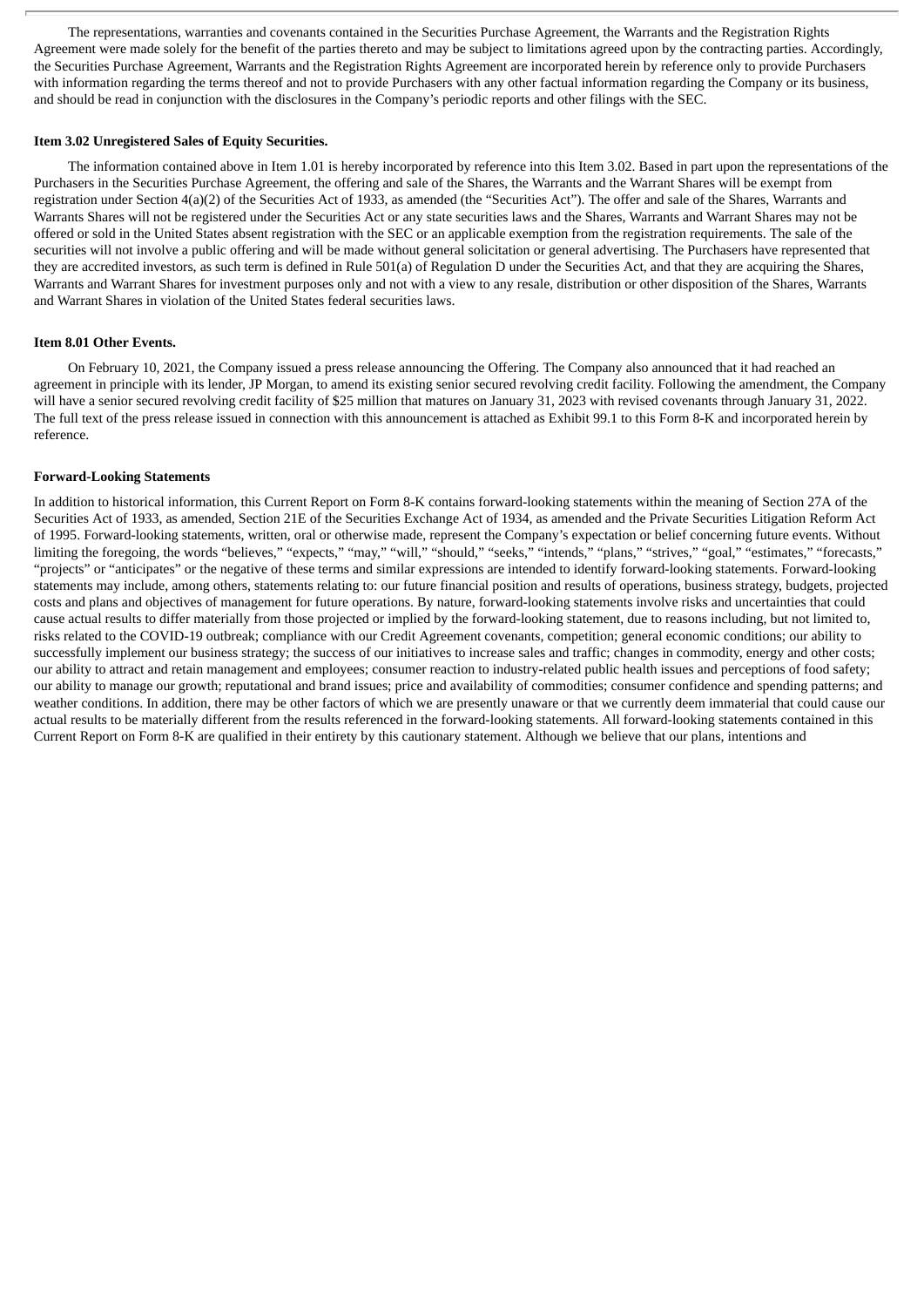expectations are reasonable, we may not achieve our plans, intentions or expectations. Forward-looking statements are based on current expectations and assumptions and currently available data and are neither predictions nor guarantees of future events or performance. You should not place undue reliance on forward-looking statements, which speak only as of the date hereof. See "Risk Factors" and "Cautionary Statement on Forward-Looking Statements" included in our most recent annual report on Form 10-K and other risk factors described from time to time in subsequent quarterly reports on Form 10-Q or other subsequent filings with the Securities and Exchange Commission. The Company undertakes no obligation to publicly update or revise any forward-looking statement as a result of new information, future events or otherwise, except as otherwise required by law.

# **Item 9.01 Financial Statements and Exhibits.**

(d) Exhibits.

- 10.1 Form of Securities Purchase [Agreement,](#page-5-0) dated February 9, 2021, by and among the Company and the persons party thereto
- 10.2 Form of Warrant to Purchase Common Stock to be issued pursuant to the Securities Purchase [Agreement](#page-41-0)
- 10.3 Form of [Registration](#page-60-0) Rights Agreement to be entered into by and among the Company and the persons party thereto
- 99.1 Press release dated [February](#page-87-0) 10, 2021
- 104 Cover Page Interactive Data File the cover page XBRL tags are embedded within the Inline XBRL document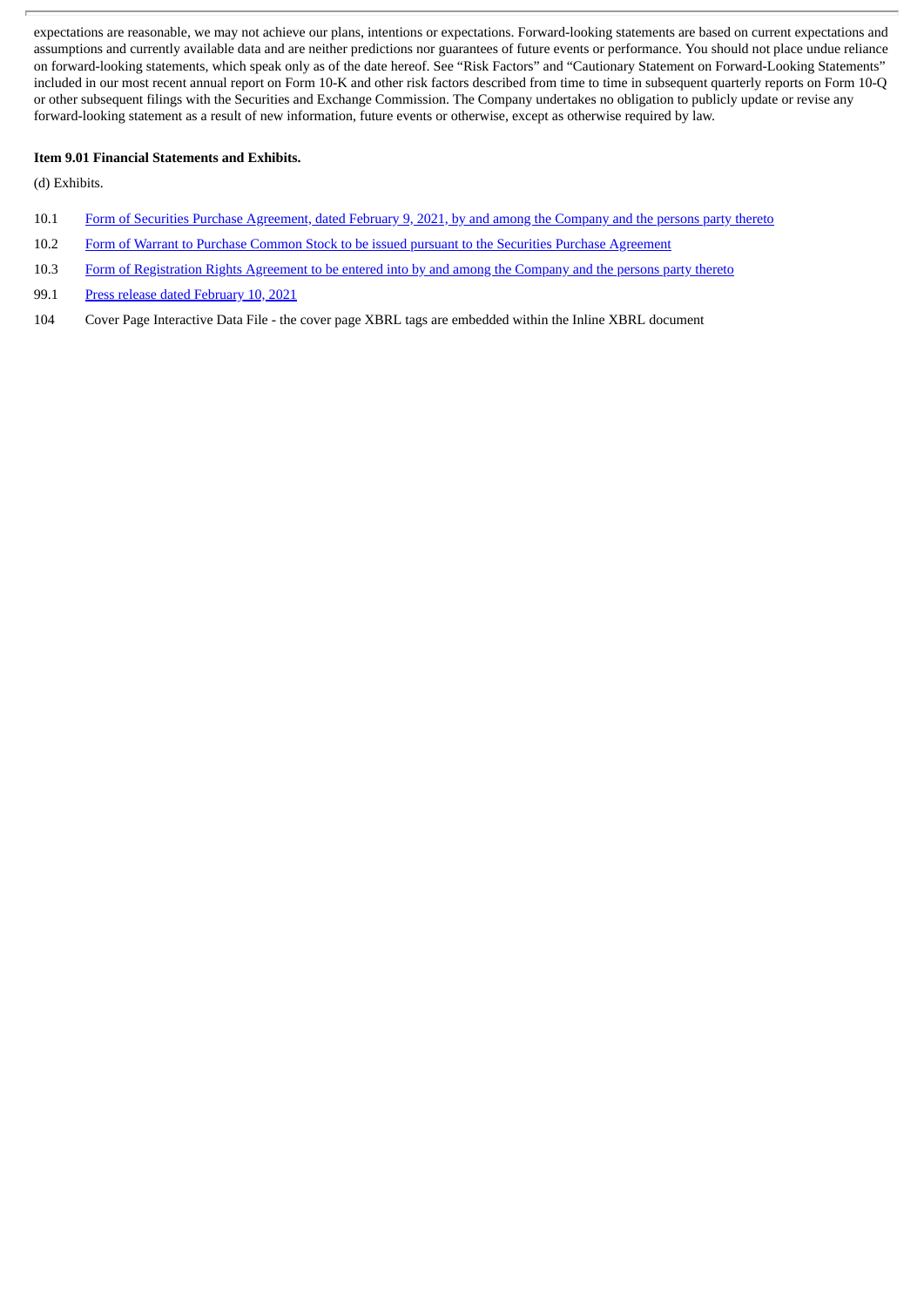**SIGNATURES**

Pursuant to the requirements of the Securities Exchange Act of 1934, the Registrant has duly caused this report to be signed on its behalf by the undersigned hereunto duly authorized.

# **POTBELLY CORPORATION**

By: /s/ STEVE CIRULIS

Name: Steve Cirulis Title: Senior Vice President, Chief Financial Officer and Chief Strategy Officer

Date: February 10, 2021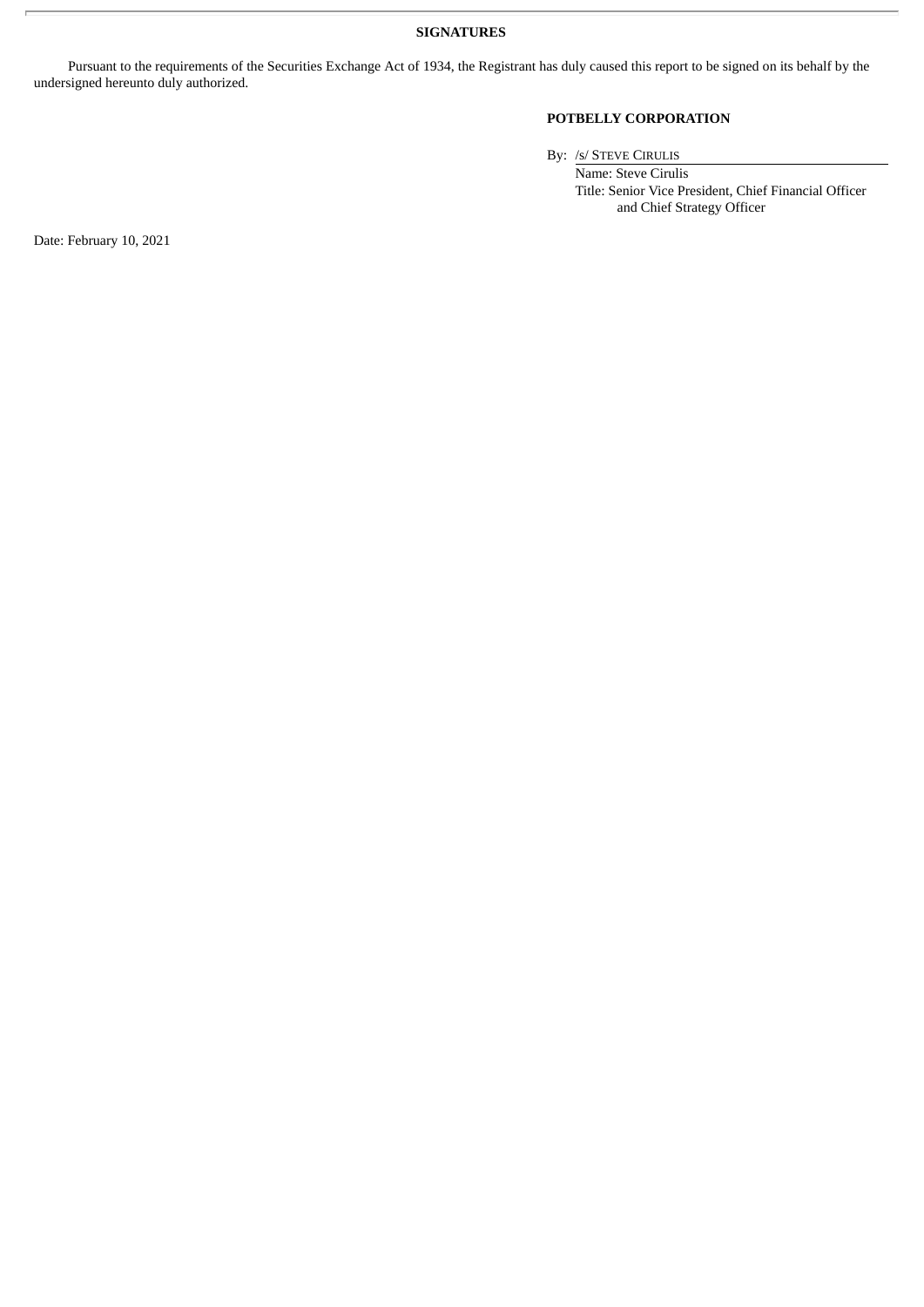# **SECURITIES PURCHASE AGREEMENT**

<span id="page-5-0"></span>This Securities Purchase Agreement (this "Agreement") is dated as of February 9, 2021, between Potbelly Corporation, a Delaware corporation (the "Company"), and each purchaser identified on the signature pages hereto (each, including its successors and assigns, a "Purchaser" and collectively, the "Purchasers").

WHEREAS, subject to the terms and conditions set forth in this Agreement and pursuant to Section 4(a)(2) of the Securities Act of 1933, as amended (the "Securities Act"), the Company desires to issue and sell to each Purchaser, and each Purchaser, severally and not jointly, desires to purchase from the Company, securities of the Company as more fully described in this Agreement.

NOW, THEREFORE, IN CONSIDERATION of the mutual covenants contained in this Agreement, and for other good and valuable consideration, the receipt and adequacy of which are hereby acknowledged, the Company and each Purchaser agree as follows:

# **ARTICLE I. DEFINITIONS**

1.1 Definitions. In addition to the terms defined elsewhere in this Agreement, for all purposes of this Agreement, the following terms have the meanings set forth in this Section 1.1:

"Acquiring Person" shall have the meaning ascribed to such term in Section 4.5.

"Action" shall have the meaning ascribed to such term in Section 3.1(j).

"Affiliate" means any Person that, directly or indirectly through one or more intermediaries, controls or is controlled by or is under common control with a Person, as such terms are used in and construed under Rule 405 under the Securities Act.

"BFKN" means Barack Ferrazzano Kirschbaum & Nagelberg LLP, with offices located at 200 West Madison Street, Suite 3900, Chicago, Illinois 60606.

"Board of Directors" means the board of directors of the Company.

"Business Day" means any day other than Saturday, Sunday or other day on which commercial banks in The City of New York are authorized or required by law to remain closed; provided, however, for clarification, commercial banks shall not be deemed to be authorized or required by law to remain closed due to "stay at home", "shelter-in-place", "non-essential employee" or any other similar orders or restrictions or the closure of any physical branch locations at the direction of any governmental authority so long as the electronic funds transfer systems (including for wire transfers) of commercial banks in The City of New York are generally are open for use by customers on such day.

"Closing" means the closing of the purchase and sale of the Securities pursuant to Section 2.1.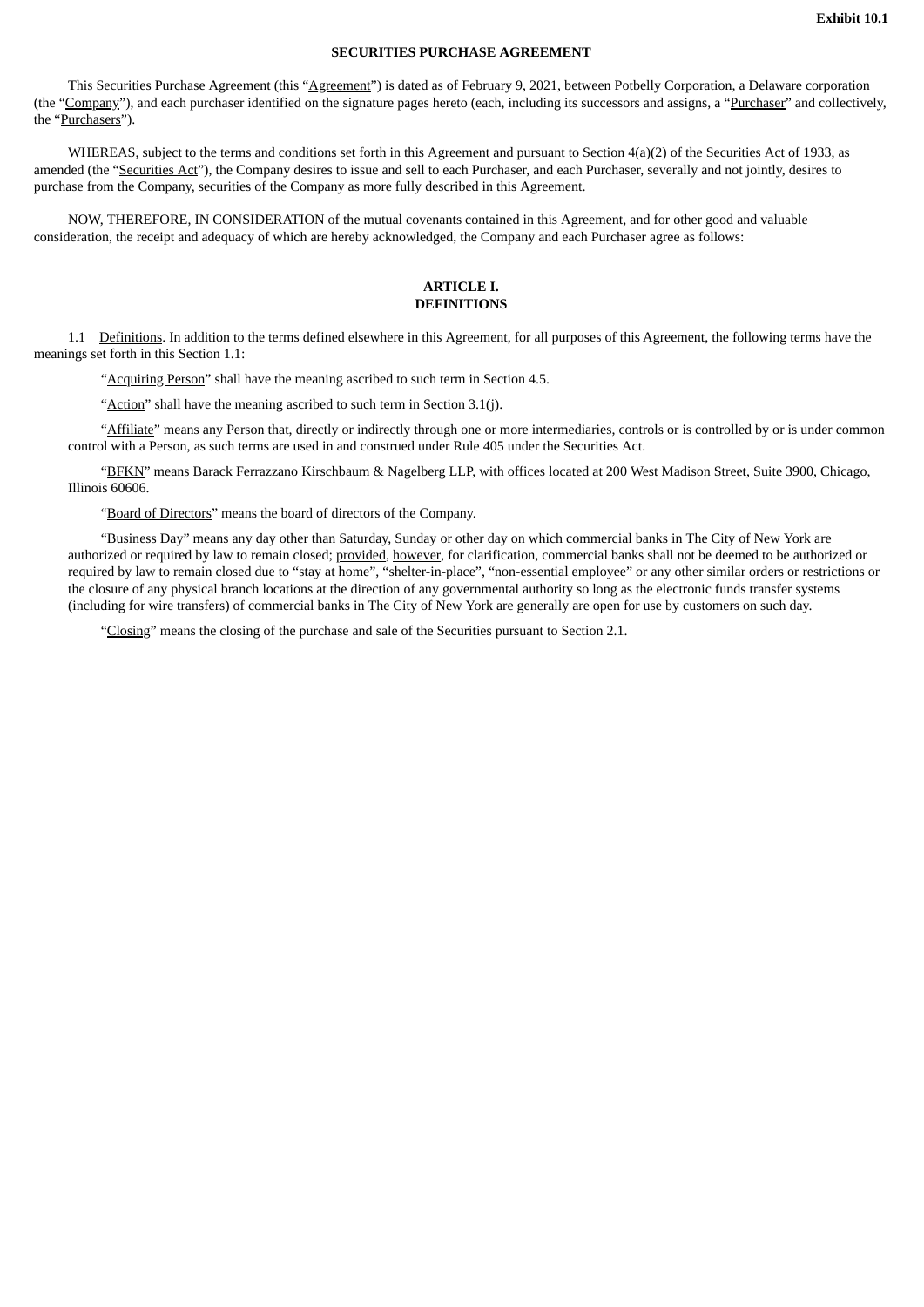"Closing Date" means the Trading Day on which all of the Transaction Documents have been executed and delivered by the applicable parties thereto, and all conditions precedent to (i) the Purchasers' obligations to pay the Subscription Amount and (ii) the Company's obligations to deliver the Securities, in each case, have been satisfied or waived.

"Commission" means the United States Securities and Exchange Commission.

"Common Stock" means the common stock of the Company, par value \$0.01 per share, and any other class of securities into which such securities may hereafter be reclassified or changed.

"Common Stock Equivalents" means any securities of the Company or the Subsidiaries which would entitle the holder thereof to acquire at any time Common Stock, including, without limitation, any debt, preferred stock, right, option, warrant or other instrument that is at any time convertible into or exercisable or exchangeable for, or otherwise entitles the holder thereof to receive, Common Stock.

"Company Counsel" means Mayer Brown LLP, with offices located at 71 South Wacker Drive, Chicago, Illinois 60606.

"Confidentiality Agreement" means any written confidentiality agreement entered into between the Company and any Purchaser on or after the date such Purchaser was first contacted by the Company, the Placement Agent or any other person regarding the transactions contemplated hereby.

"Disclosure Schedules" means the Disclosure Schedules of the Company delivered concurrently herewith.

"Disclosure Time" means, (i) if this Agreement is signed on a day that is not a Trading Day or after 9:00 a.m. (New York City time) and before midnight (New York City time) on any Trading Day, 9:01 a.m. (New York City time) on the Trading Day immediately following the date hereof, and (ii) if this Agreement is signed between midnight (New York City time) and 9:00 a.m. (New York City time) on any Trading Day, no later than 9:01 a.m. (New York City time) on the date hereof.

"Effective Date" means the earliest of the date that (a) the initial Registration Statement has been declared effective by the Commission, (b) all of the Shares and Warrant Shares have been sold pursuant to Rule 144 or may be sold pursuant to Rule 144 without the requirement for the Company to be in compliance with the current public information required under Rule 144 and without volume or manner-of-sale restrictions, (c) following the one year anniversary of the Closing Date provided that a holder of Shares or Warrant Shares is not an Affiliate of the Company, or (d) all of the Shares and Warrant Shares may be sold pursuant to an exemption from registration under Section 4(a)(1) of the Securities Act without volume or manner-of-sale restrictions and Company Counsel has delivered to such holders a standing written unqualified opinion that resales may then be made by such holders of the Shares and Warrant Shares pursuant to such exemption which opinion shall be in form and substance reasonably acceptable to such holders.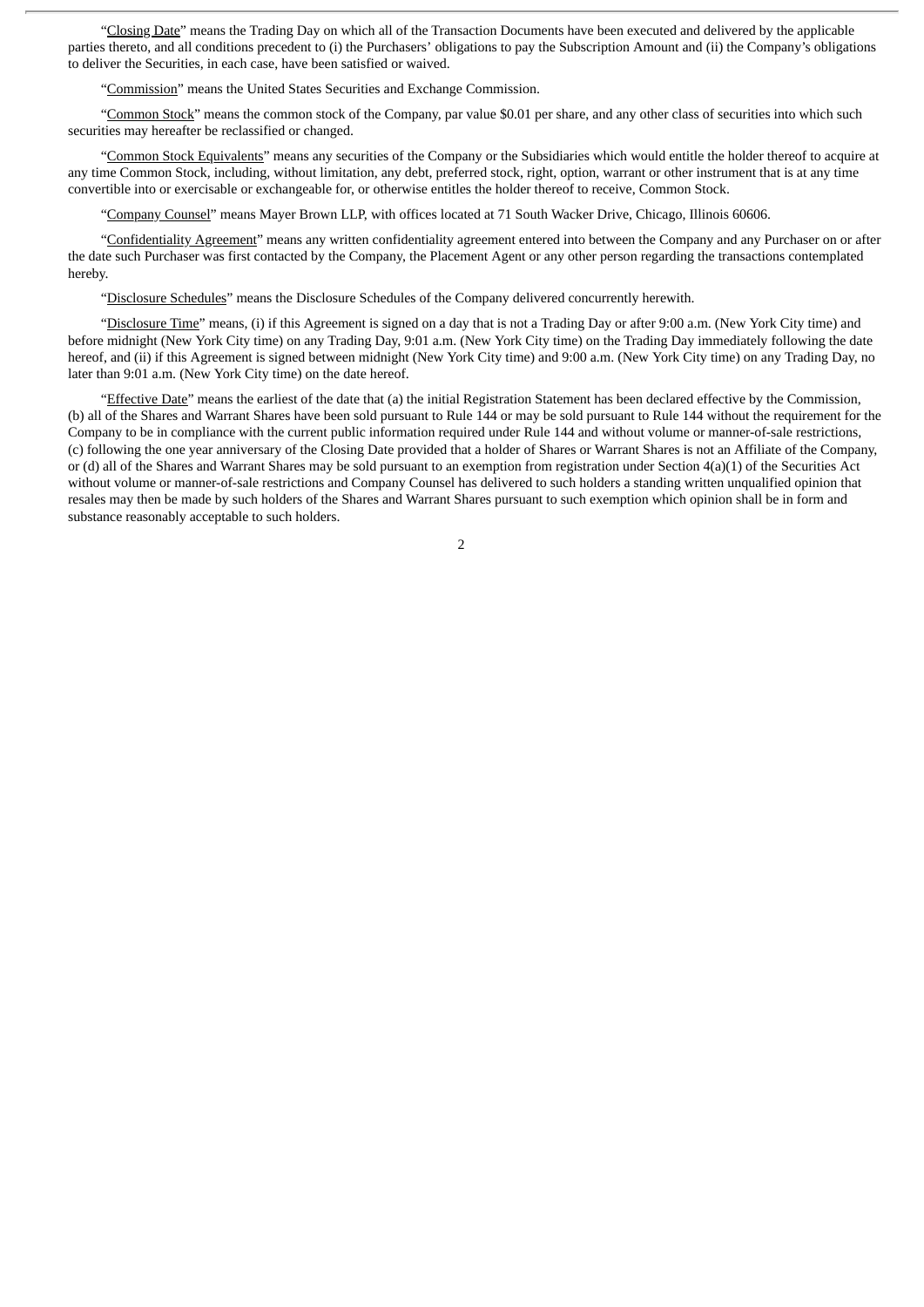"Evaluation Date" shall have the meaning ascribed to such term in Section 3.1(s).

"Exchange Act" means the Securities Exchange Act of 1934, as amended, and the rules and regulations promulgated thereunder.

"Exempt Issuance" means the issuance of (a) shares of Common Stock or options to employees, officers or directors of the Company pursuant to any stock or option plan duly adopted for such purpose, by a majority of the non-employee members of the Board of Directors or a majority of the members of a committee of non-employee directors established for such purpose for services rendered to the Company, (b) securities upon the exercise or exchange of or conversion of any Securities issued hereunder and/or other securities exercisable or exchangeable for or convertible into shares of Common Stock issued and outstanding on the date of this Agreement, provided that such securities have not been amended since the date of this Agreement to increase the number of such securities or to decrease the exercise price, exchange price or conversion price of such securities (other than in connection with stock splits or combinations) or to extend the term of such securities, and (c) securities issued pursuant to acquisitions or strategic transactions approved by a majority of the disinterested directors of the Company, provided that such securities are issued as "restricted securities" (as defined in Rule 144) and carry no registration rights that require or permit the filing of any registration statement in connection therewith, and provided that any such issuance shall only be to a Person (or to the equityholders of a Person) which is, itself or through its subsidiaries, an operating company or an owner of an asset in a business synergistic with the business of the Company and shall provide to the Company additional benefits in addition to the investment of funds, but shall not include a transaction in which the Company is issuing securities primarily for the purpose of raising capital or to an entity whose primary business is investing in securities.

"FCPA" means the Foreign Corrupt Practices Act of 1977, as amended.

"GAAP" shall have the meaning ascribed to such term in Section 3.1(h).

"Indebtedness" means (x) any liabilities for borrowed money or amounts owed in excess of \$50,000 (other than trade accounts payable incurred in the ordinary course of business), (y) all guaranties, endorsements and other contingent obligations in respect of indebtedness of others, whether or not the same are or should be reflected in the Company's consolidated balance sheet (or the notes thereto), except guaranties by endorsement of negotiable instruments for deposit or collection or similar transactions in the ordinary course of business; and (z) the present value of any lease payments in excess of \$50,000 due under leases required to be capitalized in accordance with GAAP.

"Intellectual Property Rights" shall have the meaning ascribed to such term in Section 3.1(p).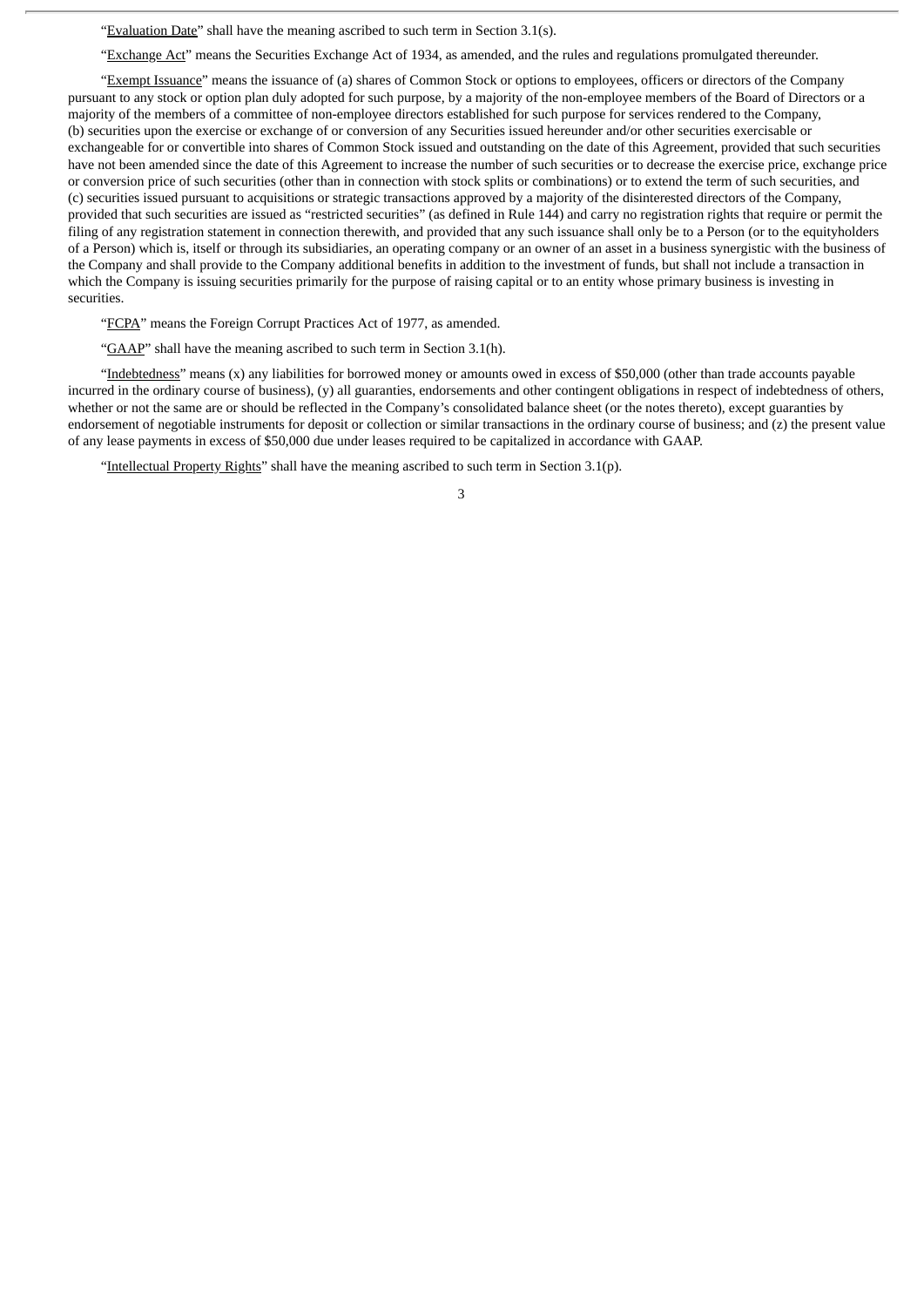"Legend Removal Date" shall have the meaning ascribed to such term in Section 4.1(c).

"Liens" means a lien, charge pledge, security interest, encumbrance, right of first refusal, preemptive right or other restriction.

"Material Adverse Effect" shall have the meaning assigned to such term in Section 3.1(b).

"Material Permits" shall have the meaning ascribed to such term in Section 3.1(n).

"Nasdaq" means The Nasdaq Global Select Market.

"Per Share Purchase Price" equals \$4.91, subject to adjustment for reverse and forward stock splits, stock dividends, stock combinations and other similar transactions of the Common Stock that occur after the date of this Agreement.

"Person" means an individual or corporation, partnership, trust, incorporated or unincorporated association, joint venture, limited liability company, joint stock company, government (or an agency or subdivision thereof) or other entity of any kind.

"Placement Agent" means William Blair & Company, L.L.C.

"Proceeding" means an action, claim, suit, investigation or proceeding (including, without limitation, an informal investigation or partial proceeding, such as a deposition), whether commenced or threatened.

"Public Information Failure" shall have the meaning ascribed to such term in Section 4.2(b).

"Public Information Failure Payments" shall have the meaning ascribed to such term in Section 4.2(b).

"Registration Rights Agreement" means the Registration Rights Agreement, dated on or about the date hereof, among the Company and the Purchasers, in the form of Exhibit A attached hereto.

"Registration Statement" means a registration statement meeting the requirements set forth in the Registration Rights Agreement and covering the resale by the Purchasers of the Shares and the Warrant Shares.

"Required Approvals" shall have the meaning ascribed to such term in Section 3.1(e).

"Rule 144" means Rule 144 promulgated by the Commission pursuant to the Securities Act, as such Rule may be amended or interpreted from time to time, or any similar rule or regulation hereafter adopted by the Commission having substantially the same purpose and effect as such Rule.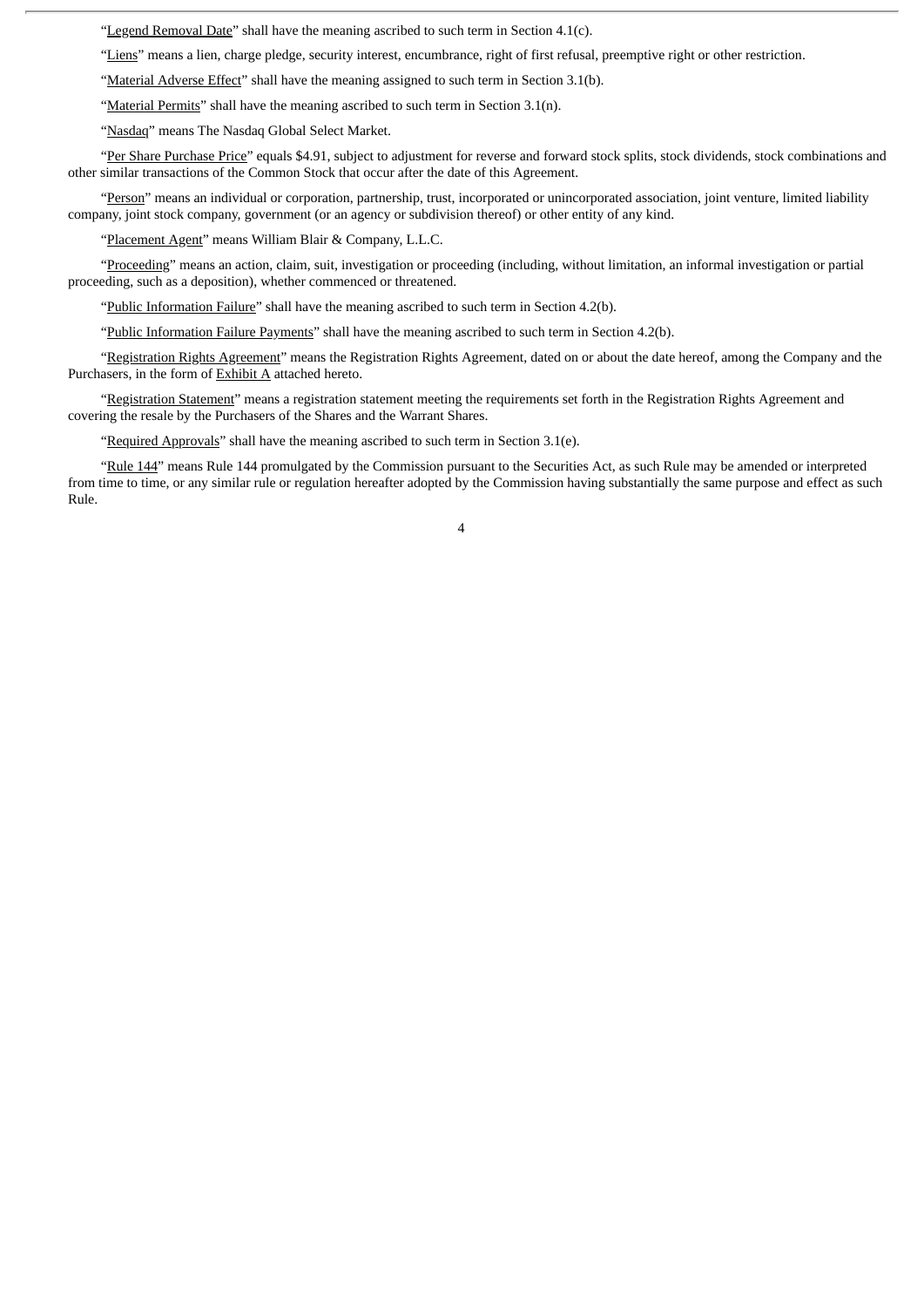"Rule 424" means Rule 424 promulgated by the Commission pursuant to the Securities Act, as such Rule may be amended or interpreted from time to time, or any similar rule or regulation hereafter adopted by the Commission having substantially the same purpose and effect as such Rule.

"SEC Reports" shall have the meaning ascribed to such term in Section 3.1(h).

"Securities" means the Shares, the Warrants and the Warrant Shares.

"Securities Act" means the Securities Act of 1933, as amended, and the rules and regulations promulgated thereunder.

"Shares" means the shares of Common Stock issued or issuable to each Purchaser pursuant to this Agreement.

"Short Sales" means all "short sales" as defined in Rule 200 of Regulation SHO under the Exchange Act (but shall not be deemed to include locating and/or borrowing shares of Common Stock).

"Subscription Amount" means, as to each Purchaser, the aggregate amount to be paid for Shares and Warrants purchased hereunder as specified below such Purchaser's name on the signature page of this Agreement and next to the heading "Subscription Amount," in United States dollars and in immediately available funds.

"Subsidiary" has the meaning given such term in Rule 1-02 of Regulation S-X.

"Trading Day" means a day on which the principal Trading Market is open for trading.

"Trading Market" means any of the following markets or exchanges on which the Common Stock is listed or quoted for trading on the date in question: the NYSE American, the Nasdaq Capital Market, the Nasdaq Global Market, the Nasdaq Global Select Market, the New York Stock Exchange, OTCQB or OTCQX (or any successors to any of the foregoing).

"Transaction Documents" means this Agreement, the Warrants, the Registration Rights Agreement, all exhibits and schedules thereto and hereto and any other documents or agreements executed in connection with the transactions contemplated hereunder.

"Transfer Agent" means American Stock Transfer & Trust Company, the current transfer agent of the Company, with a mailing address of 6201 15th Avenue, Brooklyn, New York 11219 and a facsimile number of (718) 765-8782, and any successor transfer agent of the Company.

"VWAP" means, for any date, the price determined by the first of the following clauses that applies: (a) if the Common Stock is then listed or quoted on a Trading Market, the daily volume weighted average price of the Common Stock for such date (or the nearest preceding date) on the Trading Market on which the Common Stock is then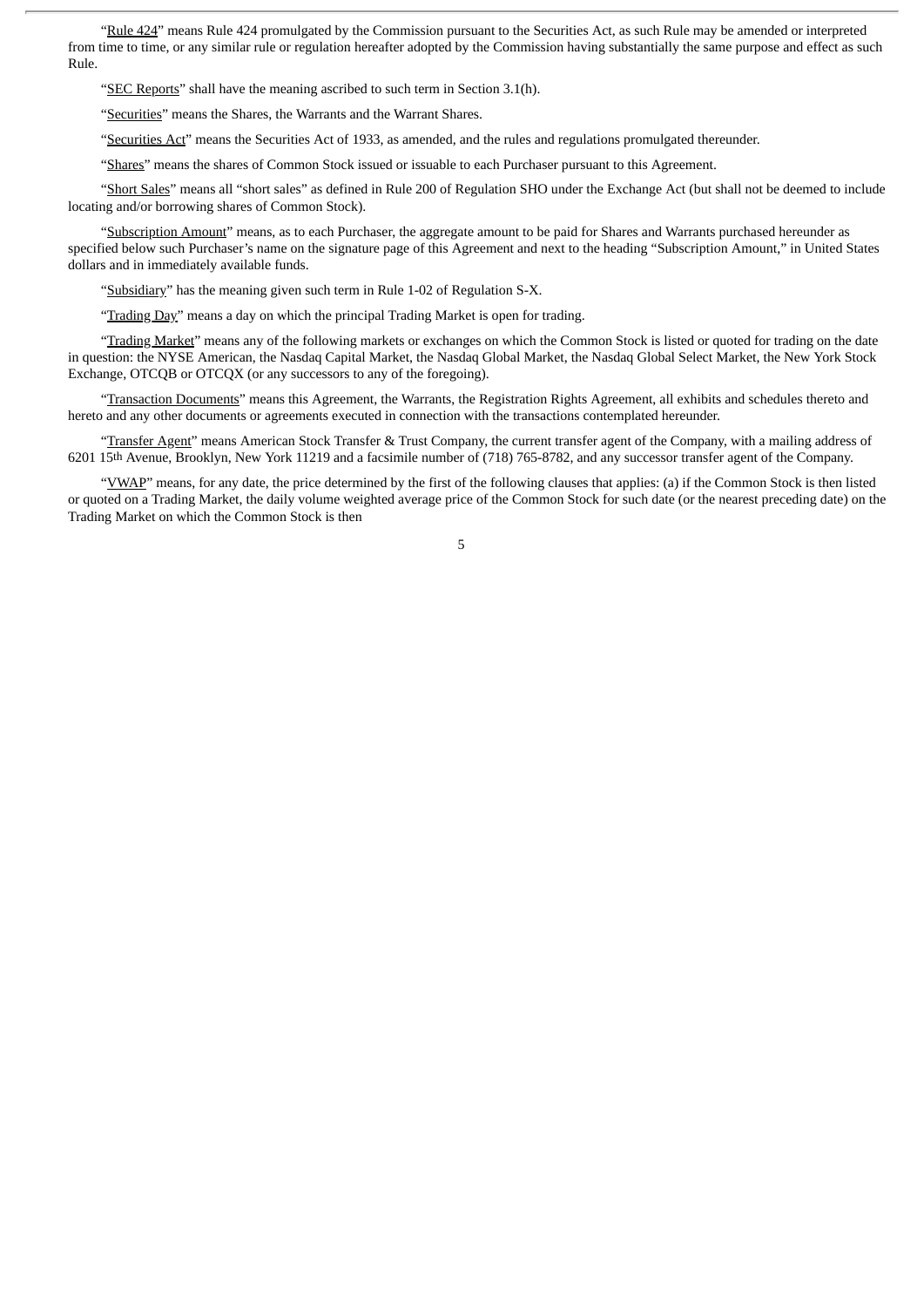listed or quoted as reported by Bloomberg L.P. (based on a Trading Day from 9:30 a.m. (New York City time) to 4:02 p.m. (New York City time)), (b) if OTCQB or OTCQX is not a Trading Market, the volume weighted average price of the Common Stock for such date (or the nearest preceding date) on OTCQB or OTCQX as applicable, (c) if the Common Stock is not then listed or quoted for trading on OTCQB or OTCQX and if prices for the Common Stock are then reported on the Pink Open Market (or a similar organization or agency succeeding to its functions of reporting prices), the most recent bid price per share of the Common Stock so reported, or (d) in all other cases, the fair market value of a share of Common Stock as determined by an independent appraiser selected in good faith by the Purchasers of a majority in interest of the Securities then outstanding and reasonably acceptable to the Company, the fees and expenses of which shall be paid by the Company.

"Warrants" means, collectively, the Common Stock purchase warrants delivered to the Purchasers at the Closing in accordance with Section 2.2(a) hereof, which Warrants shall be exercisable on or after the first calendar day after the six-month anniversary of the Closing Date and on or prior to the fifth anniversary of the Closing Date, in the form of Exhibit C attached hereto.

"Warrant Shares" means the shares of Common Stock issuable upon exercise of the Warrants.

# **ARTICLE II. PURCHASE AND SALE**

2.1 Closing. On the Closing Date, upon the terms and subject to the conditions set forth herein, substantially concurrent with the execution and delivery of this Agreement by the parties hereto, the Company agrees to sell, and the Purchasers, severally and not jointly, agree to purchase, up to an aggregate of 3,249,668 of Shares and 1,299,861 Warrants for an aggregate Subscription Amount of \$15,964,968.95. Each Purchaser shall deliver to the Company, via wire transfer or a certified check, immediately available funds equal to such Purchaser's Subscription Amount as set forth on the signature page hereto executed by such Purchaser, and the Company shall deliver to each Purchaser its respective Shares and a Warrant, as set forth on Annex A, and the Company and each Purchaser shall deliver the other items set forth in Section 2.2 deliverable at the Closing. Upon satisfaction of the covenants and conditions set forth in Sections 2.2 and 2.3, the Closing shall occur at the offices of BFKN or such other location as the parties shall mutually agree.

#### 2.2 Deliveries.

- (a) On or prior to the Closing Date, the Company shall deliver or cause to be delivered to each Purchaser the following:
	- (i) this Agreement duly executed by the Company;
	- (ii) a legal opinion of Company Counsel, substantially in the form of Exhibit B attached hereto;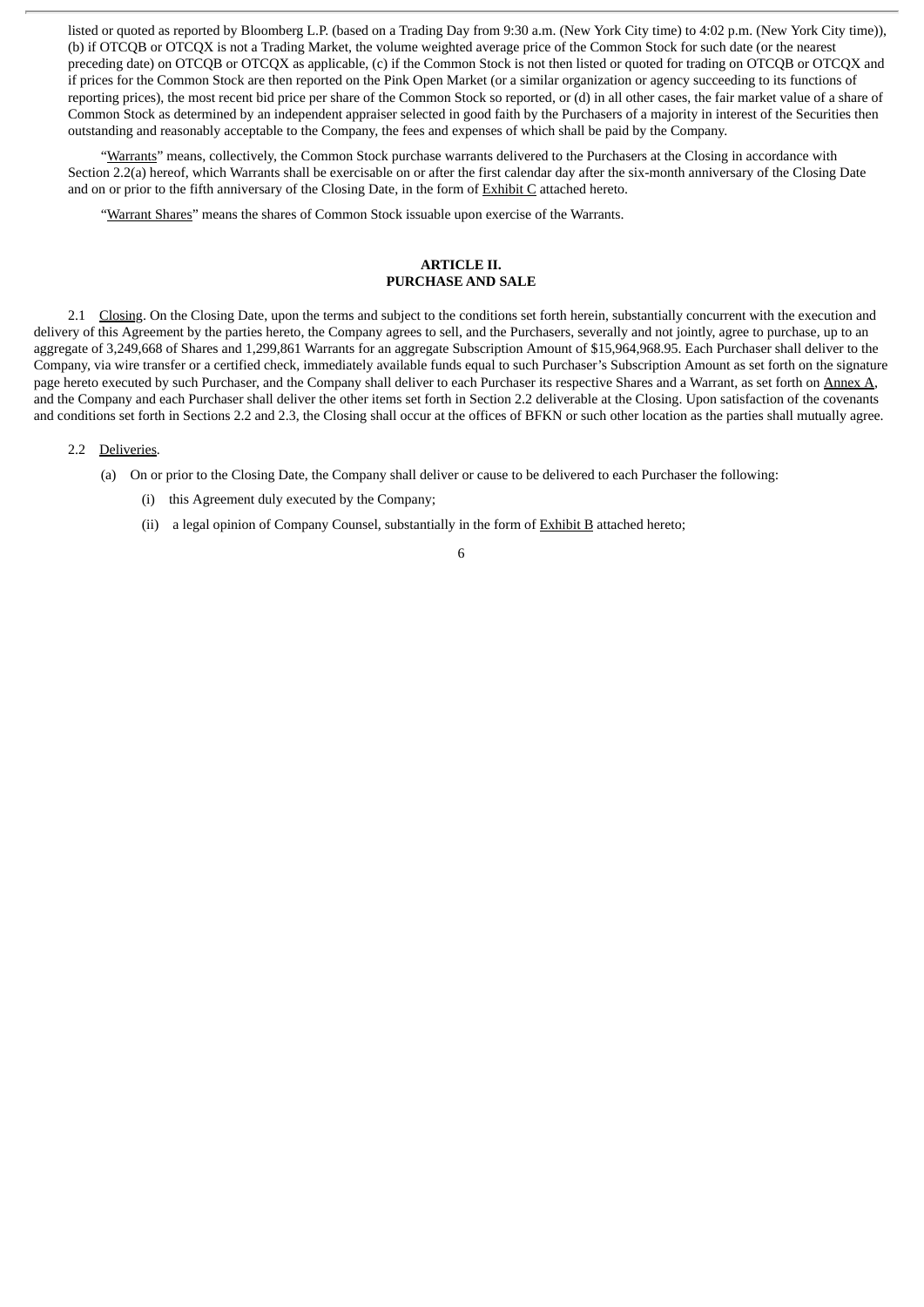(iii) a copy of the irrevocable instructions to the Transfer Agent instructing the Transfer Agent to issue, in book-entry form, the number of Shares set forth opposite the Purchaser's name on Annex B registered in the name of such Purchaser;

(iv) a Warrant registered in the name of such Purchaser to purchase up to the number of shares of Common Stock set forth opposite the Purchaser's name on Annex B;

(v) the Company shall have provided each Purchaser with the Company's wire instructions, on Company letterhead and executed by the Chief Executive Officer or Chief Financial Officer; and

(vi) the Registration Rights Agreement duly executed by the Company.

(b) On or prior to the Closing Date, each Purchaser shall deliver or cause to be delivered to the Company the following:

- (i) this Agreement duly executed by such Purchaser;
- (ii) such Purchaser's Subscription Amount by wire transfer to the account specified in writing by the Company; and
- (iii) the Registration Rights Agreement duly executed by such Purchaser.

#### 2.3 Closing Conditions.

(a) The obligations of the Company hereunder in connection with the Closing are subject to the following conditions being met:

(i) the accuracy in all material respects (or, to the extent representations or warranties are qualified by materiality or Material Adverse Effect, in all respects) on the Closing Date of the representations and warranties of the Purchasers contained herein (unless as of a specific date therein in which case they shall be accurate as of such date);

(ii) all obligations, covenants and agreements of each Purchaser required to be performed at or prior to the Closing Date shall have been performed; and

(iii) the delivery by each Purchaser of the items set forth in Section 2.2(b) of this Agreement.

(b) The respective obligations of the Purchasers hereunder in connection with the Closing are subject to the following conditions being met: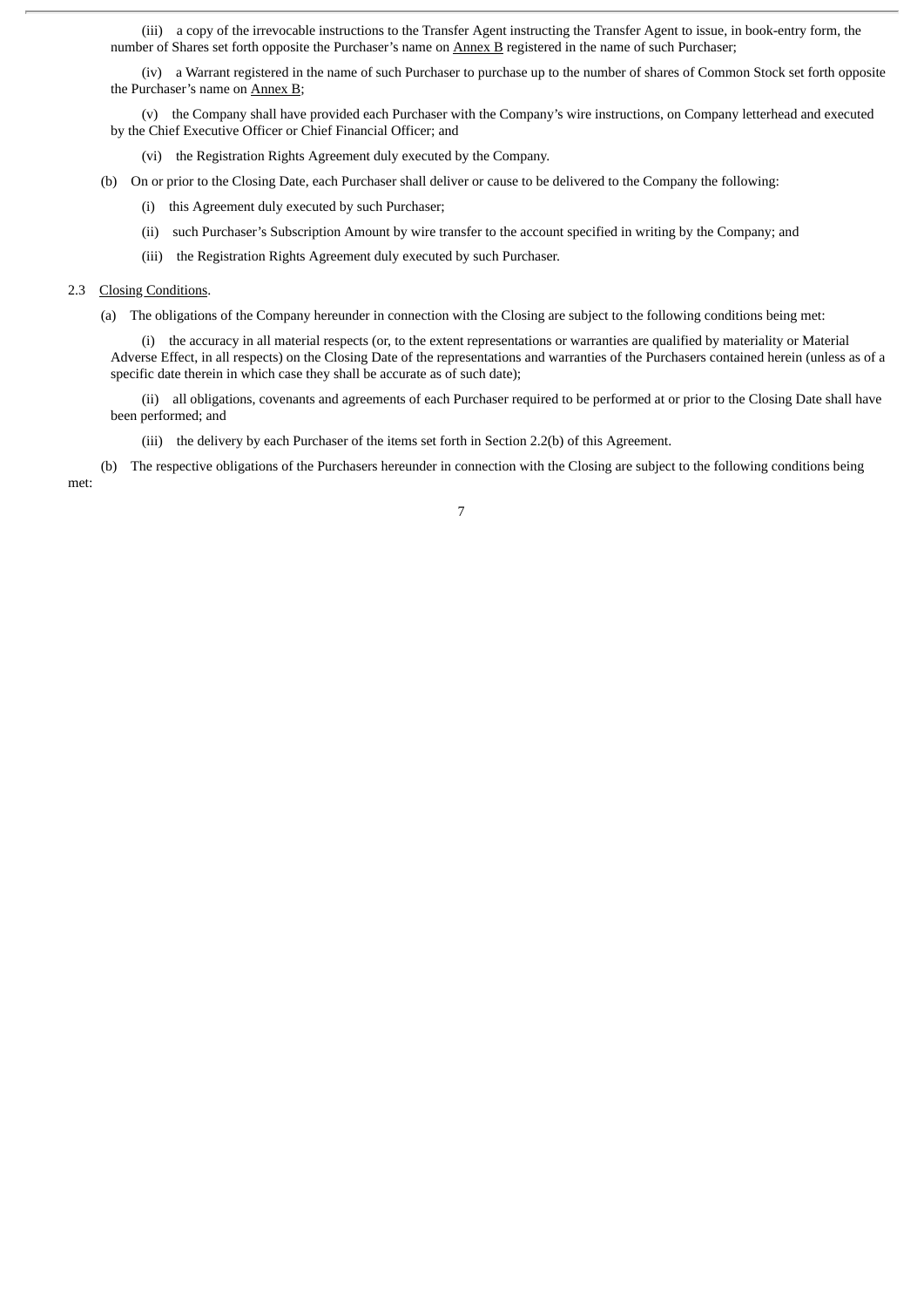(i) the accuracy in all material respects (or, to the extent representations or warranties are qualified by materiality or Material Adverse Effect, in all respects) when made and on the Closing Date of the representations and warranties of the Company contained herein (unless as of a specific date therein in which case they shall be accurate as of such date);

(ii) all obligations, covenants and agreements of the Company required to be performed at or prior to the Closing Date shall have been performed;

- (iii) the delivery by the Company of the items set forth in Section 2.2(a) of this Agreement;
- (iv) there shall have been no Material Adverse Effect with respect to the Company since the date hereof; and

(v) from the date hereof to the Closing Date, trading in the Common Stock shall not have been suspended by the Commission or the Company's principal Trading Market, and, at any time prior to the Closing Date, trading in securities generally as reported by Bloomberg L.P. shall not have been suspended or limited, or minimum prices shall not have been established on securities whose trades are reported by such service, or on any Trading Market, nor shall a banking moratorium have been declared either by the United States or New York State authorities nor shall there have occurred any material outbreak or escalation of hostilities or other national or international calamity of such magnitude in its effect on, or any material adverse change in, any financial market which, in each case, in the reasonable judgment of such Purchaser, makes it impracticable or inadvisable to purchase the Securities at the Closing.

# **ARTICLE III. REPRESENTATIONS AND WARRANTIES**

3.1 Representations and Warranties of the Company. Except as set forth in the SEC Reports (excluding any disclosures in the SEC Reports in any risk factors section or elsewhere to the extent that such disclosures are predictive or forward-looking in nature) or the Disclosure Schedules, which Disclosure Schedules shall be deemed a part hereof and shall qualify any representation or otherwise made herein to the extent of the disclosure contained in the corresponding section of the Disclosure Schedules, the Company hereby makes the following representations and warranties to each Purchaser:

(a) Subsidiaries. The Company owns, directly or indirectly, all of the capital stock or other equity interests of each Subsidiary free and clear of any Liens, and all of the issued and outstanding shares of capital stock of each Subsidiary are validly issued and are fully paid, non-assessable and free of preemptive and similar rights to subscribe for or purchase securities.

(b) Organization and Qualification. The Company and each of the Subsidiaries is an entity duly incorporated or organized, validly existing and in good standing under the laws of the jurisdiction of its incorporation or organization, with the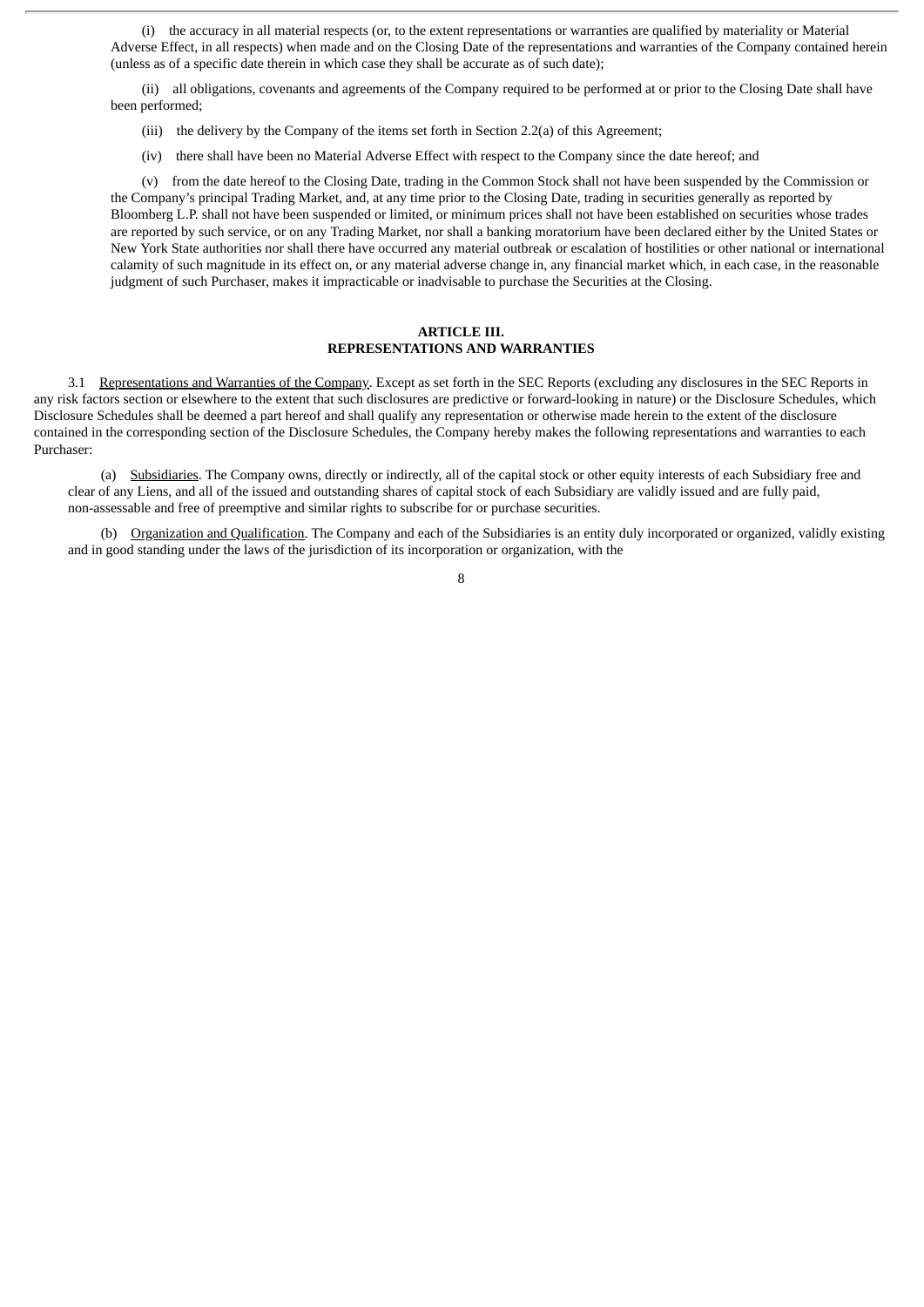requisite power and authority to own and use its properties and assets and to carry on its business as currently conducted. Neither the Company nor any Subsidiary is in violation nor default of any of the provisions of its respective certificate or articles of incorporation, bylaws or other organizational or charter documents. Each of the Company and the Subsidiaries is duly qualified to conduct business and is in good standing as a foreign corporation or other entity in each jurisdiction in which the nature of the business conducted or property owned by it makes such qualification necessary, except where the failure to be so qualified or in good standing, as the case may be, would not reasonably be expected to result in: (i) a material adverse effect on the legality, validity or enforceability of any Transaction Document, (ii) a material adverse effect on the results of operations, assets, business, properties, management, prospects or financial condition of the Company and the Subsidiaries, taken as a whole, or (iii) a material adverse effect on the Company's ability to perform in any material respect on a timely basis its obligations under any Transaction Document (any of (i), (ii) or (iii), a "Material Adverse Effect") and no Proceeding has been instituted in any such jurisdiction revoking, limiting or curtailing or seeking to revoke, limit or curtail such power and authority or qualification.

(c) Authorization; Enforcement. The Company has the requisite corporate power and authority to enter into and to consummate the transactions contemplated by this Agreement and each of the other Transaction Documents and otherwise to carry out its obligations hereunder and thereunder. The execution and delivery of this Agreement and each of the other Transaction Documents by the Company and the consummation by it of the transactions contemplated hereby and thereby have been duly authorized by all necessary action on the part of the Company and no further action is required by the Company, the Board of Directors or the Company's stockholders in connection herewith or therewith other than in connection with the Required Approvals. This Agreement and each other Transaction Document to which it is a party has been (or upon delivery will have been) duly executed by the Company and, when delivered in accordance with the terms hereof and thereof, will constitute the valid and binding obligation of the Company enforceable against the Company in accordance with its terms, except (i) as limited by general equitable principles and applicable bankruptcy, insolvency, reorganization, moratorium and other laws of general application affecting enforcement of creditors' rights generally, (ii) as limited by laws relating to the availability of specific performance, injunctive relief or other equitable remedies and (iii) insofar as indemnification and contribution provisions may be limited by applicable law.

(d) No Conflicts. The execution, delivery and performance by the Company of this Agreement and the other Transaction Documents to which it is a party, the issuance and sale of the Securities and the consummation by it of the transactions contemplated hereby and thereby do not and will not (i) conflict with or violate any provision of the Company's or any Subsidiary's certificate or articles of incorporation, bylaws or other organizational or charter documents, or (ii) conflict with, or constitute a default (or an event that with notice or lapse of time or both would become a default) under, result in the creation of any Lien upon any of the properties or assets of the Company or any Subsidiary, or give to others any rights of termination, amendment, anti-dilution or similar adjustments, acceleration or cancellation (with or without notice, lapse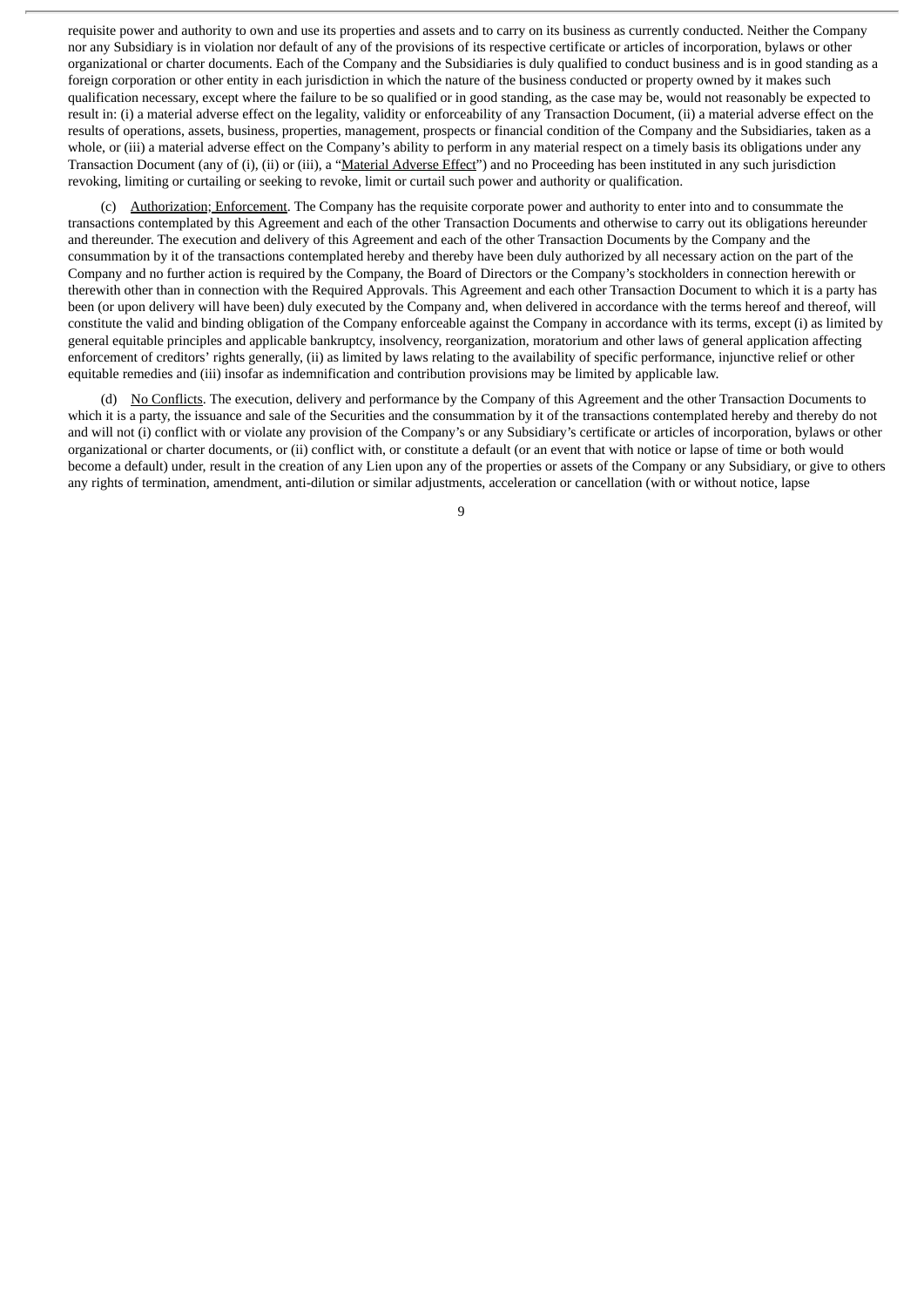of time or both) of, any agreement, credit facility, debt or other instrument (evidencing a Company or Subsidiary debt or otherwise) or other understanding to which the Company or any Subsidiary is a party or by which any property or asset of the Company or any Subsidiary is bound or affected, or (iii) subject to the Required Approvals, conflict with or result in a violation of any law, rule, regulation, order, judgment, injunction, decree or other restriction of any court or governmental authority to which the Company or a Subsidiary is subject (including federal and state securities laws and regulations), or by which any property or asset of the Company or a Subsidiary is bound or affected; except in the case of each of clauses (ii) and (iii), such as would not reasonably be expected to result in a Material Adverse Effect.

(e) Filings, Consents and Approvals. The Company is not required to obtain any consent, waiver, authorization or order of, give any notice to, or make any filing or registration with, any court or other federal, state, local or other governmental authority or other Person in connection with the execution, delivery and performance by the Company of the Transaction Documents, other than: (i) the filing with the Commission pursuant to the Registration Rights Agreement, (ii) the notice and/or application(s) to each applicable Trading Market for the issuance and sale of the Securities and the listing of the Shares and Warrant Shares for trading thereon in the time and manner required thereby and (iii) such filings as are required to be made under applicable state securities laws (collectively, the "Required Approvals").

(f) Issuance of the Securities. The Securities are duly authorized and, when issued and paid for in accordance with the applicable Transaction Documents, will be duly and validly issued, fully paid and non-assessable, free and clear of all Liens imposed by the Company other than restrictions on transfer provided for in the Transaction Documents. The Warrant Shares, when issued in accordance with the terms of the Transaction Documents, will be validly issued, fully paid and non-assessable, free and clear of all Liens imposed by the Company other than restrictions on transfer provided for in the Transaction Documents. The Company has reserved from its duly authorized capital stock the maximum number of shares of Common Stock issuable pursuant to this Agreement and the Warrants.

(g) Capitalization. The authorized capital stock of the Company consists of 200,000,000 shares of Common Stock and 10,000,000 shares of undesignated preferred stock. As of the Effective Date, there are no shares of Preferred Stock issued and outstanding and there are 24,701,409 shares of Common Stock issued and outstanding, of which 9,490,953 shares are owned by the Company. The Company has not issued any capital stock since its most recently filed periodic report under the Exchange Act, other than pursuant to the exercise of employee stock options under the Company's stock option plans, the issuance of shares of Common Stock to employees pursuant to the Company's employee stock purchase plans and pursuant to the conversion and/or exercise of Common Stock Equivalents outstanding as of the date of the most recently filed periodic report under the Exchange Act. No Person has any right of first refusal, preemptive right, right of participation, or any similar right to participate in the transactions contemplated by the Transaction Documents. Except as a result of the purchase and sale of the Securities, there are no outstanding options, warrants, scrip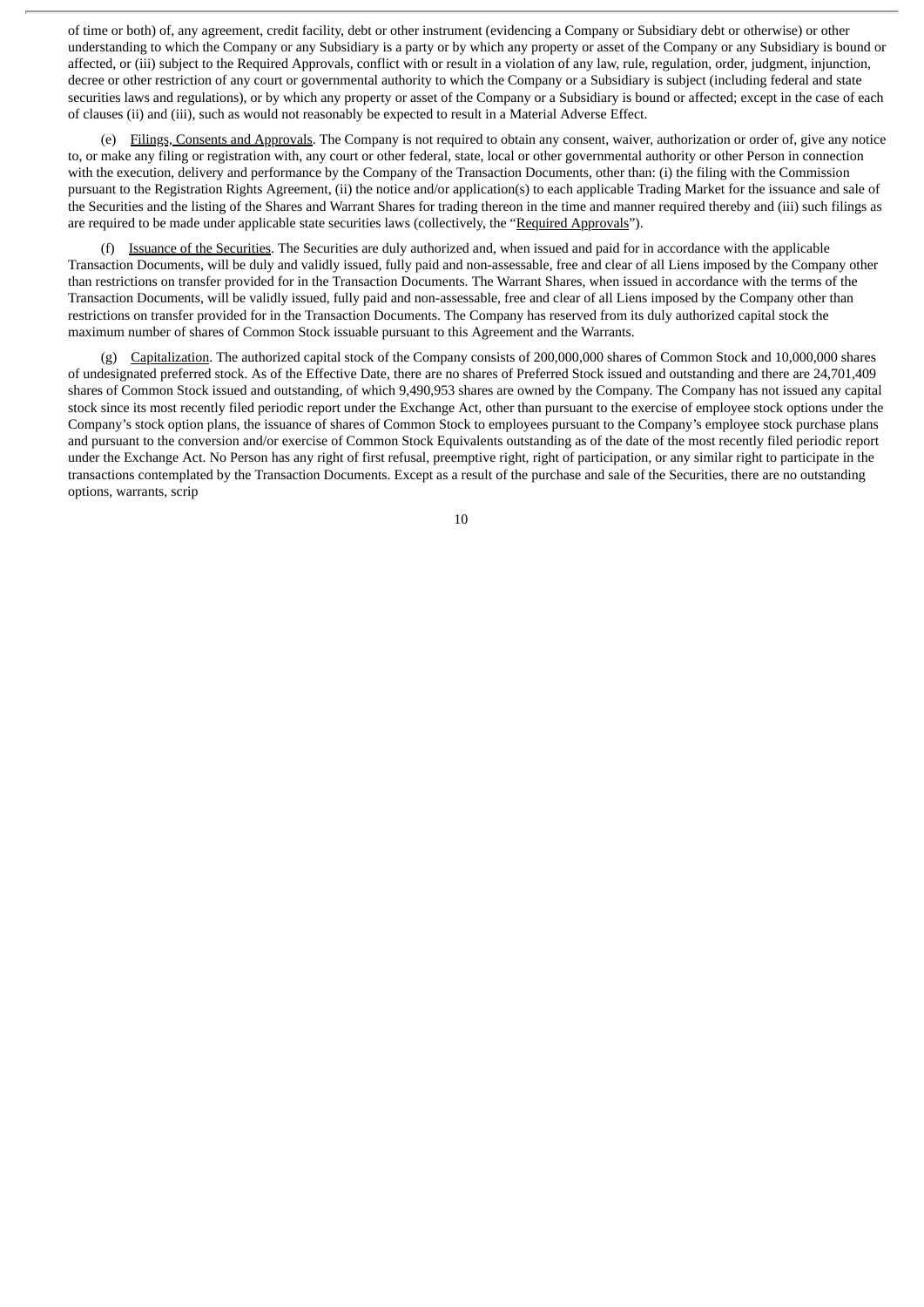rights to subscribe to, calls or commitments of any character whatsoever relating to, or securities, rights or obligations convertible into or exercisable or exchangeable for, or giving any Person any right to subscribe for or acquire, any shares of Common Stock or the capital stock of any Subsidiary, or contracts, commitments, understandings or arrangements by which the Company or any Subsidiary is or may become bound to issue additional shares of Common Stock or Common Stock Equivalents or capital stock of any Subsidiary. The issuance and sale of the Securities will not obligate the Company or any Subsidiary to issue shares of Common Stock or other securities to any Person (other than the Purchasers). There are no outstanding securities or instruments of the Company or any Subsidiary with any provision that adjusts the exercise, conversion, exchange or reset price of such security or instrument upon an issuance of securities by the Company or any Subsidiary. There are no outstanding securities or instruments of the Company or any Subsidiary that contain any redemption or similar provisions, and there are no contracts, commitments, understandings or arrangements by which the Company or any Subsidiary is or may become bound to redeem a security of the Company or such Subsidiary. The Company does not have any stock appreciation rights or "phantom stock" plans or agreements or any similar plan or agreement. All of the outstanding shares of capital stock of the Company are duly authorized, validly issued, fully paid and non-assessable, have been issued in compliance with all federal and state securities laws, and none of such outstanding shares was issued in violation of any preemptive rights or similar rights to subscribe for or purchase securities. No further approval or authorization of any stockholder, the Board of Directors or others is required for the issuance and sale of the Securities. There are no stockholders agreements, voting agreements or other similar agreements with respect to the Company's capital stock to which the Company is a party or, to the knowledge of the Company, between or among any of the Company's stockholders.

(h) SEC Reports; Financial Statements. Other than the Company's Form 10-K/A filed on November 5, 2020, since January 1, 2020, the Company has filed all reports, schedules, forms, statements and other documents required to be filed by the Company under the Securities Act and the Exchange Act, including pursuant to Section 13(a) or 15(d) thereof (the foregoing materials, including the exhibits thereto and documents incorporated by reference therein, being collectively referred to herein as the "SEC Reports") on a timely basis or has received or qualified for a valid extension of such time of filing and has filed any such SEC Reports prior to the expiration of any such extension. As of their respective dates, the SEC Reports complied in all material respects with the requirements of the Securities Act and the Exchange Act, as applicable, and none of the SEC Reports, when filed, contained any untrue statement of a material fact or omitted to state a material fact required to be stated therein or necessary in order to make the statements therein, in the light of the circumstances under which they were made, not misleading. The Company has never been an issuer subject to Rule 144(i) under the Securities Act. The financial statements of the Company included in the SEC Reports comply in all material respects with applicable accounting requirements and the rules and regulations of the Commission with respect thereto as in effect at the time of filing. Such financial statements have been prepared in accordance with United States generally accepted accounting principles applied on a consistent basis during the periods involved ("GAAP"), except as may be otherwise specified in such financial statements or the notes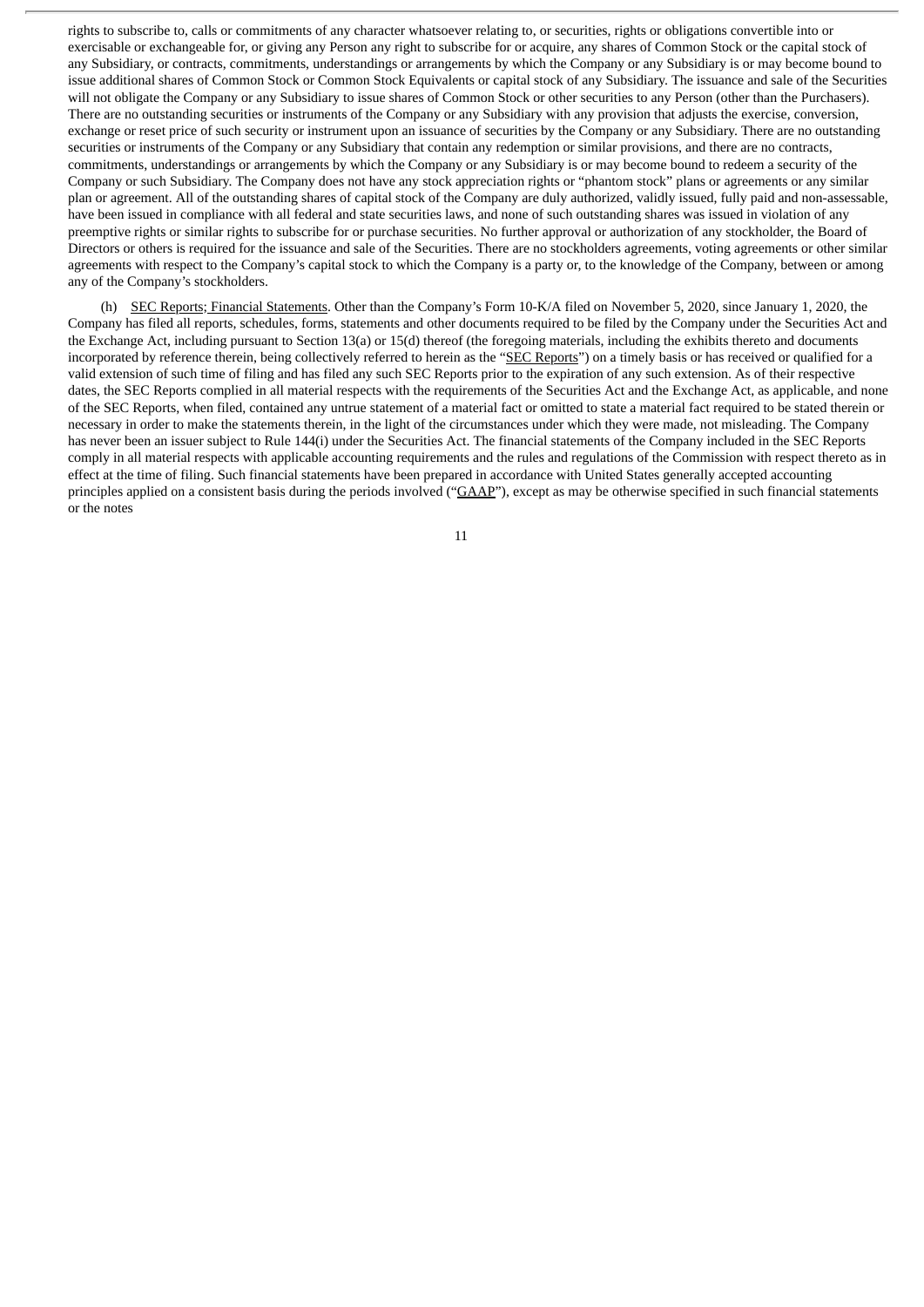thereto and except that unaudited financial statements may not contain all footnotes required by GAAP, and fairly present in all material respects the financial position of the Company and its consolidated Subsidiaries as of and for the dates thereof and the results of operations and cash flows for the periods then ended, subject, in the case of unaudited statements, to normal, year-end adjustments.

(i) Material Changes; Undisclosed Events, Liabilities or Developments. Since January 1, 2020 and prior to the date of this Agreement, (i) there has been no event, occurrence or development that has had or that would reasonably be expected to result in a Material Adverse Effect, (ii) the Company has not incurred any liabilities (contingent or otherwise) other than (A) trade payables and accrued expenses incurred in the ordinary course of business consistent with past practice and (B) liabilities not required to be reflected in the Company's financial statements pursuant to GAAP or disclosed in filings made with the Commission, (iii) the Company has not altered its method of accounting, (iv) the Company has not declared or made any dividend or distribution of cash or other property to its stockholders or purchased, redeemed or made any agreements to purchase or redeem any shares of its capital stock and (v) the Company has not issued any equity securities to any officer, director or Affiliate, except pursuant to existing Company stock option plans. The Company does not have pending before the Commission any request for confidential treatment of information. Except for the issuance of the Securities contemplated by this Agreement, no event, liability, fact, circumstance, occurrence or development has occurred or exists or is reasonably expected to occur or exist with respect to the Company or its Subsidiaries or their respective businesses, prospects, properties, operations, assets or financial condition that would be required to be disclosed by the Company under applicable securities laws at the time this representation is made or deemed made that has not been publicly disclosed at least 1 Trading Day prior to the date that this representation is made.

(j) Litigation. Except as described in the SEC Reports, there are no legal, governmental or regulatory investigations, actions, demands, claims, suits, arbitrations, inquiries or proceedings ("Actions") pending to which the Company or its subsidiaries are or may reasonably be expected to become a party or to which any property of the Company or its subsidiaries are or may reasonably be expected to become the subject that, individually or in the aggregate, if determined adversely to the Company or its subsidiaries, would reasonably be expected to have a Material Adverse Effect; to the knowledge of the Company, no such Actions are threatened or contemplated by any governmental or regulatory authority or threatened by others. Neither the Company nor any Subsidiary, nor any director or officer thereof, is or has been the subject of any Action involving a claim of violation of or liability under federal or state securities laws or a claim of breach of fiduciary duty. There has not been, and to the knowledge of the Company, there is not pending or contemplated, any investigation by the Commission involving the Company or any current or former director or officer of the Company. The Commission has not issued any stop order or other order suspending the effectiveness of any registration statement filed by the Company or any Subsidiary under the Exchange Act or the Securities Act.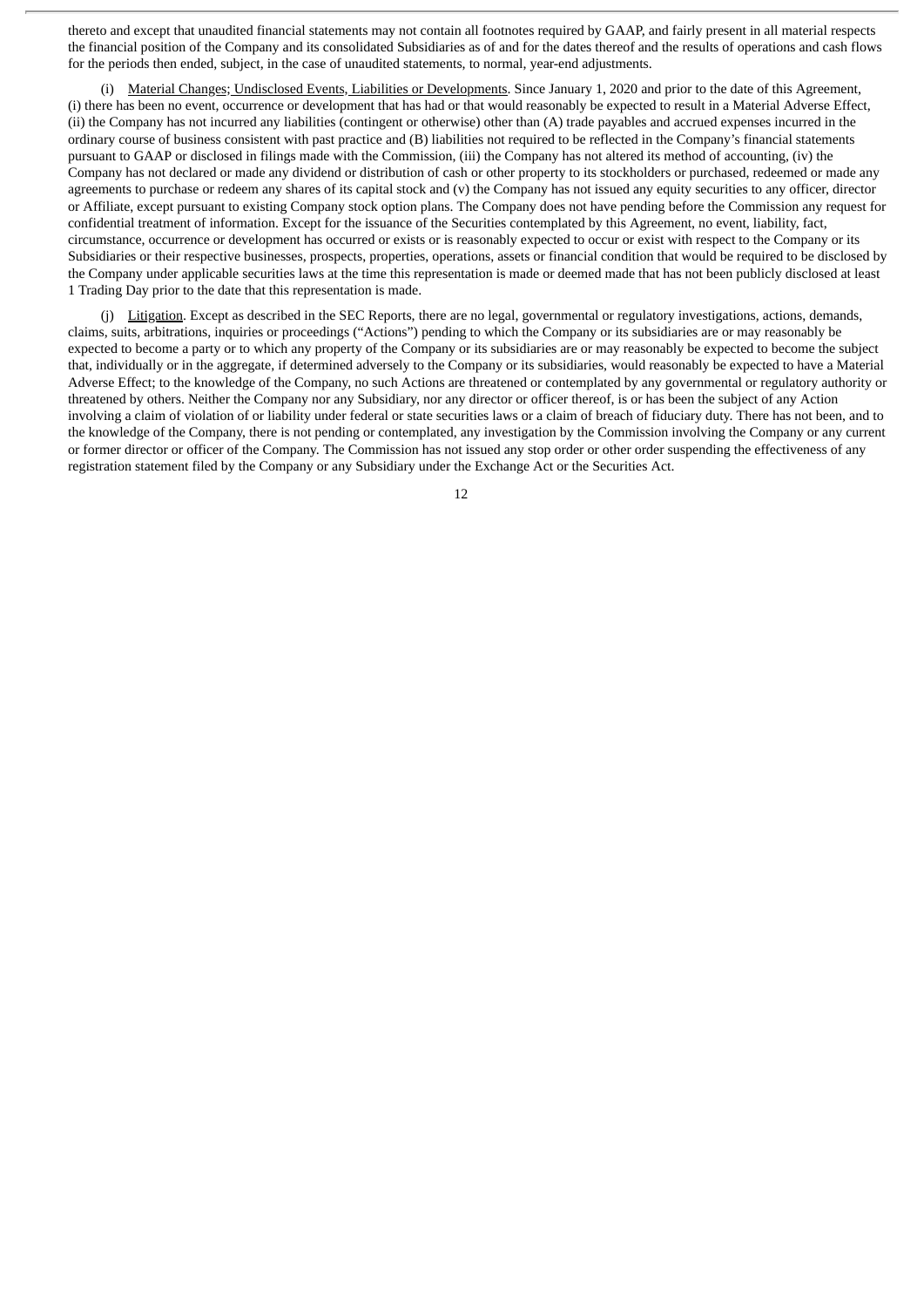(k) Labor Relations. No labor dispute with the employees of the Company or any of its Subsidiaries exists or, to the knowledge of the Company, is imminent, and the Company is not aware of any existing or imminent labor disturbance by the employees of any of its or any Subsidiary's principal suppliers, manufacturers, customers or contractors, which, in either case, would reasonably be expected to result in a Material Adverse Effect.

(l) Compliance. Neither the Company nor any Subsidiary: (i) is in default under or in violation of (and no event has occurred that has not been waived that, with notice or lapse of time or both, would result in a default by the Company or any Subsidiary under), nor has the Company or any Subsidiary received notice of a claim that it is in default under or that it is in violation of, any indenture, loan or credit agreement or any other agreement or instrument to which it is a party or by which it or any of its properties is bound (whether or not such default or violation has been waived), (ii) is in violation of any judgment, decree, or order of any court, arbitrator or other governmental authority or (iii) is or has been in violation of any statute, rule, ordinance or regulation of any governmental authority, including without limitation all foreign, federal, state and local laws relating to taxes, environmental protection, occupational health and safety, product quality and safety and employment and labor matters, except in each case as would not reasonably be expected to result in a Material Adverse Effect.

(m) Environmental Laws. The Company and its Subsidiaries (i) are in compliance with all federal, state, local and foreign laws relating to pollution or protection of human health or the environment (including ambient air, surface water, groundwater, land surface or subsurface strata), including laws relating to emissions, discharges, releases or threatened releases of chemicals, pollutants, contaminants, or toxic or hazardous substances or wastes (collectively, "Hazardous Materials") into the environment, or otherwise relating to the manufacture, processing, distribution, use, treatment, storage, disposal, transport or handling of Hazardous Materials, as well as all authorizations, codes, decrees, demands, or demand letters, injunctions, judgments, licenses, notices or notice letters, orders, permits, plans or regulations, issued, entered, promulgated or approved thereunder ("Environmental Laws"); (ii) have received all permits licenses or other approvals required of them under applicable Environmental Laws to conduct their respective businesses; and (iii) are in compliance with all terms and conditions of any such permit, license or approval where in each clause (i), (ii) and (iii), the failure to so comply would be reasonably expected to have, individually or in the aggregate, a Material Adverse Effect.

(n) Regulatory Permits. The Company and the Subsidiaries possess all certificates, authorizations and permits issued by the appropriate federal, state, local or foreign regulatory authorities necessary to conduct their respective businesses as described in the SEC Reports, except where the failure to possess such permits would not reasonably be expected to result in a Material Adverse Effect ("Material Permits"), and neither the Company nor any Subsidiary has received any notice of proceedings relating to the revocation or modification of any Material Permit.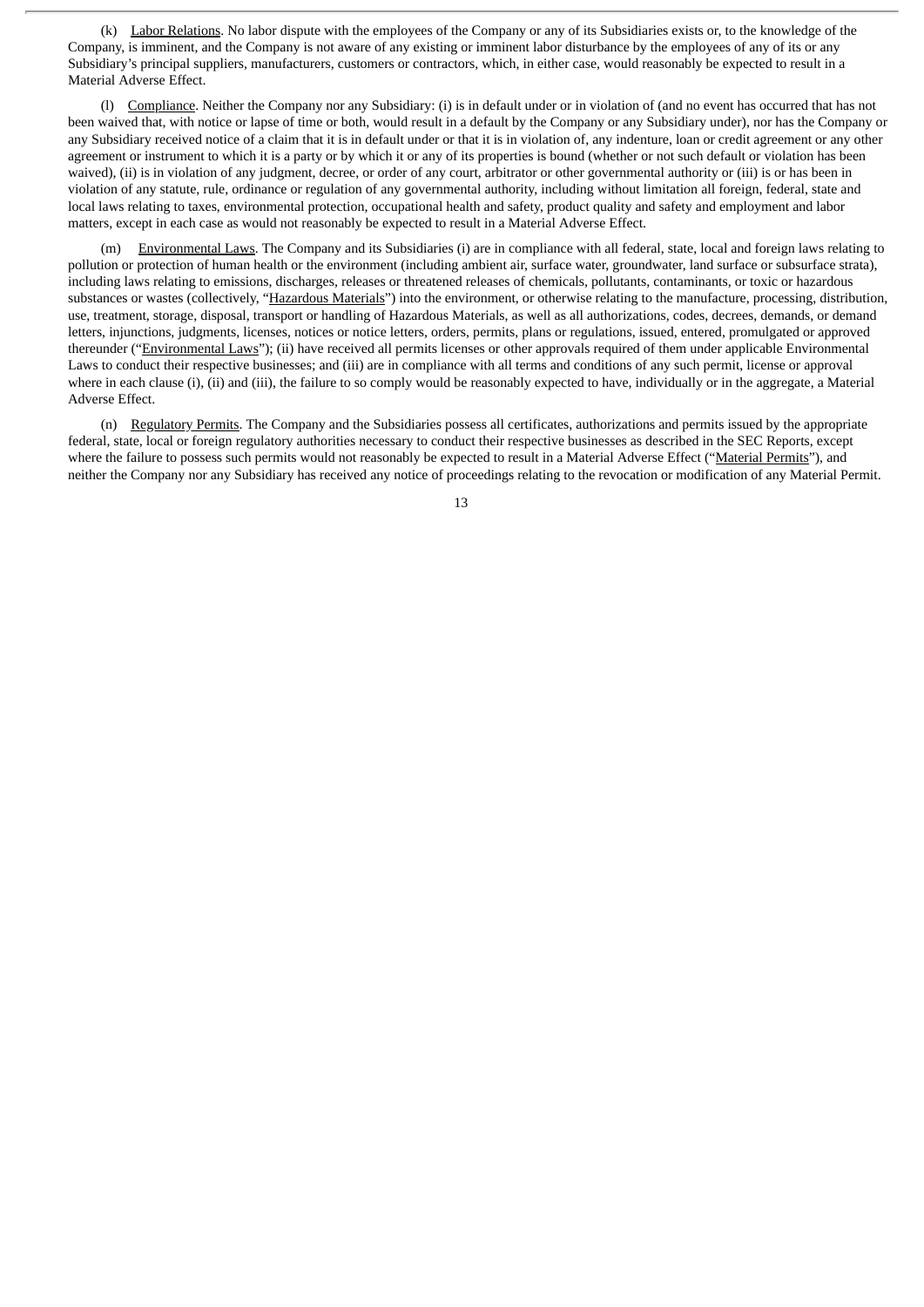(o) Title to Assets. The Company and the Subsidiaries do not own any real property. The Company and its Subsidiaries have valid and marketable title to all material personal property owned by them, free and clear of all pledges, liens, security interests, claims, restrictions or encumbrances of any kind except such as do not, singly or in the aggregate, materially interfere with the use made and proposed to be made of such property by the Company or any of its Subsidiaries. Except as would not reasonably be expected to have a Material Adverse Effect, the Company and its Subsidiaries hold all leased real or personal property under valid and enforceable leases with no terms or provisions that would materially interfere with the use made and proposed to be made of such property by the Company or any of its Subsidiaries.

(p) Intellectual Property. The Company and the Subsidiaries have, or have rights to use, all patents, patent applications, trademarks, trademark applications, service marks, trade names, trade secrets, inventions, copyrights, licenses and other intellectual property rights and similar rights necessary or required for use in connection with their respective businesses as described in the SEC Reports and which the failure to so have would reasonably be expected to have a Material Adverse Effect (collectively, the "Intellectual Property Rights"). None of, and neither the Company nor any Subsidiary has received a notice (written or otherwise) that any of, the Intellectual Property Rights has expired, terminated or been abandoned, or is expected to expire or terminate or be abandoned, within two (2) years from the date of this Agreement. Neither the Company nor any Subsidiary has received, since the date of the latest audited financial statements included within the SEC Reports, a written notice of a claim or otherwise has any knowledge that the Intellectual Property Rights violate or infringe upon the rights of any Person, except as would not reasonably be expected to not have a Material Adverse Effect. To the knowledge of the Company, all such Intellectual Property Rights are enforceable and there is no existing infringement by another Person of any of the Intellectual Property Rights. The Company and its Subsidiaries have taken reasonable security measures to protect the secrecy, confidentiality and value of all of their intellectual properties, except where failure to do so would not, individually or in the aggregate, reasonably be expected to have a Material Adverse Effect.

(q) Insurance. The Company and the Subsidiaries are insured by insurers of recognized financial responsibility against such losses and risks and in such amounts as are prudent and customary in the businesses in which the Company and the Subsidiaries are engaged, including, but not limited to, directors and officers insurance coverage at least equal to the aggregate Subscription Amount. Neither the Company nor any Subsidiary has any reason to believe that it will not be able to renew its existing insurance coverage as and when such coverage expires or to obtain similar coverage from similar insurers as may be necessary to continue its business without a significant increase in cost.

(r) Sarbanes-Oxley; Internal Accounting Controls. The Company and the Subsidiaries are in compliance with any and all applicable requirements of the Sarbanes-Oxley Act of 2002 that are effective as of the date hereof, and any and all applicable rules and regulations promulgated by the Commission thereunder that are effective as of the date hereof and as of the Closing Date. The Company and the Subsidiaries maintain a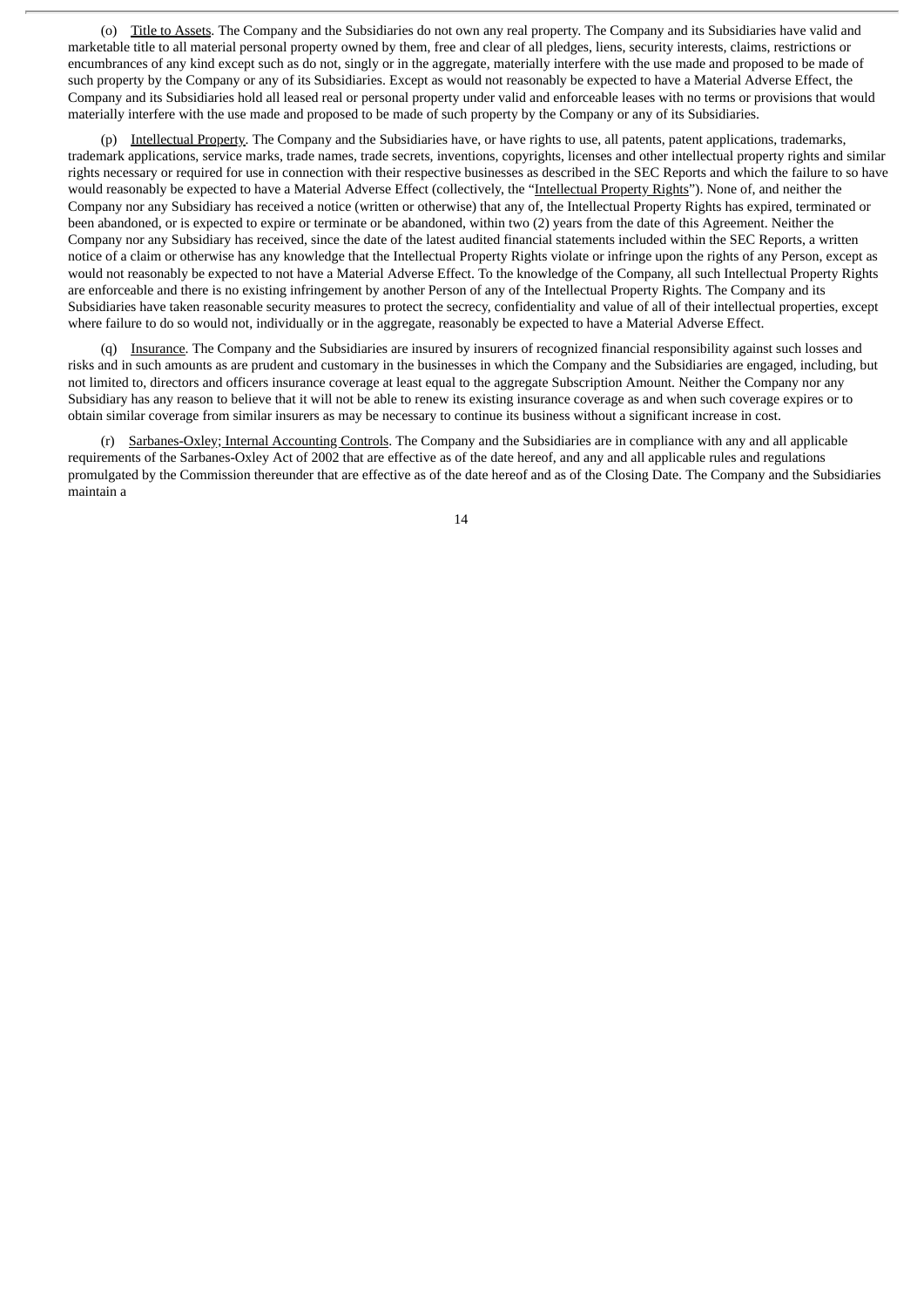system of internal accounting controls sufficient to provide reasonable assurance that: (i) transactions are executed in accordance with management's general or specific authorizations, (ii) transactions are recorded as necessary to permit preparation of financial statements in conformity with GAAP and to maintain asset accountability, (iii) access to assets is permitted only in accordance with management's general or specific authorization, and (iv) the recorded accountability for assets is compared with the existing assets at reasonable intervals and appropriate action is taken with respect to any differences. The Company and the Subsidiaries have established disclosure controls and procedures (as defined in Exchange Act Rules 13a-15(e) and 15d-15(e)) for the Company and the Subsidiaries and designed such disclosure controls and procedures to ensure that information required to be disclosed by the Company in the reports it files or submits under the Exchange Act is recorded, processed, summarized and reported, within the time periods specified in the Commission's rules and forms. The Company's certifying officers have evaluated the effectiveness of the disclosure controls and procedures of the Company and the Subsidiaries as of the end of the period covered by the most recently filed periodic report under the Exchange Act (such date, the "Evaluation Date"). The Company presented in its most recently filed periodic report under the Exchange Act the conclusions of the certifying officers about the effectiveness of the disclosure controls and procedures based on their evaluations as of the Evaluation Date. Since the Evaluation Date, the Company is not aware of any changes in the internal control over financial reporting (as such term is defined in the Exchange Act) of the Company and its Subsidiaries that have materially affected, or are reasonably likely to materially affect, the internal control over financial reporting of the Company and its Subsidiaries.

(s) Certain Fees. No brokerage or finder's fees or commissions are or will be payable by the Company or any Subsidiary to any broker, financial advisor or consultant, finder, placement agent, investment banker, bank or other Person with respect to the transactions contemplated by the Transaction Documents. The Purchasers shall have no obligation with respect to any fees or with respect to any claims made by or on behalf of other Persons for fees of a type contemplated in this Section that may be due in connection with the transactions contemplated by the Transaction Documents.

(t) Private Placement. Assuming the accuracy of the Purchasers' representations and warranties set forth in Section 3.2, no registration under the Securities Act is required for the offer and sale of the Securities by the Company to the Purchasers as contemplated hereby. The issuance and sale of the Securities hereunder does not contravene the rules and regulations of the Trading Market.

(u) Investment Company. The Company is not, and immediately after receipt of payment for the Securities, will not be required to register as an "investment company" under the Investment Company Act of 1940, as amended. The Company shall conduct its business in a manner so that it will not be required to registered as an "investment company" under the Investment Company Act of 1940, as amended.

(v) Registration Rights. Other than each of the Purchasers and except pursuant to the Fifth Amended and Restated Registration Rights Agreement, dated August 29, 2013, among the Company and the investors listed therein, no Person has any right to cause the Company or any Subsidiary to effect the registration under the Securities Act of any securities of the Company or any Subsidiary.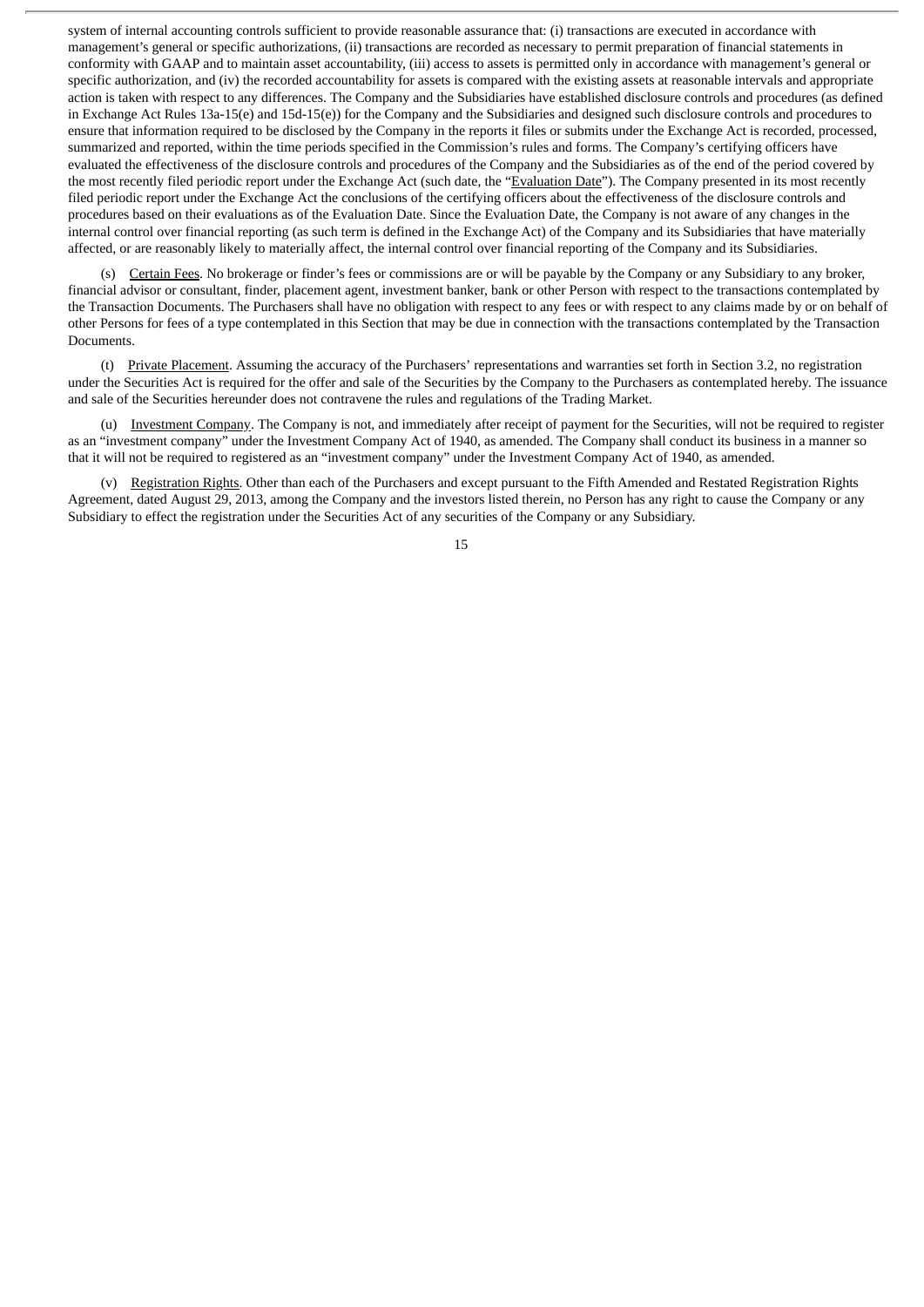(w) Listing and Maintenance Requirements. The Common Stock is registered pursuant to Section 12(b) or 12(g) of the Exchange Act, and the Company has taken no action designed to, or which to its knowledge is likely to have the effect of, terminating the registration of the Common Stock under the Exchange Act nor has the Company received any notification that the Commission is contemplating terminating such registration. The Company has not, in the 12 months preceding the date hereof, received notice from any Trading Market on which the Common Stock is or has been listed or quoted to the effect that the Company is not in compliance with the listing or maintenance requirements of such Trading Market. The Company is, and has no reason to believe that it will not in the foreseeable future continue to be, in compliance with all such listing and maintenance requirements. The Common Stock is currently eligible for electronic transfer through the Depository Trust Company or another established clearing corporation and the Company is current in payment of the fees to the Depository Trust Company (or such other established clearing corporation) in connection with such electronic transfer.

(x) Application of Takeover Protections. The Company and the Board of Directors have taken all necessary action, if any, in order to render inapplicable any control share acquisition, business combination, poison pill (including any distribution under a rights agreement) or other similar anti-takeover provision under the Company's certificate of incorporation (or similar charter documents) or the laws of its state of incorporation that is or could become applicable to the Purchasers as a result of the Purchasers and the Company fulfilling their obligations or exercising their rights under the Transaction Documents, including without limitation as a result of the Company's issuance of the Securities and the Purchasers' ownership of the Securities.

(y) Disclosure. Except with respect to the material terms and conditions of the transactions contemplated by the Transaction Documents and except as may have been provided pursuant to any Confidentiality Agreement between the Company and such Purchaser, the Company confirms that neither it nor any other Person acting on its behalf has provided any of the Purchasers or their agents or counsel with any information that it believes constitutes or might constitute material, non-public information. The Company understands and confirms that the Purchasers will rely on the foregoing representation in effecting transactions in securities of the Company. The Company acknowledges and agrees that no Purchaser makes or has made any representations or warranties with respect to the transactions contemplated hereby other than those specifically set forth in Section 3.2 hereof.

(z) No Integrated Offering. Assuming the accuracy of the Purchasers' representations and warranties set forth in Section 3.2, neither the Company, nor any of its Affiliates, nor any Person acting on its or their behalf has, directly or indirectly, made any offers or sales of any security or solicited any offers to buy any security, under circumstances that would cause this offering of the Securities to be integrated with prior offerings by the Company for purposes of (i) the Securities Act which would require the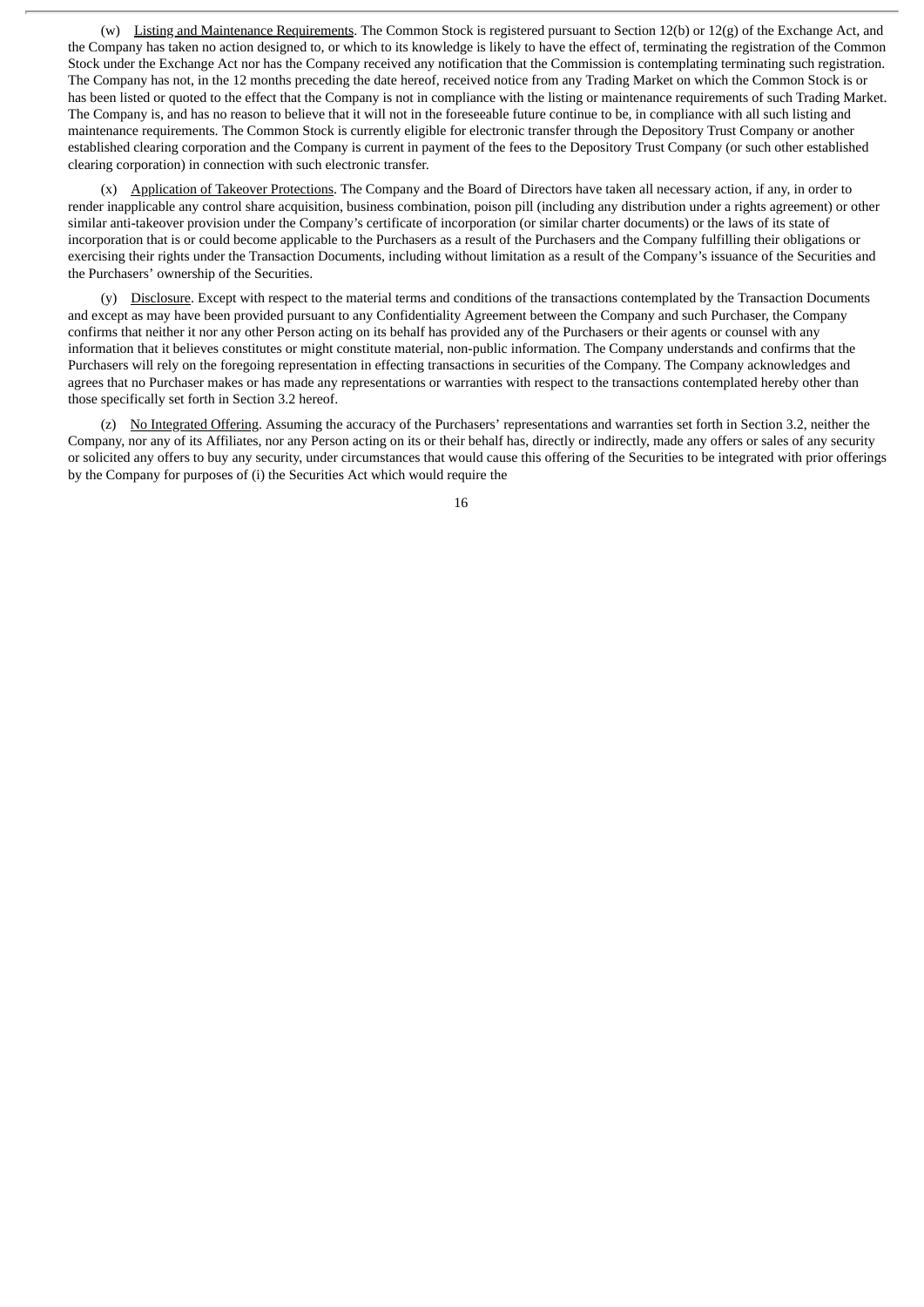registration of any such securities under the Securities Act, or (ii) any applicable shareholder approval provisions of any Trading Market on which any of the securities of the Company are listed or designated.

(aa) Solvency. Based on the consolidated financial condition of the Company as of the Closing Date, after giving effect to the receipt by the Company of the proceeds from the sale of the Securities hereunder, (i) the fair saleable value of the Company's assets exceeds the amount that will be required to be paid on or in respect of the Company's existing debts and other liabilities (including known contingent liabilities) as they mature, (ii) the Company's assets do not constitute unreasonably small capital to carry on its business as now conducted and as proposed to be conducted including its capital needs taking into account the particular capital requirements of the business conducted by the Company, consolidated and projected capital requirements and capital availability thereof, and (iii) the current cash flow of the Company, together with the proceeds the Company would receive, were it to liquidate all of its assets, after taking into account all anticipated uses of the cash, would be sufficient to pay all amounts on or in respect of its liabilities when such amounts are required to be paid. The Company does not intend to incur debts beyond its ability to pay such debts as they mature (taking into account the timing and amounts of cash to be payable on or in respect of its debt). The Company has no knowledge of any facts or circumstances which lead it to believe that it will file for reorganization or liquidation under the bankruptcy or reorganization laws of any jurisdiction within one year from the Closing Date. Neither the Company nor any Subsidiary is in default with respect to any Indebtedness.

(bb) Tax Status. Except for matters that would not, individually or in the aggregate, reasonably be expected to result in a Material Adverse Effect, the Company and its Subsidiaries each (i) has made or filed all United States federal, state and local income and all foreign income and franchise tax returns, reports and declarations required by any jurisdiction to which it is subject, (ii) has paid all taxes and other governmental assessments and charges that are material in amount, shown or determined to be due on such returns, reports and declarations and (iii) has set aside on its books provision reasonably adequate for the payment of all material taxes for periods subsequent to the periods to which such returns, reports or declarations apply. There are no unpaid taxes in any material amount claimed to be due by the taxing authority of any jurisdiction, and the officers of the Company or of any Subsidiary know of no basis for any such claim.

(cc) No General Solicitation. Neither the Company nor any Person acting on behalf of the Company has offered or sold any of the Securities by any form of general solicitation or general advertising. The Company has offered the Securities for sale only to the Purchasers and certain other "accredited investors" within the meaning of Rule 501 under the Securities Act.

(dd) Foreign Corrupt Practices. Neither the Company nor any Subsidiary, nor to the knowledge of the Company or any Subsidiary, any agent or other person acting on behalf of the Company or any Subsidiary, has (i) directly or indirectly, used any funds for unlawful contributions, gifts, entertainment or other unlawful expenses related to foreign or domestic political activity, (ii) made any unlawful payment to foreign or domestic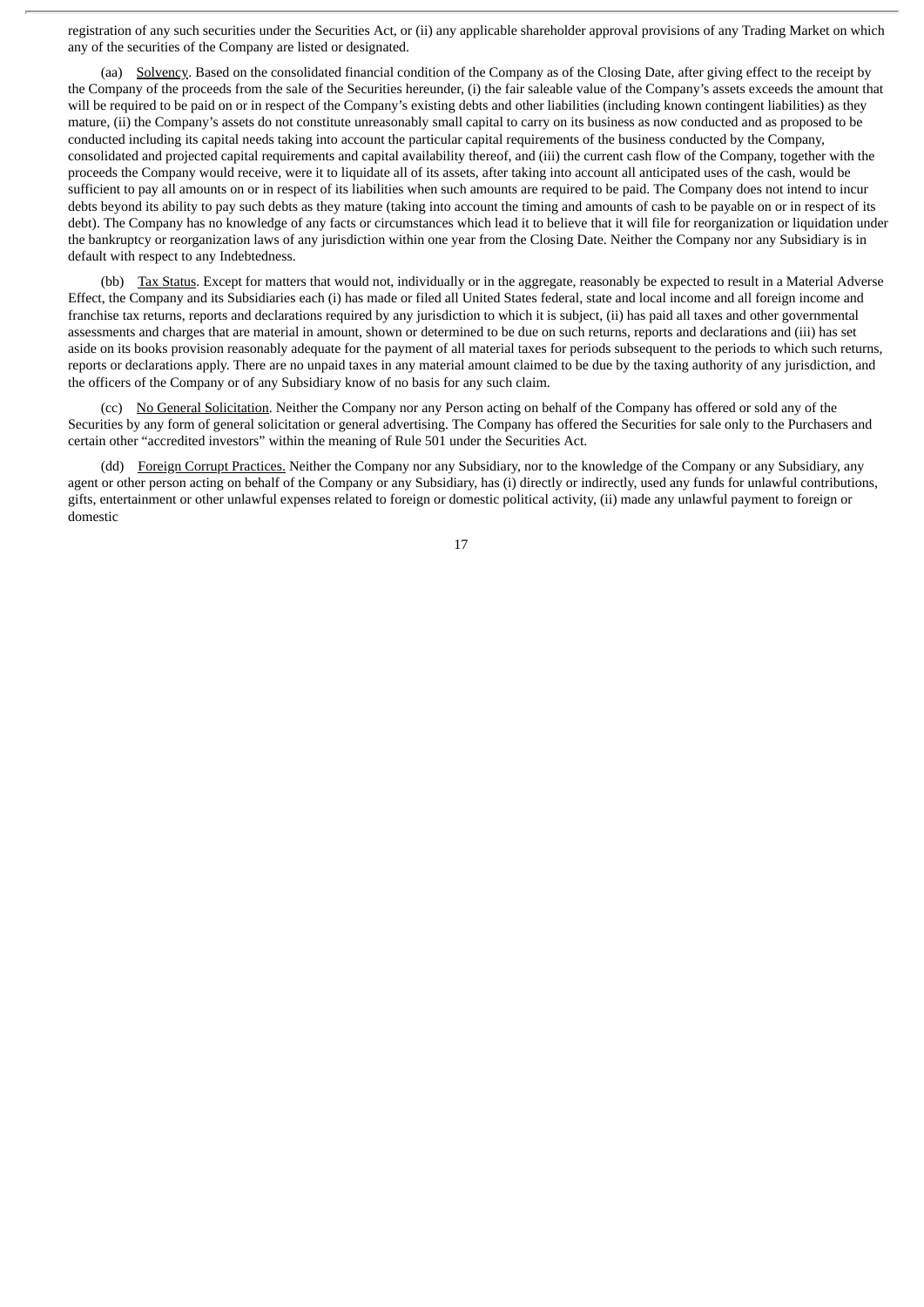government officials or employees or to any foreign or domestic political parties or campaigns from corporate funds, (iii) failed to disclose fully any contribution made by the Company or any Subsidiary (or made by any person acting on its behalf of which the Company is aware) which is in violation of law or (iv) violated in any material respect any provision of FCPA.

(ee) Accountants. Deloitte & Touche LLP is the Company's accounting firm. To the knowledge and belief of the Company, such accounting firm (i) is a registered public accounting firm as required by the Exchange Act and (ii) shall express its opinion with respect to the financial statements to be included in the Company's Annual Report for fiscal year 2020.

(ff) No Disagreements with Accountants and Lawyers. There are no disagreements of any kind presently existing, or reasonably anticipated by the Company to arise, between the Company and the accountants and lawyers formerly or presently employed by the Company and the Company is current with respect to any fees owed to its accountants and lawyers which could affect the Company's ability to perform any of its obligations under any of the Transaction Documents.

(gg) Acknowledgment Regarding Purchasers' Purchase of Securities. The Company acknowledges and agrees that each of the Purchasers is acting solely in the capacity of an arm's length purchaser with respect to the Transaction Documents and the transactions contemplated thereby. The Company further acknowledges that no Purchaser is acting as a financial advisor or fiduciary of the Company (or in any similar capacity) with respect to the Transaction Documents and the transactions contemplated thereby and any advice given by any Purchaser or any of their respective representatives or agents in connection with the Transaction Documents and the transactions contemplated thereby is merely incidental to the Purchasers' purchase of the Securities. The Company further represents to each Purchaser that the Company's decision to enter into this Agreement and the other Transaction Documents has been based solely on the independent evaluation of the transactions contemplated hereby by the Company and its representatives.

(hh) Acknowledgment Regarding Purchaser's Trading Activity. Anything in this Agreement or elsewhere herein to the contrary notwithstanding (except for Sections 3.2(g) and 4.14 hereof), it is understood and acknowledged by the Company that: (i) none of the Purchasers has been asked by the Company to agree, nor has any Purchaser agreed, to desist from purchasing or selling, long and/or short, securities of the Company, or "derivative" securities based on securities issued by the Company or to hold the Securities for any specified term, (ii) past or future open market or other transactions by any Purchaser, specifically including, without limitation, Short Sales or "derivative" transactions, before or after the closing of this or future private placement transactions, may negatively impact the market price of the Company's publicly-traded securities, (iii) any Purchaser, and counter-parties in "derivative" transactions to which any such Purchaser is a party, directly or indirectly, presently may have a "short" position in the Common Stock and (iv) each Purchaser shall not be deemed to have any affiliation with or control over any arm's length counter-party in any "derivative" transaction. The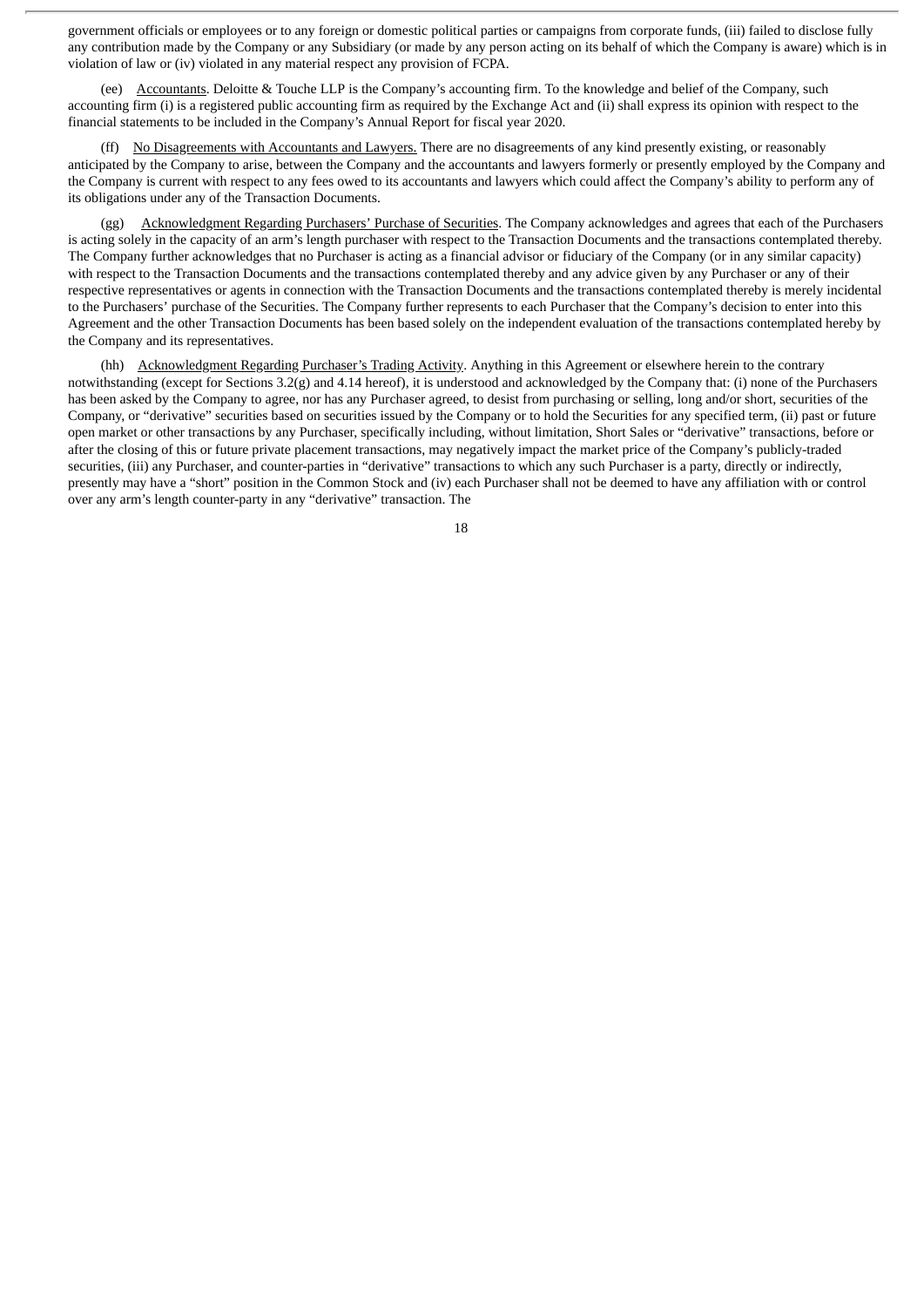Company further understands and acknowledges that (y) one or more Purchasers may engage in hedging activities at various times during the period that the Securities are outstanding, including, without limitation, during the periods that the value of the Warrant Shares deliverable with respect to Securities are being determined, and (z) such hedging activities (if any) could reduce the value of the existing stockholders' equity interests in the Company at and after the time that the hedging activities are being conducted. The Company acknowledges that such aforementioned hedging activities do not constitute a breach of any of the Transaction Documents.

(ii) Regulation M Compliance. The Company has not, and to its knowledge no one acting on its behalf has, (i) taken, directly or indirectly, any action designed to cause or to result in the stabilization or manipulation of the price of any security of the Company to facilitate the sale or resale of any of the Securities, (ii) sold, bid for, purchased, or paid any compensation for soliciting purchases of, any of the Securities, or (iii) paid or agreed to pay to any Person any compensation for soliciting another to purchase any other securities of the Company, other than, in the case of clauses (ii) and (iii), compensation paid to the Company's placement agent in connection with the placement of the Securities.

(jj) Form S-3 Eligibility. The Company is eligible to register the resale of the Securities for resale by the Purchaser on Form S-3 promulgated under the Securities Act or has obtained any necessary non-objection assurances from the Commission to permit it to use Form S-3.

(kk) Office of Foreign Assets Control. Neither the Company nor any Subsidiary nor, to the Company's knowledge, any director, officer, agent, employee or affiliate of the Company or any Subsidiary is currently subject to any U.S. sanctions administered by the Office of Foreign Assets Control of the U.S. Treasury Department ("OFAC").

(ll) U.S. Real Property Holding Corporation. The Company is not and has never been a U.S. real property holding corporation within the meaning of Section 897 of the Internal Revenue Code of 1986, as amended, and the Company shall so certify upon Purchaser's request.

(mm) Money Laundering. The operations of the Company and its Subsidiaries are and have been conducted at all times in compliance with applicable financial record-keeping and reporting requirements of the Currency and Foreign Transactions Reporting Act of 1970, as amended, applicable money laundering statutes and applicable rules and regulations thereunder (collectively, the "Money Laundering Laws"), and no Action or Proceeding by or before any court or governmental agency, authority or body or any arbitrator involving the Company or any Subsidiary with respect to the Money Laundering Laws is pending or, to the knowledge of the Company or any Subsidiary, threatened.

(nn) Other Covered Persons. Other than the Placement Agent, the Company is not aware of any person that has been or will be paid (directly or indirectly) remuneration for solicitation of purchasers in connection with the sale of any Securities.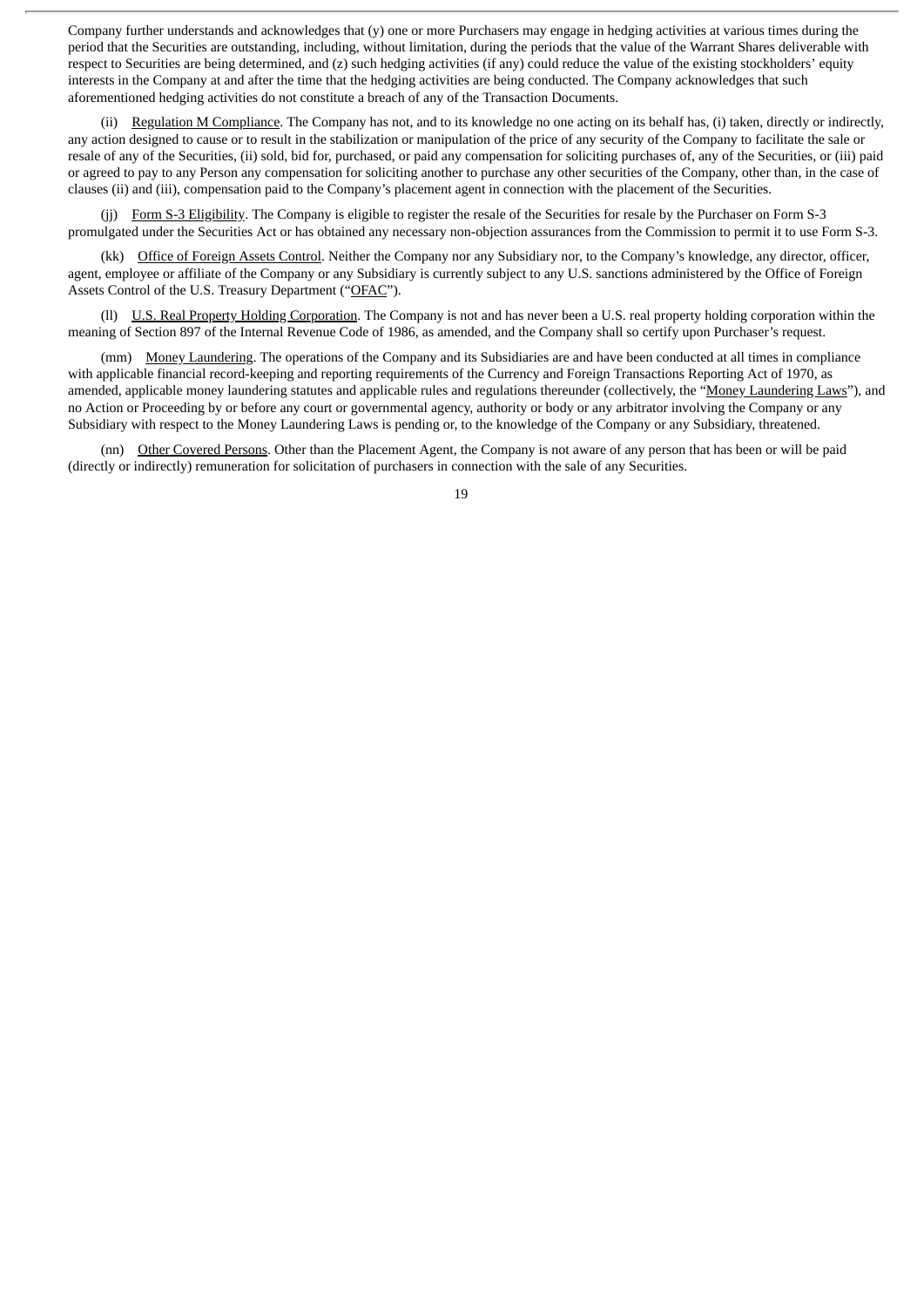3.2 Representations and Warranties of the Purchasers. Each Purchaser, for itself and for no other Purchaser, hereby represents and warrants as of the date hereof and as of the Closing Date to the Company as follows (unless as of a specific date therein, in which case they shall be accurate as of such date):

(a) Organization; Authority. Such Purchaser is either an individual or an entity duly incorporated or formed, validly existing and in good standing under the laws of the jurisdiction of its incorporation or formation with full right, corporate, partnership, limited liability company or similar power and authority to enter into and to consummate the transactions contemplated by the Transaction Documents and otherwise to carry out its obligations hereunder and thereunder. The execution and delivery of the Transaction Documents and performance by such Purchaser of the transactions contemplated by the Transaction Documents have been duly authorized by all necessary corporate, partnership, limited liability company or similar action, as applicable, on the part of such Purchaser. Each Transaction Document to which it is a party has been duly executed by such Purchaser, and when delivered by such Purchaser in accordance with the terms hereof, will constitute the valid and legally binding obligation of such Purchaser, enforceable against it in accordance with its terms, except (i) as limited by general equitable principles and applicable bankruptcy, insolvency, reorganization, moratorium and other laws of general application affecting enforcement of creditors' rights generally, (ii) as limited by laws relating to the availability of specific performance, injunctive relief or other equitable remedies and (iii) insofar as indemnification and contribution provisions may be limited by applicable law.

(b) Own Account. Such Purchaser understands that the Securities are "restricted securities" and have not been registered under the Securities Act or any applicable state securities law and is acquiring the Securities as principal for its own account and not with a view to or for distributing or reselling such Securities or any part thereof in violation of the Securities Act or any applicable state securities law, has no present intention of distributing any of such Securities in violation of the Securities Act or any applicable state securities law and has no direct or indirect arrangement or understandings with any other persons to distribute or regarding the distribution of such Securities in violation of the Securities Act or any applicable state securities law (this representation and warranty not limiting such Purchaser's right to sell the Securities pursuant to the Registration Statement or otherwise in compliance with applicable federal and state securities laws). Such Purchaser is acquiring the Securities hereunder in the ordinary course of its business.

(c) Purchaser Status. At the time such Purchaser was offered the Securities, it was, and as of the date hereof it is, and on each date on which it exercises any Warrants, it will be either: (i) an "accredited investor" as defined in Rule 501(a) under the Securities Act or (ii) a "qualified institutional buyer" as defined in Rule 144A(a) under the Securities Act.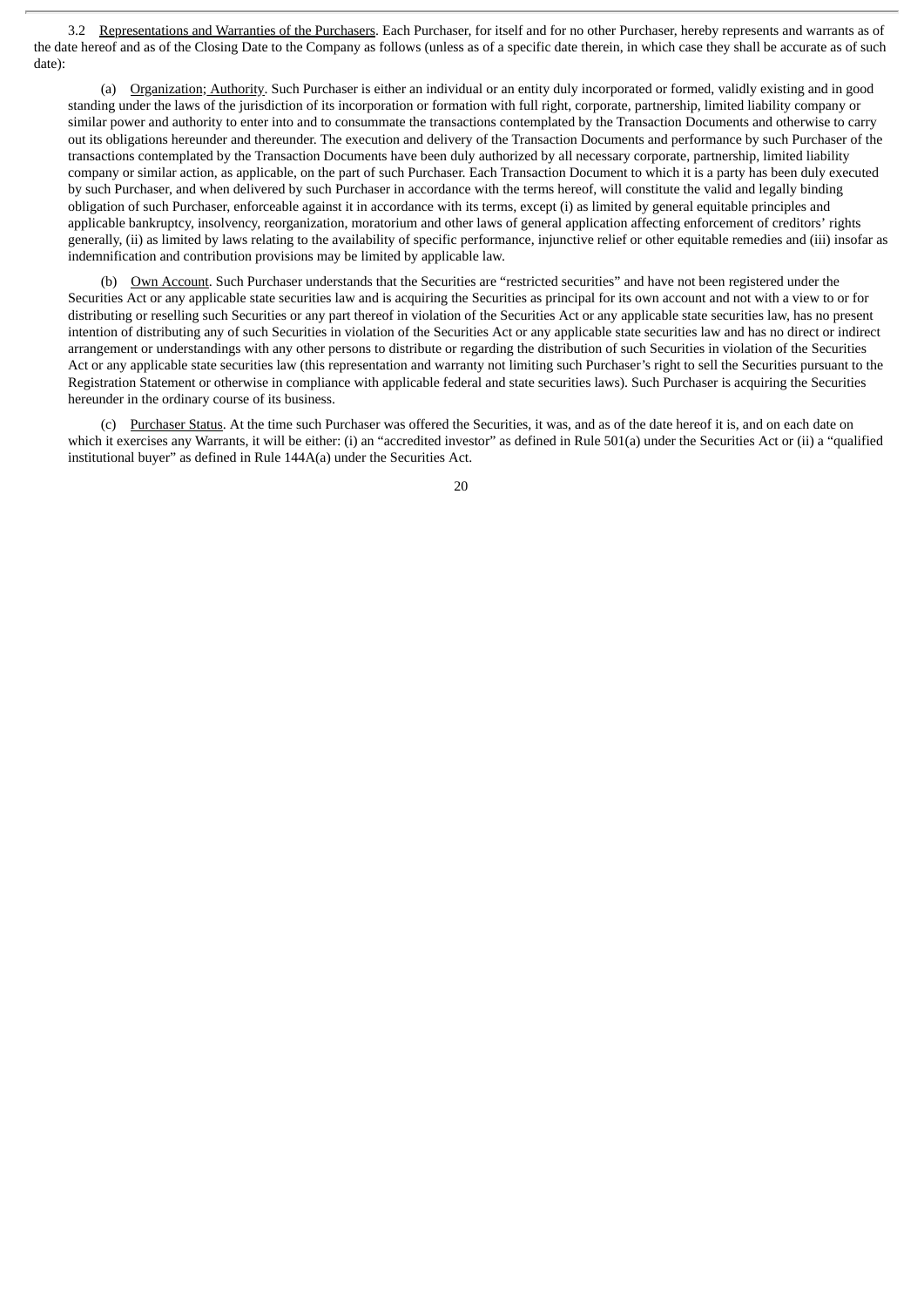(d) Experience of Such Purchaser. Such Purchaser, either alone or together with its representatives, has such knowledge, sophistication and experience in business and financial matters so as to be capable of evaluating the merits and risks of the prospective investment in the Securities, and has so evaluated the merits and risks of such investment. Such Purchaser is able to bear the economic risk of an investment in the Securities and, at the present time, is able to afford a complete loss of such investment.

(e) General Solicitation. Such Purchaser is not, to such Purchaser's knowledge, purchasing the Securities as a result of any advertisement, article, notice or other communication regarding the Securities published in any newspaper, magazine or similar media or broadcast over television or radio or presented at any seminar or, to the knowledge of such Purchaser, any other general solicitation or general advertisement.

(f) Access to Information. Such Purchaser acknowledges that it has had the opportunity to review the Transaction Documents (including all exhibits and schedules thereto) and the SEC Reports and has been afforded (i) the opportunity to ask such questions as it has deemed necessary of, and to receive answers from, representatives of the Company concerning the terms and conditions of the offering of the Securities and the merits and risks of investing in the Securities; (ii) access to information about the Company and its financial condition, results of operations, business, properties, management and prospects sufficient to enable it to evaluate its investment; and (iii) the opportunity to obtain such additional information that the Company possesses or can acquire without unreasonable effort or expense that is necessary to make an informed investment decision with respect to the investment. Such Purchaser acknowledges and agrees that neither the Placement Agent nor any Affiliate of the Placement Agent has provided such Purchaser with any information or advice with respect to the Securities nor is such information or advice necessary or desired. Neither the Placement Agent nor any Affiliate has made or makes any representation as to the Company or the quality of the Securities and the Placement Agent and any Affiliate may have acquired non-public information with respect to the Company which such Purchaser agrees need not be provided to it. In connection with the issuance of the Securities to such Purchaser, neither the Placement Agent nor any of its Affiliates has acted as a financial advisor or fiduciary to such Purchaser.

(g) Certain Transactions and Confidentiality. Other than consummating the transactions contemplated hereunder, such Purchaser has not, nor has any Person acting on behalf of or pursuant to any understanding with such Purchaser, directly or indirectly executed any purchases or sales, including Short Sales, of the securities of the Company during the period commencing as of the time that such Purchaser first received a term sheet (written or oral) from the Company or any other Person representing the Company setting forth the material terms of the transactions contemplated hereunder and ending immediately prior to the execution hereof. Notwithstanding the foregoing, in the case of a Purchaser that is a multi-managed investment vehicle whereby separate portfolio managers manage separate portions of such Purchaser's assets and the portfolio managers have no direct knowledge of the investment decisions made by the portfolio managers managing other portions of such Purchaser's assets, the representation set forth above shall only apply with respect to the portion of assets managed by the portfolio manager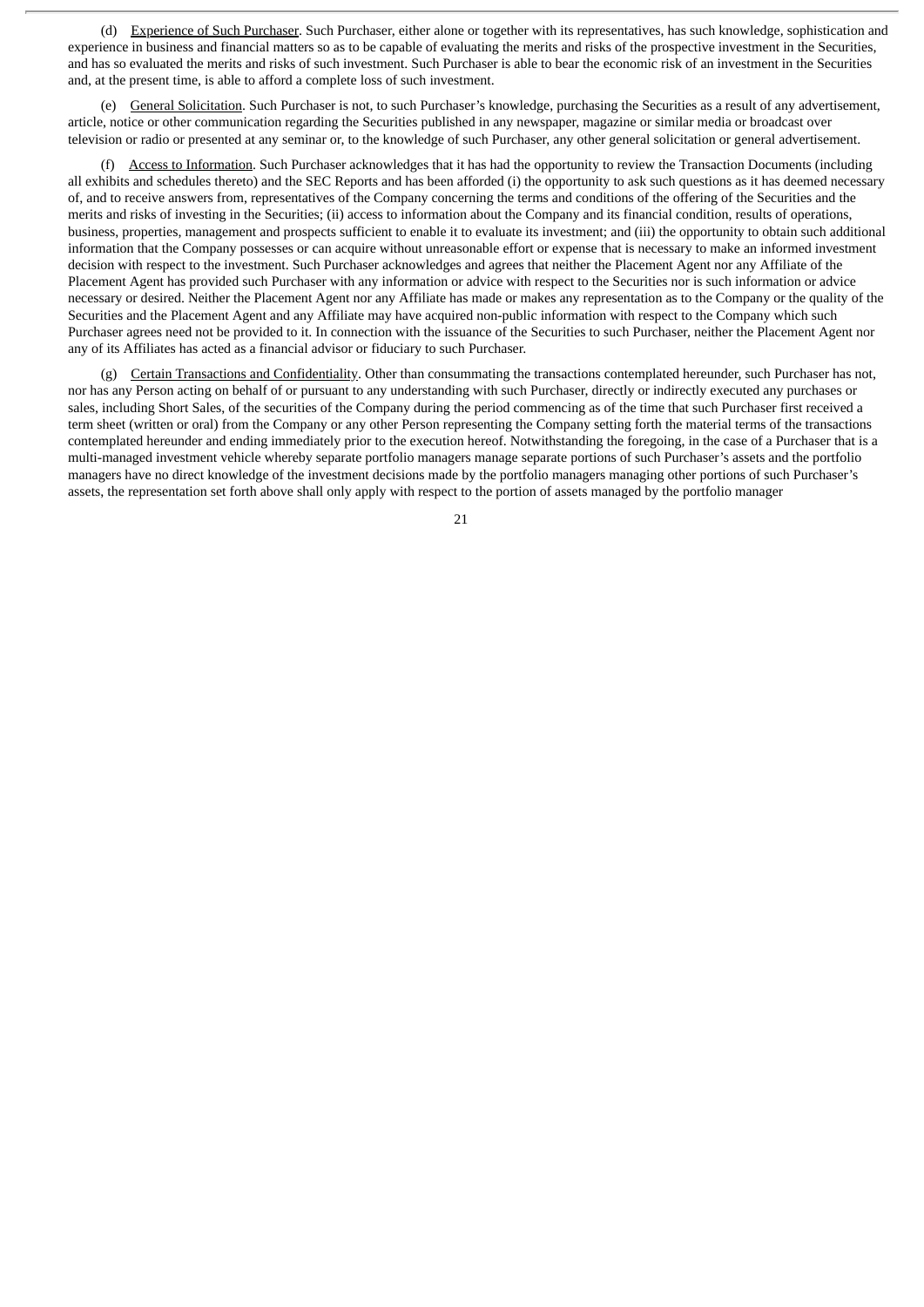that made the investment decision to purchase the Securities covered by this Agreement. Other than to other Persons party to this Agreement or to such Purchaser's representatives, including, without limitation, its officers, directors, partners, legal and other advisors, employees, agents and Affiliates, such Purchaser has maintained the confidentiality of all disclosures made to it in connection with this transaction (including the existence and terms of this transaction). Notwithstanding the foregoing, for the avoidance of doubt, nothing contained herein shall constitute a representation or warranty, or preclude any actions, with respect to locating or borrowing shares in order to effect Short Sales or similar transactions in the future.

(h) Confidentiality of Transaction. Such Purchaser will hold in confidence all information concerning this Agreement and the sale and issuance of the Securities until the Company has made a public announcement concerning this Agreement and the sale and issuance of the Shares and Warrants, which shall be made not later than the Disclosure Time.

(i) Acknowledgements Regarding Placement Agent by each Purchaser. Such Purchaser acknowledges that (a) the Placement Agent is acting solely as the Company's placement agent in connection with the transactions contemplated by this Agreement and is not acting as an underwriter or in any other capacity and is not and will not be construed as a fiduciary for such Purchaser, the Company or any other person or entity in connection with the transactions contemplated by this Agreement, (b) the Placement Agent has not made and will not make any representation or warranty, whether express or implied, of any kind or character and has not provided any advice or recommendation in connection with the transactions contemplated by this Agreement, (c) the Placement Agent will have no responsibility with respect to (i) any representations, warranties or agreements made by any person or entity under or in connection with the transactions contemplated by this Agreement or any of the documents furnished pursuant thereto or in connection therewith, or the execution, legality, validity or enforceability (with respect to any person) or any thereof, or (ii) the business, affairs, financial condition, operations, properties or prospects of, or any other matter concerning the Company or the transactions contemplated by this Agreement, and (d) the Placement Agent shall have no liability or obligation (including without limitation, for or with respect to any losses, claims, damages, obligations, penalties, judgments, awards, liabilities, costs, expenses or disbursements incurred by you, the Company or any other person or entity), whether in contract, tort or otherwise, to such Purchaser, or to any person claiming through such Purchaser, in respect of the transactions contemplated by this Agreement.

The Company acknowledges and agrees that the representations contained in this Section 3.2 shall not modify, amend or affect such Purchaser's right to rely on the Company's representations and warranties contained in this Agreement or any representations and warranties contained in any other Transaction Document or any other document or instrument executed and/or delivered in connection with this Agreement or the consummation of the transactions contemplated hereby. Notwithstanding the foregoing, for the avoidance of doubt, nothing contained herein shall constitute a representation or warranty, or preclude any actions, with respect to locating or borrowing shares in order to effect Short Sales or similar transactions in the future.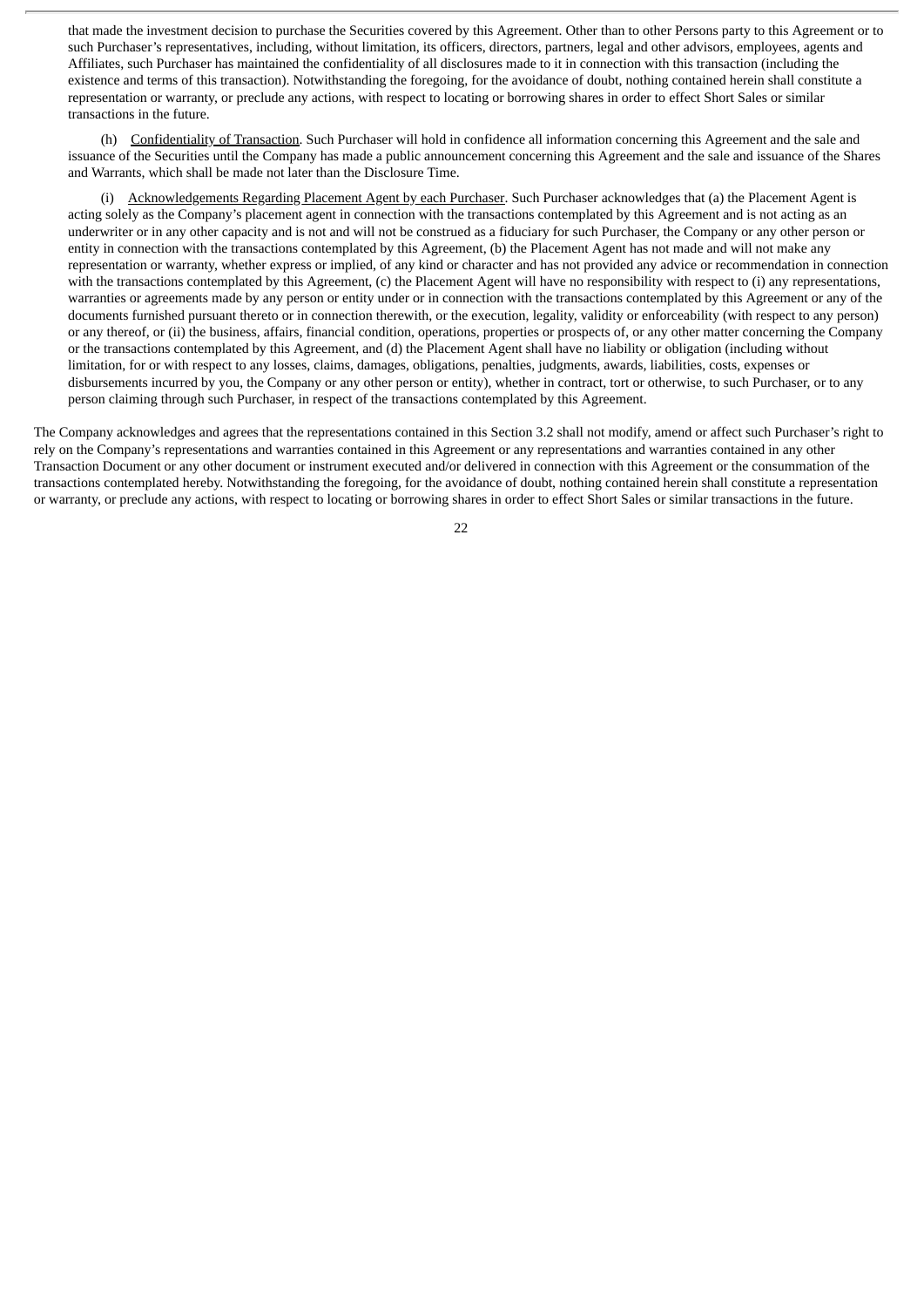## **ARTICLE IV. OTHER AGREEMENTS OF THE PARTIES**

#### 4.1 Transfer Restrictions.

(a) The Securities may only be disposed of in compliance with state and federal securities laws. In connection with any transfer of Securities other than pursuant to an effective registration statement or Rule 144, to the Company or to an Affiliate of a Purchaser or in connection with a pledge as contemplated in Section 4.1(b), the Company may require the transferor thereof to provide to the Company an opinion of counsel selected by the transferor and reasonably acceptable to the Company, the form and substance of which opinion shall be reasonably satisfactory to the Company, to the effect that such transfer does not require registration of such transferred Securities under the Securities Act. As a condition of transfer, any such transferee shall agree in writing to be bound by the terms of this Agreement and the Registration Rights Agreement and shall have the rights and obligations of a Purchaser under this Agreement and the Registration Rights Agreement.

(b) The Purchasers agree to the imprinting, so long as is required by this Section 4.1, of a legend on any of the Securities in the following form:

THIS SECURITY HAS NOT BEEN REGISTERED WITH THE SECURITIES AND EXCHANGE COMMISSION OR THE SECURITIES COMMISSION OF ANY STATE IN RELIANCE UPON AN EXEMPTION FROM REGISTRATION UNDER THE SECURITIES ACT OF 1933, AS AMENDED (THE "SECURITIES ACT"), AND, ACCORDINGLY, MAY NOT BE OFFERED OR SOLD EXCEPT PURSUANT TO AN EFFECTIVE REGISTRATION STATEMENT UNDER THE SECURITIES ACT OR PURSUANT TO AN AVAILABLE EXEMPTION FROM, OR IN A TRANSACTION NOT SUBJECT TO, THE REGISTRATION REQUIREMENTS OF THE SECURITIES ACT AND IN ACCORDANCE WITH APPLICABLE STATE SECURITIES LAWS. THIS SECURITY MAY BE PLEDGED IN CONNECTION WITH A BONA FIDE MARGIN ACCOUNT WITH A REGISTERED BROKER-DEALER OR OTHER LOAN WITH A FINANCIAL INSTITUTION THAT IS AN "ACCREDITED INVESTOR" AS DEFINED IN RULE 501(a) UNDER THE SECURITIES ACT OR OTHER LOAN SECURED BY SUCH SECURITIES.

The Company acknowledges and agrees that a Purchaser may from time to time pledge pursuant to a bona fide margin agreement with a registered broker-dealer or grant a security interest in some or all of the Securities to a financial institution that is an "accredited investor" as defined in Rule 501(a) under the Securities Act and, if required under the terms of such arrangement, such Purchaser may transfer pledged or secured Securities to the pledgees or secured parties. Such a pledge or transfer would not be subject to approval of the Company and no legal opinion of legal counsel of the pledgee, secured party or pledgor shall be required in connection therewith. Further, no notice shall be required of such pledge. At the appropriate Purchaser's expense, the Company will execute and deliver such reasonable documentation as a pledgee or secured party of Securities may reasonably request in connection with a pledge or transfer of the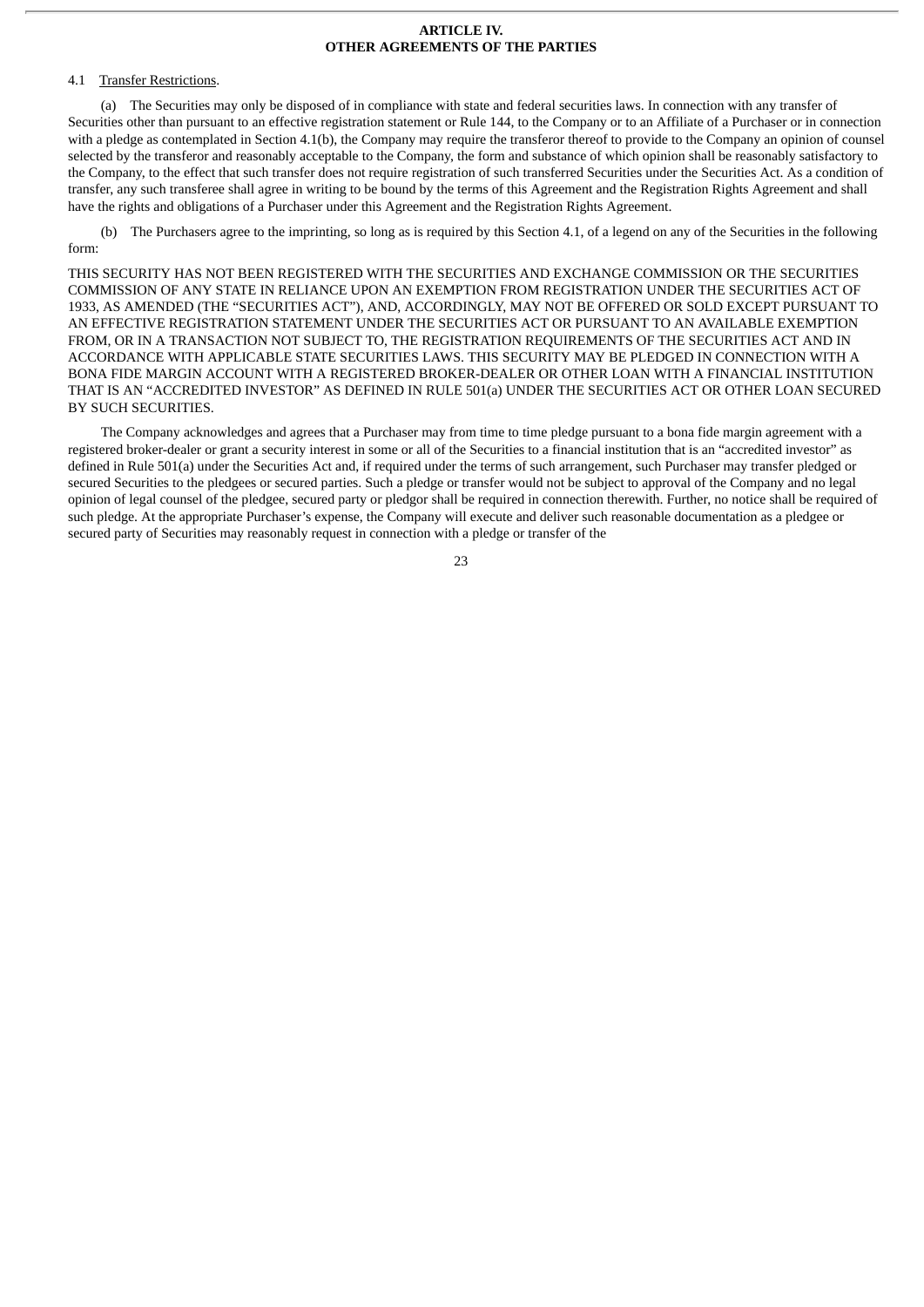Securities, including, if the Securities are subject to registration pursuant to the Registration Rights Agreement, the preparation and filing of any required prospectus supplement under Rule 424(b)(3) under the Securities Act or other applicable provision of the Securities Act to appropriately amend the list of Selling Stockholders (as defined in the Registration Rights Agreement) thereunder.

(c) Certificates or book-entry shares evidencing the Shares and Warrant Shares shall not contain any legend (including the legend set forth in Section 4.1(b) hereof), (i) while a registration statement (including the Registration Statement) covering the resale of such security is effective under the Securities Act, (ii) following any sale of such Shares or Warrant Shares pursuant to Rule 144 (assuming cashless exercise of the Warrants), (iii) if such Shares or Warrant Shares are eligible for sale under Rule 144 (assuming cashless exercise of the Warrants), without the requirement for the Company to be in compliance with the current public information required under Rule 144 as to such Shares and Warrant Shares and without volume or manner-of-sale restrictions, or (iv) if such legend is not required under applicable requirements of the Securities Act (including judicial interpretations and pronouncements issued by the staff of the Commission). The Company shall cause its counsel to issue, at the Company's expense, a legal opinion to the Transfer Agent or the Purchaser if required by the Transfer Agent to effect the removal of the legend hereunder, or if requested by a Purchaser, respectively. If all or any portion of a Warrant is exercised at a time when there is an effective registration statement to cover the resale of the Warrant Shares, or if such Shares or Warrant Shares may be sold under Rule 144 and the Company is then in compliance with the current public information required under Rule 144 (assuming cashless exercise of the Warrants), or if the Shares or Warrant Shares may be sold under Rule 144 without the requirement for the Company to be in compliance with the current public information required under Rule 144 as to such Shares or Warrant Shares or if such legend is not otherwise required under applicable requirements of the Securities Act (including judicial interpretations and pronouncements issued by the staff of the Commission) then such Warrant Shares shall be issued free of all legends. The Company agrees that at such time as such legend is no longer required under this Section 4.1(c), it will, no later than the earlier of (i) two (2) Trading Days and (ii) the number of Trading Days comprising the Standard Settlement Period (as defined below) following the delivery by a Purchaser to the Company or the Transfer Agent of a certificate representing Shares or Warrant Shares, as the case may be, issued with a restrictive legend (such date, the "Legend Removal Date"), deliver or cause to be delivered to such Purchaser a certificate representing such shares that is free from all restrictive and other legends. The Company may not make any notation on its records or give instructions to the Transfer Agent that enlarge the restrictions on transfer set forth in this Section 4. Certificates for Securities subject to legend removal hereunder shall be transmitted by the Transfer Agent to the Purchaser by crediting the account of the Purchaser's prime broker with the Depository Trust Company System as directed by such Purchaser. As used herein, "Standard Settlement Period" means the standard settlement period, expressed in a number of Trading Days, on the Company's primary Trading Market with respect to the Common Stock as in effect on the date of delivery of a certificate representing Shares or Warrants Shares, as the case may be, issued with a restrictive legend.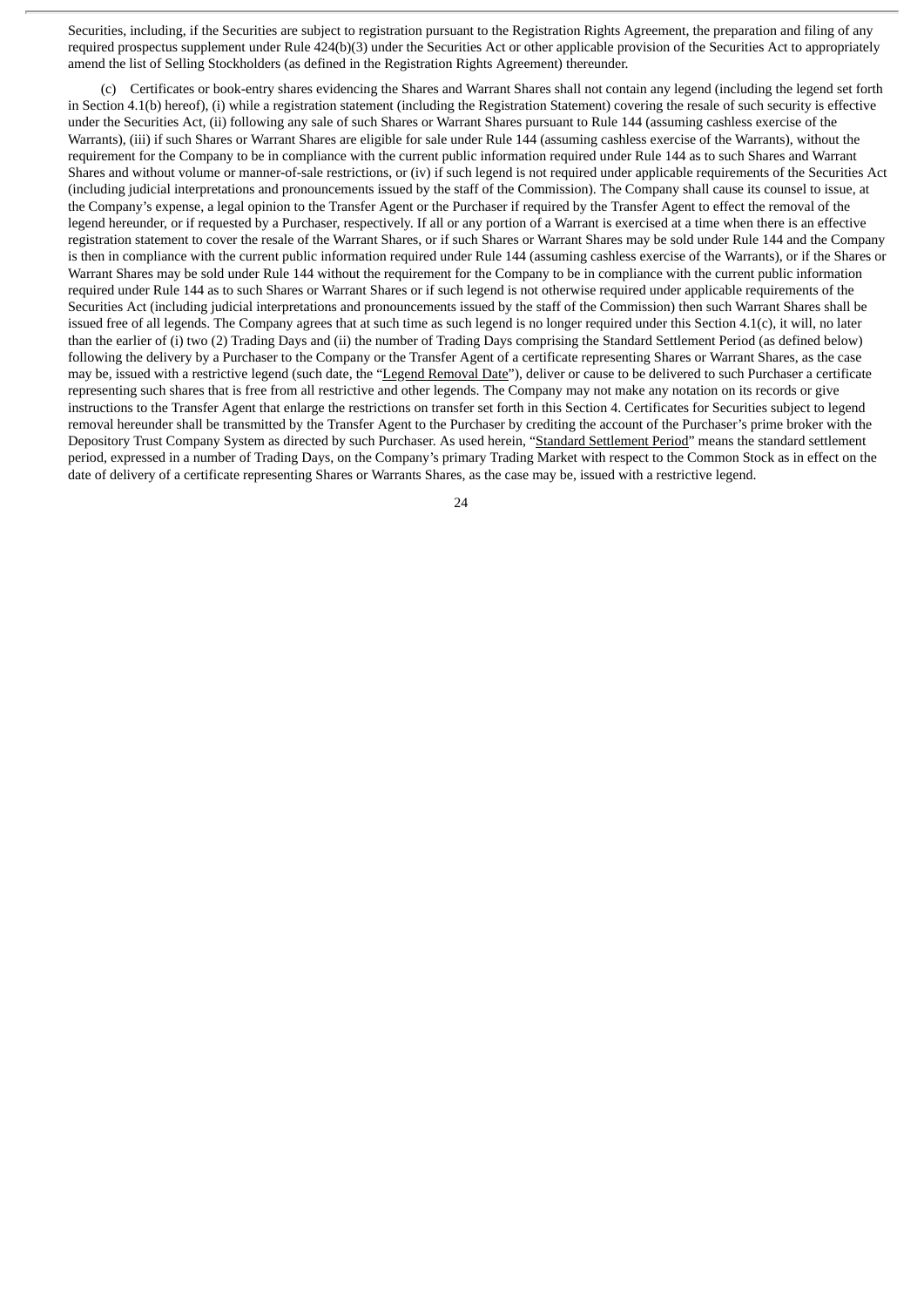(d) In addition to such Purchaser's other available remedies, the Company shall pay to a Purchaser, in cash, (i) as partial liquidated damages and not as a penalty, for each \$1,000 of Shares or Warrant Shares (based on the VWAP of the Common Stock on the date such Securities are submitted to the Transfer Agent) delivered for removal of the restrictive legend and subject to Section 4.1(c), \$10 per Trading Day (increasing to \$20 per Trading Day five (5) Trading Days after such damages have begun to accrue) for each Trading Day after the Legend Removal Date until such certificate is delivered without a legend and (ii) if the Company fails to (a) issue and deliver (or cause to be delivered) to a Purchaser by the Legend Removal Date a certificate representing the Securities so delivered to the Company by such Purchaser that is free from all restrictive and other legends and (b) if after the Legend Removal Date such Purchaser purchases (in an open market transaction or otherwise) shares of Common Stock to deliver in satisfaction of a sale by such Purchaser of all or any portion of the number of shares of Common Stock, or a sale of a number of shares of Common Stock equal to all or any portion of the number of shares of Common Stock that such Purchaser anticipated receiving from the Company without any restrictive legend, then, an amount equal to the excess of such Purchaser's total purchase price (including brokerage commissions and other out-of-pocket expenses, if any) for the shares of Common Stock so purchased (including brokerage commissions and other out-of-pocket expenses, if any) (the "Buy-In Price") over the product of (A) such number of Shares or Warrant Shares that the Company was required to deliver to such Purchaser by the Legend Removal Date multiplied by (B) the lowest closing sale price of the Common Stock on any Trading Day during the period commencing on the date of the delivery by such Purchaser to the Company of the applicable Shares or Warrant Shares (as the case may be) and ending on the date of such delivery and payment under this clause (ii).

(e) Each Purchaser, severally and not jointly with the other Purchasers, agrees with the Company that such Purchaser will sell any Securities pursuant to either the registration requirements of the Securities Act, including any applicable prospectus delivery requirements, or an exemption therefrom, and that if Securities are sold pursuant to a Registration Statement, they will be sold in compliance with the plan of distribution set forth therein, and acknowledges that the removal of the restrictive legend from certificates representing Securities as set forth in this Section 4.1 is predicated upon the Company's reliance upon this understanding.

#### 4.2 Furnishing of Information; Public Information.

(a) If the Common Stock is not registered under Section 12(b) or 12(g) of the Exchange Act on the date hereof, the Company agrees to cause the Common Stock to be registered under Section 12(g) of the Exchange Act on or before the 60th calendar day following the date hereof. Until the earliest of the time that (i) no Purchaser owns Securities or (ii) the Warrants have expired, the Company covenants to maintain the registration of the Common Stock under Section 12(b) or 12(g) of the Exchange Act and to timely file (or obtain extensions in respect thereof and file within the applicable grace period) all reports required to be filed by the Company after the date hereof pursuant to the Exchange Act even if the Company is not then subject to the reporting requirements of the Exchange Act.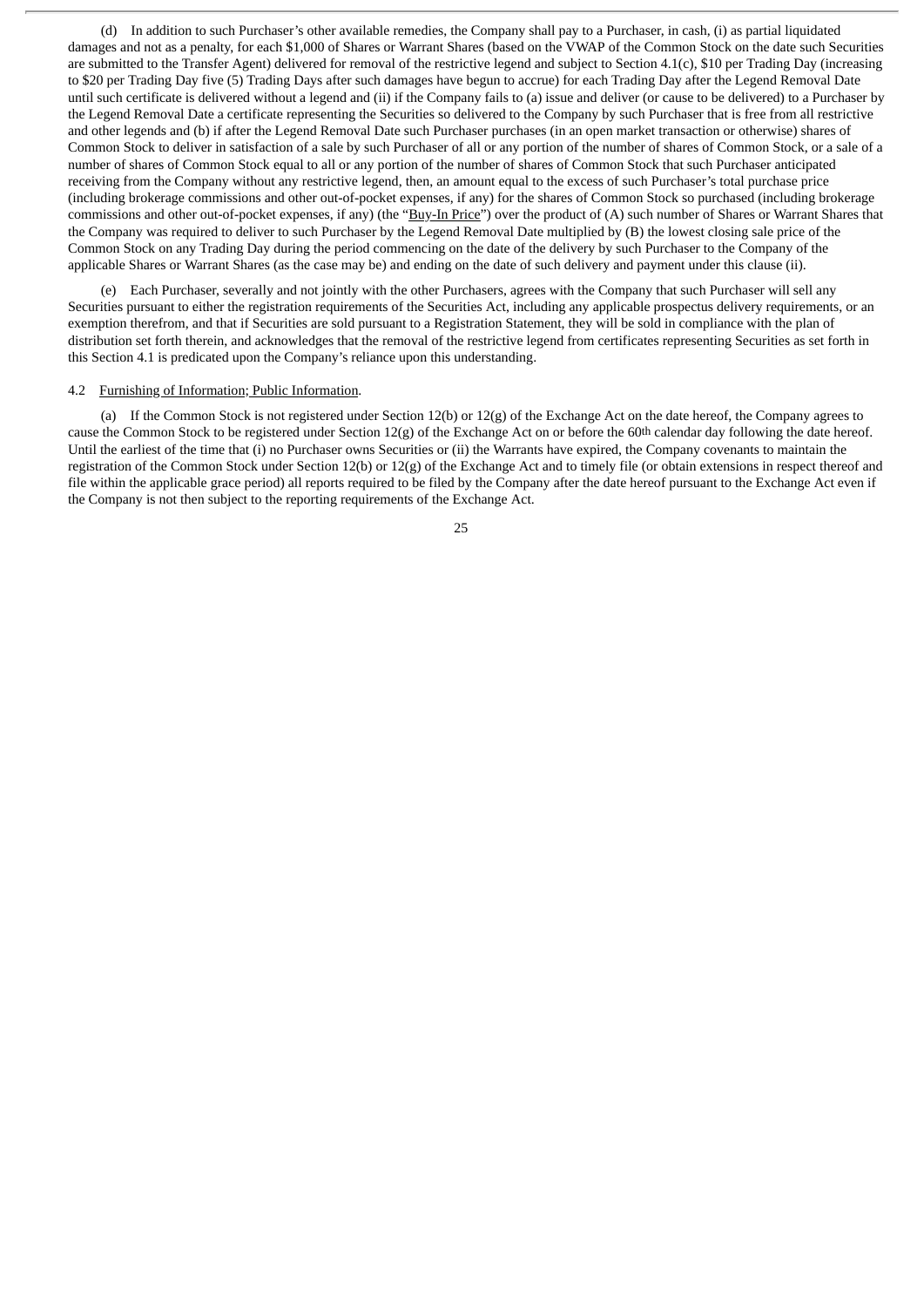(b) At any time during the period commencing from the six (6) month anniversary of the date hereof and ending at such time that all of the Securities may be sold without the requirement for the Company to be in compliance with Rule 144(c)(1) and otherwise without restriction or limitation pursuant to Rule 144, if the Company (i) shall fail for any reason to satisfy the current public information requirement under Rule 144(c) or (ii) has ever been an issuer described in Rule 144(i)(1)(i) or becomes an issuer in the future, and the Company shall fail to satisfy any condition set forth in Rule 144(i)(2) (a "Public Information Failure") then, in addition to such Purchaser's other available remedies, the Company shall pay to a Purchaser, in cash, as partial liquidated damages and not as a penalty, by reason of any such delay in or reduction of its ability to sell the Securities, an amount in cash equal to two percent (2.0%) of the aggregate Subscription Amount of such Purchaser's Securities on the day of a Public Information Failure and on every thirtieth (30<sup>th</sup>) day (prorated for periods totaling less than thirty days) thereafter until the earlier of (a) the date such Public Information Failure is cured and (b) such time that such public information is no longer required for the Purchasers to transfer the Shares and Warrant Shares pursuant to Rule 144. The payments to which a Purchaser shall be entitled pursuant to this Section 4.2(b) are referred to herein as "Public Information Failure Payments." Public Information Failure Payments shall be paid on the earlier of (i) the last day of the calendar month during which such Public Information Failure Payments are incurred and (ii) the third (3rd) Business Day after the event or failure giving rise to the Public Information Failure Payments is cured. In the event the Company fails to make Public Information Failure Payments in a timely manner, such Public Information Failure Payments shall bear interest at the rate of 1.5% per month (prorated for partial months) until paid in full. Nothing herein shall limit such Purchaser's right to pursue actual damages for the Public Information Failure, and such Purchaser shall have the right to pursue all remedies available to it at law or in equity including, without limitation, a decree of specific performance and/or injunctive relief.

4.3 Integration. The Company shall not sell, offer for sale or solicit offers to buy or otherwise negotiate in respect of any security (as defined in Section 2 of the Securities Act) that would be integrated with the offer or sale of the Securities in a manner that would require the registration under the Securities Act of the sale of the Securities or that would be integrated with the offer or sale of the Securities for purposes of the rules and regulations of any Trading Market such that it would require shareholder approval prior to the closing of such other transaction unless shareholder approval is obtained before the closing of such subsequent transaction.

4.4 Securities Laws Disclosure; Publicity. The Company shall (a) by the Disclosure Time, issue a press release disclosing the material terms of the transactions contemplated hereby, and (b) file a Current Report on Form 8-K, including the Transaction Documents as exhibits thereto, with the Commission within the time required by the Exchange Act. From and after the issuance of such press release, the Company represents to the Purchasers that it shall have publicly disclosed all material, non-public information delivered to any of the Purchasers by the Company or any of its Subsidiaries, or any of their respective officers, directors, employees or agents in connection with the transactions contemplated by the Transaction Documents. In addition, effective upon the issuance of such press release, the Company acknowledges and agrees that any and all confidentiality or similar obligations under any agreement, whether written or oral, between the Company, any of its Subsidiaries or any of their respective officers,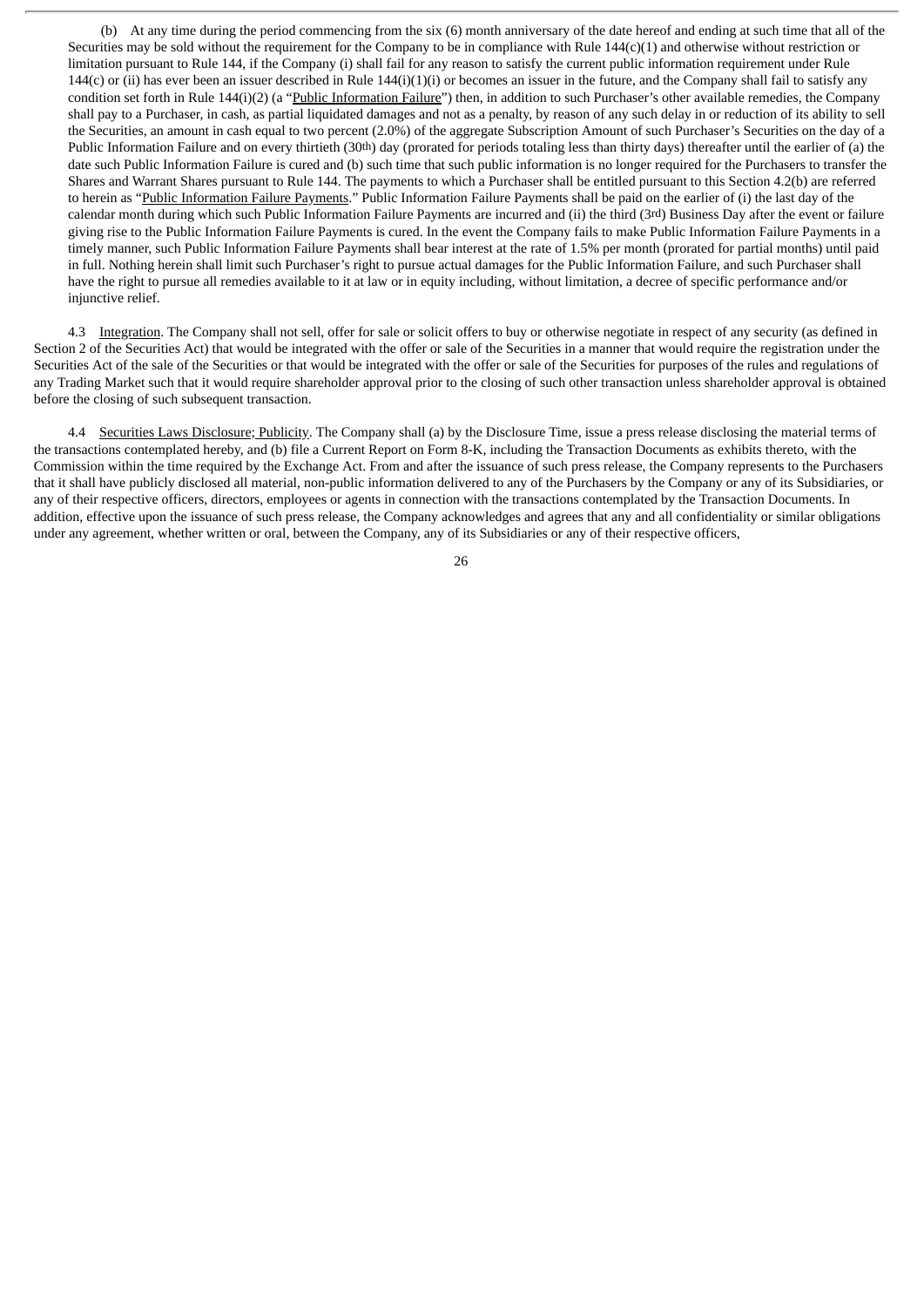directors, agents, employees or Affiliates on the one hand, and any of the Purchasers or any of their Affiliates on the other hand, shall terminate. The Company and each Purchaser shall consult with each other in issuing any other press releases with respect to the transactions contemplated hereby, and neither the Company nor any Purchaser shall issue any such press release nor otherwise make any such public statement without the prior consent of the Company, with respect to any press release of any Purchaser, or without the prior consent of each Purchaser, with respect to any press release of the Company, which consent shall not unreasonably be withheld or delayed, except if such disclosure is required by law, in which case the disclosing party shall promptly provide the other party with prior notice of such public statement or communication. Notwithstanding the foregoing, the Company shall not publicly disclose the name of any Purchaser, or include the name of any Purchaser in any filing with the Commission or any regulatory agency or Trading Market, without the prior written consent of such Purchaser, except (a) as required by federal securities law in connection with (i) any registration statement contemplated by the Registration Rights Agreement and (ii) the filing of final Transaction Documents with the Commission and (b) to the extent such disclosure is required by law or Trading Market regulations, in which case the Company shall provide the Purchasers with prior notice of such disclosure permitted under this clause (b).

4.5 Shareholder Rights Plan. No claim will be made or enforced by the Company or, with the consent of the Company, any other Person. that any Purchaser is an "Acquiring Person" under any control share acquisition, business combination, poison pill (including any distribution under a rights agreement) or similar anti-takeover plan or arrangement in effect or hereafter adopted by the Company, or that any Purchaser could be deemed to trigger the provisions of any such plan or arrangement, solely by virtue of receiving Securities under the Transaction Documents.

4.6 Non-Public Information. Except with respect to the material terms and conditions of the transactions contemplated by the Transaction Documents, which shall be disclosed pursuant to Section 4.4, the Company covenants and agrees that neither it, nor any other Person acting on its behalf will provide any Purchaser or its agents or counsel with any information that constitutes, or the Company reasonably believes constitutes, material non-public information, unless prior thereto such Purchaser shall have consented to the receipt of such information and agreed with the Company to keep such information confidential. The Company understands and confirms that each Purchaser shall be relying on the foregoing covenant in effecting transactions in securities of the Company.

4.7 Use of Proceeds. The Company shall use the net proceeds from the sale of the Securities hereunder for working capital purposes and shall not use such proceeds: (a) for the satisfaction of any portion of the Company's debt (other than payment of trade payables in the ordinary course of the Company's business and prior practices), (b) for the redemption of any Common Stock or Common Stock Equivalents, (c) for the settlement of any outstanding litigation or (d) in violation of FCPA or OFAC regulations.

4.8 Reservation of Common Stock. As of the date hereof, the Company has reserved and the Company shall continue to reserve and keep available at all times, free of preemptive rights, a sufficient number of shares of Common Stock for the purpose of enabling the Company to issue Shares pursuant to this Agreement and Warrant Shares pursuant to any exercise of the Warrants.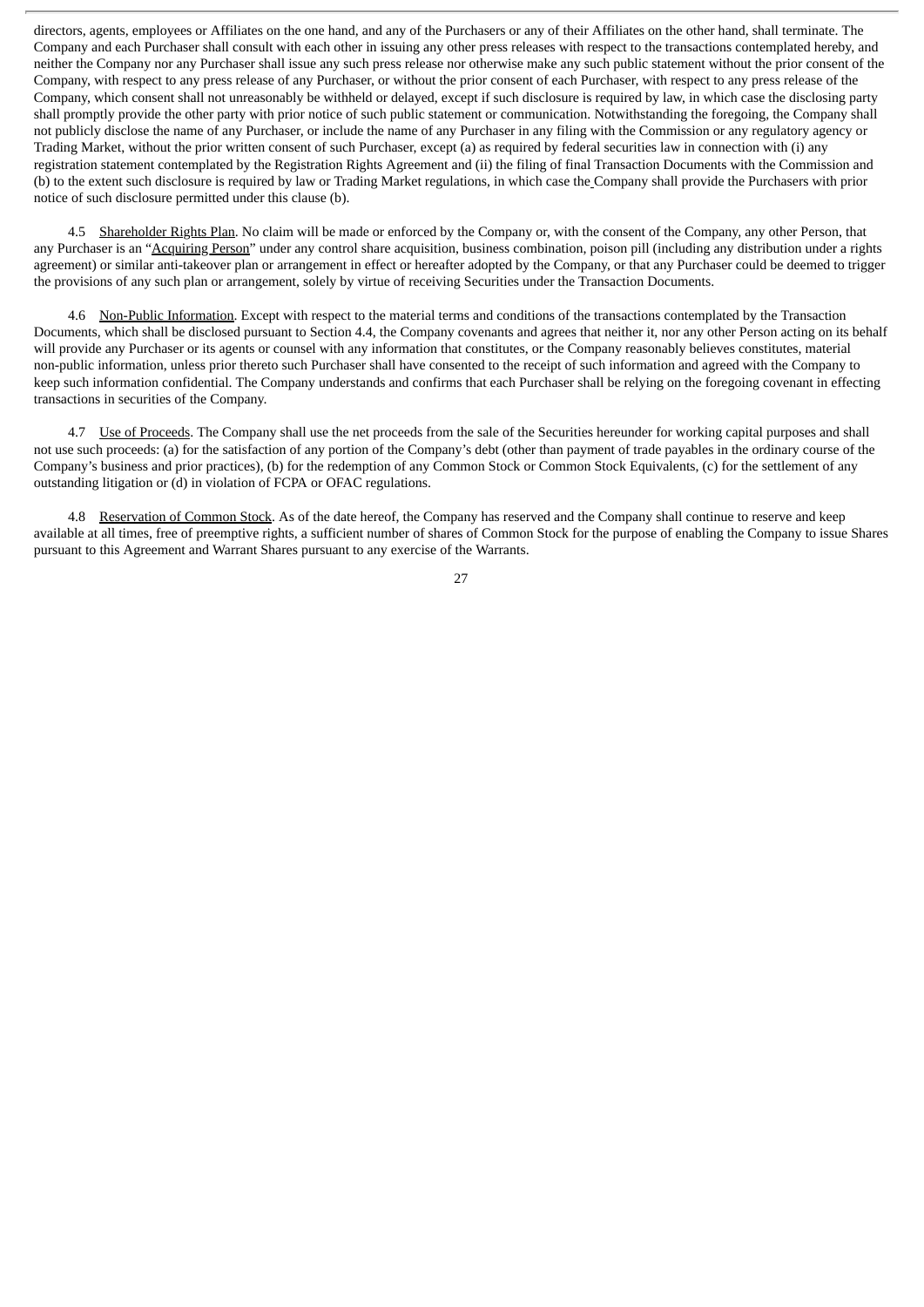4.9 Listing of Common Stock. The Company hereby agrees to use best efforts to maintain the listing or quotation of the Common Stock on the Trading Market on which it is currently listed, and concurrently with the Closing, the Company shall apply to list or quote all of the Shares and Warrant Shares on such Trading Market and promptly secure the listing of all of the Shares and Warrant Shares on such Trading Market. The Company further agrees, if the Company applies to have the Common Stock traded on any other Trading Market, it will then include in such application all of the Shares and Warrant Shares, and will take such other action as is necessary to cause all of the Shares and Warrant Shares to be listed or quoted on such other Trading Market as promptly as possible. The Company will then take all action reasonably necessary to continue the listing and trading of its Common Stock on a Trading Market and will comply in all respects with the Company's reporting, filing and other obligations under the bylaws or rules of the Trading Market. The Company agrees to maintain the eligibility of the Common Stock for electronic transfer through the Depository Trust Company or another established clearing corporation, including, without limitation, by timely payment of fees to the Depository Trust Company or such other established clearing corporation in connection with such electronic transfer.

4.10 Equal Treatment of Purchasers. No consideration (including any modification of any Transaction Document) shall be offered or paid to any Person to amend or consent to a waiver or modification of any provision of this Agreement unless the same consideration is also offered to all of the parties to this Agreement. For clarification purposes, this provision constitutes a separate right granted to each Purchaser by the Company and negotiated separately by each Purchaser, and is intended for the Company to treat the Purchasers as a class and shall not in any way be construed as the Purchasers acting in concert or as a group with respect to the purchase, disposition or voting of Securities or otherwise.

4.11 Certain Transactions and Confidentiality. Each Purchaser, severally and not jointly with the other Purchasers, covenants that neither it, nor any Affiliate acting on its behalf or pursuant to any understanding with it will execute any purchases or sales, including Short Sales, of any of the Company's securities during the period commencing with the execution of this Agreement and ending at such time that the transactions contemplated by this Agreement are first publicly announced pursuant to the initial press release as described in Section 4.4. Each Purchaser, severally and not jointly with the other Purchasers, covenants that until such time as the transactions contemplated by this Agreement are publicly disclosed by the Company pursuant to the initial press release as described in Section 4.4, such Purchaser will maintain the confidentiality of the existence and terms of this transaction and the information included in the Disclosure Schedules. Notwithstanding the foregoing and notwithstanding anything contained in this Agreement to the contrary, the Company expressly acknowledges and agrees that (i) no Purchaser makes any representation, warranty or covenant hereby that it will not engage in effecting transactions in any securities of the Company after the time that the transactions contemplated by this Agreement are first publicly announced pursuant to the initial press release as described in Section 4.4, (ii) no Purchaser shall be restricted or prohibited from effecting any transactions in any securities of the Company in accordance with applicable securities laws from and after the time that the transactions contemplated by this Agreement are first publicly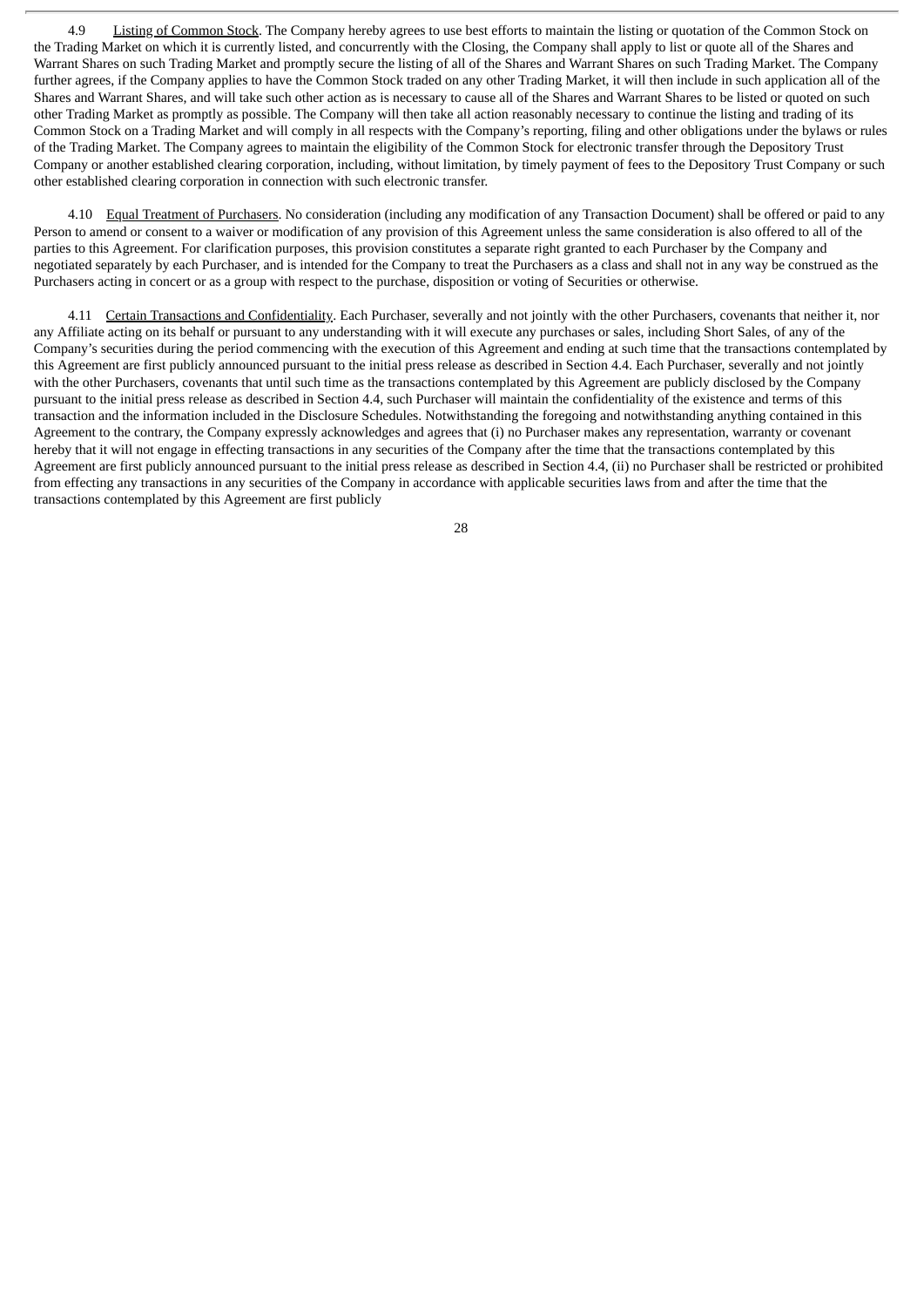announced pursuant to the initial press release as described in Section 4.4 and (iii) no Purchaser shall have any duty of confidentiality or duty not to trade in the securities of the Company to the Company or its Subsidiaries after the issuance of the initial press release as described in Section 4.4. Notwithstanding the foregoing, in the case of a Purchaser that is a multi-managed investment vehicle whereby separate portfolio managers manage separate portions of such Purchaser's assets and the portfolio managers have no direct knowledge of the investment decisions made by the portfolio managers managing other portions of such Purchaser's assets, the covenant set forth above shall only apply with respect to the portion of assets managed by the portfolio manager that made the investment decision to purchase the Securities covered by this Agreement.

4.12 Blue Sky Filings. The Company shall take such action as the Company shall reasonably determine is necessary in order to obtain an exemption for, or to qualify the Securities for, sale to the Purchasers at the Closing under applicable securities or "Blue Sky" laws of the states of the United States, and shall provide evidence of such actions promptly upon request of any Purchaser.

4.13 Acknowledgment of Dilution. The Company acknowledges that the issuance of the Securities may result in dilution of the outstanding shares of Common Stock, which dilution may be substantial under certain market conditions. The Company further acknowledges that its obligations under the Transaction Documents, including, without limitation, its obligation to issue the Shares and Warrant Shares pursuant to the Transaction Documents, are unconditional and absolute and not subject to any right of set off, counterclaim, delay or reduction, regardless of the effect of any such dilution or any claim the Company may have against any Purchaser and regardless of the dilutive effect that such issuance may have on the ownership of the other stockholders of the Company.

## **ARTICLE V. MISCELLANEOUS**

5.1 Termination. This Agreement may be terminated by any Purchaser, as to such Purchaser's obligations hereunder only and without any effect whatsoever on the obligations between the Company and the other Purchasers, by written notice to the other parties, if the Closing has not been consummated on or before the fifth (5<sup>th</sup>) Trading Day following the date hereof; provided, however, that no such termination will affect the right of any party to sue for any breach by any other party (or parties).

5.2 Fees and Expenses. Except as expressly set forth in the Transaction Documents to the contrary, each party shall pay the fees and expenses of its advisers, counsel, accountants and other experts, if any, and all other expenses incurred by such party incident to the negotiation, preparation, execution, delivery and performance of this Agreement. Notwithstanding the foregoing, the Company shall pay all transfer agent fees, stamp taxes and other taxes and duties levied in connection with the delivery of any Shares, the Warrants and the Warrant Shares to the Purchasers.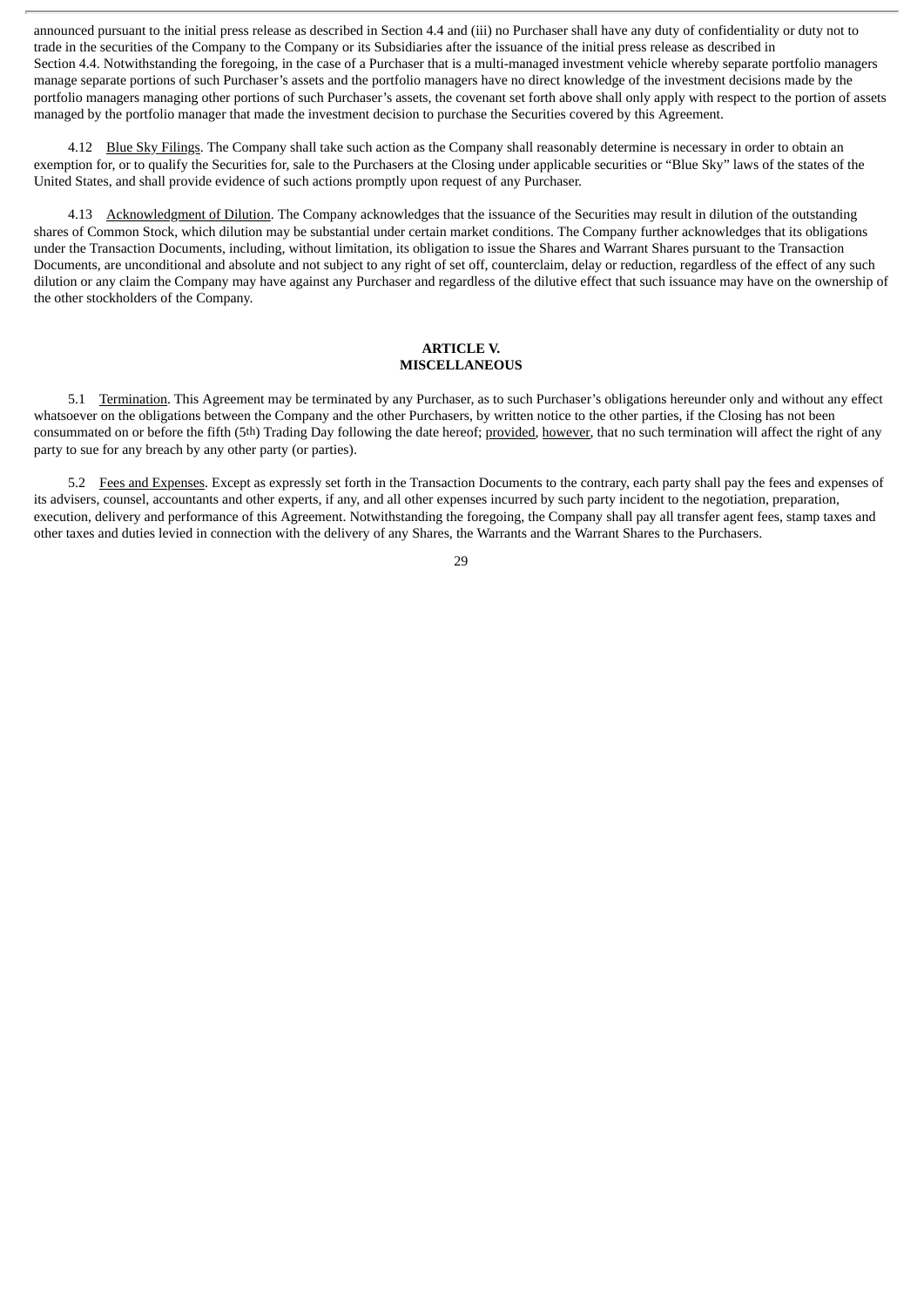5.3 Entire Agreement. The Transaction Documents, together with the exhibits and schedules thereto, contain the entire understanding of the parties with respect to the subject matter hereof and thereof and supersede all prior agreements and understandings, oral or written, with respect to such matters, which the parties acknowledge have been merged into such documents, exhibits and schedules.

5.4 Notices. Any and all notices or other communications or deliveries required or permitted to be provided hereunder shall be in writing and shall be deemed given and effective on the earliest of: (a) the time of transmission, if such notice or communication is delivered via facsimile at the facsimile number or email attachment at the email address as set forth on the signature pages attached hereto at or prior to 5:30 p.m. (New York City time) on a Trading Day, (b) the next Trading Day after the time of transmission, if such notice or communication is delivered via facsimile at the facsimile number or email attachment at the email address as set forth on the signature pages attached hereto on a day that is not a Trading Day or later than 5:30 p.m. (New York City time) on any Trading Day, (c) the second (2nd) Trading Day following the date of mailing, if sent by U.S. nationally recognized overnight courier service or (d) upon actual receipt by the party to whom such notice is required to be given. The address for such notices and communications shall be as set forth on the signature pages attached hereto.

5.5 Amendments; Waivers. No provision of this Agreement may be waived, modified, supplemented or amended except in a written instrument signed, in the case of an amendment, by the Company and Purchasers which purchased at least 67% in interest of the Shares based on the initial Subscription Amounts hereunder (or, prior to the Closing, the Company and each Purchaser) or, in the case of a waiver, by the party against whom enforcement of any such waived provision is sought, provided that if any amendment, modification or waiver disproportionately and adversely impacts a Purchaser (or group of Purchasers), the consent of such disproportionately impacted Purchaser (or group of Purchasers) shall also be required. No waiver of any default with respect to any provision, condition or requirement of this Agreement shall be deemed to be a continuing waiver in the future or a waiver of any subsequent default or a waiver of any other provision, condition or requirement hereof, nor shall any delay or omission of any party to exercise any right hereunder in any manner impair the exercise of any such right. Any proposed amendment or waiver that disproportionately, materially and adversely affects the rights and obligations of any Purchaser relative to the comparable rights and obligations of the other Purchasers shall require the prior written consent of such adversely affected Purchaser. Any amendment effected in accordance with this Section 5.5 shall be binding upon each Purchaser and holder of Securities and the Company.

5.6 Headings. The headings herein are for convenience only, do not constitute a part of this Agreement and shall not be deemed to limit or affect any of the provisions hereof.

5.7 Successors and Assigns. This Agreement shall be binding upon and inure to the benefit of the parties and their successors and permitted assigns. The Company may not assign this Agreement or any rights or obligations hereunder without the prior written consent of each Purchaser (other than by merger). Any Purchaser may assign any or all of its rights under this Agreement to any Person to whom such Purchaser assigns or transfers any Securities, provided that such transferee agrees in writing to be bound, with respect to the transferred Securities, by the provisions of the Transaction Documents that apply to the "Purchasers."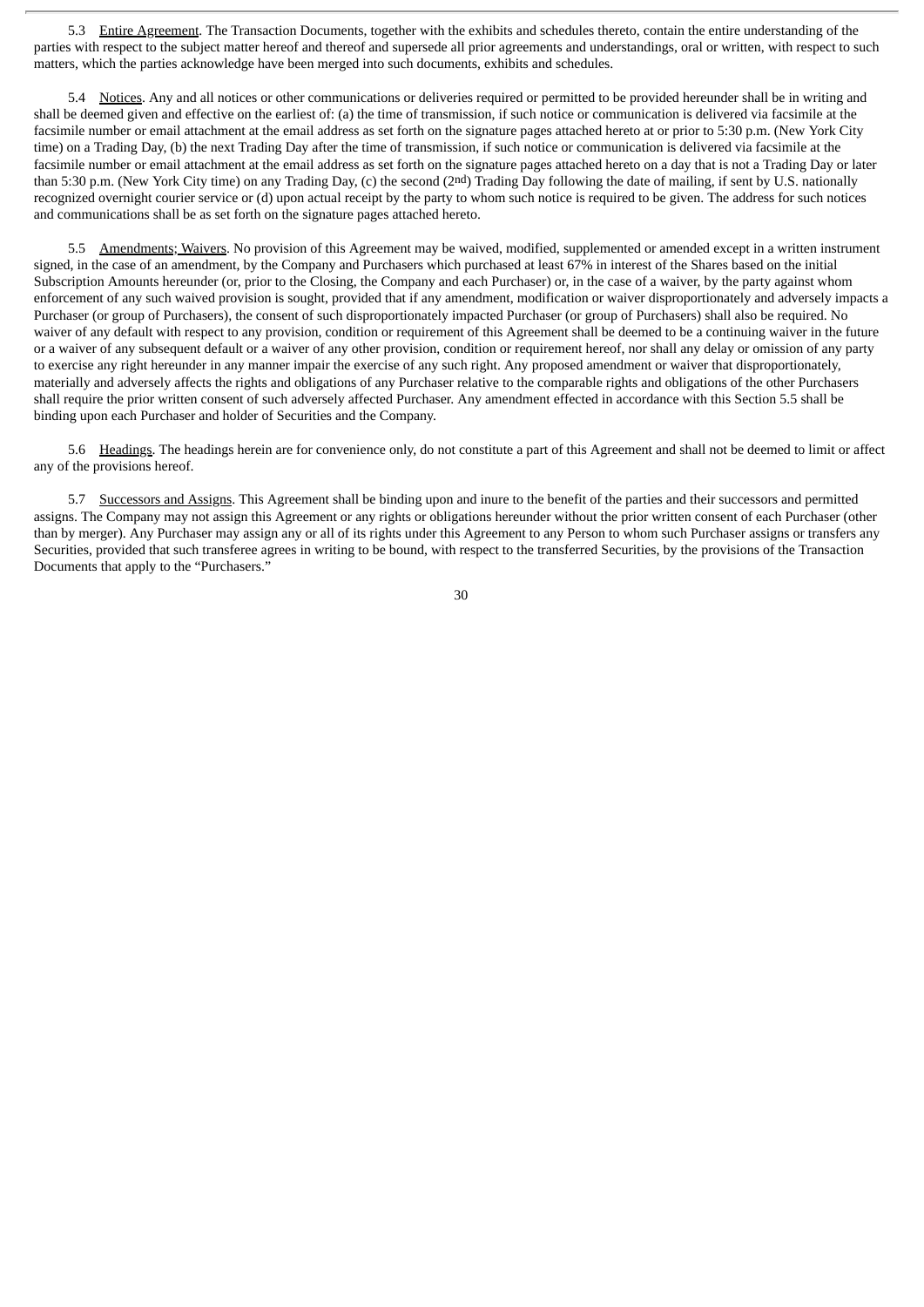5.8 No Third-Party Beneficiaries. The Placement Agent shall be the third party beneficiary of the representations and warranties of the Company in Section 3.1 and the representations and warranties of the Purchasers in Section 3.2. This Agreement is intended for the benefit of the parties hereto and their respective successors and permitted assigns and is not for the benefit of, nor may any provision hereof be enforced by, any other Person.

5.9 Governing Law. All questions concerning the construction, validity, enforcement and interpretation of the Transaction Documents shall be governed by and construed and enforced in accordance with the internal laws of the State of New York, without regard to the principles of conflicts of law thereof. Each party agrees that all legal Proceedings concerning the interpretations, enforcement and defense of the transactions contemplated by this Agreement and any other Transaction Documents (whether brought against a party hereto or its respective affiliates, directors, officers, shareholders, partners, members, employees or agents) shall be commenced exclusively in the state and federal courts sitting in the City of New York. Each party hereby irrevocably submits to the exclusive jurisdiction of the state and federal courts sitting in the City of New York, Borough of Manhattan for the adjudication of any dispute hereunder or in connection herewith or with any transaction contemplated hereby or discussed herein (including with respect to the enforcement of any of the Transaction Documents), and hereby irrevocably waives, and agrees not to assert in any Action or Proceeding, any claim that it is not personally subject to the jurisdiction of any such court, that such Action or Proceeding is improper or is an inconvenient venue for such Proceeding. Each party hereby irrevocably waives personal service of process and consents to process being served in any such Action or Proceeding by mailing a copy thereof via registered or certified mail or overnight delivery (with evidence of delivery) to such party at the address in effect for notices to it under this Agreement and agrees that such service shall constitute good and sufficient service of process and notice thereof. Nothing contained herein shall be deemed to limit in any way any right to serve process in any other manner permitted by law.

5.10 Survival. The representations and warranties contained herein shall survive the Closing and the delivery of the Securities.

5.11 Execution. This Agreement may be executed in two or more counterparts, all of which when taken together shall be considered one and the same agreement and shall become effective when counterparts have been signed by each party and delivered to each other party, it being understood that the parties need not sign the same counterpart. In the event that any signature is delivered by facsimile transmission or by e-mail delivery of a ".pdf" format data file, such signature shall create a valid and binding obligation of the party executing (or on whose behalf such signature is executed) with the same force and effect as if such facsimile or ".pdf" signature page were an original thereof.

5.12 Severability. If any term, provision, covenant or restriction of this Agreement is held by a court of competent jurisdiction to be invalid, illegal, void or unenforceable, the remainder of the terms, provisions, covenants and restrictions set forth herein shall remain in full force and effect and shall in no way be affected, impaired or invalidated, and the parties hereto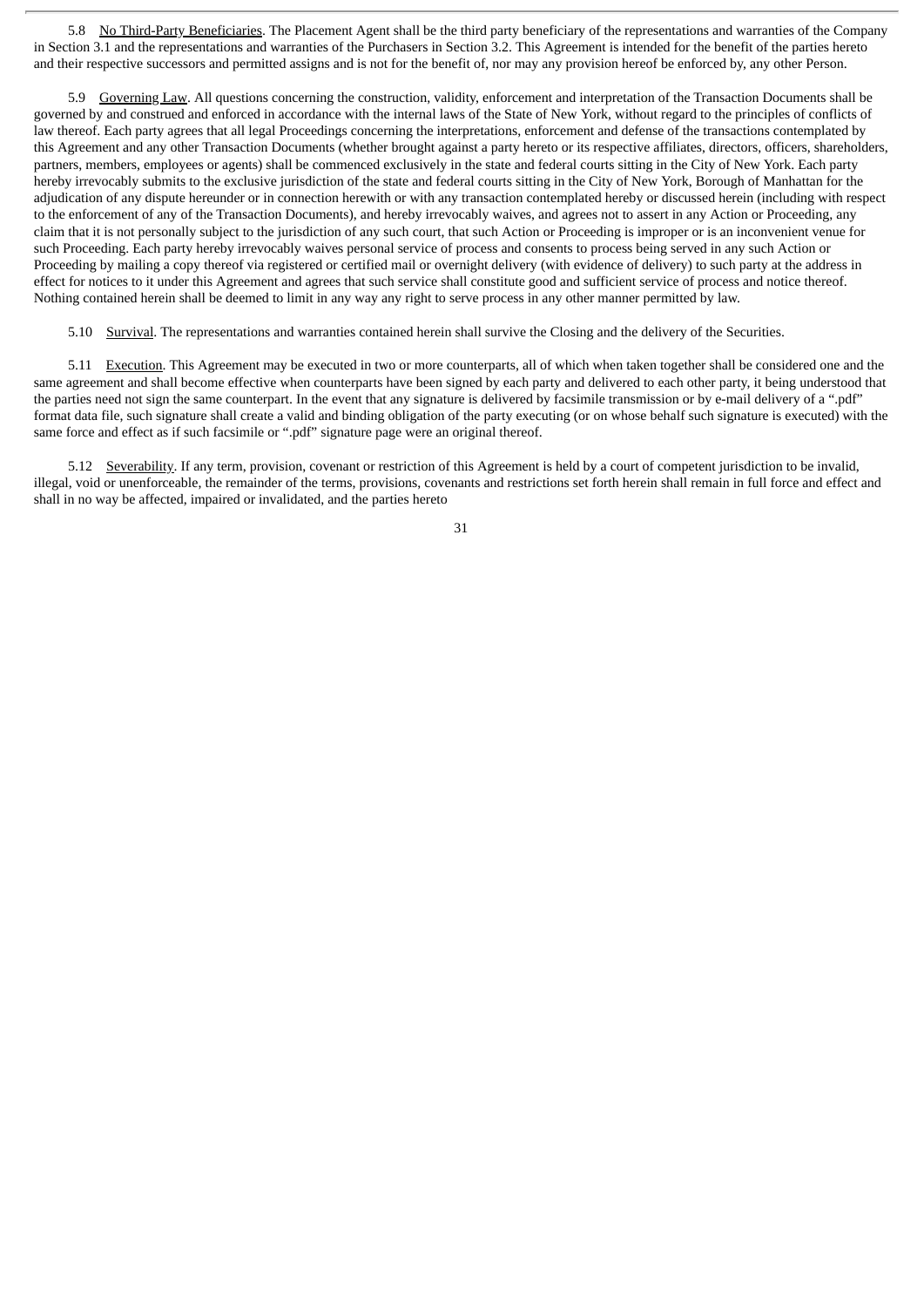shall use their commercially reasonable efforts to find and employ an alternative means to achieve the same or substantially the same result as that contemplated by such term, provision, covenant or restriction. It is hereby stipulated and declared to be the intention of the parties that they would have executed the remaining terms, provisions, covenants and restrictions without including any of such that may be hereafter declared invalid, illegal, void or unenforceable.

5.13 Rescission and Withdrawal Right. Notwithstanding anything to the contrary contained in (and without limiting any similar provisions of) any of the other Transaction Documents, whenever any Purchaser exercises a right, election, demand or option under a Transaction Document and the Company does not timely perform its related obligations within the periods therein provided, then such Purchaser may rescind or withdraw, in its sole discretion from time to time upon written notice to the Company, any relevant notice, demand or election in whole or in part without prejudice to its future actions and rights; provided, however, that, in the case of a rescission of an exercise of a Warrant, the applicable Purchaser shall be required to return any shares of Common Stock subject to any such rescinded exercise notice concurrently with the return to such Purchaser of the aggregate exercise price paid to the Company for such shares and the restoration of such Purchaser's right to acquire such shares pursuant to such Purchaser's Warrant (including, issuance of a replacement warrant certificate evidencing such restored right).

5.14 Replacement of Securities. If any certificate or instrument evidencing any Securities is mutilated, lost, stolen or destroyed, the Company shall issue or cause to be issued in exchange and substitution for and upon cancellation thereof (in the case of mutilation), or in lieu of and substitution therefor, a new certificate or instrument, but only upon receipt of evidence reasonably satisfactory to the Company of such loss, theft or destruction. The applicant for a new certificate or instrument under such circumstances shall also pay any reasonable third-party costs (including customary indemnity) associated with the issuance of such replacement Securities.

5.15 Remedies. In addition to being entitled to exercise all rights provided herein or granted by law, including recovery of damages, each of the Purchasers and the Company will be entitled to specific performance under the Transaction Documents. The parties agree that monetary damages may not be adequate compensation for any loss incurred by reason of any breach of obligations contained in the Transaction Documents and hereby agree to waive and not to assert in any Action for specific performance of any such obligation the defense that a remedy at law would be adequate.

5.16 Payment Set Aside. To the extent that the Company makes a payment or payments to any Purchaser pursuant to any Transaction Document or a Purchaser enforces or exercises its rights thereunder, and such payment or payments or the proceeds of such enforcement or exercise or any part thereof are subsequently invalidated, declared to be fraudulent or preferential, set aside, recovered from, disgorged by or are required to be refunded, repaid or otherwise restored to the Company, a trustee, receiver or any other Person under any law (including, without limitation, any bankruptcy law, state or federal law, common law or equitable cause of action), then to the extent of any such restoration the obligation or part thereof originally intended to be satisfied shall be revived and continued in full force and effect as if such payment had not been made or such enforcement or setoff had not occurred.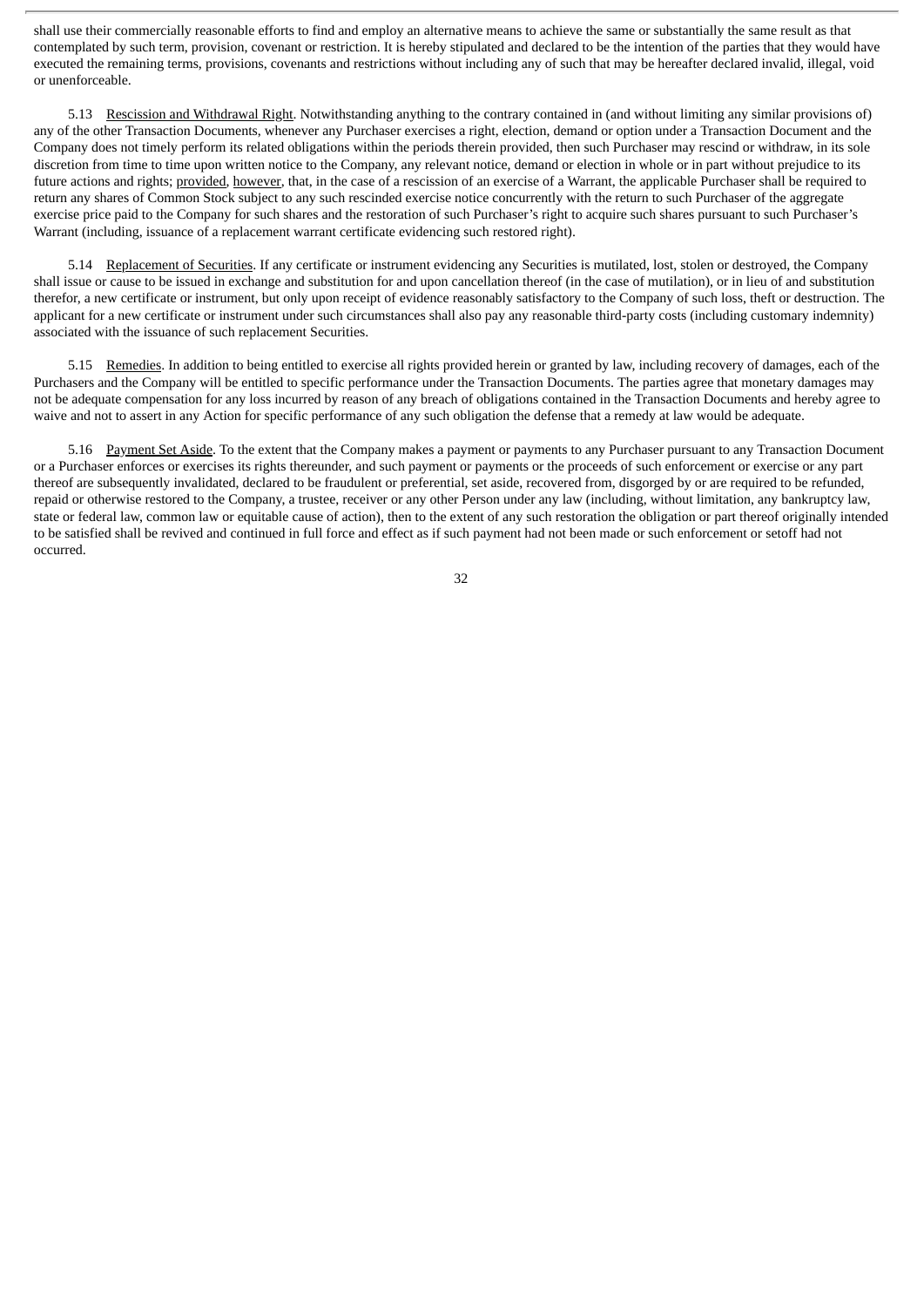5.17 Independent Nature of Purchasers' Obligations and Rights. The obligations of each Purchaser under any Transaction Document are several and not joint with the obligations of any other Purchaser, and no Purchaser shall be responsible in any way for the performance or non-performance of the obligations of any other Purchaser under any Transaction Document. Nothing contained herein or in any other Transaction Document, and no action taken by any Purchaser pursuant hereto or thereto, shall be deemed to constitute the Purchasers as a partnership, an association, a joint venture or any other kind of entity, or create a presumption that the Purchasers are in any way acting in concert or as a group with respect to such obligations or the transactions contemplated by the Transaction Documents. Each Purchaser shall be entitled to independently protect and enforce its rights including, without limitation, the rights arising out of this Agreement or out of the other Transaction Documents, and it shall not be necessary for any other Purchaser to be joined as an additional party in any Proceeding for such purpose. Each Purchaser has been represented by its own separate legal counsel in its review and negotiation of the Transaction Documents. The Company has elected to provide all Purchasers with the same terms and Transaction Documents for the convenience of the Company and not because it was required or requested to do so by any of the Purchasers. It is expressly understood and agreed that each provision contained in this Agreement and in each other Transaction Document is between the Company and a Purchaser, solely, and not between the Company and the Purchasers collectively and not between and among the Purchasers.

5.18 Liquidated Damages. The Company's obligations to pay any partial liquidated damages or other amounts owing under the Transaction Documents is a continuing obligation of the Company and shall not terminate until all unpaid partial liquidated damages and other amounts have been paid notwithstanding the fact that the instrument or security pursuant to which such partial liquidated damages or other amounts are due and payable shall have been canceled.

5.19 Saturdays, Sundays, Holidays, etc. If the last or appointed day for the taking of any action or the expiration of any right required or granted herein shall not be a Business Day, then such action may be taken or such right may be exercised on the next succeeding Business Day.

5.20 Construction. The parties agree that each of them and/or their respective counsel have reviewed and had an opportunity to revise the Transaction Documents and, therefore, the normal rule of construction to the effect that any ambiguities are to be resolved against the drafting party shall not be employed in the interpretation of the Transaction Documents or any amendments thereto. In addition, each and every reference to share prices and shares of Common Stock in any Transaction Document shall be subject to adjustment for reverse and forward stock splits, stock dividends, stock combinations and other similar transactions of the Common Stock that occur after the date of this Agreement.

## 5.21 **WAIVER OF JURY TRIAL. IN ANY ACTION, SUIT, OR PROCEEDING IN ANY JURISDICTION BROUGHT BY ANY PARTY AGAINST ANY OTHER PARTY IN CONNECTION WITH THIS AGREEMENT OR THE CONTEMPLATED TRANSACTIONS, THE PARTIES EACH KNOWINGLY AND INTENTIONALLY, TO THE GREATEST EXTENT PERMITTED BY APPLICABLE LAW, HEREBY ABSOLUTELY, UNCONDITIONALLY, IRREVOCABLY AND EXPRESSLY WAIVES FOREVER TRIAL BY JURY.**

*(Signature Pages Follow)*

<sup>33</sup>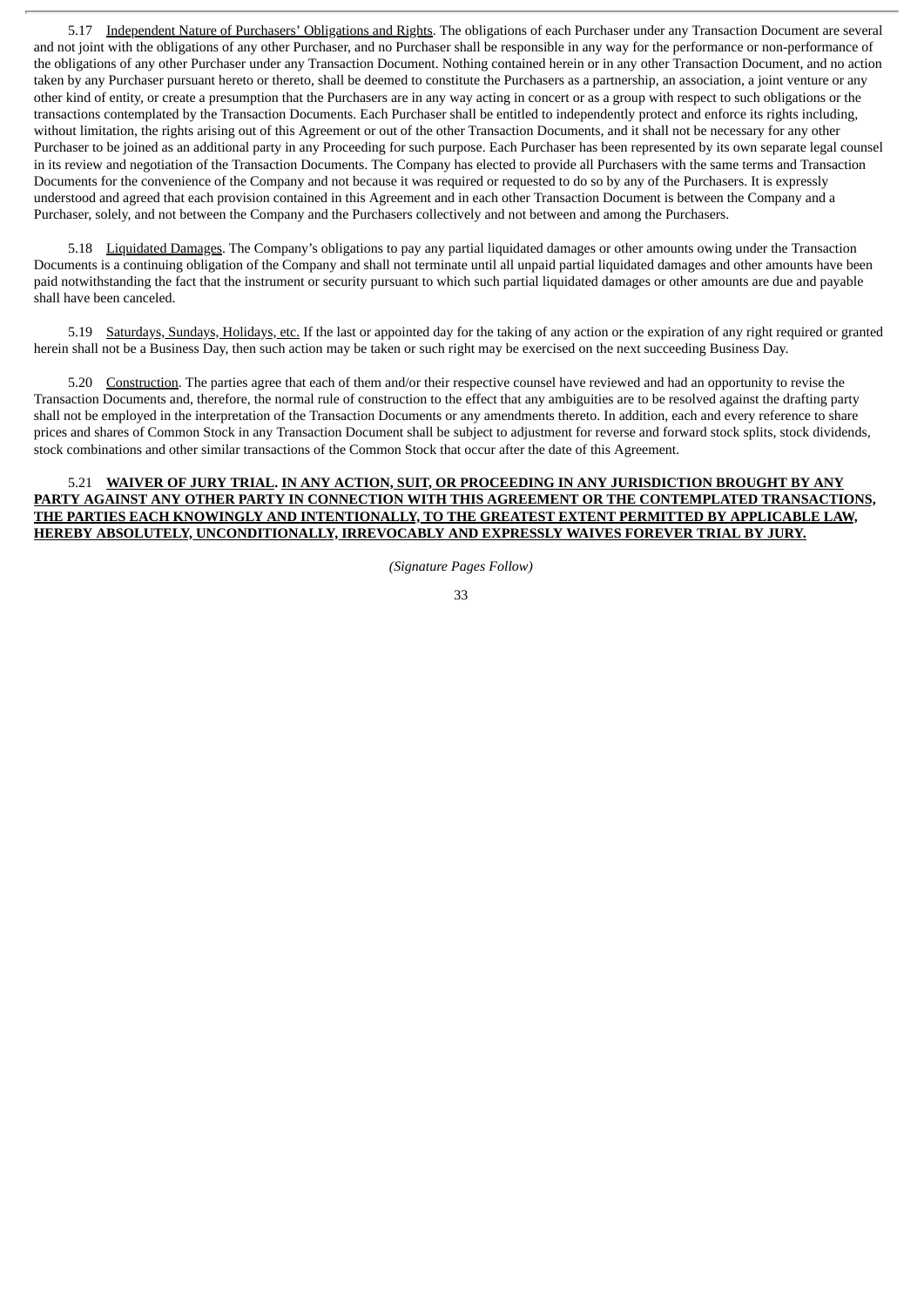IN WITNESS WHEREOF, the parties hereto have caused this Securities Purchase Agreement to be duly executed by their respective authorized signatories as of the date first indicated above.

# **POTBELLY CORPORATION** Address for Notice:

111 North Canal Street Suite 850 Chicago, Illinois 60606 Email: adiya.dixon@potbelly.com

By:

Name: Title:

With a copy to (which shall not constitute notice):

Mayer Brown LLP 71 South Wacker Drive Chicago, Illinois 60606 Attn: Edward S. Best Email: ebest@mayerbrown.com Facsimile: 312-706-8106

## [REMAINDER OF PAGE INTENTIONALLY LEFT BLANK SIGNATURE PAGE FOR PURCHASER FOLLOWS]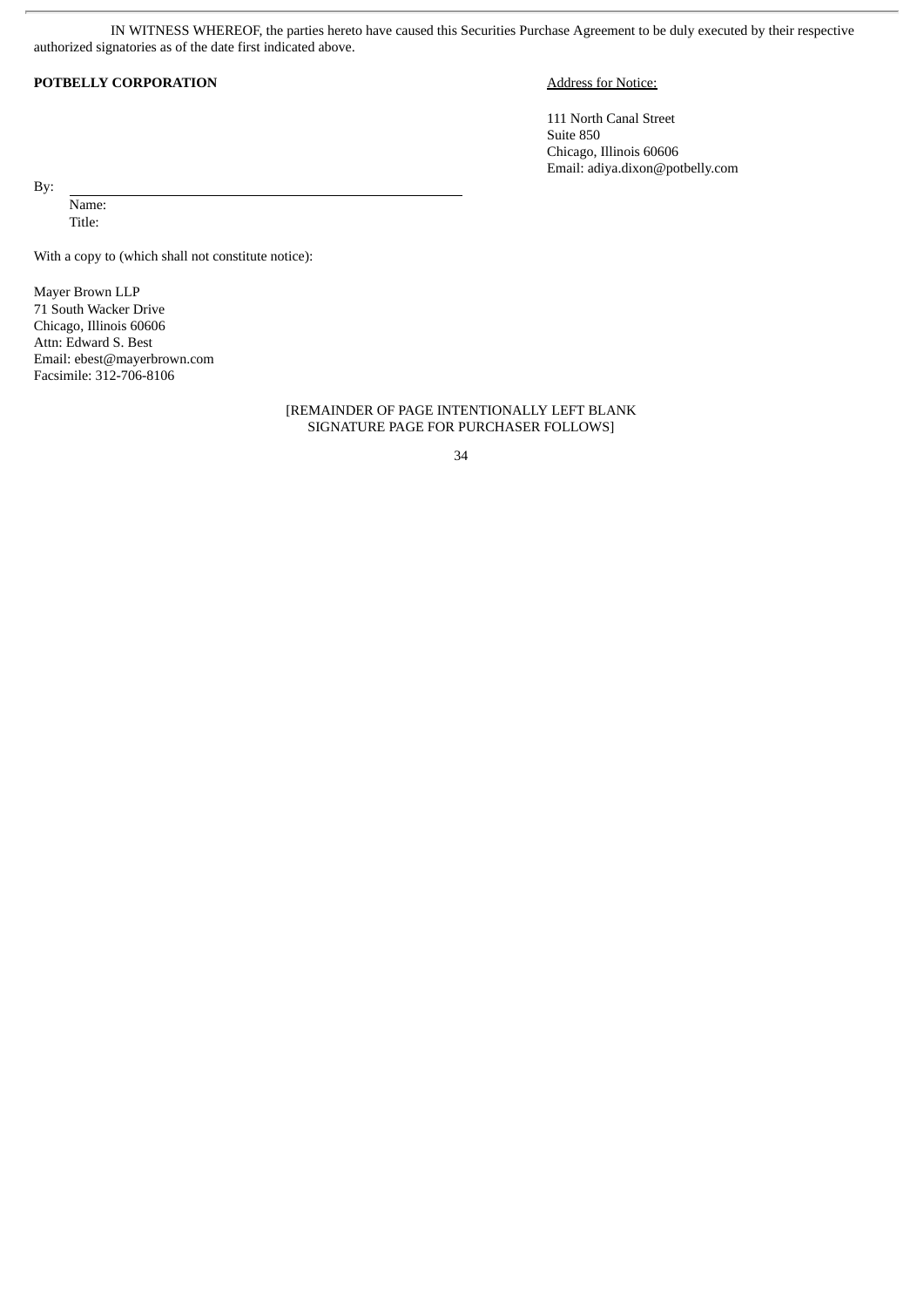# PURCHASER SIGNATURE PAGES TO SECURITIES PURCHASE AGREEMENT

IN WITNESS WHEREOF, the undersigned have caused this Securities Purchase Agreement to be duly executed by their respective authorized signatories as of the date first indicated above. Name of Purchaser: Signature of Authorized Signatory of Purchaser:

Name of Authorized Signatory:

Title of Authorized Signatory: **Authorized Signatory: Authorized Signatory: Authorized Signatory:** 

Email Address of Authorized Signatory:

Shares Beneficially Owned Prior to Closing:

Address for Notice to Purchaser:

Address for Delivery of Securities to Purchaser (if not same as address for notice):

Subscription Amount: \$

Shares:

Warrant Shares: 1988

EIN Number:

#### [SIGNATURE PAGES CONTINUE]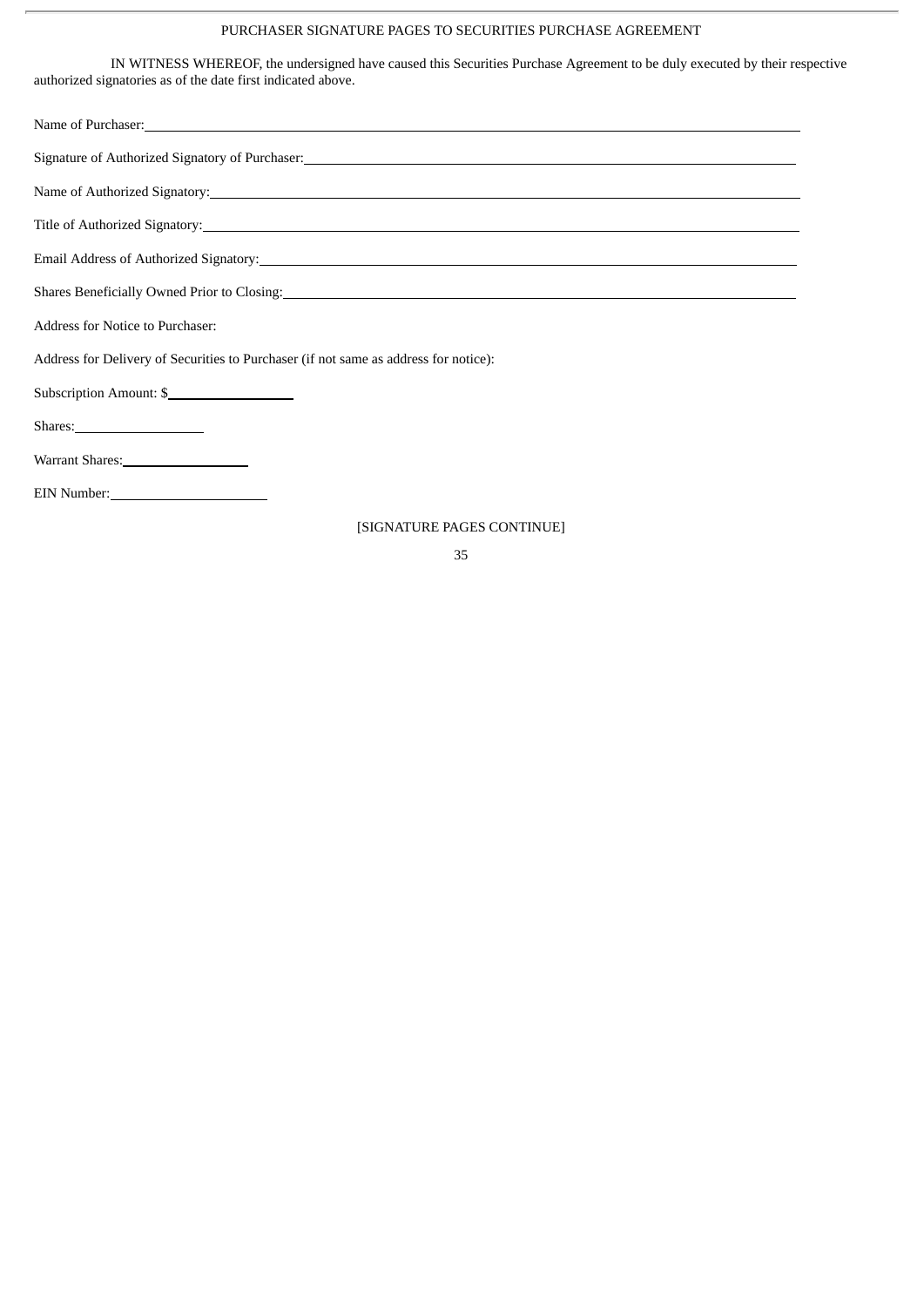# **Number of Shares and Warrants**

Name of Purchaser

Number of Shares to be Purchased

Number of Warrants to be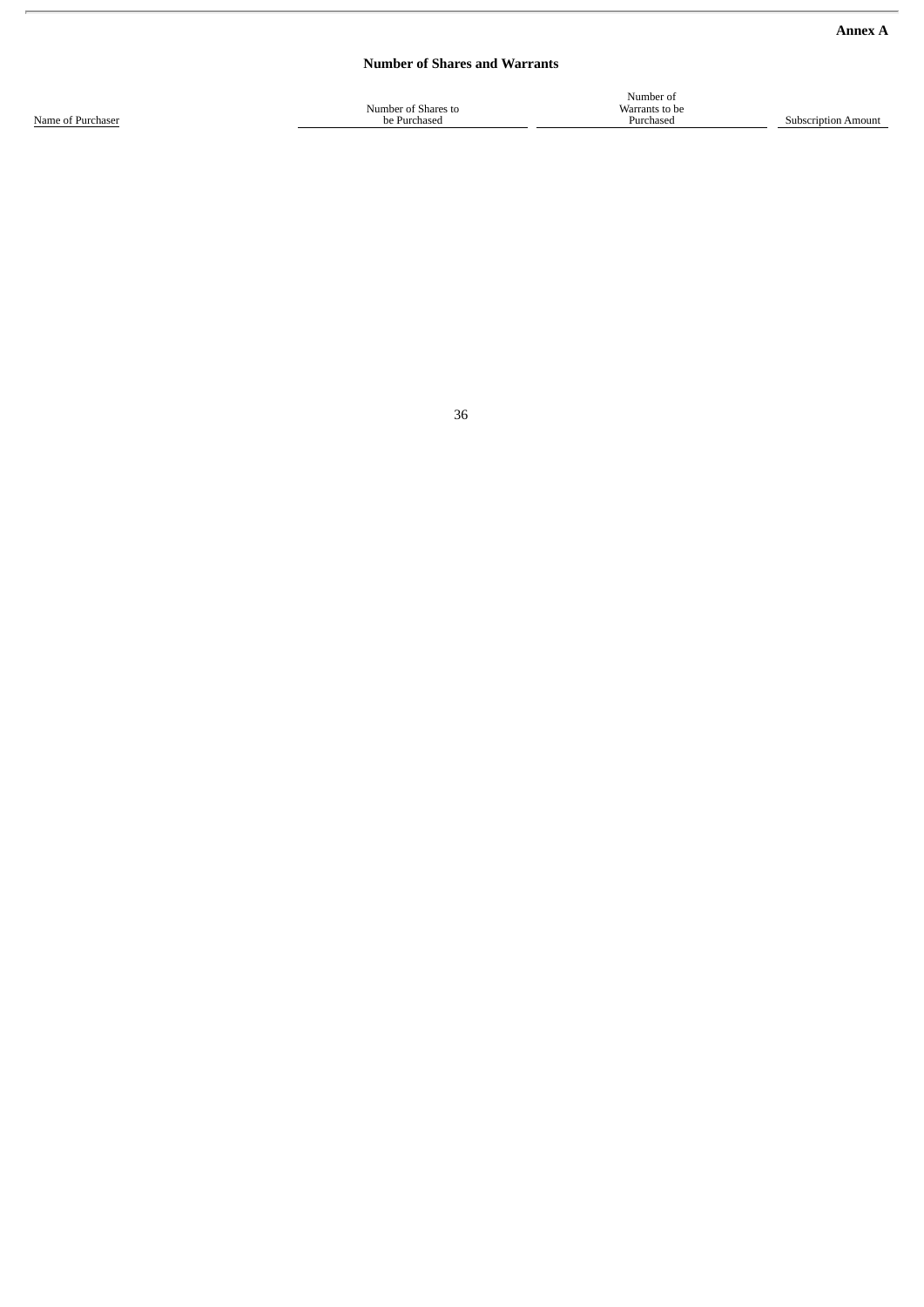## **EXHIBIT C**

NEITHER THIS SECURITY NOR THE SECURITIES FOR WHICH THIS SECURITY IS EXERCISABLE HAVE BEEN REGISTERED WITH THE SECURITIES AND EXCHANGE COMMISSION OR THE SECURITIES COMMISSION OF ANY STATE IN RELIANCE UPON AN EXEMPTION FROM REGISTRATION UNDER THE SECURITIES ACT OF 1933, AS AMENDED (THE "SECURITIES ACT"), AND, ACCORDINGLY, MAY NOT BE OFFERED OR SOLD EXCEPT PURSUANT TO AN EFFECTIVE REGISTRATION STATEMENT UNDER THE SECURITIES ACT OR PURSUANT TO AN AVAILABLE EXEMPTION FROM, OR IN A TRANSACTION NOT SUBJECT TO, THE REGISTRATION REQUIREMENTS OF THE SECURITIES ACT AND IN ACCORDANCE WITH APPLICABLE STATE SECURITIES LAWS. THIS SECURITY AND THE SECURITIES ISSUABLE UPON EXERCISE OF THIS SECURITY MAY BE PLEDGED IN CONNECTION WITH A BONA FIDE MARGIN ACCOUNT OR OTHER LOAN SECURED BY SUCH SECURITIES.

## **COMMON STOCK PURCHASE WARRANT**

#### **POTBELLY CORPORATION**

Warrant Shares: W-[●] Initial Exercise Date: August 13, 2021

THIS COMMON STOCK PURCHASE WARRANT (the "Warrant") certifies that, for value received, \_\_\_\_\_\_\_\_\_\_\_ or its assigns (the "Holder") is entitled, upon the terms and subject to the limitations on exercise and the conditions hereinafter set forth, at any time on or after August 13, 2021 (the "Initial Exercise Date") and on or prior to 5:00 p.m. (New York City time) on February 12, 2026 (the "Termination Date") but not thereafter, to subscribe for and purchase from Potbelly Corporation, a Delaware corporation (the "Company"), up to shares (as subject to adjustment hereunder, the "Warrant Shares") of Common Stock. The purchase price of one share of Common Stock under this Warrant shall be equal to the Exercise Price, as defined in Section 2(b).

Section 1. Definitions. Capitalized terms used and not otherwise defined herein shall have the meanings set forth in that certain Securities Purchase Agreement (the "Purchase Agreement"), dated February 9, 2021, among the Company and the purchasers signatory thereto.

#### Section 2. Exercise.

a) Exercise of Warrant. Exercise of the purchase rights represented by this Warrant may be made, in whole or in part, at any time or times on or after the Initial Exercise Date and on or before the Termination Date by delivery to the Company of a duly executed facsimile copy or PDF copy submitted by e-mail (or e-mail attachment) of the Notice of Exercise in the form annexed hereto (the "Notice of Exercise"). Within the earlier of (i) two (2) Trading Days and (ii) the number of Trading Days comprising the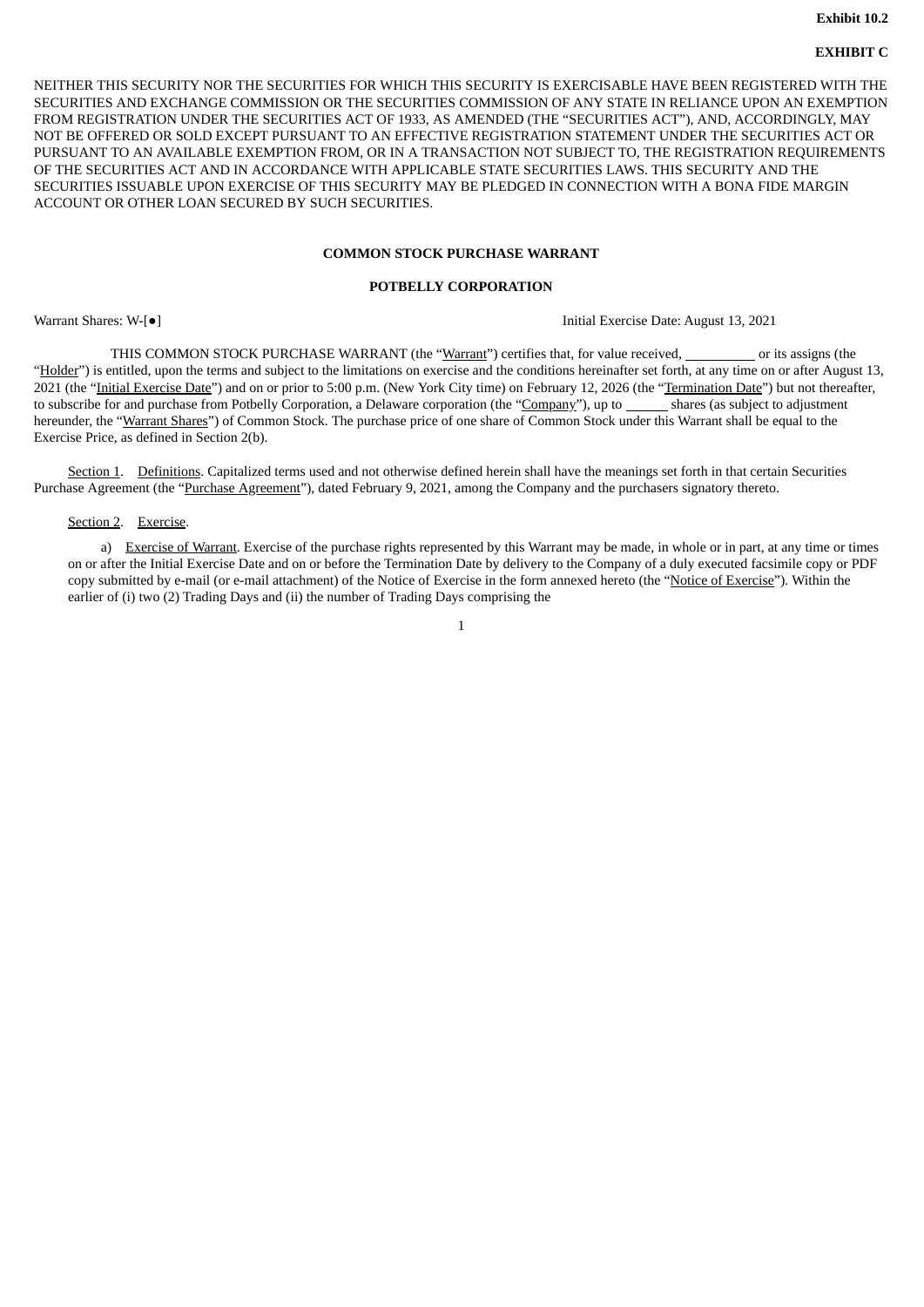Standard Settlement Period (as defined in Section 2(d)(i) herein) following the date of exercise as aforesaid, the Holder shall deliver the aggregate Exercise Price for the shares specified in the applicable Notice of Exercise by wire transfer or cashier's check drawn on a United States bank unless the cashless exercise procedure specified in Section 2(c) below is specified in the applicable Notice of Exercise. No ink-original Notice of Exercise shall be required, nor shall any medallion guarantee (or other type of guarantee or notarization) of any Notice of Exercise be required. Notwithstanding anything herein to the contrary, the Holder shall not be required to physically surrender this Warrant to the Company until the Holder has purchased all of the Warrant Shares available hereunder and the Warrant has been exercised in full, in which case, the Holder shall surrender this Warrant to the Company for cancellation within three (3) Trading Days of the date on which the final Notice of Exercise is delivered to the Company. Partial exercises of this Warrant resulting in purchases of a portion of the total number of Warrant Shares available hereunder shall have the effect of lowering the outstanding number of Warrant Shares purchasable hereunder in an amount equal to the applicable number of Warrant Shares purchased. The Holder and the Company shall maintain records showing the number of Warrant Shares purchased and the date of such purchases. The Company shall deliver any objection to any Notice of Exercise within one (1) Business Day of receipt of such notice. Notwithstanding the foregoing, with respect to any Notice(s) of Exercise delivered on or prior to 4:00 p.m. (New York City time) on the Trading Date prior to the Initial Exercise Date, which may be delivered at any time after the time of execution of the Purchase Agreement, the Company agrees to deliver the Warrant Shares subject to such notice(s) by 4:00 p.m. (New York City time) on the Initial Exercise Date and the Initial Exercise Date shall be the Warrant Share Delivery Date for purposes hereunder, provided that payment of the aggregate Exercise Price other than in the case of a cashless exercise) is received by such Warrant Share Delivery Date. **The Holder and any assignee, by acceptance of this** Warrant, acknowledge and agree that, by reason of the provisions of this paragraph, following the purchase of a portion of the Warrant Shares hereunder, the number of Warrant Shares available for purchase hereunder at any given time may be less than the amount stated **on the face hereof.**

b) Exercise Price. The exercise price per share of Common Stock under this Warrant shall be \$5.45, subject to adjustment hereunder (the "Exercise Price").

c) Cashless Exercise. If at the time of exercise hereof there is no effective registration statement registering, or the prospectus contained therein is not available for the resale of the Warrant Shares by the Holder, then this Warrant may also be exercised, in whole or in part, at such time by means of a "cashless exercise" in which the Holder shall be entitled to receive a number of Warrant Shares equal to the quotient obtained by dividing  $[(A-B) (X)]$  by  $(A)$ , where:

(A) = as applicable: (i) the VWAP on the Trading Day immediately preceding the date of the applicable Notice of Exercise if such Notice of Exercise is (1) both executed and delivered pursuant to Section 2(a) hereof on a day that is not a Trading Day or (2) both executed and delivered pursuant to Section 2(a) hereof on a Trading Day prior to the opening of "regular trading hours"

 $\overline{2}$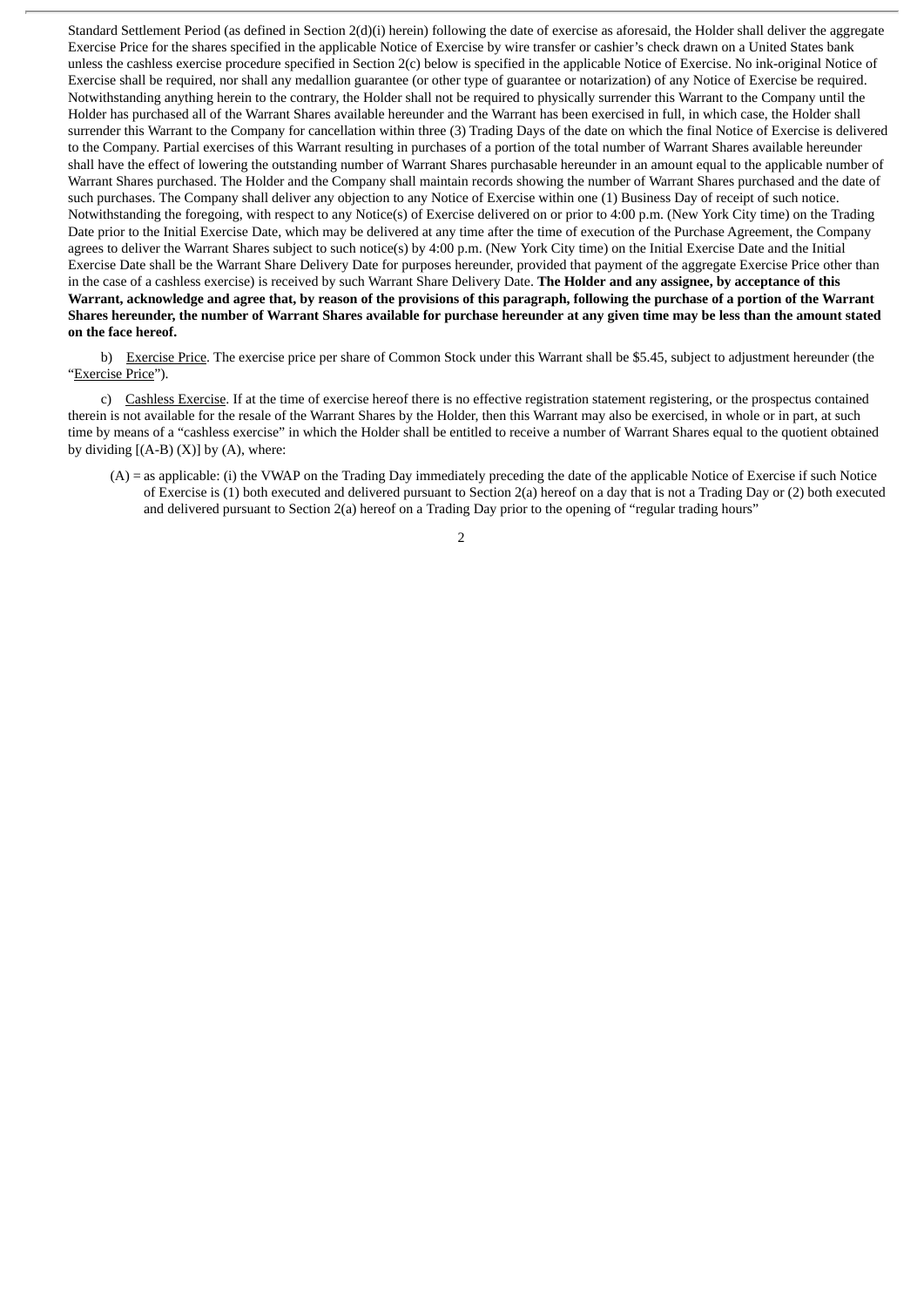(as defined in Rule 600(b)(68) of Regulation NMS promulgated under the federal securities laws) on such Trading Day, (ii) at the option of the Holder, either (y) the VWAP on the Trading Day immediately preceding the date of the applicable Notice of Exercise or (z) the Bid Price of the Common Stock on the principal Trading Market as reported by Bloomberg L.P. ("Bloomberg") as of the time of the Holder's execution of the applicable Notice of Exercise if such Notice of Exercise is executed during "regular trading hours" on a Trading Day and is delivered within two (2) hours thereafter (including until two (2) hours after the close of "regular trading hours" on a Trading Day) pursuant to Section 2(a) hereof or (iii) the VWAP on the date of the applicable Notice of Exercise if the date of such Notice of Exercise is a Trading Day and such Notice of Exercise is both executed and delivered pursuant to Section 2(a) hereof after the close of "regular trading hours" on such Trading Day;

- (B) = the Exercise Price of this Warrant, as adjusted hereunder; and
- (X) = the number of Warrant Shares that would be issuable upon exercise of this Warrant in accordance with the terms of this Warrant if such exercise were by means of a cash exercise rather than a cashless exercise.

If Warrant Shares are issued in such a cashless exercise, the parties acknowledge and agree that in accordance with Section 3(a)(9) of the Securities Act, the Warrant Shares shall take on the characteristics of the Warrants being exercised, and the holding period of the Warrant Shares being issued may be tacked on to the holding period of this Warrant. The Company agrees not to take any position contrary to this Section 2(c).

"Bid Price" means, for any date, the price determined by the first of the following clauses that applies: (a) if the Common Stock is then listed or quoted on a Trading Market, the bid price of the Common Stock for the time in question (or the nearest preceding date) on the Trading Market on which the Common Stock is then listed or quoted as reported by Bloomberg (based on a Trading Day from 9:30 a.m. (New York City time) to 4:02 p.m. (New York City time)), (b) if OTCQB or OTCQX is not a Trading Market, the volume weighted average price of the Common Stock for such date (or the nearest preceding date) on OTCQB or OTCQX as applicable, (c) if the Common Stock is not then listed or quoted for trading on OTCQB or OTCQX and if prices for the Common Stock are then reported on The Pink Open Market (or a similar organization or agency succeeding to its functions of reporting prices), the most recent bid price per share of the Common Stock so reported, or (d) in all other cases, the fair market value of a share of Common Stock as determined by an independent appraiser selected in good faith by the Purchasers of a majority in interest of the Securities then outstanding and reasonably acceptable to the Company, the fees and expenses of which shall be paid by the Company.

"VWAP" means, for any date, the price determined by the first of the following clauses that applies: (a) if the Common Stock is then listed or quoted on a Trading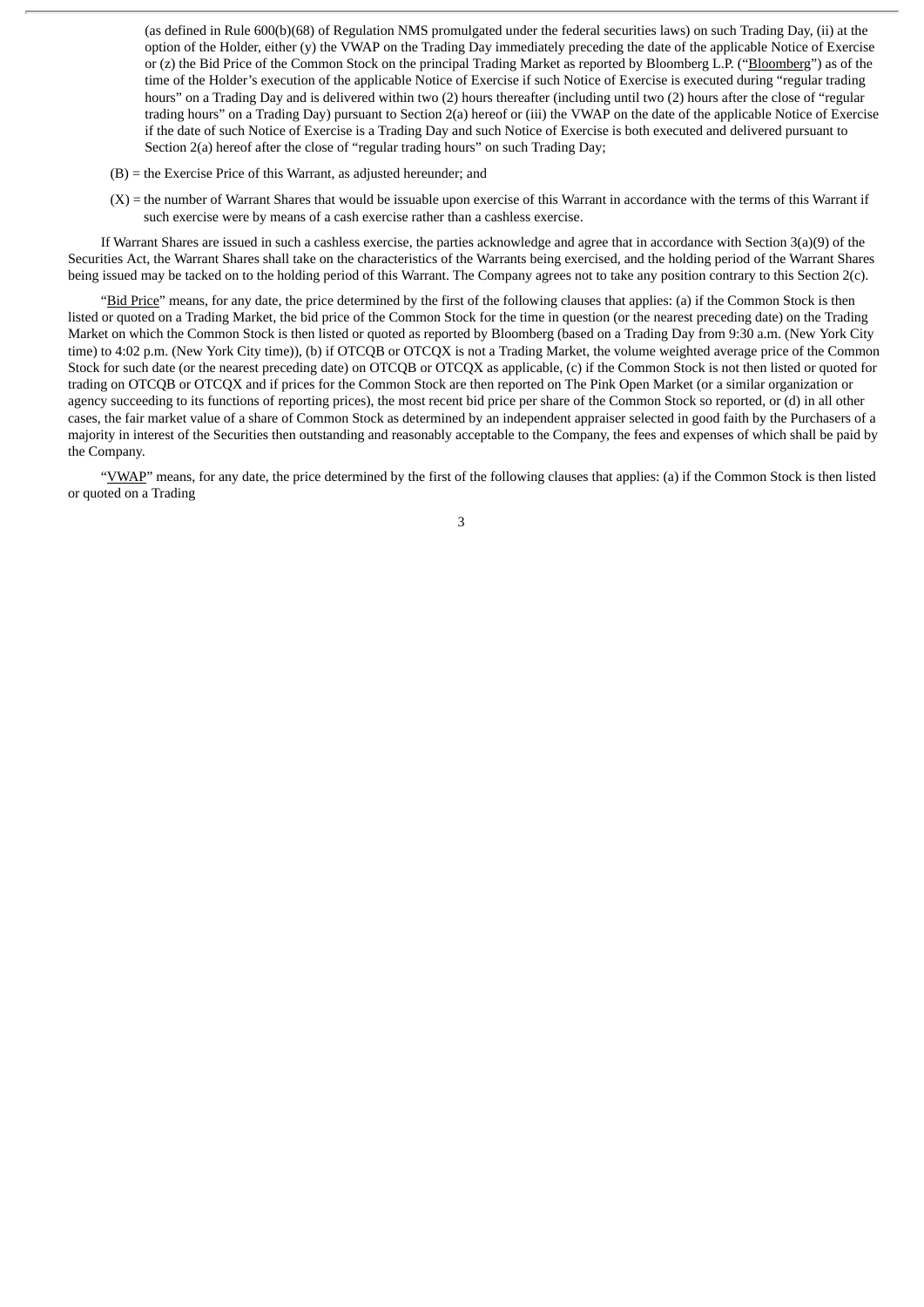Market, the daily volume weighted average price of the Common Stock for such date (or the nearest preceding date) on the Trading Market on which the Common Stock is then listed or quoted as reported by Bloomberg (based on a Trading Day from 9:30 a.m. (New York City time) to 4:02 p.m. (New York City time)), (b) if OTCQB or OTCQX is not a Trading Market, the volume weighted average price of the Common Stock for such date (or the nearest preceding date) on OTCQB or OTCQX as applicable, (c) if the Common Stock is not then listed or quoted for trading on OTCQB or OTCQX and if prices for the Common Stock are then reported in The Pink Open Market (or a similar organization or agency succeeding to its functions of reporting prices), the most recent bid price per share of the Common Stock so reported, or (d) in all other cases, the fair market value of a share of Common Stock as determined by an independent appraiser selected in good faith by the Purchasers of a majority in interest of the Securities then outstanding and reasonably acceptable to the Company, the fees and expenses of which shall be paid by the Company.

Notwithstanding anything herein to the contrary, on the Termination Date, this Warrant shall be automatically exercised via cashless exercise pursuant to this Section 2(c).

## d) Mechanics of Exercise.

i. Delivery of Warrant Shares Upon Exercise. The Company shall cause the Warrant Shares purchased hereunder to be transmitted by the Transfer Agent to the Holder by crediting the account of the Holder's or its designee's balance account with The Depository Trust Company through its Deposit or Withdrawal at Custodian system ("DWAC") if the Company is then a participant in such system and either (A) there is an effective registration statement permitting the issuance of the Warrant Shares to or resale of the Warrant Shares by the Holder or (B) the Warrant Shares are eligible for resale by the Holder without volume or manner-of-sale limitations pursuant to Rule 144 (assuming cashless exercise of the Warrants), and otherwise by physical delivery of a certificate, registered in the Company's share register in the name of the Holder or its designee, for the number of Warrant Shares to which the Holder is entitled pursuant to such exercise to the address specified by the Holder in the Notice of Exercise by the date that is the earliest of (i) two (2) Trading Days after the delivery to the Company of the Notice of Exercise, (ii) one (1) Trading Day after delivery of the aggregate Exercise Price to the Company and (iii) the number of Trading Days comprising the Standard Settlement Period after the delivery to the Company of the Notice of Exercise (such date, the "Warrant Share Delivery Date"). Upon delivery of the Notice of Exercise, the Holder shall be deemed for all corporate purposes to have become the holder of record of the Warrant Shares with respect to which this Warrant has been exercised, irrespective of the date of delivery of the Warrant Shares, provided that payment of the aggregate Exercise Price (other than in the case of a cashless exercise) is received within the earlier of (i) two (2) Trading Days and (ii) the number of Trading Days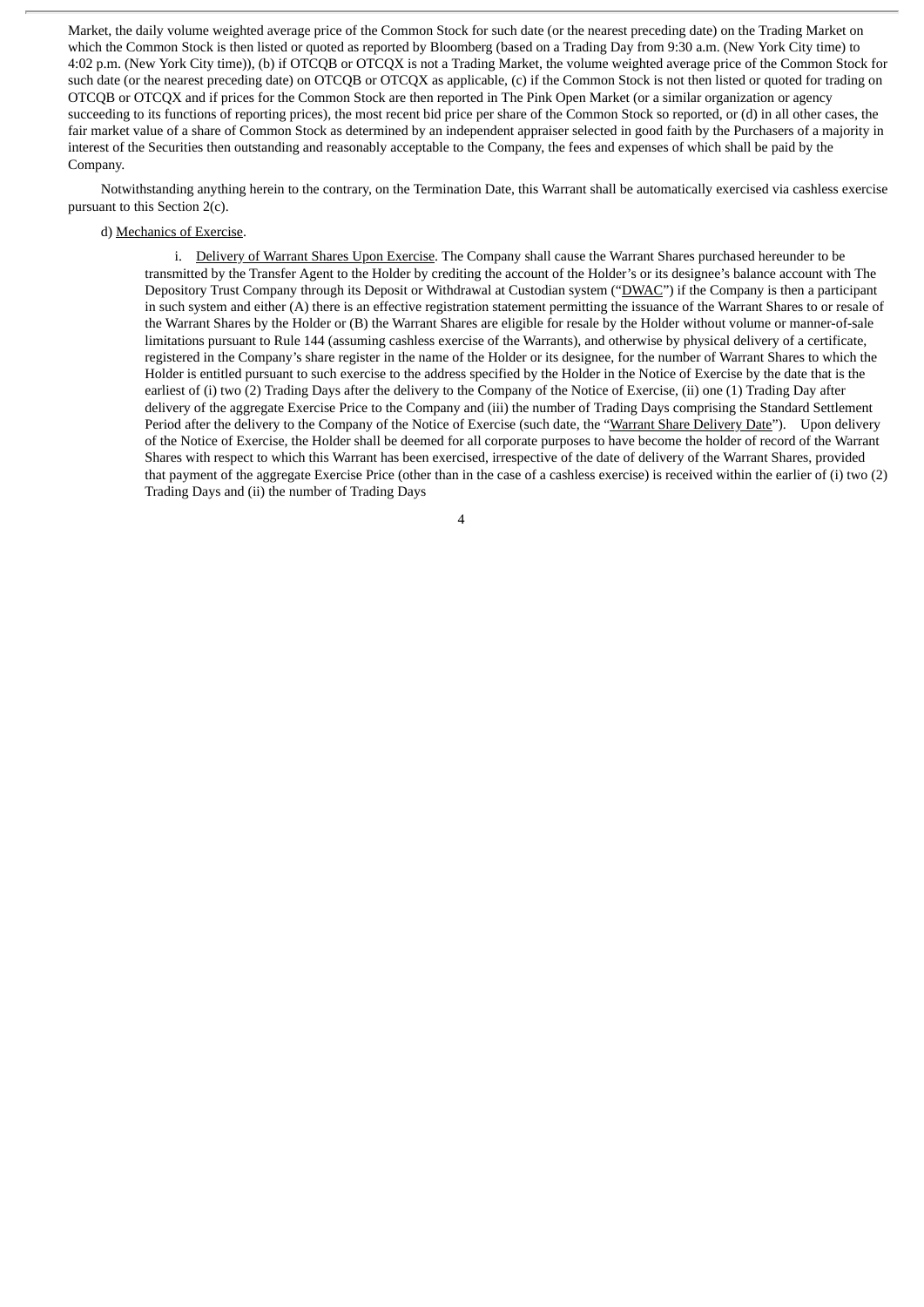comprising the Standard Settlement Period following delivery of the Notice of Exercise. If the Company fails for any reason to deliver to the Holder the Warrant Shares subject to a Notice of Exercise by the Warrant Share Delivery Date, the Company shall pay to the Holder, in cash, as liquidated damages and not as a penalty, for each \$1,000 of Warrant Shares subject to such exercise (based on the VWAP of the Common Stock on the date of the applicable Notice of Exercise), \$10 per Trading Day (increasing to \$20 per Trading Day on the fifth Trading Day after such liquidated damages begin to accrue) for each Trading Day after such Warrant Share Delivery Date until such Warrant Shares are delivered or Holder rescinds such exercise. The Company agrees to maintain a transfer agent that is a participant in the FAST program so long as this Warrant remains outstanding and exercisable. As used herein, "Standard Settlement Period" means the standard settlement period, expressed in a number of Trading Days, on the Company's primary Trading Market with respect to the Common Stock as in effect on the date of delivery of the Notice of Exercise.

ii. Delivery of New Warrants Upon Exercise. If this Warrant shall have been exercised in part, the Company shall, at the request of a Holder and upon surrender of this Warrant certificate, at the time of delivery of the Warrant Shares, deliver to the Holder a new Warrant evidencing the rights of the Holder to purchase the unpurchased Warrant Shares called for by this Warrant, which new Warrant shall in all other respects be identical with this Warrant.

iii. Rescission Rights. If the Company fails to cause the Transfer Agent to transmit to the Holder the Warrant Shares pursuant to Section 2(d)(i) by the Warrant Share Delivery Date, then the Holder will have the right to rescind such exercise.

iv. Compensation for Buy-In on Failure to Timely Deliver Warrant Shares Upon Exercise. In addition to any other rights available to the Holder, if the Company fails to cause the Transfer Agent to transmit to the Holder the Warrant Shares in accordance with the provisions of Section 2(d)(i) above pursuant to an exercise on or before the Warrant Share Delivery Date, and if after such date the Holder is required by its broker to purchase (in an open market transaction or otherwise) or the Holder's brokerage firm otherwise purchases, shares of Common Stock to deliver in satisfaction of a sale by the Holder of the Warrant Shares which the Holder anticipated receiving upon such exercise (a "Buy-In"), then the Company shall (A) pay in cash to the Holder the amount, if any, by which (x) the Holder's total purchase price (including brokerage commissions, if any) for the shares of Common Stock so purchased exceeds (y) the amount obtained by multiplying (1) the number of Warrant Shares that the Company was required to deliver to the Holder in connection with the exercise at issue times (2) the price at which the sell order giving rise to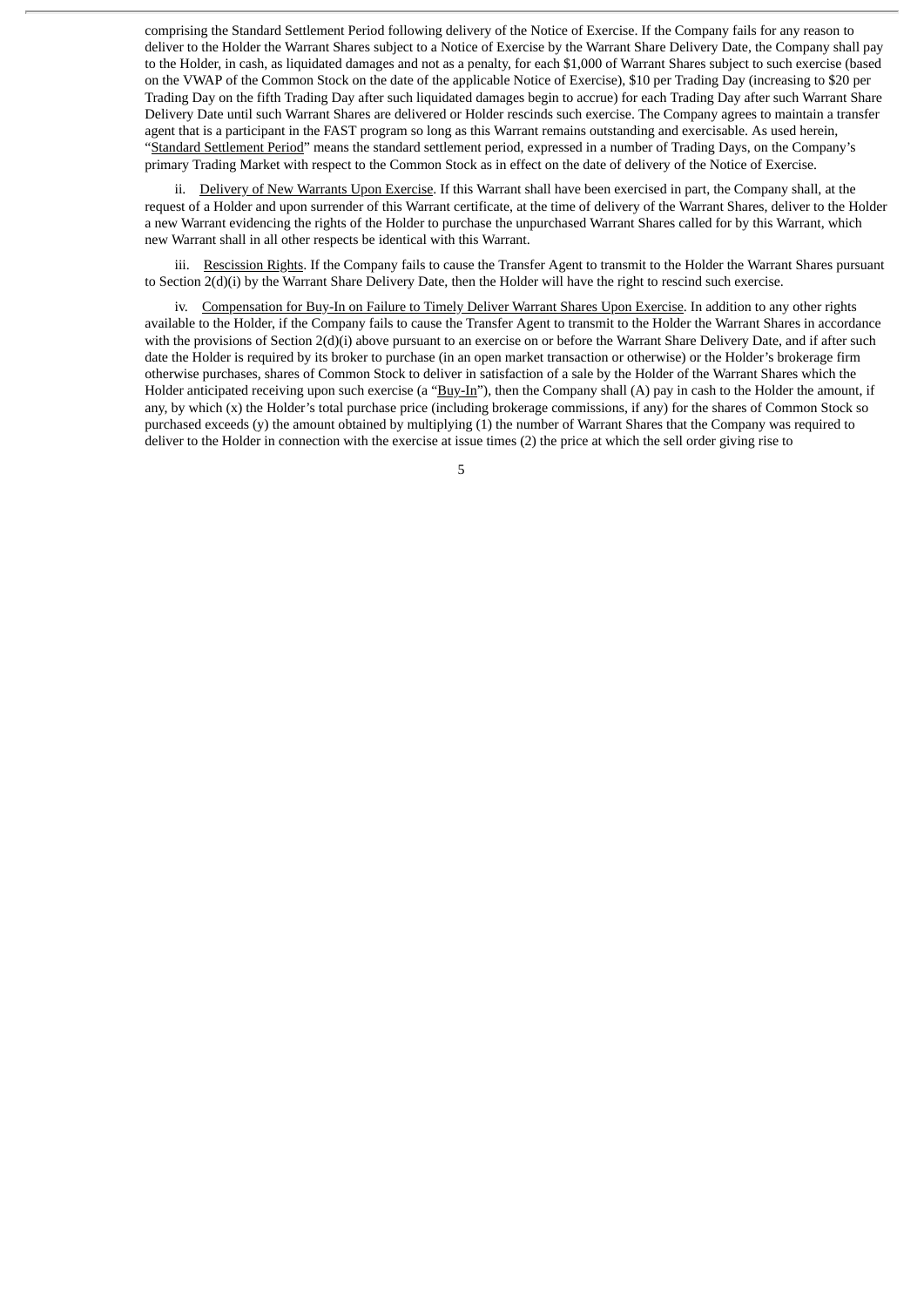such purchase obligation was executed, and (B) at the option of the Holder, either reinstate the portion of the Warrant and equivalent number of Warrant Shares for which such exercise was not honored (in which case such exercise shall be deemed rescinded) or deliver to the Holder the number of shares of Common Stock that would have been issued had the Company timely complied with its exercise and delivery obligations hereunder. For example, if the Holder purchases Common Stock having a total purchase price of \$11,000 to cover a Buy-In with respect to an attempted exercise of shares of Common Stock with an aggregate sale price giving rise to such purchase obligation of \$10,000, under clause (A) of the immediately preceding sentence the Company shall be required to pay the Holder \$1,000. The Holder shall provide the Company written notice indicating the amounts payable to the Holder in respect of the Buy-In and, upon request of the Company, evidence of the amount of such loss. Nothing herein shall limit a Holder's right to pursue any other remedies available to it hereunder, at law or in equity including, without limitation, a decree of specific performance and/or injunctive relief with respect to the Company's failure to timely deliver shares of Common Stock upon exercise of the Warrant as required pursuant to the terms hereof.

v. No Fractional Shares or Scrip. No fractional shares or scrip representing fractional shares shall be issued upon the exercise of this Warrant. As to any fraction of a share which the Holder would otherwise be entitled to purchase upon such exercise, the Company shall, at its election, either pay a cash adjustment in respect of such final fraction in an amount equal to such fraction multiplied by the Exercise Price or round up to the next whole share.

vi. Charges, Taxes and Expenses. Issuance of Warrant Shares shall be made without charge to the Holder for any issue or transfer tax or other incidental expense in respect of the issuance of such Warrant Shares, all of which taxes and expenses shall be paid by the Company, and such Warrant Shares shall be issued in the name of the Holder or in such name or names as may be directed by the Holder; provided, however, that, in the event that Warrant Shares are to be issued in a name other than the name of the Holder, this Warrant when surrendered for exercise shall be accompanied by the Assignment Form attached hereto duly executed by the Holder and the Company may require, as a condition thereto, the payment of a sum sufficient to reimburse it for any transfer tax incidental thereto. The Company shall pay all Transfer Agent fees required for same-day processing of any Notice of Exercise and all fees to the Depository Trust Company (or another established clearing corporation performing similar functions) required for same-day electronic delivery of the Warrant Shares.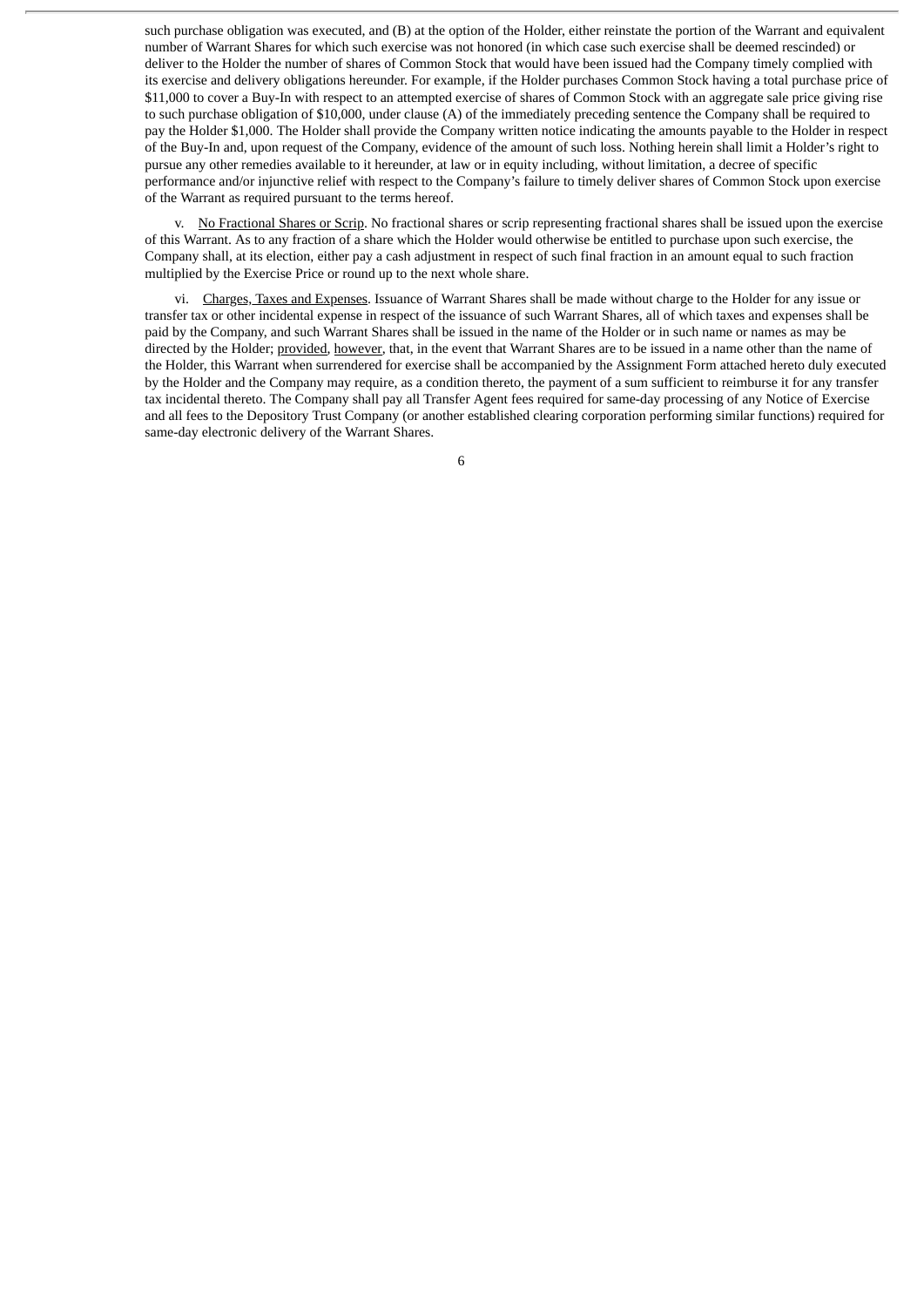vii. Closing of Books. The Company will not close its stockholder books or records in any manner which prevents the timely exercise of this Warrant, pursuant to the terms hereof.

e) Holder's Exercise Limitations. The Company shall not effect any exercise of this Warrant, and a Holder shall not have the right to exercise any portion of this Warrant, pursuant to Section 2 or otherwise, to the extent that after giving effect to such issuance after exercise as set forth on the applicable Notice of Exercise, the Holder (together with the Holder's Affiliates, and any other Persons acting as a group together with the Holder or any of the Holder's Affiliates (such Persons, "Attribution Parties")), would beneficially own in excess of the Beneficial Ownership Limitation (as defined below). For purposes of the foregoing sentence, the number of shares of Common Stock beneficially owned by the Holder and its Affiliates and Attribution Parties shall include the number of shares of Common Stock issuable upon exercise of this Warrant with respect to which such determination is being made, but shall exclude the number of shares of Common Stock which would be issuable upon (i) exercise of the remaining, nonexercised portion of this Warrant beneficially owned by the Holder or any of its Affiliates or Attribution Parties and (ii) exercise or conversion of the unexercised or nonconverted portion of any other securities of the Company (including, without limitation, any other Common Stock Equivalents) subject to a limitation on conversion or exercise analogous to the limitation contained herein beneficially owned by the Holder or any of its Affiliates or Attribution Parties. Except as set forth in the preceding sentence, for purposes of this Section 2(e), beneficial ownership shall be calculated in accordance with Section 13(d) of the Exchange Act and the rules and regulations promulgated thereunder, it being acknowledged by the Holder that the Company is not representing to the Holder that such calculation is in compliance with Section 13(d) of the Exchange Act and the Holder is solely responsible for any schedules required to be filed in accordance therewith. To the extent that the limitation contained in this Section 2(e) applies, the determination of whether this Warrant is exercisable (in relation to other securities owned by the Holder together with any Affiliates and Attribution Parties) and of which portion of this Warrant is exercisable shall be in the sole discretion of the Holder, and the submission of a Notice of Exercise shall be deemed to be the Holder's determination of whether this Warrant is exercisable (in relation to other securities owned by the Holder together with any Affiliates and Attribution Parties) and of which portion of this Warrant is exercisable, in each case subject to the Beneficial Ownership Limitation, and the Company shall have no obligation to verify or confirm the accuracy of such determination. In addition, a determination as to any group status as contemplated above shall be determined in accordance with Section 13(d) of the Exchange Act and the rules and regulations promulgated thereunder. For purposes of this Section 2(e), in determining the number of outstanding shares of Common Stock, a Holder may rely on the number of outstanding shares of Common Stock as reflected in (A) the Company's most recent periodic or annual report filed with the Commission, as the case may be, (B) a more recent public announcement by the Company or (C) a more recent written notice by the Company or the Transfer Agent setting forth the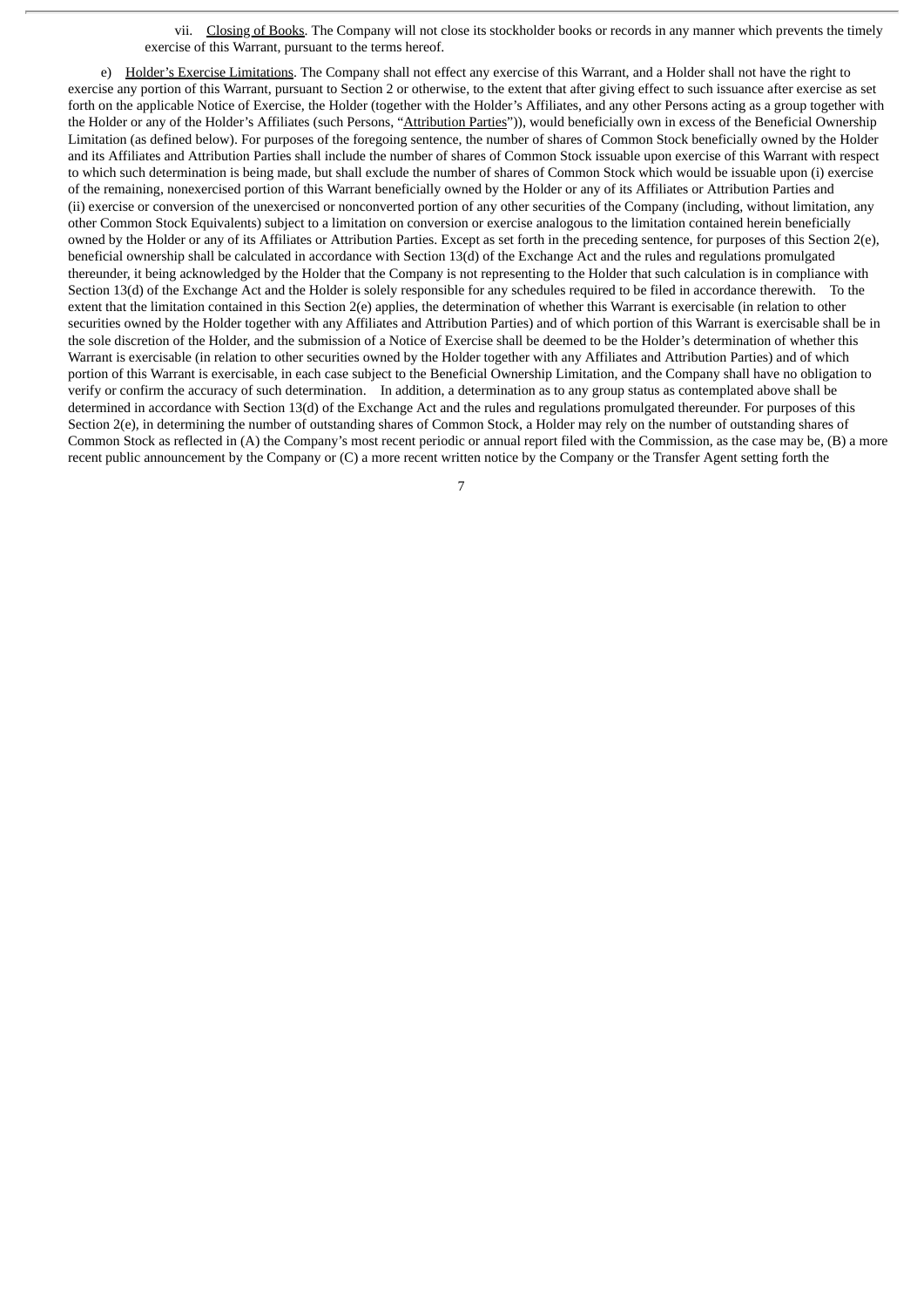number of shares of Common Stock outstanding. Upon the written or oral request of a Holder, the Company shall within one Trading Day confirm orally and in writing to the Holder the number of shares of Common Stock then outstanding. In any case, the number of outstanding shares of Common Stock shall be determined after giving effect to the conversion or exercise of securities of the Company, including this Warrant, by the Holder or its Affiliates or Attribution Parties since the date as of which such number of outstanding shares of Common Stock was reported. The "Beneficial Ownership Limitation" shall be 9.99% of the number of shares of the Common Stock outstanding immediately after giving effect to the issuance of shares of Common Stock issuable upon exercise of this Warrant. The Holder, upon notice to the Company, may increase or decrease the Beneficial Ownership Limitation provisions of this Section 2(e), provided that the Beneficial Ownership Limitation in no event exceeds 9.99% of the number of shares of the Common Stock outstanding immediately after giving effect to the issuance of shares of Common Stock upon exercise of this Warrant held by the Holder and the provisions of this Section 2(e) shall continue to apply. Any increase in the Beneficial Ownership Limitation will not be effective until the 61st day after such notice is delivered to the Company. The provisions of this paragraph shall be construed and implemented in a manner otherwise than in strict conformity with the terms of this Section 2(e) to correct this paragraph (or any portion hereof) which may be defective or inconsistent with the intended Beneficial Ownership Limitation herein contained or to make changes or supplements necessary or desirable to properly give effect to such limitation. The limitations contained in this paragraph shall apply to a successor holder of this Warrant.

#### Section 3. Certain Adjustments.

a) Stock Dividends and Splits. If the Company, at any time while this Warrant is outstanding: (i) pays a stock dividend or otherwise makes a distribution or distributions on shares of its Common Stock or any other equity or equity equivalent securities payable in shares of Common Stock (which, for avoidance of doubt, shall not include any shares of Common Stock issued by the Company upon exercise of this Warrant), (ii) subdivides outstanding shares of Common Stock into a larger number of shares, (iii) combines (including by way of reverse stock split) outstanding shares of Common Stock into a smaller number of shares, or (iv) issues by reclassification of shares of the Common Stock any shares of capital stock of the Company, then in each case the Exercise Price shall be multiplied by a fraction of which the numerator shall be the number of shares of Common Stock (excluding treasury shares, if any) outstanding immediately before such event and of which the denominator shall be the number of shares of Common Stock outstanding immediately after such event, and the number of shares issuable upon exercise of this Warrant shall be proportionately adjusted such that the aggregate Exercise Price of this Warrant shall remain unchanged. Any adjustment made pursuant to this Section 3(a) shall become effective immediately after the record date for the determination of stockholders entitled to receive such dividend or distribution and shall become effective immediately after the effective date in the case of a subdivision, combination or re-classification.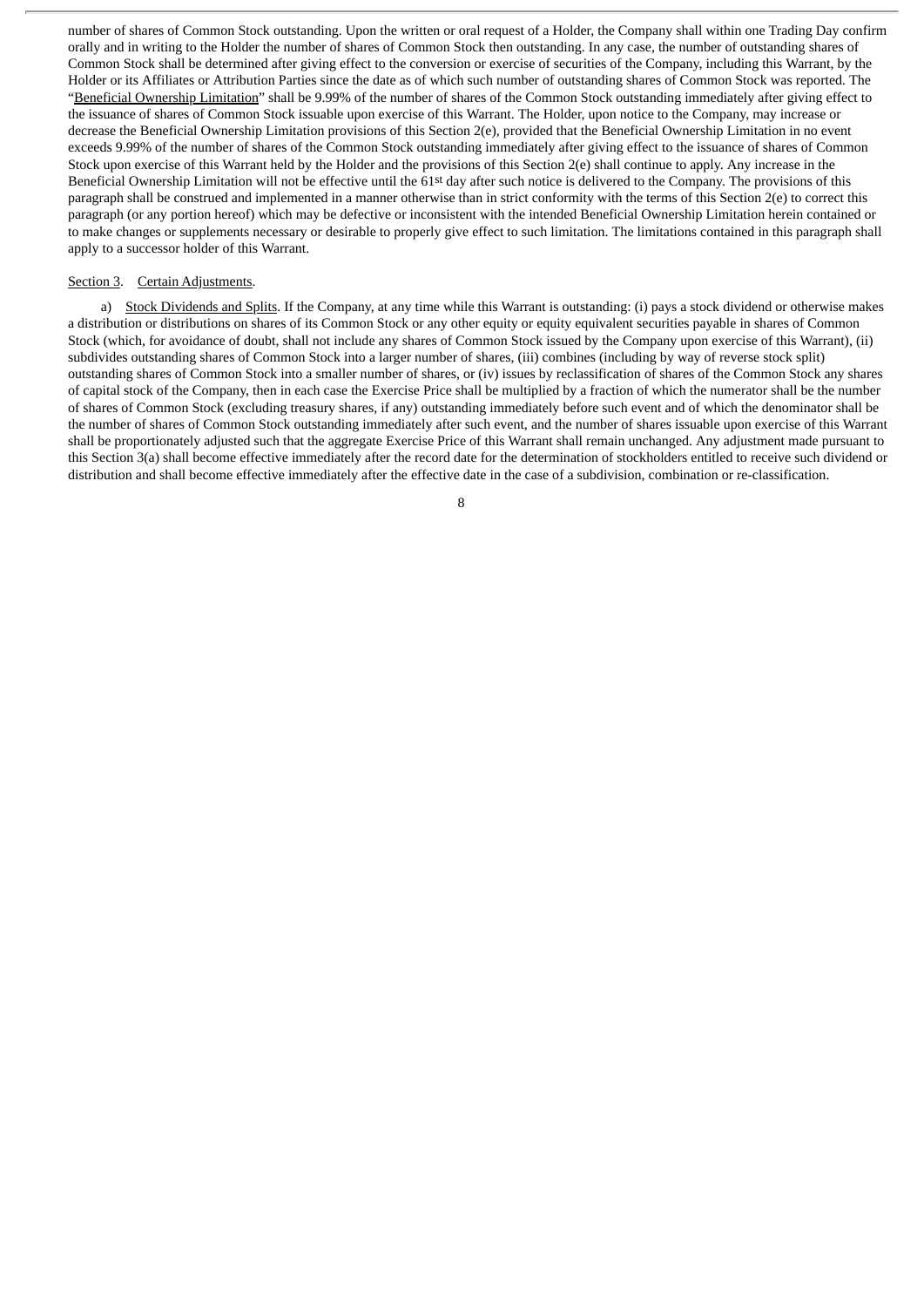b) Subsequent Equity Sales. If the Company or any Subsidiary thereof, as applicable, at any time while this Warrant is outstanding, shall sell, enter into an agreement to sell, or grant any option to purchase, or sell or grant any right to reprice, or otherwise dispose of or issue (or announce any offer, sale, grant or any option to purchase or other disposition) any Common Stock or Common Stock Equivalents, at an effective price per share less than the Exercise Price then in effect (such lower price, the "Base Share Price" and such issuances collectively, a "Dilutive Issuance") (it being understood and agreed that if the holder of the Common Stock or Common Stock Equivalents so issued shall at any time, whether by operation of purchase price adjustments, reset provisions, floating conversion, exercise or exchange prices or otherwise, or due to warrants, options or rights per share which are issued in connection with such issuance, be entitled to receive shares of Common Stock at an effective price per share that is less than the Exercise Price, such issuance shall be deemed to have occurred for less than the Exercise Price on such date of the Dilutive Issuance at such effective price), then simultaneously with the consummation (or, if earlier, the announcement) of each Dilutive Issuance the Exercise Price shall be reduced and only reduced to equal the Base Share Price and the number of Warrant Shares issuable hereunder shall be increased such that the aggregate Exercise Price payable hereunder, after taking into account the decrease in the Exercise Price, shall be equal to the aggregate Exercise Price prior to such adjustment, provided that the Base Share Price shall not be less than \$ 1 (subject to adjustment for reverse and forward stock splits, recapitalizations and similar transactions following the date of the Purchase Agreement). Notwithstanding the foregoing, no adjustments shall be made, paid or issued under this Section 3(b) in respect of an Exempt Issuance. The Company shall notify the Holder, in writing, no later than the Trading Day following the issuance or deemed issuance of any Common Stock or Common Stock Equivalents subject to this Section 3(b), indicating therein the applicable issuance price, or applicable reset price, exchange price, conversion price and other pricing terms (such notice, the "Dilutive Issuance Notice"). For purposes of clarification, whether or not the Company provides a Dilutive Issuance Notice pursuant to this Section 3(b), upon the occurrence of any Dilutive Issuance, the Holder is entitled to receive a number of Warrant Shares based upon the Base Share Price regardless of whether the Holder accurately refers to the Base Share Price in the Notice of Exercise. If the Company enters into a Variable Rate Transaction, the Company shall be deemed to have issued Common Stock or Common Stock Equivalents at the lowest possible price, conversion price or exercise price at which such securities may be issued, converted or exercised.

c) Subsequent Rights Offerings. If the Company, at any time while the Warrant is outstanding, shall issue rights, options or warrants to all holders of Common Stock (and not to the Holder) entitling them to subscribe for or purchase shares of Common Stock at a price per share less than the VWAP on the record date mentioned below, then the Exercise Price shall be multiplied by a fraction, of which the denominator shall be the number of shares of the Common Stock outstanding on the date of issuance of such rights, options or warrants plus the number of additional shares of Common Stock offered for subscription or purchase, and of which the numerator shall be the number of shares of the Common Stock outstanding on the date of issuance of such

1 NTD: 20% of the closing bid price of the Common Stock on the date prior to the execution of the SPA.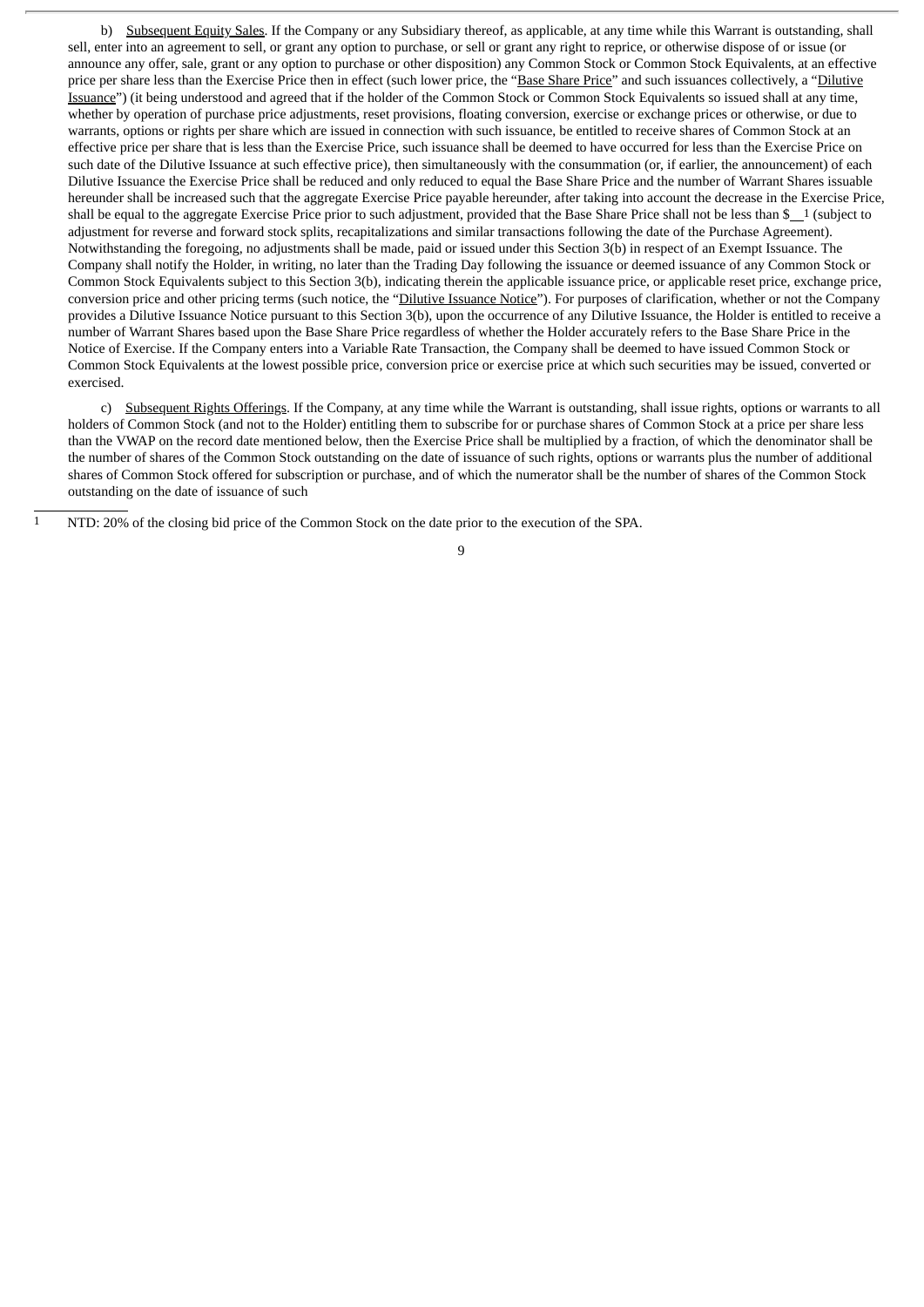rights, options or warrants plus the number of shares which the aggregate offering price of the total number of shares so offered (assuming receipt by the Company in full of all consideration payable upon exercise of such rights, options or warrants) would purchase at such VWAP. Such adjustment shall be made whenever such rights, options or warrants are issued, and shall become effective immediately after the record date for the determination of stockholders entitled to receive such rights, options or warrants.

d) Pro Rata Distributions. If the Company, at any time while this Warrant is outstanding, shall distribute to all holders of Common Stock (and not to the Holder) evidences of its indebtedness or assets (including cash and cash dividends) or rights or warrants to subscribe for or purchase any security other than the Common Stock (which shall be subject to Section 3(b)), then in each such case the Exercise Price shall be adjusted by multiplying the Exercise Price in effect immediately prior to the record date fixed for determination of stockholders entitled to receive such distribution by a fraction of which the denominator shall be the VWAP determined as of the record date mentioned above, and of which the numerator shall be such VWAP on such record date less the then per share fair market value at such record date of the portion of such assets or evidence of indebtedness or rights or warrants so distributed applicable to one outstanding share of the Common Stock as determined by the Board of Directors in good faith. In either case the adjustments shall be described in a statement provided to the Holder of the portion of assets or evidences of indebtedness so distributed or such subscription rights applicable to one share of Common Stock. Such adjustment shall be made whenever any such distribution is made and shall become effective immediately after the record date mentioned above.

e) Fundamental Transaction. If, at any time while this Warrant is outstanding, (i) the Company, directly or indirectly, in one or more related transactions effects any merger or consolidation of the Company with or into another Person, (ii) the Company (or any Subsidiary), directly or indirectly, effects any sale, lease, license, assignment, transfer, conveyance or other disposition of all or substantially all of its assets in one or a series of related transactions, (iii) any, direct or indirect, purchase offer, tender offer or exchange offer (whether by the Company or another Person) is completed pursuant to which holders of Common Stock are permitted to sell, tender or exchange their shares for other securities, cash or property and has been accepted by the holders of 50% or more of the outstanding Common Stock, (iv) the Company, directly or indirectly, in one or more related transactions effects any reclassification, reorganization or recapitalization of the Common Stock or any compulsory share exchange pursuant to which the Common Stock is effectively converted into or exchanged for other securities, cash or property, or (v) the Company, directly or indirectly, in one or more related transactions consummates a stock or share purchase agreement or other business combination (including, without limitation, a reorganization, recapitalization, spin-off, merger or scheme of arrangement) with another Person or group of Persons whereby such other Person or group acquires more than 50% of the outstanding shares of Common Stock (not including any shares of Common Stock held by the other Person or other Persons making or party to, or associated or affiliated with the other Persons making or party to, such stock or share purchase agreement or other business combination) (each a "Fundamental Transaction"), then, upon any subsequent exercise of this Warrant, the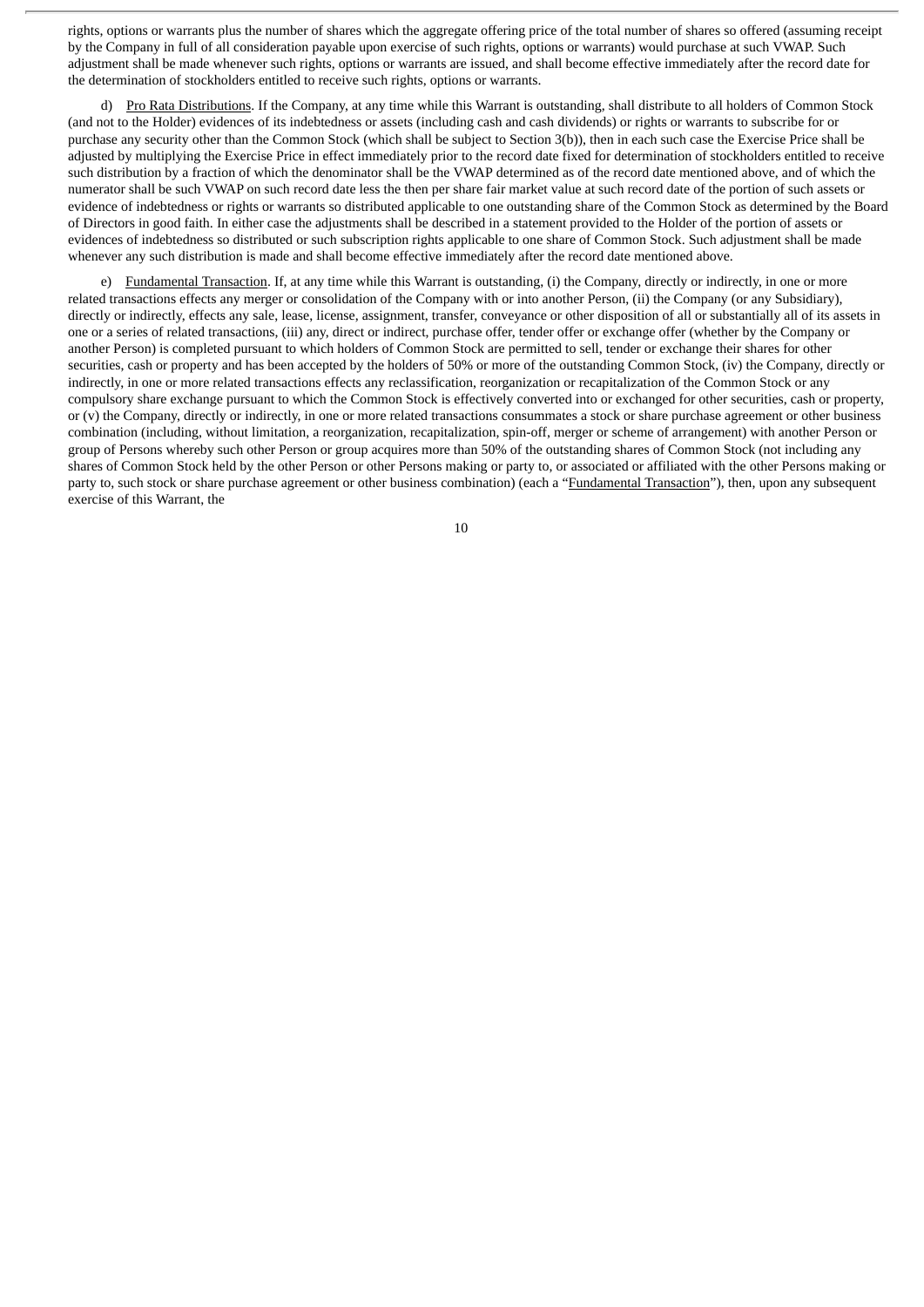Holder shall have the right to receive, for each Warrant Share that would have been issuable upon such exercise immediately prior to the occurrence of such Fundamental Transaction, at the option of the Holder (without regard to any limitation in Section 2(e) on the exercise of this Warrant), the number of shares of Common Stock of the successor or acquiring corporation or of the Company, if it is the surviving corporation, and any additional consideration (the "Alternate Consideration") receivable as a result of such Fundamental Transaction by a holder of the number of shares of Common Stock for which this Warrant is exercisable immediately prior to such Fundamental Transaction (without regard to any limitation in Section 2(e) on the exercise of this Warrant). For purposes of any such exercise, the determination of the Exercise Price shall be appropriately adjusted to apply to such Alternate Consideration based on the amount of Alternate Consideration issuable in respect of one share of Common Stock in such Fundamental Transaction, and the Company shall apportion the Exercise Price among the Alternate Consideration in a reasonable manner reflecting the relative value of any different components of the Alternate Consideration. If holders of Common Stock are given any choice as to the securities, cash or property to be received in a Fundamental Transaction, then the Holder shall be given the same choice as to the Alternate Consideration it receives upon any exercise of this Warrant following such Fundamental Transaction. The Company shall cause any successor entity in a Fundamental Transaction in which the Company is not the survivor (the "Successor Entity") to assume in writing all of the obligations of the Company under this Warrant and the other Transaction Documents in accordance with the provisions of this Section 3(e) pursuant to written agreements in form and substance reasonably satisfactory to the Holder and approved by the Holder (without unreasonable delay) prior to such Fundamental Transaction and shall, at the option of the Holder, deliver to the Holder in exchange for this Warrant a security of the Successor Entity evidenced by a written instrument substantially similar in form and substance to this Warrant which is exercisable for a corresponding number of shares of capital stock of such Successor Entity (or its parent entity) equivalent to the shares of Common Stock acquirable and receivable upon exercise of this Warrant (without regard to any limitations on the exercise of this Warrant) prior to such Fundamental Transaction, and with an exercise price which applies the exercise price hereunder to such shares of capital stock (but taking into account the relative value of the shares of Common Stock pursuant to such Fundamental Transaction and the value of such shares of capital stock, such number of shares of capital stock and such exercise price being for the purpose of protecting the economic value of this Warrant immediately prior to the consummation of such Fundamental Transaction), and which is reasonably satisfactory in form and substance to the Holder. Upon the occurrence of any such Fundamental Transaction, the Successor Entity shall succeed to, and be substituted for (so that from and after the date of such Fundamental Transaction, the provisions of this Warrant and the other Transaction Documents referring to the "Company" shall refer instead to the Successor Entity), and may exercise every right and power of the Company and shall assume all of the obligations of the Company under this Warrant and the other Transaction Documents with the same effect as if such Successor Entity had been named as the Company herein.

f) Calculations. All calculations under this Section 3 shall be made to the nearest cent or the nearest 1/100th of a share, as the case may be. For purposes of this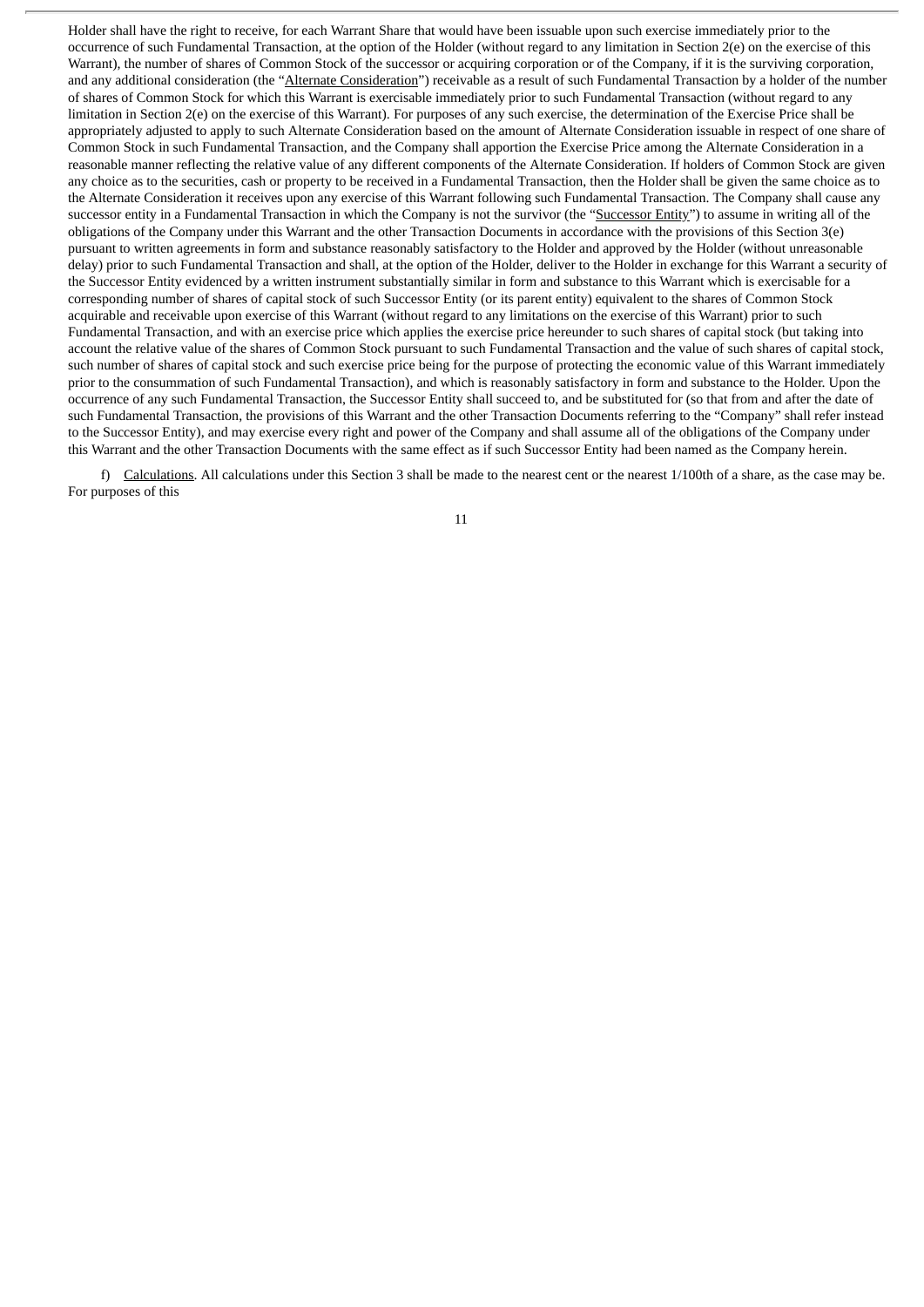Section 3, the number of shares of Common Stock deemed to be issued and outstanding as of a given date shall be the sum of the number of shares of Common Stock (excluding treasury shares, if any) issued and outstanding.

#### g) Notice to Holder.

i. Adjustment to Exercise Price. Whenever the Exercise Price is adjusted pursuant to any provision of this Section 3, the Company shall promptly deliver to the Holder by facsimile or email a notice setting forth the Exercise Price after such adjustment and any resulting adjustment to the number of Warrant Shares and setting forth a brief statement of the facts requiring such adjustment.

Notice to Allow Exercise by Holder. If (A) the Company shall declare a dividend (or any other distribution in whatever form) on the Common Stock, (B) the Company shall declare a special nonrecurring cash dividend on or a redemption of the Common Stock, (C) the Company shall authorize the granting to all holders of the Common Stock rights or warrants to subscribe for or purchase any shares of capital stock of any class or of any rights, (D) the approval of any stockholders of the Company shall be required in connection with any reclassification of the Common Stock, any consolidation or merger to which the Company (or any of its Subsidiaries) is a party, any sale or transfer of all or substantially all of its assets, or any compulsory share exchange whereby the Common Stock is converted into other securities, cash or property, or (E) the Company shall authorize the voluntary or involuntary dissolution, liquidation or winding up of the affairs of the Company, then, in each case, the Company shall cause to be delivered by facsimile or email to the Holder at its last facsimile number or email address as it shall appear upon the Warrant Register of the Company, at least 20 calendar days prior to the applicable record or effective date hereinafter specified, a notice stating (x) the date on which a record is to be taken for the purpose of such dividend, distribution, redemption, rights or warrants, or if a record is not to be taken, the date as of which the holders of the Common Stock of record to be entitled to such dividend, distributions, redemption, rights or warrants are to be determined or  $(y)$  the date on which such reclassification, consolidation, merger, sale, transfer or share exchange is expected to become effective or close, and the date as of which it is expected that holders of the Common Stock of record shall be entitled to exchange their shares of the Common Stock for securities, cash or other property deliverable upon such reclassification, consolidation, merger, sale, transfer or share exchange; provided that the failure to deliver such notice or any defect therein or in the delivery thereof shall not affect the validity of the corporate action required to be specified in such notice. To the extent that any notice provided in this Warrant constitutes, or contains, material, non-public information regarding the Company or any of the Subsidiaries, the Company shall simultaneously file such notice with the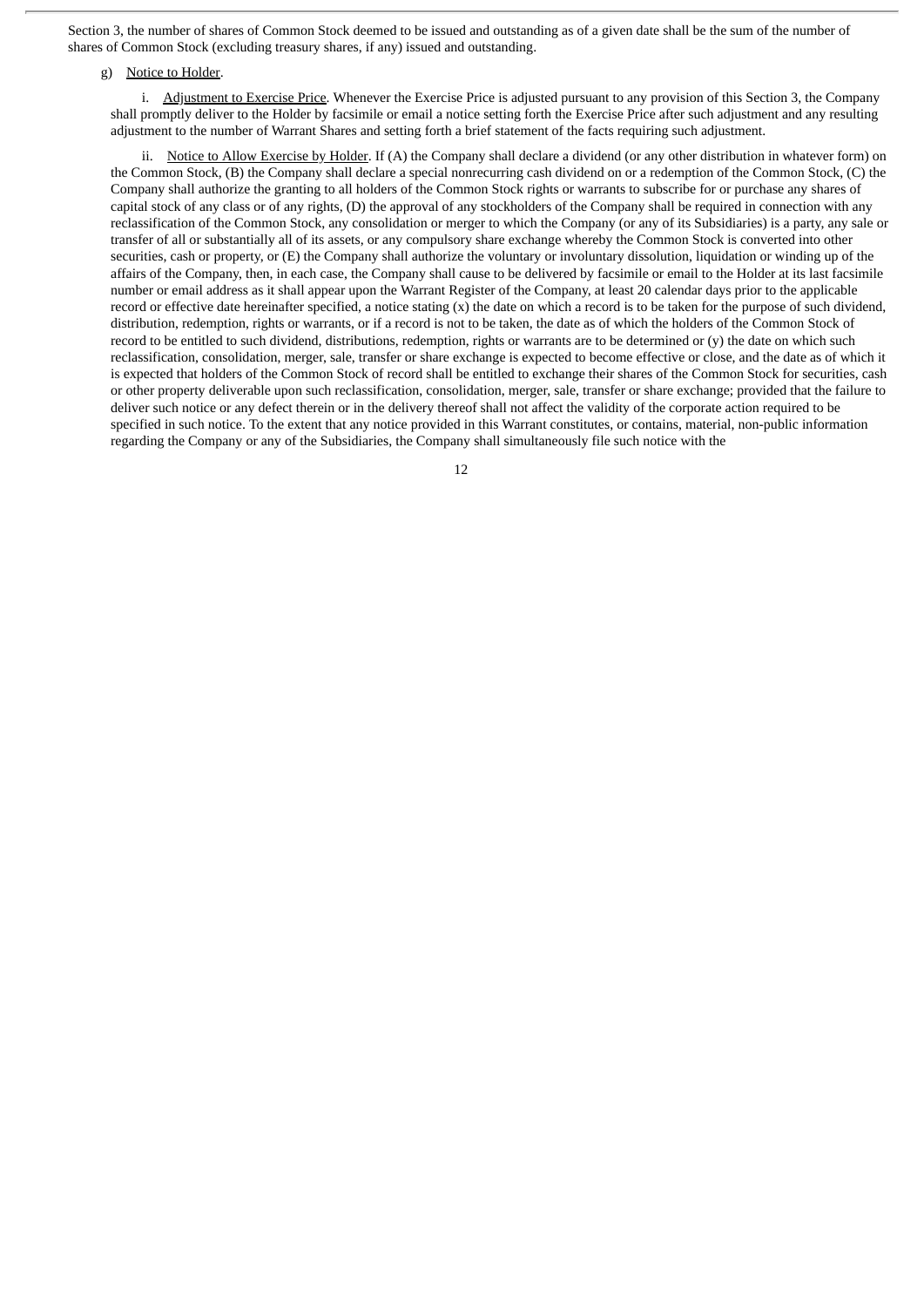Commission pursuant to a Current Report on Form 8-K. The Holder shall remain entitled to exercise this Warrant during the period commencing on the date of such notice to the effective date of the event triggering such notice except as may otherwise be expressly set forth herein.

#### Section 4. Transfer of Warrant.

a) Transferability. Subject to compliance with any applicable securities laws and the conditions set forth in Section 4(d) hereof and to the provisions of Section 4.1 of the Purchase Agreement, this Warrant and all rights hereunder (including, without limitation, any registration rights) are transferable, in whole or in part, upon surrender of this Warrant at the principal office of the Company or its designated agent, together with a written assignment of this Warrant substantially in the form attached hereto duly executed by the Holder or its agent or attorney and funds sufficient to pay any transfer taxes payable upon the making of such transfer. Upon such surrender and, if required, such payment, the Company shall execute and deliver a new Warrant or Warrants in the name of the assignee or assignees, as applicable, and in the denomination or denominations specified in such instrument of assignment, and shall issue to the assignor a new Warrant evidencing the portion of this Warrant not so assigned, and this Warrant shall promptly be cancelled. Notwithstanding anything herein to the contrary, the Holder shall not be required to physically surrender this Warrant to the Company unless the Holder has assigned this Warrant in full, in which case, the Holder shall surrender this Warrant to the Company within three (3) Trading Days of the date on which the Holder delivers an assignment form to the Company assigning this Warrant in full. The Warrant, if properly assigned in accordance herewith, may be exercised by a new holder for the purchase of Warrant Shares without having a new Warrant issued.

b) New Warrants. This Warrant may be divided or combined with other Warrants upon presentation hereof at the aforesaid office of the Company, together with a written notice specifying the names and denominations in which new Warrants are to be issued, signed by the Holder or its agent or attorney. Subject to compliance with Section 4(a), as to any transfer which may be involved in such division or combination, the Company shall execute and deliver a new Warrant or Warrants in exchange for the Warrant or Warrants to be divided or combined in accordance with such notice. All Warrants issued on transfers or exchanges shall be dated the original Issue Date and shall be identical with this Warrant except as to the number of Warrant Shares issuable pursuant thereto.

c) Warrant Register. The Company shall register this Warrant, upon records to be maintained by the Company for that purpose (the "Warrant Register"), in the name of the record Holder hereof from time to time. The Company may deem and treat the registered Holder of this Warrant as the absolute owner hereof for the purpose of any exercise hereof or any distribution to the Holder, and for all other purposes, absent actual notice to the contrary.

d) Transfer Restrictions. If, at the time of the surrender of this Warrant in connection with any transfer of this Warrant, the transfer of this Warrant shall not be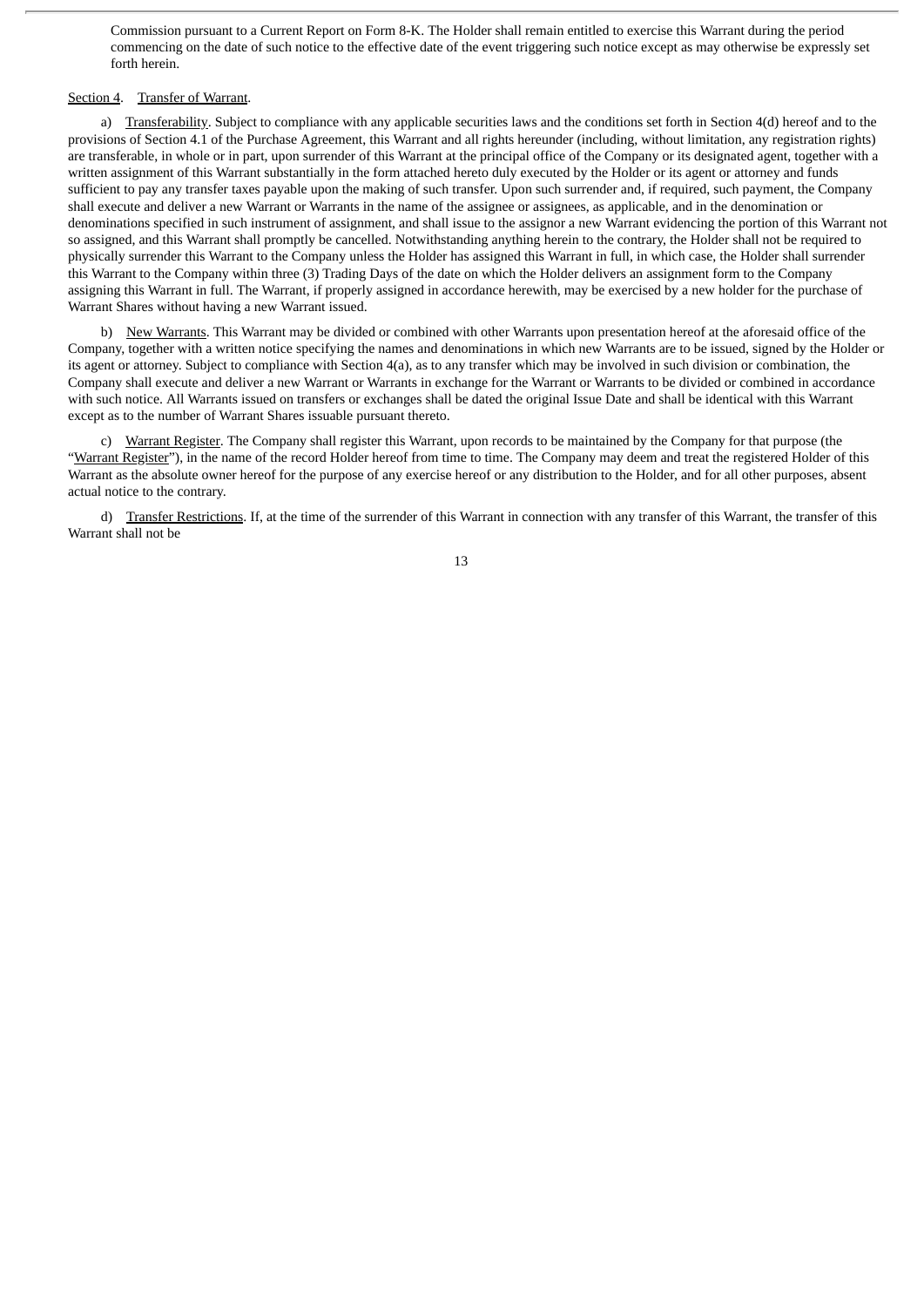either (i) registered pursuant to an effective registration statement under the Securities Act and under applicable state securities or blue sky laws or (ii) eligible for resale without volume or manner-of-sale restrictions or current public information requirements pursuant to Rule 144, the Company may require, as a condition of allowing such transfer, that the Holder or transferee of this Warrant, as the case may be, comply with the provisions of Section 5.7 of the Purchase Agreement.

e) Representation by the Holder. The Holder, by the acceptance hereof, represents and warrants that it is acquiring this Warrant and, upon any exercise hereof, will acquire the Warrant Shares issuable upon such exercise, for its own account and not with a view to or for distributing or reselling such Warrant Shares or any part thereof in violation of the Securities Act or any applicable state securities law, except pursuant to sales registered or exempted under the Securities Act.

#### Section 5. Miscellaneous.

a) No Rights as Stockholder Until Exercise; No Settlement in Cash. This Warrant does not entitle the Holder to any voting rights, dividends or other rights as a stockholder of the Company prior to the exercise hereof as set forth in Section 2(d)(i), except as expressly set forth in Section 3. Without limiting any rights of a Holder to receive Warrant Shares on a "cashless exercise" pursuant to Section 2(c) or to receive cash payments pursuant to Section 2(d)(i) and Section 2(d)(iv) herein, in no event shall the Company be required to net cash settle an exercise of this Warrant.

b) Loss, Theft, Destruction or Mutilation of Warrant. The Company covenants that upon receipt by the Company of evidence reasonably satisfactory to it of the loss, theft, destruction or mutilation of this Warrant or any stock certificate relating to the Warrant Shares, and in case of loss, theft or destruction, of indemnity or security reasonably satisfactory to it (which, in the case of the Warrant, shall not include the posting of any bond), and upon surrender and cancellation of such Warrant or stock certificate, if mutilated, the Company will make and deliver a new Warrant or stock certificate of like tenor and dated as of such cancellation, in lieu of such Warrant or stock certificate.

c) Saturdays, Sundays, Holidays, etc. If the last or appointed day for the taking of any action or the expiration of any right required or granted herein shall not be a Business Day, then such action may be taken or such right may be exercised on the next succeeding Business Day.

#### d) Authorized Shares.

The Company covenants that, during the period the Warrant is outstanding, it will reserve from its authorized and unissued Common Stock a sufficient number of shares to provide for the issuance of the Warrant Shares upon the exercise of any purchase rights under this Warrant. The Company further covenants that its issuance of this Warrant shall constitute full authority to its officers who are charged with the duty of issuing the necessary Warrant Shares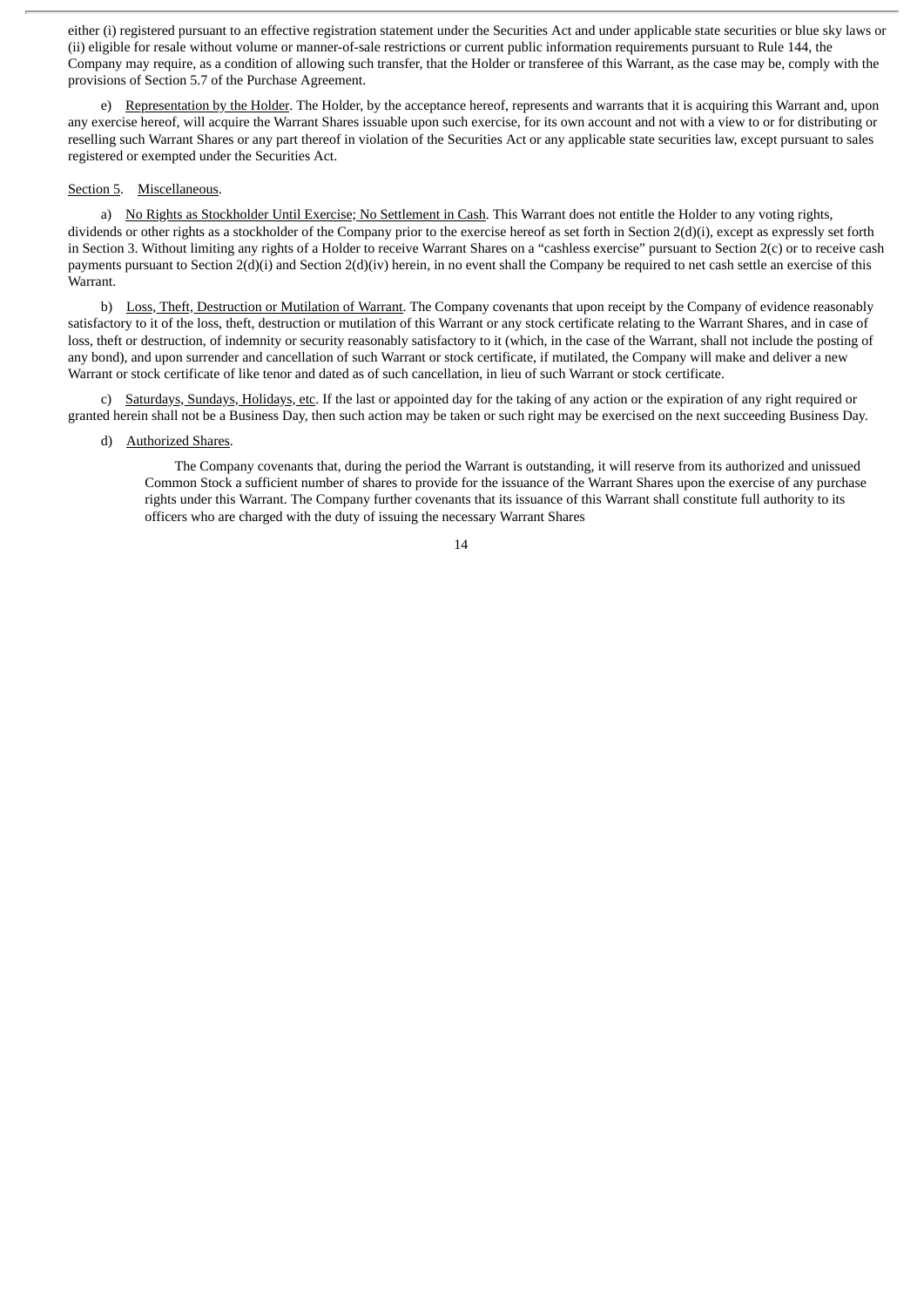upon the exercise of the purchase rights under this Warrant. The Company will take all such reasonable action as may be necessary to assure that such Warrant Shares may be issued as provided herein without violation of any applicable law or regulation, or of any requirements of the Trading Market upon which the Common Stock may be listed. The Company covenants that all Warrant Shares which may be issued upon the exercise of the purchase rights represented by this Warrant will, upon exercise of the purchase rights represented by this Warrant and payment for such Warrant Shares in accordance herewith, be duly authorized, validly issued, fully paid and nonassessable and free from all taxes, liens and charges created by the Company in respect of the issue thereof (other than taxes in respect of any transfer occurring contemporaneously with such issue).

Except and to the extent as waived or consented to by the Holder, the Company shall not by any action, including, without limitation, amending its certificate of incorporation or through any reorganization, transfer of assets, consolidation, merger, dissolution, issue or sale of securities or any other voluntary action, avoid or seek to avoid the observance or performance of any of the terms of this Warrant, but will at all times in good faith assist in the carrying out of all such terms and in the taking of all such actions as may be necessary or appropriate to protect the rights of Holder as set forth in this Warrant against impairment. Without limiting the generality of the foregoing, the Company will (i) not increase the par value of any Warrant Shares above the amount payable therefor upon such exercise immediately prior to such increase in par value, (ii) take all such action as may be necessary or appropriate in order that the Company may validly and legally issue fully paid and nonassessable Warrant Shares upon the exercise of this Warrant and (iii) use commercially reasonable efforts to obtain all such authorizations, exemptions or consents from any public regulatory body having jurisdiction thereof, as may be, necessary to enable the Company to perform its obligations under this Warrant.

Before taking any action which would result in an adjustment in the number of Warrant Shares for which this Warrant is exercisable or in the Exercise Price, the Company shall obtain all such authorizations or exemptions thereof, or consents thereto, as may be necessary from any public regulatory body or bodies having jurisdiction thereof.

e) Jurisdiction. All questions concerning the construction, validity, enforcement and interpretation of this Warrant shall be determined in accordance with the provisions of the Purchase Agreement.

f) Restrictions. The Holder acknowledges that the Warrant Shares acquired upon the exercise of this Warrant, if not registered, and the Holder does not utilize cashless exercise, will have restrictions upon resale imposed by state and federal securities laws.

g) Nonwaiver and Expenses. No course of dealing or any delay or failure to exercise any right hereunder on the part of Holder shall operate as a waiver of such right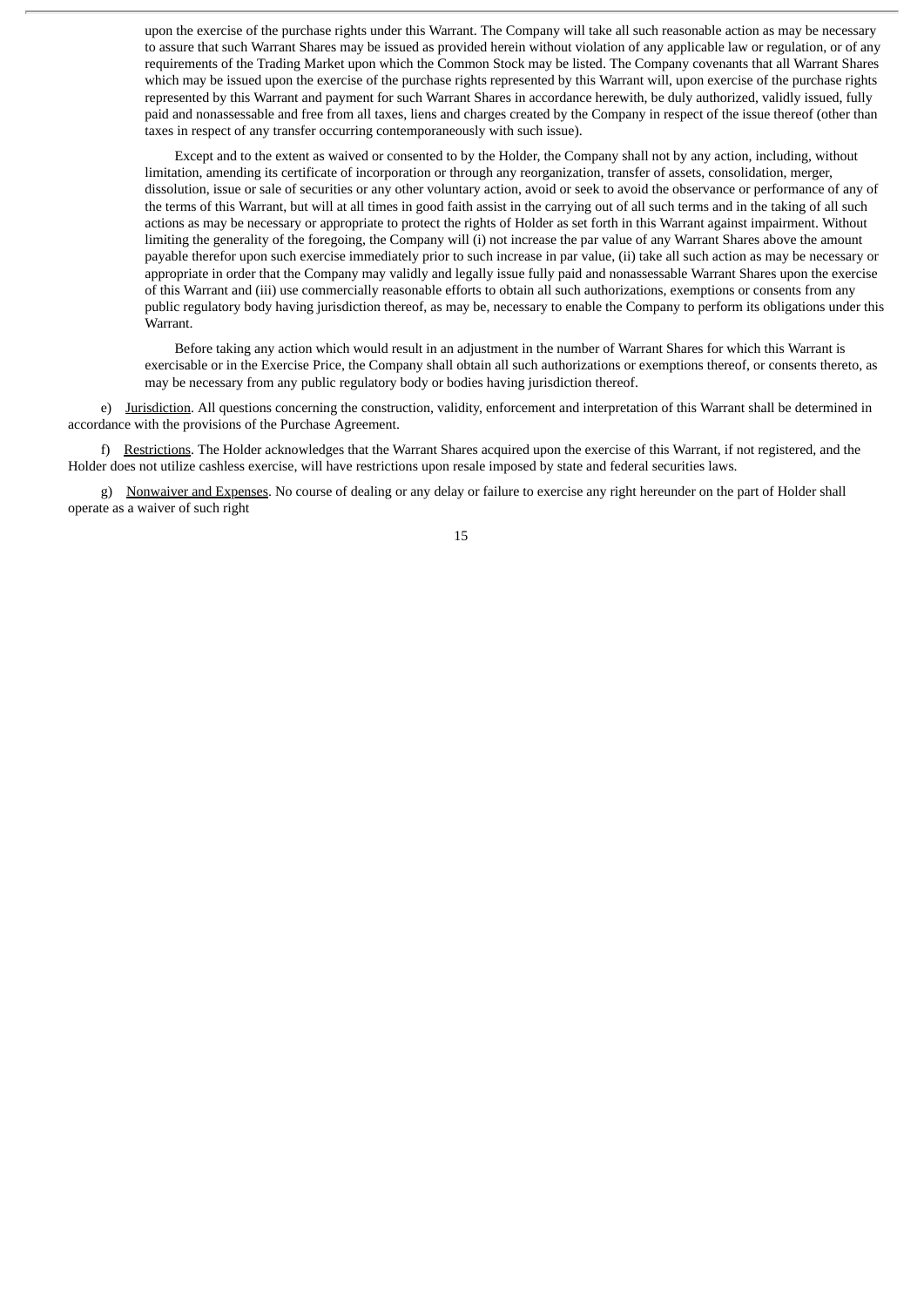or otherwise prejudice the Holder's rights, powers or remedies. Without limiting any other provision of this Warrant or the Purchase Agreement, if the Company willfully and knowingly fails to comply with any provision of this Warrant, which results in any material damages to the Holder, the Company shall pay to the Holder such amounts as shall be sufficient to cover any costs and expenses including, but not limited to, reasonable attorneys' fees, including those of appellate proceedings, incurred by the Holder in collecting any amounts due pursuant hereto or in otherwise enforcing any of its rights, powers or remedies hereunder.

h) Notices. Any notice, request or other document required or permitted to be given or delivered to the Holder by the Company shall be delivered in accordance with the notice provisions of the Purchase Agreement.

i) Limitation of Liability. No provision hereof, in the absence of any affirmative action by the Holder to exercise this Warrant to purchase Warrant Shares, and no enumeration herein of the rights or privileges of the Holder, shall give rise to any liability of the Holder for the purchase price of any Common Stock or as a stockholder of the Company, whether such liability is asserted by the Company or by creditors of the Company.

j) Remedies. The Holder, in addition to being entitled to exercise all rights granted by law, including recovery of damages, will be entitled to specific performance of its rights under this Warrant. The Company agrees that monetary damages would not be adequate compensation for any loss incurred by reason of a breach by it of the provisions of this Warrant and hereby agrees to waive and not to assert the defense in any action for specific performance that a remedy at law would be adequate.

k) Successors and Assigns. Subject to applicable securities laws, this Warrant and the rights and obligations evidenced hereby shall inure to the benefit of and be binding upon the successors and permitted assigns of the Company and the successors and permitted assigns of Holder. The provisions of this Warrant are intended to be for the benefit of any Holder from time to time of this Warrant and shall be enforceable by the Holder or holder of Warrant Shares.

l) Amendment. This Warrant may be modified or amended or the provisions hereof waived with the written consent of the Company and the Holder.

m) Severability. Wherever possible, each provision of this Warrant shall be interpreted in such manner as to be effective and valid under applicable law, but if any provision of this Warrant shall be prohibited by or invalid under applicable law, such provision shall be ineffective to the extent of such prohibition or invalidity, without invalidating the remainder of such provisions or the remaining provisions of this Warrant.

n) Headings. The headings used in this Warrant are for the convenience of reference only and shall not, for any purpose, be deemed a part of this Warrant.

\*\*\*\*\*\*\*\*\*\*\*\*\*\*\*\*\*\*\*\*

*(Signature Page Follows)*

<sup>16</sup>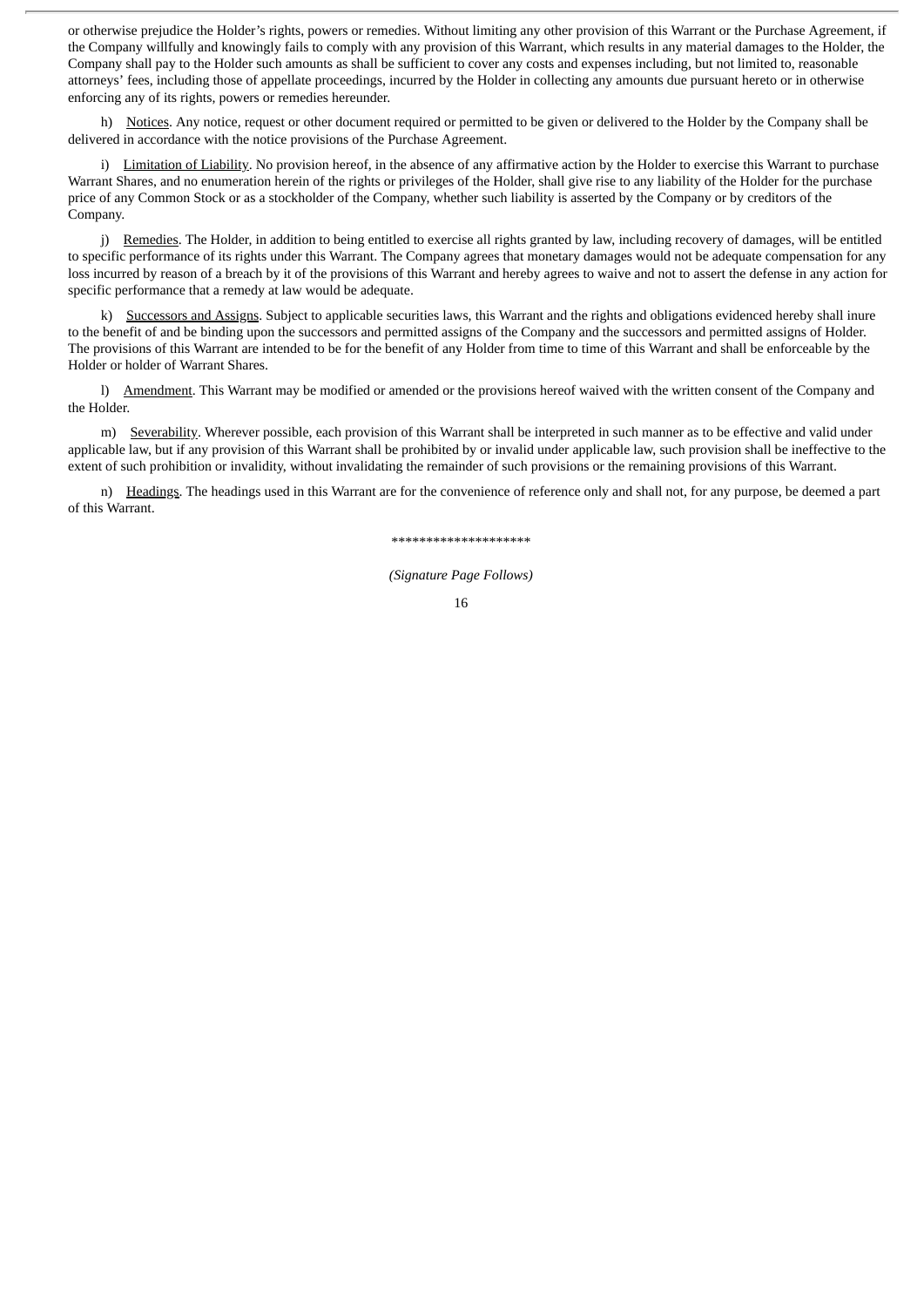IN WITNESS WHEREOF, the Company has caused this Warrant to be executed by its officer thereunto duly authorized as of the date first above indicated.

ŗ.

# **POTBELLY CORPORATION**

By:

Name: Title: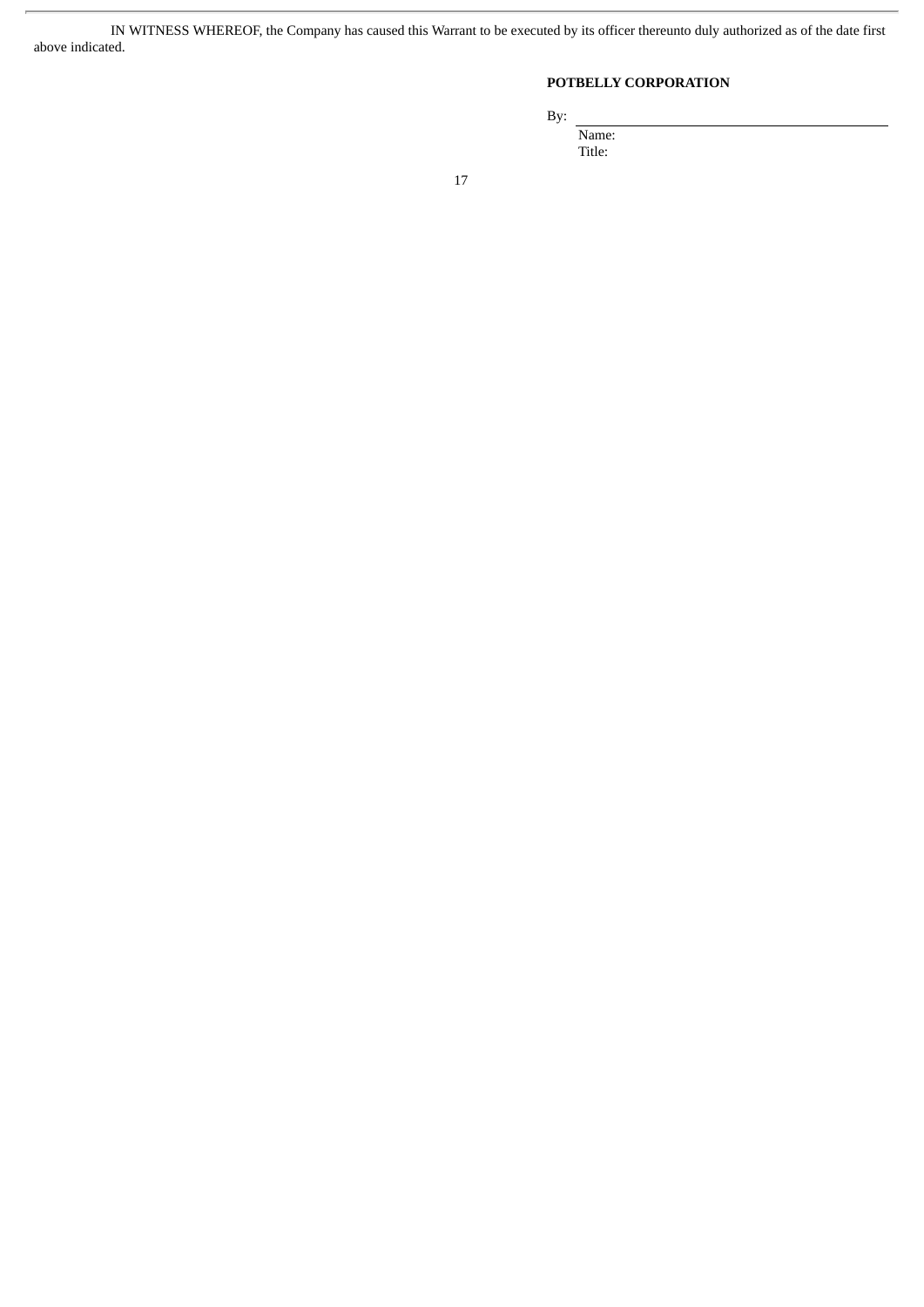## **NOTICE OF EXERCISE**

## TO: POTBELLY COPORATION

(1) The undersigned hereby elects to purchase Warrant Shares of the Company pursuant to the terms of the attached Warrant (only if exercised in full), and tenders herewith payment of the exercise price in full, together with all applicable transfer taxes, if any.

- (2) Payment shall take the form of (check applicable box):
	- [ ] in lawful money of the United States; or

[ ] the cancellation of such number of Warrant Shares as is necessary, in accordance with the formula set forth in subsection 2(c), to exercise this Warrant with respect to the maximum number of Warrant Shares purchasable pursuant to the cashless exercise procedure set forth in subsection 2(c).

(3) Please issue said Warrant Shares in the name of the undersigned or in such other name as is specified below:

The Warrant Shares shall be delivered to the following DWAC Account Number:

(4) Accredited Investor. The undersigned is an "accredited investor" as defined in Regulation D promulgated under the Securities Act of 1933, as amended.

[SIGNATURE OF HOLDER]

Name of Investing Entity: *Signature of Authorized Signatory of Investing Entity*:

Name of Authorized Signatory: Title of Authorized Signatory:

Date: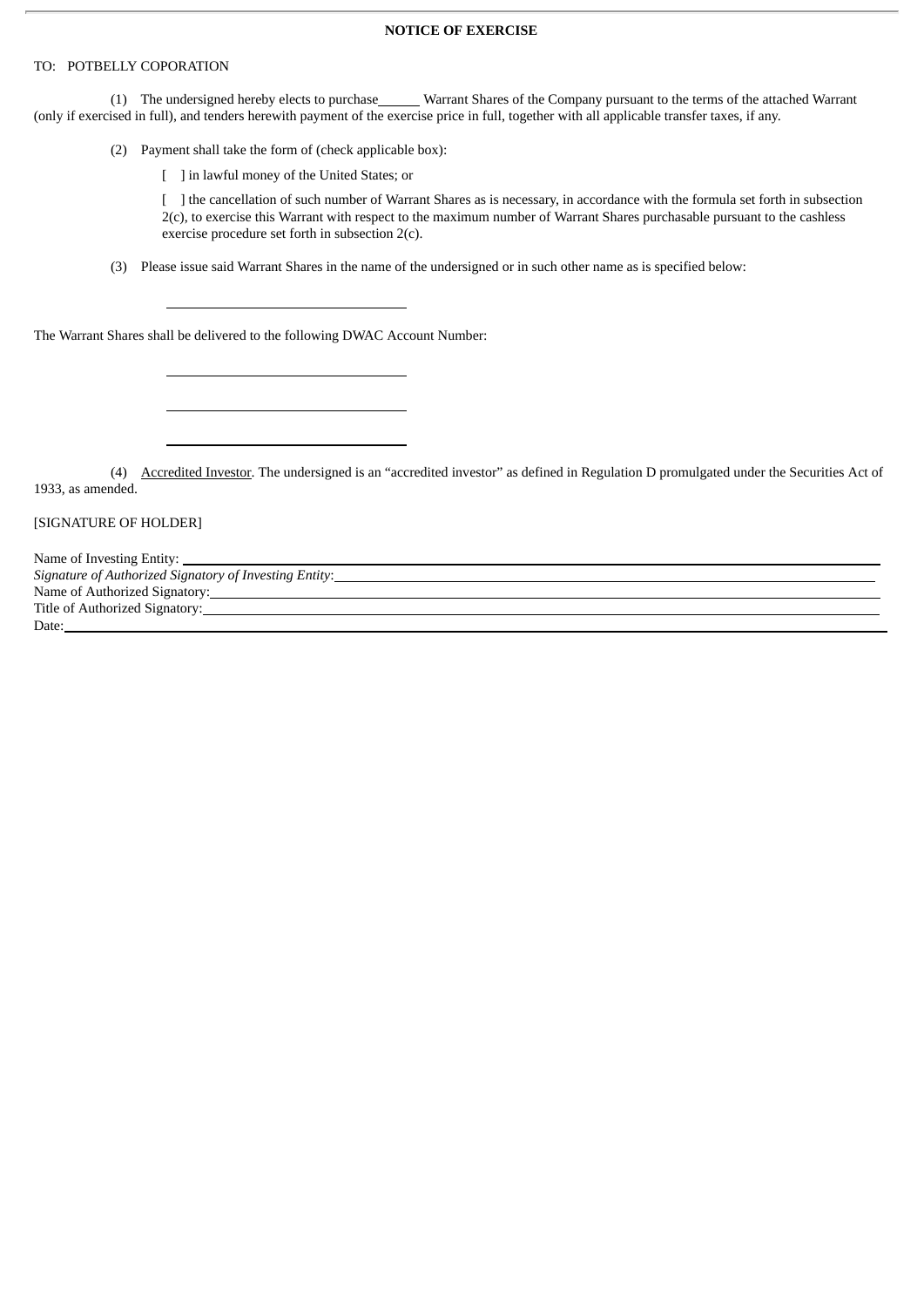# ASSIGNMENT FORM

(To assign the foregoing Warrant, execute this form and supply required information. Do not use this form to purchase shares.)

FOR VALUE RECEIVED, the foregoing Warrant and all rights evidenced thereby are hereby assigned to

Name:

Address:

(Please Print)

(Please Print)

Phone Number:

Email Address:

Dated:  $\qquad \qquad$ .

Holder's Signature: 

Holder's Address: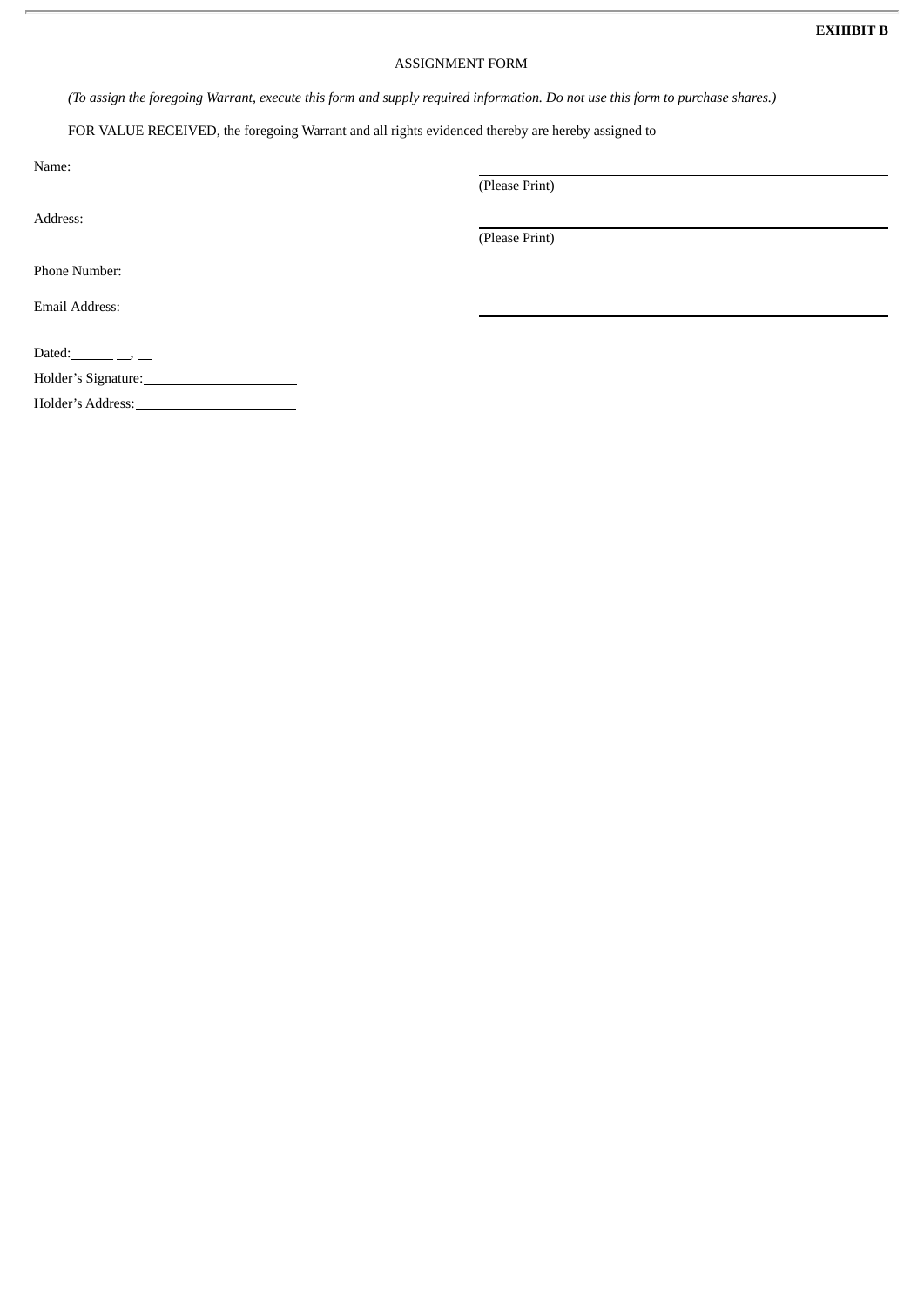#### **REGISTRATION RIGHTS AGREEMENT**

This Registration Rights Agreement (this "Agreement") is made and entered into as of February 12, 2021, by and among Potbelly Corporation, a Delaware corporation (the "Company"), and the several signatories hereto.

This Agreement is made pursuant to the Securities Purchase Agreement (the "Purchase Agreement"), dated as of February 9, 2021 between the Company and each purchaser signatory thereto (each a "Purchaser" and collectively, the "Purchasers").

NOW, THEREFORE, IN CONSIDERATION of the mutual covenants contained in this Agreement, and for other good and valuable consideration, the receipt and adequacy of which are hereby acknowledged, the Company and each of the Holders agree as follows:

1. Definitions. Capitalized terms used and not otherwise defined herein that are defined in the Purchase Agreement shall have the meanings given such terms in the Purchase Agreement. As used in this Agreement, the following terms shall have the following meanings:

"Advice" has the meaning set forth in Section 7(d).

"Agreement" has the meaning set forth in the Preamble.

"Company" has the meaning set forth in the Preamble.

"Effective Date" means the date that the Registration Statement filed pursuant to Section 2(a) is first declared effective by the Commission.

"Effectiveness Deadline" means, with respect to the Initial Registration Statement or the New Registration Statement, the 90th calendar day following the Closing Date; *provided, however,* that if the Company is notified by the Commission that the Initial Registration Statement or the New Registration Statement will not be reviewed or is no longer subject to further review and comments, the Effectiveness Deadline as to such Registration Statement shall be the 5th Trading Day following the date on which the Company is so notified if such date precedes the dates otherwise required above; *provided, further*, that if the Effectiveness Deadline falls on a Saturday, Sunday or other day that the Commission is closed for business, the Effectiveness Deadline shall be extended to the next Business Day on which the Commission is open for business.

"Effectiveness Period" has the meaning set forth in Section 2(b).

"Event" has the meaning set forth in Section 2(c).

"Event Date" has the meaning set forth in Section 2(c).

"Filing Deadline" means, with respect to the Initial Registration Statement required to be filed pursuant to Section 2(a), the 30th calendar day following the Closing Date; *provided, however,* that if the Filing Deadline falls on a Saturday, Sunday or other day that the Commission is closed for business, the Filing Deadline shall be extended to the next business day on which the Commission is open for business.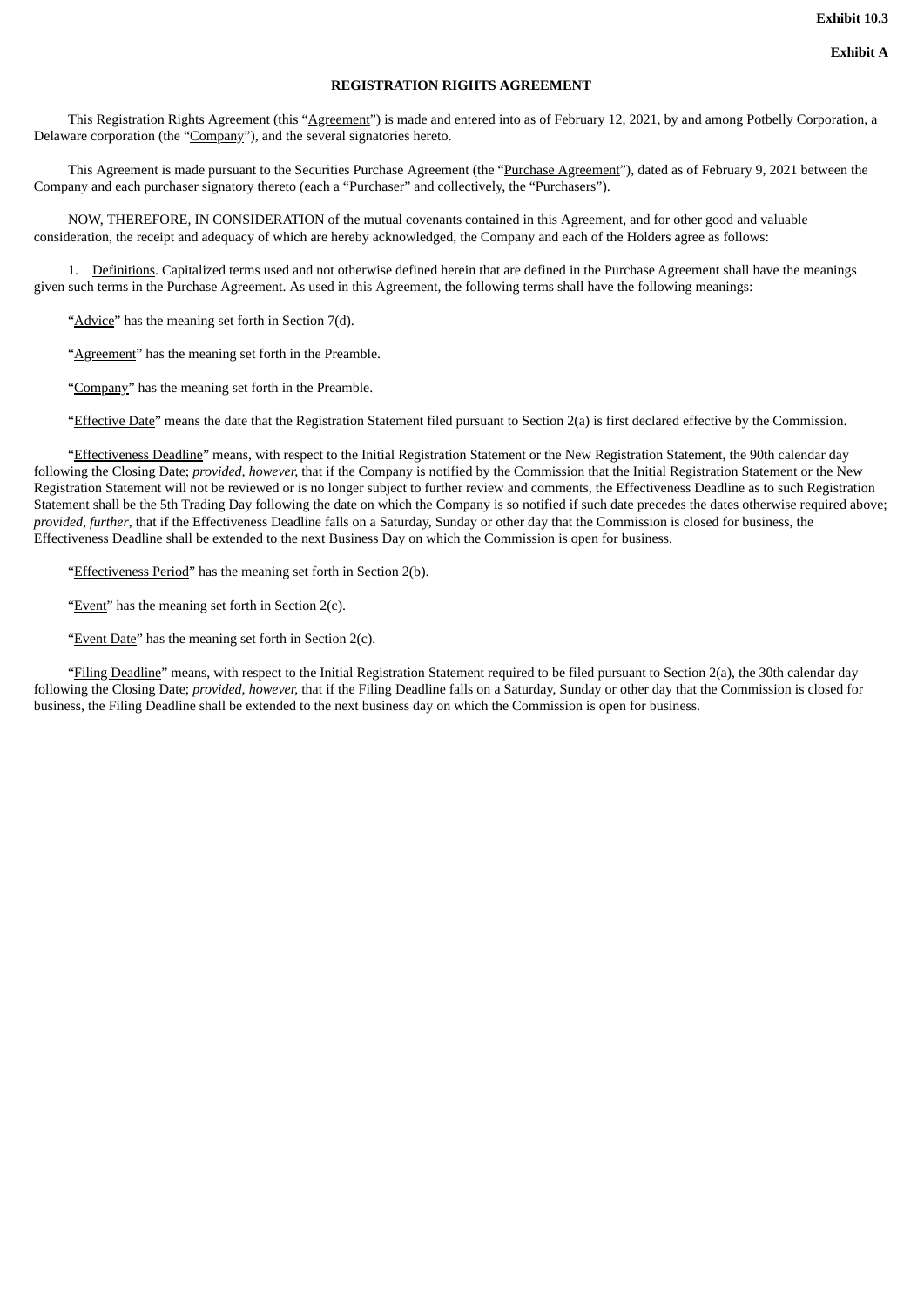"Holder" or "Holders" means the holder or holders, as the case may be, from time to time of Registrable Securities.

"Indemnified Party" has the meaning set forth in Section 5(c).

"Indemnifying Party" has the meaning set forth in Section 5(c).

"Initial Registration Statement" means the initial Registration Statement filed pursuant to Section 2(a) of this Agreement.

"Liquidated Damages" has the meaning set forth in Section 2(c)*.*

"Losses" has the meaning set forth in Section 5(a).

"New Registration Statement" has the meaning set forth in Section 2(a).

"Principal Market" means the Trading Market on which the Common Stock is primarily listed on and quoted for trading, which, as of the Closing Date, shall be the Nasdaq Capital Market.

"Proceeding" has the meaning set forth in the Purchase Agreement.

"Prospectus" means the prospectus included in a Registration Statement (including, without limitation, a prospectus that includes any information previously omitted from a prospectus filed as part of an effective registration statement in reliance upon Rule 430A promulgated under the Securities Act), as amended or supplemented by any prospectus supplement, with respect to the terms of the offering of any portion of the Registrable Securities covered by a Registration Statement, and all other amendments and supplements to the Prospectus, including post-effective amendments, and all material incorporated by reference or deemed to be incorporated by reference in such Prospectus.

"Purchase Agreement" has the meaning set forth in the Recitals.

"Purchaser" or "Purchasers" has the meaning set forth in the Recitals.

"Registrable Securities" means all of (i) the Shares and (ii) any securities issued or issuable upon any stock split, dividend or other distribution, recapitalization or similar event with respect to the foregoing; *provided*, that with respect to a particular Holder, such Holder's Shares shall cease to be Registrable Securities upon the earliest to occur of the following: (A) a sale pursuant to an effective Registration Statement or Rule 144 under the Securities Act (in which case, only such security sold by the Holder shall cease to be a Registrable Security); or (B) becoming eligible for resale by the Holder under Rule 144 without the requirement for the Company to be in compliance with the current public information requirement thereunder and without volume or manner-of-sale restrictions, pursuant to a written opinion letter to such effect, addressed, delivered and acceptable to the Transfer Agent, a copy of which shall be provided to the Holder upon request.

"Registration Statements" means any one or more registration statements of the Company filed under the Securities Act that covers the resale of any of the Registrable Securities pursuant to the provisions of this Agreement (including, without limitation, the Initial Registration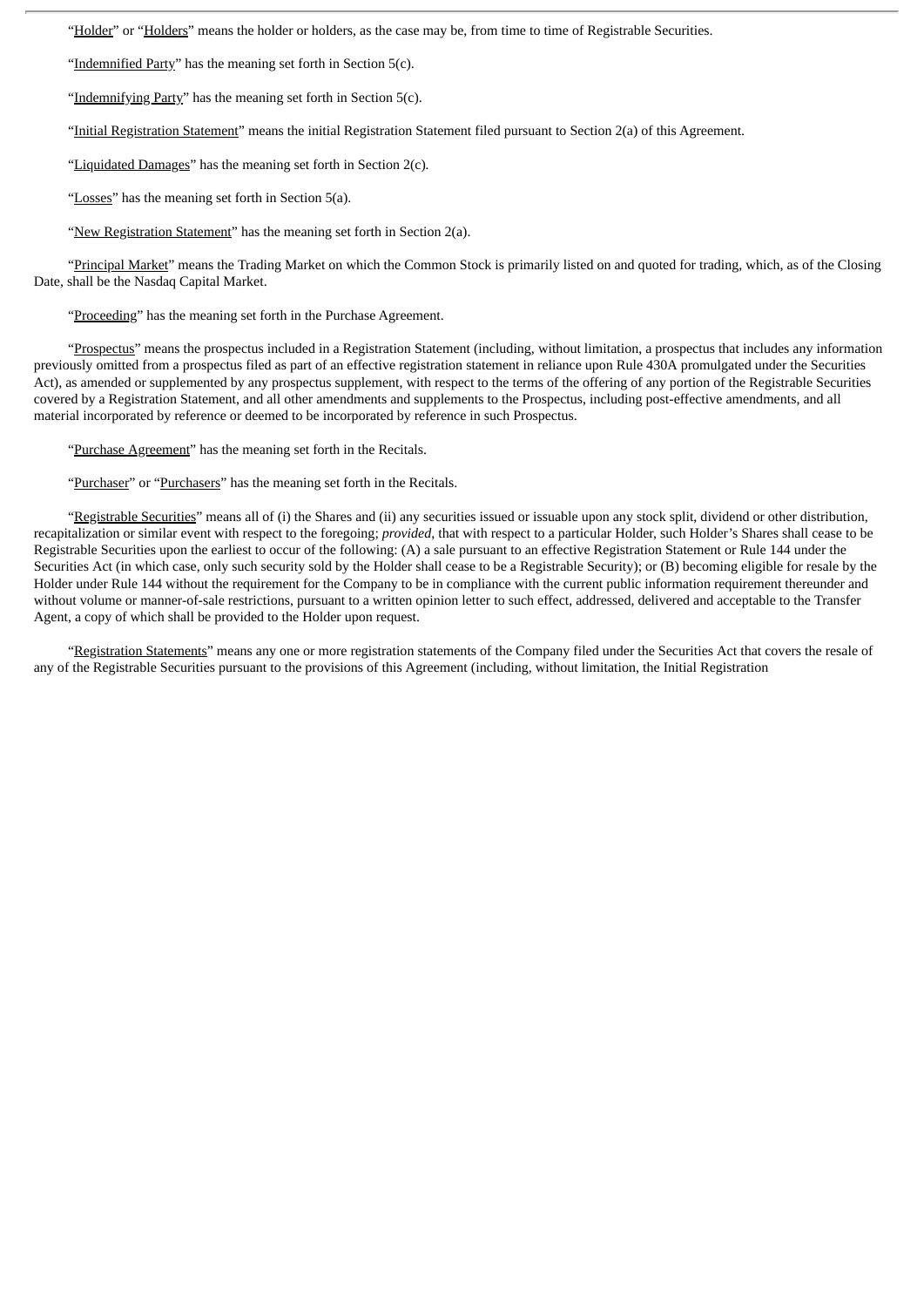Statement, the New Registration Statement and any Remainder Registration Statements), including (in each case) the amendments and supplements to such Registration Statements, including pre- and post-effective amendments thereto, all exhibits and all material incorporated by reference or deemed to be incorporated by reference in such Registration Statements.

"Remainder Registration Statements" has the meaning set forth in Section 2(a).

"Rule 415" means Rule 415 promulgated by the Commission pursuant to the Securities Act, as such Rule may be amended from time to time, or any similar rule or regulation hereafter adopted by the Commission having substantially the same effect as such Rule.

"Rule 424" means Rule 424 promulgated by the Commission pursuant to the Securities Act, as such Rule may be amended from time to time, or any similar rule or regulation hereafter adopted by the Commission having substantially the same effect as such Rule.

"SEC Guidance" means (i) any publicly-available written or oral guidance, comments, requirements or requests of the Commission staff, provided, that any such oral guidance, comments, requirements or requests are reduced to writing by the Commission and (ii) the Securities Act.

"Selling Stockholder" means any person listed or to be as a selling stockholder in a Registration Statement.

"Selling Stockholder Questionnaire" means a questionnaire in the form attached as Annex B hereto, or such other form of questionnaire as may reasonably be adopted by the Company from time to time.

"Shares" means the shares of Common Stock issued or issuable to the Purchasers pursuant to the Purchase Agreement, including shares of Common Stock issuable upon exercise of the Warrants.

#### 2. Registration.

(a) On or prior to the Filing Deadline, the Company shall prepare and file with the Commission a Registration Statement covering the resale of all of the Registrable Securities not already covered by an existing and effective Registration Statement for an offering to be made on a continuous basis pursuant to Rule 415 or, if Rule 415 is not available for offers and sales of the Registrable Securities, by such other means of distribution of Registrable Securities as the Holders may reasonably specify (the "Initial Registration Statement"). The Initial Registration Statement shall be on Form S-3 (or, in the event that Form S-3 is not available for the registration of the Registrable Shares, such other form as is available to the Company) and shall contain (except if otherwise required pursuant to written comments received from the Commission upon a review of such Registration Statement) a "Plan of Distribution" section substantially in the form attached hereto as **Annex A** (which may be modified to respond to comments, if any, provided by the Commission).

(i) Notwithstanding the registration obligations set forth in this Section 2, in the event the Commission informs the Company that all of the Registrable Securities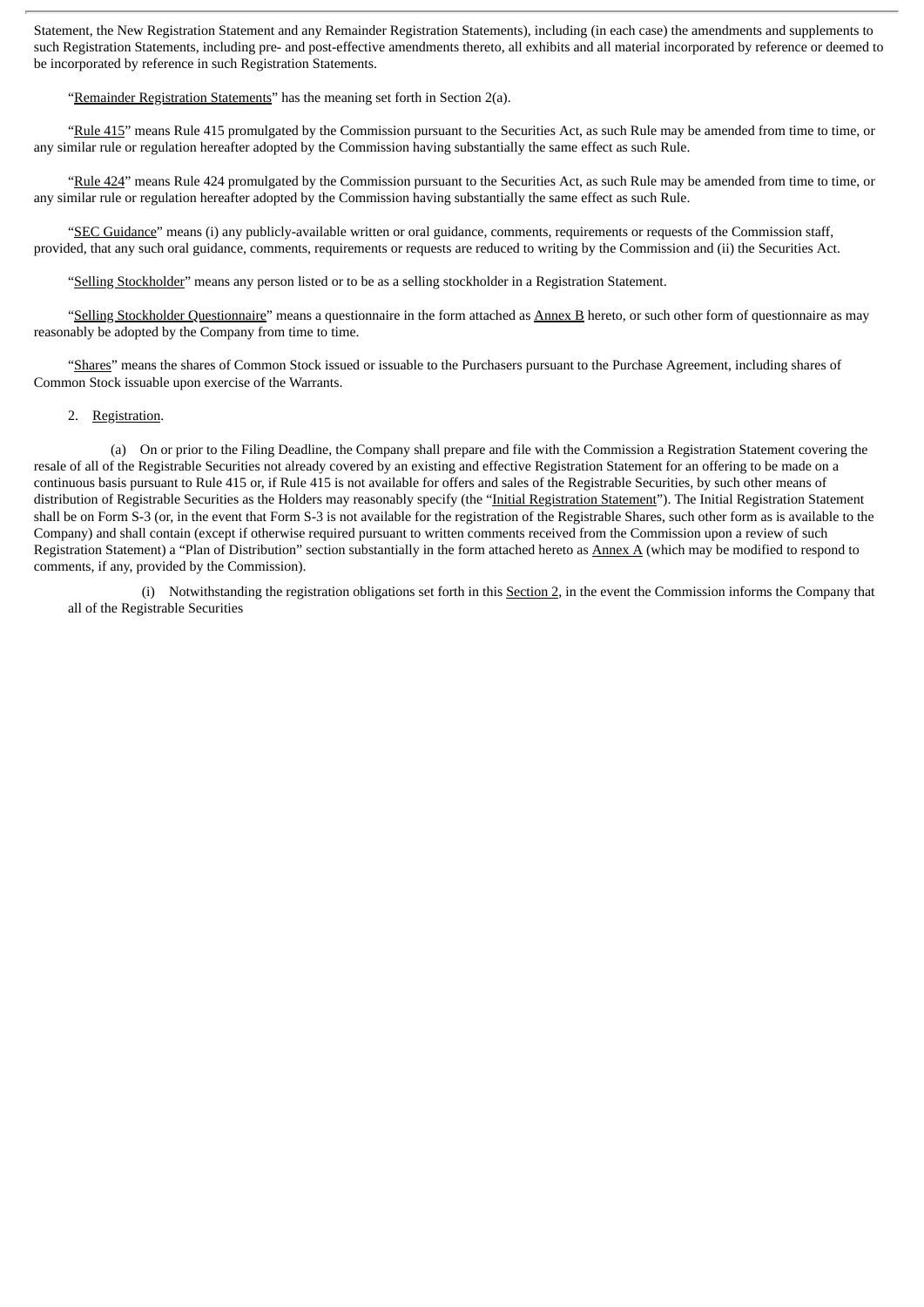cannot, as a result of the application of Rule 415, be registered for resale as a secondary offering on a single registration statement or that any Holder must be named as an underwriter in the Registration Statement, the Company agrees to promptly (x) inform each of the Holders thereof and use its commercially reasonable efforts to file amendments to the Initial Registration Statement as required by the Commission and/or (y) withdraw the Initial Registration Statement and file a new registration statement (a "New Registration Statement"), in either case covering the maximum number of Registrable Securities permitted to be registered by the Commission, on Form S-1 or such other form available to register for resale the Registrable Securities as a secondary offering; *provided, however,* that prior to filing such amendment or New Registration Statement, the Company shall be obligated to use its commercially reasonable efforts to advocate with the Commission for the registration of all of the Registrable Securities in accordance with SEC Guidance, including without limitation, Compliance and Disclosure Interpretation 612.09, in each case without naming any Holder as an underwriter in the Registration Statement. Each Purchaser shall have the right to review and comment or have their counsel review and comment on any written submission made to the staff of the Commission with respect to any disclosure specifically relating to such Purchaser. No such written submission shall be made to the staff of the Commission containing disclosure relating to such Purchaser to which such Purchaser's counsel reasonably objects.

(ii) Notwithstanding any other provision of this Agreement and subject to the payment of liquidated damages in Section 2(c), if any SEC Guidance sets forth a limitation of the number of Registrable Securities permitted to be registered on a particular Registration Statement as a secondary offering without naming any Holder as an underwriter (and notwithstanding that the Company used commercially reasonable efforts to advocate with the Commission for the registration of all or a greater number of Registrable Securities), unless otherwise directed in writing by a Holder as to its Registrable Securities, the Registrable Securities to be registered on such Registration Statement will be reduced as follows: first, the Company shall reduce or eliminate the Registrable Securities to be included by any Person other than a Holder; second, the Company shall reduce or eliminate any Registrable Securities to be included by any Affiliate of the Company; and third, the Company shall reduce the number of Registrable Securities to be included by all other Holders, subject to a determination by the Commission that certain Holders must be reduced first based on the number of Registrable Securities held by such Holders. In the event the Company amends the Initial Registration Statement or files a New Registration Statement, as the case may be, under clauses (i)(x) or (i)(y) above, the Company will use its commercially reasonable efforts to file with the Commission, as promptly as allowed by Commission or SEC Guidance provided to the Company or to registrants of securities in general, one or more registration statements on Form S-1 or such other form available to register for resale those Registrable Securities that were not registered for resale on the Initial Registration Statement, as amended, or the New Registration Statement (the "Remainder Registration Statements"). No Holder shall be named as an "underwriter" in any Registration Statement without such Holder's prior written consent.

(b) The Company shall use its commercially reasonable efforts to cause each Registration Statement to be declared effective by the Commission as soon as practicable and, with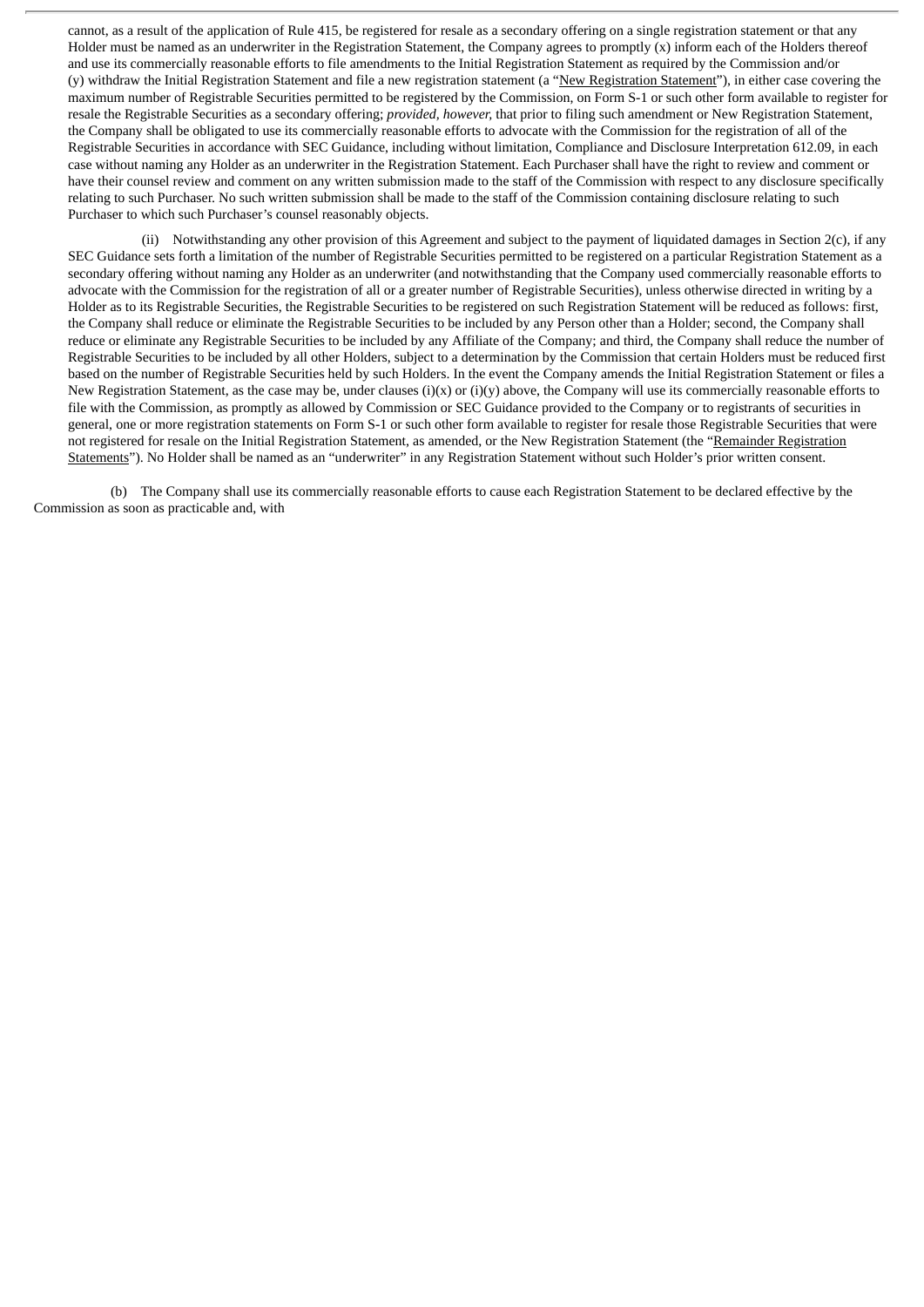respect to the Initial Registration Statement or the New Registration Statement, as applicable, no later than the Effectiveness Deadline (including, with respect to the Initial Registration Statement or the New Registration Statement, as applicable, filing with the Commission a request for acceleration of effectiveness in accordance with Rule 461 promulgated under the Securities Act within five (5) Business Days after the date that the Company is notified (orally or in writing, whichever is earlier) by the Commission that such Registration Statement will not be "reviewed," or not be subject to further review and the effectiveness of such Registration Statement may be accelerated), and, subject to Section 2(e), shall use its commercially reasonable efforts to keep each Registration Statement continuously effective under the Securities Act for so long as the securities registered for resale thereunder retain their character as "Registrable Securities" (the "Effectiveness Period"). The Company shall promptly notify the Holders via facsimile or electronic mail of the effectiveness of a Registration Statement or any post-effective amendment thereto on or before the 1st Trading Day after the date that the Company telephonically confirms effectiveness with the Commission. The Company shall, by 9:30 a.m. New York City time on the first Trading Day after the Effective Date, file a final Prospectus with the Commission, as required by Rule 424(b).

(c) If: (i) the Initial Registration Statement is not filed with the Commission on or prior to the Filing Deadline, (ii) the Initial Registration Statement or the New Registration Statement, as applicable, is not declared effective by the Commission (or otherwise does not become effective) for any reason on or prior to the Effectiveness Deadline, or (iii) after its Effective Date and except for the reasons as set forth in Section 3(h), (A) such Registration Statement ceases for any reason (including, without limitation, by reason of a stop order or the Company's failure to update the Registration Statement), to remain continuously effective as to all Registrable Securities included in such Registration Statement or (B) the Holders are not permitted to utilize the Prospectus therein to resell such Registrable Securities for any reason (other than due to a change in the "Plan of Distribution" or the inaccuracy of any information regarding the Holders), in each case, for more than an aggregate of 30 consecutive calendar days or 90 calendar days (which need not be consecutive days) during any 12-month period (other than as a result of a breach of this Agreement by a Holder or a Holder's failure to return a Selling Stockholder Questionnaire within the time period provided by Section 2(d) hereof) (any such failure or breach in clauses (i) through (iii) above being referred to as an "Event," and, for purposes of clauses (i) or (ii), the date on which such Event occurs, or for purposes of clause (iii), the date on which such 30 or 90 calendar day period is exceeded, being referred to as an "Event Date"), then in addition to any other rights the Holders may have hereunder or under applicable law: (x) within five (5) Business Days after an Event Date relating to a failure in clause (i) only, the Company shall pay to each Holder an amount in cash, as liquidated damages and not as a penalty, equal to 1.0% of the aggregate purchase price paid by such Holder pursuant to the Purchase Agreement for any Registrable Securities held by such Holder on such Event Date; and (y) on each 30-day anniversary (or pro rata portion thereof) following any Event Date (including, for the avoidance of doubt, a failure in clause (i), in which case each 30-day anniversary shall be measured commencing on the 31st day following such Event Date) until the earlier of (1) the applicable Event is cured or (2) the Registrable Securities are eligible for resale pursuant to Rule 144 without manner of sale or volume restrictions, the Company shall pay to each Holder an amount in cash, as liquidated damages and not as a penalty, equal to 1.0% of the aggregate purchase price paid by such Holder pursuant to the Purchase Agreement for any unregistered Registrable Securities then held by such Holder. The amounts payable pursuant to the foregoing clauses (x) and (y) are referred to collectively as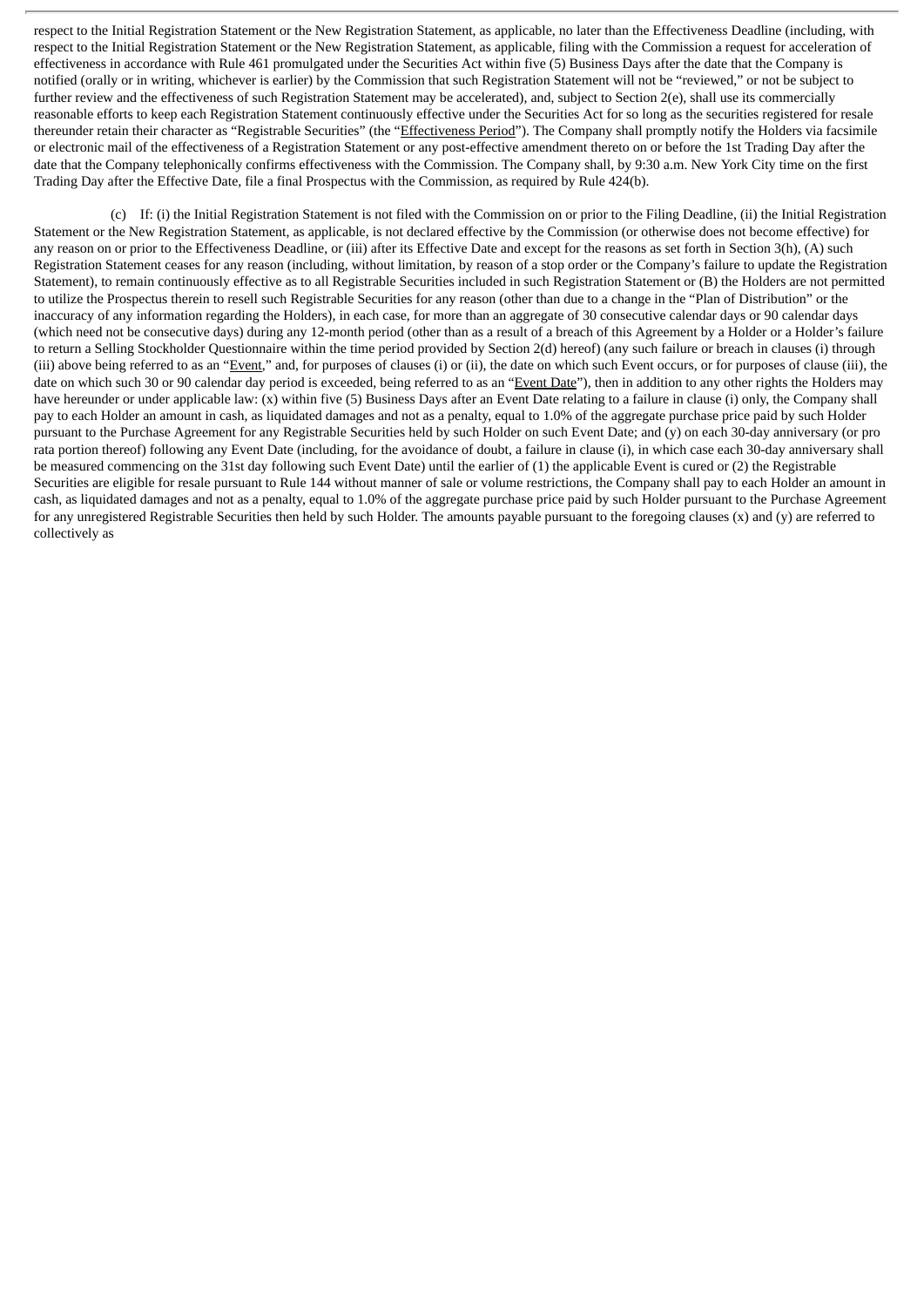"Liquidated Damages." The parties agree that (1) notwithstanding anything to the contrary herein or in the Purchase Agreement, no Liquidated Damages shall be payable with respect to any period after the expiration of the Effectiveness Period and in no event shall the aggregate amount of Liquidated Damages payable to a Holder exceed, in the aggregate, 3% of the aggregate purchase price paid by such Holder pursuant to the Purchase Agreement and (2) in no event shall the Company be liable in any 30-day period for Liquidated Damages under this Agreement in excess of 1.0% of the aggregate purchase price paid by the Holders pursuant to the Purchase Agreement. If the Company fails to pay any Liquidated Damages pursuant to this Section 2(c) in full within ten (10) Business Days after the date payable, the Company will pay interest thereon at a rate of 1.0% per month (or such lesser maximum amount that is permitted to be paid by applicable law) to the Holder, accruing daily from the date such Liquidated Damages are due until such amounts, plus all such interest thereon, are paid in full. Unless otherwise specified in Section 2(c), the Liquidated Damages pursuant to the terms hereof shall apply on a daily pro-rata basis for any portion of a month prior to the cure of an Event, except in the case of the first Event Date. Notwithstanding the foregoing, nothing shall preclude any Holder from pursuing or obtaining any available remedies at law, specific performance or other equitable relief with respect to this Section 2(c) in accordance with applicable law. The Company shall not be liable for Liquidated Damages under this Agreement as to any Registrable Securities which are not permitted by the Commission to be included in a Registration Statement due solely to SEC Guidance from the time that it is determined that such Registrable Securities are not permitted to be registered until such time as the provisions of this Agreement as to the Remainder Registration Statements required to be filed hereunder are triggered, in which case the provisions of this Section 2(c) shall once again apply, if applicable. In such case, the Liquidated Damages shall be calculated to only apply to the percentage of Registrable Securities which are permitted in accordance with SEC Guidance to be included in such Registration Statement. The Effectiveness Deadline for a Registration Statement shall be extended without default or Liquidated Damages hereunder in the event that the Company's failure to obtain the effectiveness of the Registration Statement on a timely basis results from the failure of a Holder to timely provide the Company with information requested by the Company and necessary to complete the Registration Statement in accordance with the requirements of the Securities Act.

(d) Each Holder agrees to furnish to the Company a completed Selling Stockholder Questionnaire not more than ten (10) Trading Days following the date of this Agreement. At least five (5) Trading Days prior to the first anticipated filing date of a Registration Statement for any registration under this Agreement, the Company will notify each Holder of the information the Company requires in connection with the filing from that Holder other than the information contained in the Selling Stockholder Questionnaire, if any, which shall be completed and delivered to the Company promptly upon request and, in any event, within two (2) Trading Days prior to the applicable anticipated filing date. Each Holder further agrees that it shall not be entitled to be named as a selling security holder in the Registration Statement or use the Prospectus for offers and resales of Registrable Securities at any time, unless such Holder has returned to the Company a completed and signed Selling Stockholder Questionnaire and a response to any requests for further information as described in the previous sentence. If a Holder of Registrable Securities returns a Selling Stockholder Questionnaire or a request for further information, in either case, after its respective deadline, the Company shall use its commercially reasonable efforts to take such actions as are required to name such Holder as a selling security holder in the Registration Statement or any pre-effective or post-effective amendment thereto and to include (to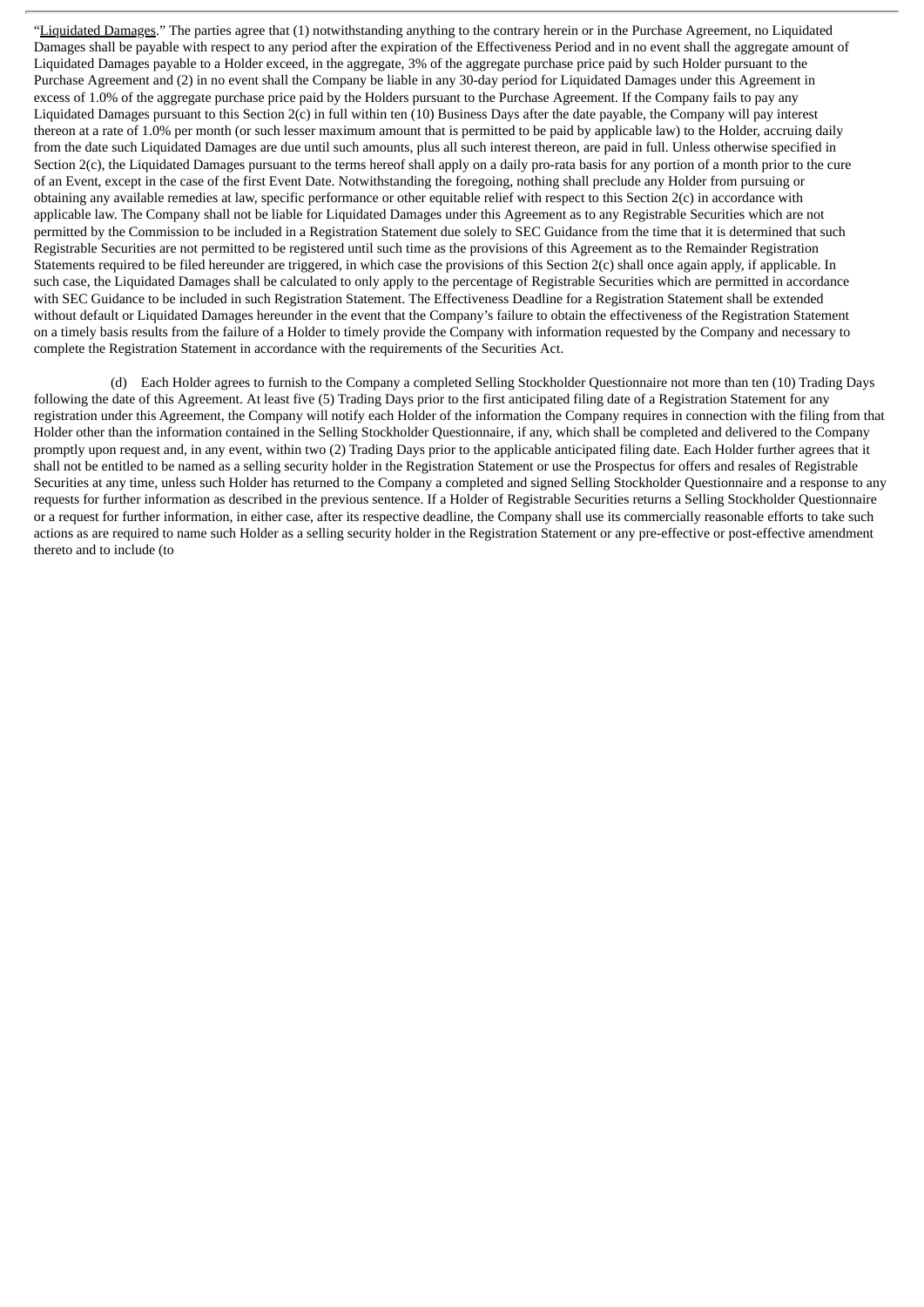the extent not theretofore included) in the Registration Statement the Registrable Securities identified in such late Selling Stockholder Questionnaire or request for further information. Each Holder acknowledges and agrees that the information in the Selling Stockholder Questionnaire or request for further information as described in this Section 2(d) will be used by the Company in the preparation of the Registration Statement and hereby consents to the inclusion of such information in the Registration Statement.

## 3. Registration Procedures.

In connection with the Company's registration obligations hereunder, the Company shall:

(a) Not less than five (5) Trading Days prior to the filing of each Registration Statement and not less than one (1) Trading Day prior to the filing of any related Prospectus or any amendment or supplement thereto (except for Annual Reports on Form 10-K, and Quarterly Reports on Form 10-Q and Current Reports on Form 8-K and any similar or successor reports), (i) furnish to the Holder copies of such Registration Statement, Prospectus or amendment or supplement thereto, as proposed to be filed, which documents will be subject to the review of such Holder and the Company shall fairly consider such reasonable changes in any such document as such Holder or counsel to such Holder may request (it being acknowledged and agreed that if a Holder does not object to or comment on the aforementioned documents within such five (5) Trading Day or one (1) Trading Day period, as the case may be, then the Holder shall be deemed to have consented to and approved the use of such documents) and (ii) use commercially reasonable efforts to cause its officers and directors, counsel and independent registered public accountants to respond to such inquiries as shall be necessary, in the reasonable opinion of respective counsel to each Holder, to conduct such review. The Company shall not file any Registration Statement or Prospectus or any amendment or supplement thereto in a form to which a Holder reasonably objects in good faith, provided that, the Company is notified of such objection in writing within the five (5) Trading Day or one (1) Trading Day period described above, as applicable.

(b) (i) Subject to Section 3(h), prepare and file with the Commission such amendments (including post-effective amendments) and supplements to each Registration Statement and the Prospectus used in connection therewith as may be necessary to keep such Registration Statement continuously effective as to the applicable Registrable Securities for its Effectiveness Period; (ii) cause the related Prospectus to be amended or supplemented by any required Prospectus supplement (subject to the terms of this Agreement), and, as so supplemented or amended, to be filed pursuant to Rule 424; (iii) respond as promptly as reasonably practicable to any comments received from the Commission with respect to each Registration Statement or any amendment thereto and, as promptly as reasonably possible, provide the Holders true and complete copies of all correspondence from and to the Commission relating to such Registration Statement that pertains to the Holders as "Selling Stockholders" but not any comments that would result in the disclosure to the Holders of material and non-public information concerning the Company; and (iv) comply with the provisions of the Securities Act and the Exchange Act with respect to the disposition of all Registrable Securities covered by a Registration Statement until such time as all of such Registrable Securities cease to be Registrable Securities or shall have been disposed of (subject to the terms of this Agreement) in accordance with the intended methods of disposition by the Holders thereof as set forth in such Registration Statement as so amended or in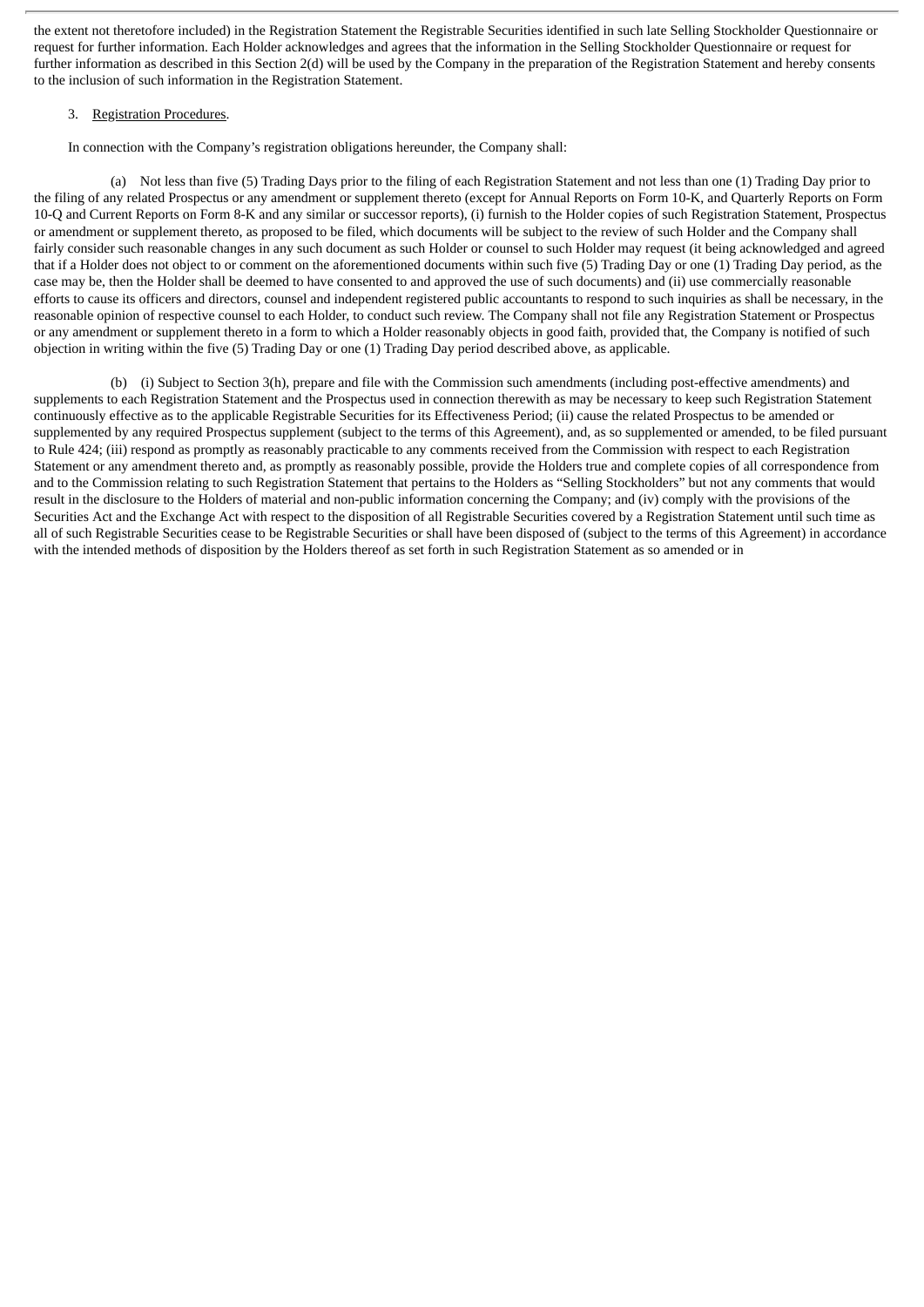such Prospectus as so supplemented; *provided, however,* that in the event the Company informs the Holders in writing that it does not satisfy the conditions specified in Rule 172 and, as a result thereof, the Holders are required to deliver a Prospectus in connection with any disposition of Registrable Securities, the Company shall deliver to the Holders a copy of the Prospectus in electronic format and each such Holder shall be responsible for the delivery of the Prospectus to the Persons to whom such Holder sells any of the Registrable Securities, and each Holder agrees to dispose of Registrable Securities in compliance with the "Plan of Distribution" described in the Registration Statement and otherwise in compliance with applicable federal and state securities laws. In the case of amendments and supplements to a Registration Statement which are required to be filed pursuant to this Agreement (including pursuant to this Section 3(b)) by reason of the Company filing a report on Form 10-K, Form 10-Q or Form 8-K or any analogous report under the Exchange Act, the Company shall have incorporated such report by reference into such Registration Statement, if applicable, or shall file such amendments or supplements with the Commission on the same day on which the Exchange Act report which created the requirement for the Company to amend or supplement such Registration Statement was filed.

(c) Notify the Holders (which notice shall, pursuant to clauses (iii) through (vi) hereof, be accompanied by an instruction to suspend the use of the Prospectus until the requisite changes have been made, but shall not contain any material, non-public information regarding the Company), as promptly as reasonably practicable via facsimile or electronic mail (and, in the case of  $(i)(A)$  below, not less than one (1) Trading Day prior to such filing) and no later than one (1) Trading Day following the day: (i)(A) when a Prospectus or any Prospectus supplement or post-effective amendment to a Registration Statement is proposed to be filed; (B) when the Commission notifies the Company whether there will be a "review" of such Registration Statement and whenever the Commission comments in writing on any Registration Statement (in which case the Company shall provide to each of the Holders true and complete copies of all comments that pertain to the Holders as a "Selling Stockholder" or to the "Plan of Distribution" and all written responses thereto, but not information that the Company believes would constitute material and non-public information); and (C) with respect to each Registration Statement or any post-effective amendment thereto, when the same has become effective; (ii) of any request by the Commission or any other Federal or state governmental authority for amendments or supplements to a Registration Statement or Prospectus or for additional information that pertains to the Holders as "Selling Stockholders" or the "Plan of Distribution"; (iii) of the issuance by the Commission or any other federal or state governmental authority of any stop order suspending the effectiveness of a Registration Statement covering any or all of the Registrable Securities or the initiation of any Proceedings for that purpose; (iv) of the receipt by the Company of any notification with respect to the suspension of the qualification or exemption from qualification of any of the Registrable Securities for sale in any jurisdiction, or the initiation or threatening of any Proceeding for such purpose; (v) of the occurrence of any event or passage of time that makes the financial statements included in a Registration Statement ineligible for inclusion therein or any statement made in such Registration Statement or Prospectus or any document incorporated or deemed to be incorporated therein by reference untrue in any material respect or that requires any revisions to such Registration Statement, Prospectus or other documents so that, in the case of such Registration Statement or the Prospectus, as the case may be, it will not contain any untrue statement of a material fact or omit to state any material fact required to be stated therein or necessary to make the statements therein (in the case of any Prospectus, form of prospectus or supplement thereto, in light of the circumstances under which they were made), not misleading and (vi) of the occurrence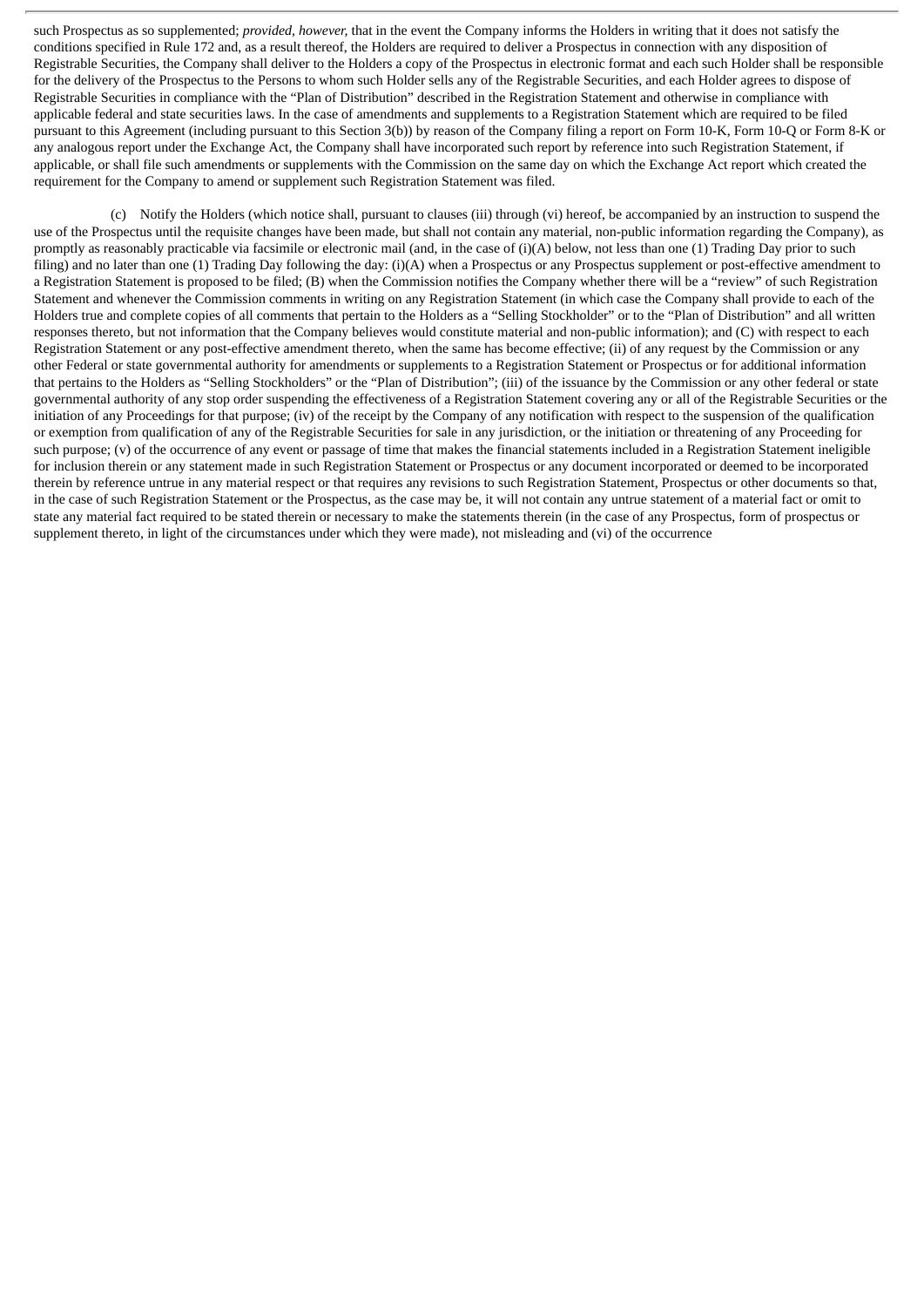or existence of any pending corporate development with respect to the Company that the Company believes may be material and that, in the determination of the Company, makes it not in the best interest of the Company to allow continued availability of a Registration Statement or Prospectus, *provided* that, any and all such information shall remain confidential to each Holder until such information otherwise becomes public, unless disclosure by a Holder is required by law; and *provided*, *further*, that notwithstanding each Holder's agreement to keep such information confidential, each such Holder makes no acknowledgement that any such information is material, non-public information.

(d) Use commercially reasonable efforts to avoid the issuance of, or, if issued, obtain the withdrawal of (i) any order suspending the effectiveness of a Registration Statement, or (ii) any suspension of the qualification (or exemption from qualification) of any of the Registrable Securities for sale in any jurisdiction, as soon as practicable.

(e) If requested by a Holder, furnish to such Holder, without charge, at least one conformed copy of each Registration Statement and each amendment thereto and all exhibits to the extent requested by such Person (including those previously furnished or incorporated by reference) promptly after the filing of such documents with the Commission; *provided*, that the Company shall have no obligation to provide any document pursuant to this clause that is available on the Commission's EDGAR system.

(f) Prior to any resale of Registrable Securities by a Holder, use its commercially reasonable efforts to register or qualify or cooperate with the selling Holders in connection with the registration or qualification (or exemption from the registration or qualification) of such Registrable Securities for the resale by the Holder under the securities or Blue Sky laws of such jurisdictions within the United States as any Holder reasonably requests in writing, to keep each registration or qualification (or exemption therefrom) effective during the Effectiveness Period and to do any and all other acts or things reasonably necessary to enable the disposition in such jurisdictions of the Registrable Securities covered by each Registration Statement; *provided*, that the Company shall not be required to qualify generally to do business in any jurisdiction where it is not then so qualified, would subject the Company to any material tax in any such jurisdiction where it is not then so subject or file a general consent to service of process in any such jurisdiction.

(g) If requested by a Holder, cooperate with such Holder to facilitate the timely preparation and delivery of certificates or book-entry statements representing Registrable Securities to be delivered to a transferee pursuant to the Registration Statement, which certificates or book-entry statements shall be free, to the extent permitted by the Purchase Agreement, and under law, of all restrictive legends, and to enable such Registrable Securities to be in such denominations and registered in such names as any such Holders may reasonably request.

(h) Following the occurrence of any event contemplated by Section 3(c), as promptly as reasonably practicable (taking into account the Company's good faith assessment of any adverse consequences to the Company and its stockholders of the premature disclosure of such event), prepare a supplement or amendment, including a post-effective amendment, to the affected Registration Statements or a supplement to the related Prospectus or any document incorporated or deemed to be incorporated therein by reference, and file any other required document so that,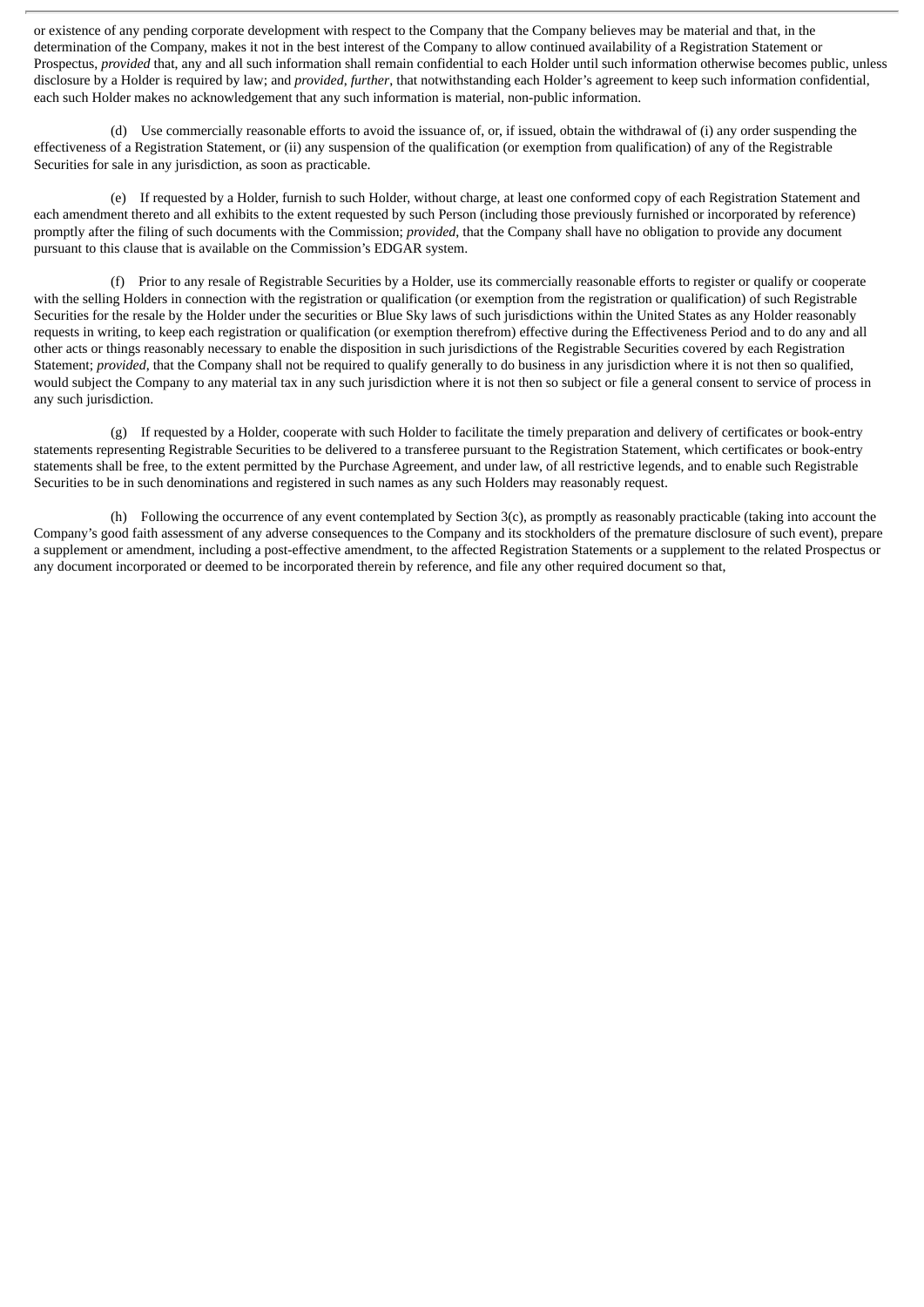as thereafter delivered, no Registration Statement nor any Prospectus will contain an untrue statement of a material fact or omit to state a material fact required to be stated therein or necessary to make the statements therein (in the case of any Prospectus, form of prospectus or supplement thereto, in light of the circumstances under which they were made), not misleading. If the Company notifies the Holders in accordance with clauses (iii) through (vi) of Section 3(c) above to suspend the use of any Prospectus until the requisite changes to such Prospectus have been made, then the Holders shall suspend use of such Prospectus. The Company will use its commercially reasonable efforts to ensure that the use of the Prospectus may be resumed as promptly as is practicable. The Company shall be entitled to exercise its right under this Section 3(h) to suspend the availability of a Registration Statement and Prospectus for a period not to exceed 90 calendar days (which need not be consecutive days) in any 12-month period without incurring liability for Liquidated Damages otherwise required pursuant to Section 2(c). For the avoidance of doubt, the Company's rights under this Section 3(h) shall include suspensions of availability arising from the filing of a post-effective amendment to a Registration Statement to update the Prospectus therein to include the information contained in the Company's Annual Report on Form 10-K, which suspensions may extend for the amount of time reasonably required to respond to any comments of the staff of the Commission on such amendment.

(i) The Company may require each selling Holder to furnish to the Company a certified statement as to (i) the number of shares of Common Stock beneficially owned by such Holder and any Affiliate thereof, (ii) any Financial Industry Regulatory Authority, Inc. ("FINRA") affiliations, (iii) any natural persons who have the power to vote or dispose of the common stock and (iv) any other information as may be requested by the Commission, FINRA or any state securities commission. During any periods that the Company is unable to meet its obligations hereunder with respect to the registration of Registrable Securities because any Holder fails to furnish such information within three (3) Trading Days of the Company's request, any Liquidated Damages that are accruing at such time as to such Holder only shall be tolled and any Event that may otherwise occur solely because of such delay shall be suspended as to such Holder only, until such information is delivered to the Company; provided, however, if the failure of the Holder to furnish the required information results in the occurrence of an Event under Section 2(c), any Liquidated Damages that are accruing at such time shall be tolled and any such Event that occurs as a result thereof shall be suspended until such time as the Holder furnishes such information.

(j) The Company shall cooperate with any registered broker through which a Holder proposes to resell its Registrable Securities in effecting a filing with FINRA pursuant to FINRA Rule 5110 as reasonably requested by any such Holder, and the Company shall pay the filing fee required for the first such filing within five (5) Business Days of the request therefor.

(k) The Company shall use its commercially reasonable efforts to cause all Registrable Securities to be listed on any market included in the definition of Trading Market herein on which equivalent securities issued by the Company are then listed.

4. Registration Expenses. All fees and expenses incident to the Company's performance of or compliance with its obligations under this Agreement (excluding any underwriting discounts and selling commissions and all legal fees and expenses of legal counsel for any Holder) shall be borne by the Company whether or not any Registrable Securities are sold pursuant to a Registration Statement. The fees and expenses referred to in the foregoing sentence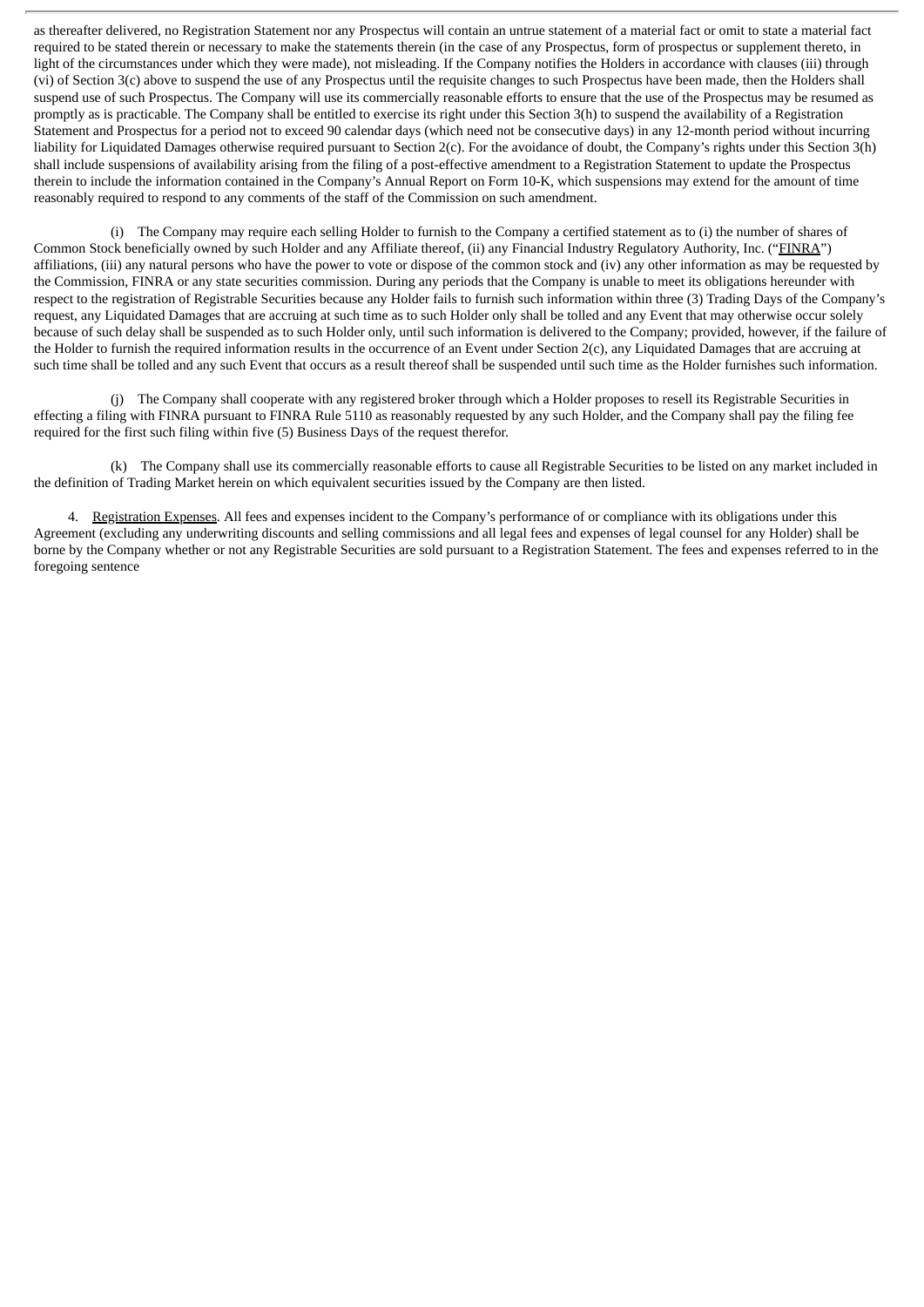shall include, without limitation, (i) all registration and filing fees (including, without limitation, fees and expenses (A) with respect to filings required to be made with any Trading Market on which the Common Stock is then listed for trading, (B) with respect to compliance with applicable state securities or Blue Sky laws (including, without limitation, fees and disbursements of counsel for the Company in connection with Blue Sky qualifications or exemptions of the Registrable Securities and determination of the eligibility of the Registrable Securities for investment under the laws of such jurisdictions as requested by the Holders) and (C) if not previously paid by the Company pursuant to Section 3(j) hereof, with respect to any filing that may be required to be made by any broker through which a Holder intends to make sales of Registrable Securities with FINRA pursuant to FINRA Rule 5110, so long as the broker is receiving no more than a customary brokerage commission in connection with such sale), (ii) printing expenses (including, without limitation, expenses of printing certificates for Registrable Securities and of printing prospectuses if the printing of prospectuses is reasonably requested by the Holders of a majority of the Registrable Securities included in the Registration Statement), (iii) messenger, telephone and delivery expenses, (iv) fees and disbursements of counsel for the Company, (v) Securities Act liability insurance, if the Company so desires such insurance, and (vi) fees and expenses of all other Persons retained by the Company in connection with the consummation of the transactions contemplated by this Agreement. In addition, the Company shall be responsible for all of its internal expenses incurred in connection with the consummation of the transactions contemplated by this Agreement (including, without limitation, all salaries and expenses of its officers and employees performing legal or accounting duties), the expense of any annual audit and the fees and expenses incurred in connection with the listing of the Registrable Securities on any securities exchange as required hereunder. In no event shall the Company be responsible for any underwriting, broker or similar fees or commissions of any Holder or any legal fees or other costs of the Holders.

#### 5. Indemnification.

(a) Indemnification by the Company. The Company shall, notwithstanding any termination of this Agreement, indemnify and hold harmless each Holder and its Affiliates, directors, officers, stockholders, members, partners, managers, employees, representatives, investment advisers and agents, each Person who controls such Holder (within the meaning of Section 15 of the Securities Act or Section 20 of the Exchange Act), and the directors, officers, stockholders, members, partners, managers, employees, representatives, investment advisers and agents of each such controlling Person, to the fullest extent permitted by applicable law, from and against, and shall pay and reimburse them for, any and all losses, claims, damages, liabilities, obligations, contingencies, amounts paid in settlement in accordance with Section 5(c), costs and expenses (including, without limitation, all judgments, amounts paid in settlements, court costs, reasonable costs of preparation and investigation and reasonable attorneys' fees) (collectively, "Losses"), as incurred, that arise out of or are based upon (i) any untrue or alleged untrue statement of a material fact contained in any Registration Statement, Prospectus or amendment or supplement thereto (it being understood that the Holder has approved Annex A hereto for this purpose) or any omission or alleged omission to state a material fact required to be stated in any Registration Statement, Prospectus or amendment or supplement thereto or necessary to make the statements therein (in the case of any Prospectus or supplement thereto, in light of the circumstances under which they were made) not misleading or (ii) any violation or alleged violation by the Company or its agents of the Securities Act, the Exchange Act or any state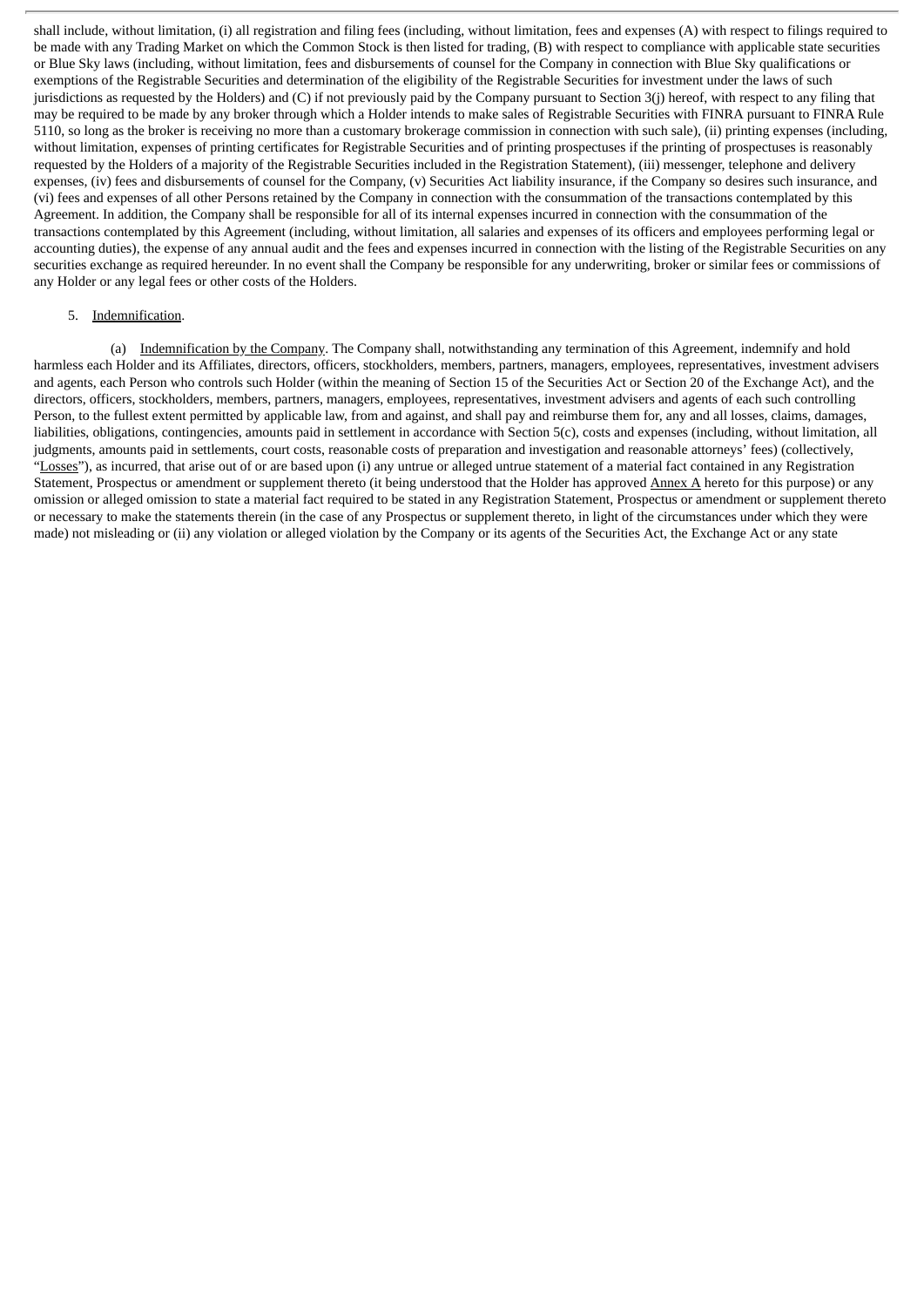securities law, or any rule or regulation thereunder relating to the offer or sale of the Registrable Securities pursuant to any Registration Statement; *provided, however*, that in the case of clause (i) above the Company shall not have such an indemnification obligation to the extent, but only to the extent, that such Losses arise out of or are based upon: (A) any such untrue statements, alleged untrue statements, omissions or alleged omissions that are made solely in reliance upon and in conformity with  $(x)$  information regarding such Holder furnished in writing to the Company by such Holder expressly for use in such Registration Statement, Prospectus or amendment or supplement thereto or (y) information relating to such Holder's proposed method of distribution of Registrable Securities that was reviewed and approved in writing by such Holder expressly for use in such Registration Statement, Prospectus or amendment or supplement thereto (it being understood that such Holder has approved Annex A hereto for this purpose); (B) in the case of an occurrence of an event of the type specified in Section 3(c)(iii)-(vi), the use by a Holder of an outdated or defective Prospectus after the Company has notified such Holder in writing that such Prospectus is outdated or defective and prior to the receipt by such Holder of the Advice (as contemplated by and defined in Section 7(d) below); or (C) such Holder's failure to send or give a copy of the Prospectus or supplement (as then amended or supplemented), if required pursuant to Rule 172 under the Securities Act (or any successor rule), to the Persons asserting an untrue statement, alleged untrue statement, omission or alleged omission at or prior to the written confirmation of the sale of Registrable Securities to such Person if such statement or omission was corrected in such Prospectus or supplement. The Company shall notify the Holders promptly of the institution, threat or assertion of any Proceeding arising from or in connection with the transactions contemplated by this Agreement of which the Company is aware. The Company's indemnification obligation under this Section 5(a) shall remain in full force and effect regardless of any investigation made by or on behalf of an Indemnified Party (as defined in Section 5(c)) and shall survive the transfer of the Registrable Securities by the Holders.

(b) Indemnification by Holders. Each Holder shall, severally and not jointly, indemnify and hold harmless the Company and its directors, officers, agents and employees, each Person who controls the Company (within the meaning of Section 15 of the Securities Act and Section 20 of the Exchange Act), and the directors, officers, agents or employees of such controlling Persons, to the fullest extent permitted by applicable law, from and against all Losses, as incurred, that arise out of or are based upon any untrue or alleged untrue statement of a material fact contained in any Registration Statement, Prospectus or amendment or supplement thereto, or that arise out of or are based upon any omission or alleged omission of a material fact required to be stated therein or necessary to make the statements therein (in the case of any Prospectus, or supplement thereto, in light of the circumstances under which they were made) not misleading; *provided*, *however*, that such Holder shall be so obligated only to the extent that such Losses arise out of or are based upon: (A) any such untrue statements, alleged untrue statements, omissions or alleged omissions that are based upon (x) information regarding such Holder furnished in writing to the Company by such Holder expressly for use in such Registration Statement, Prospectus or amendment or supplement thereto and such untrue statement or alleged untrue statement or omission or alleged omission had not been corrected in such Prospectus or any amendment or supplement thereto prior to, or concurrently with, the sale of Registrable Securities to such Person asserting the applicable indemnification claim or (y) information relating to such Holder's proposed method of distribution of Registrable Securities that was reviewed and approved in writing by such Holder expressly for use in such Registration Statement, Prospectus or amendment or supplement thereto (it being understood that such Holder has approved Annex A hereto for this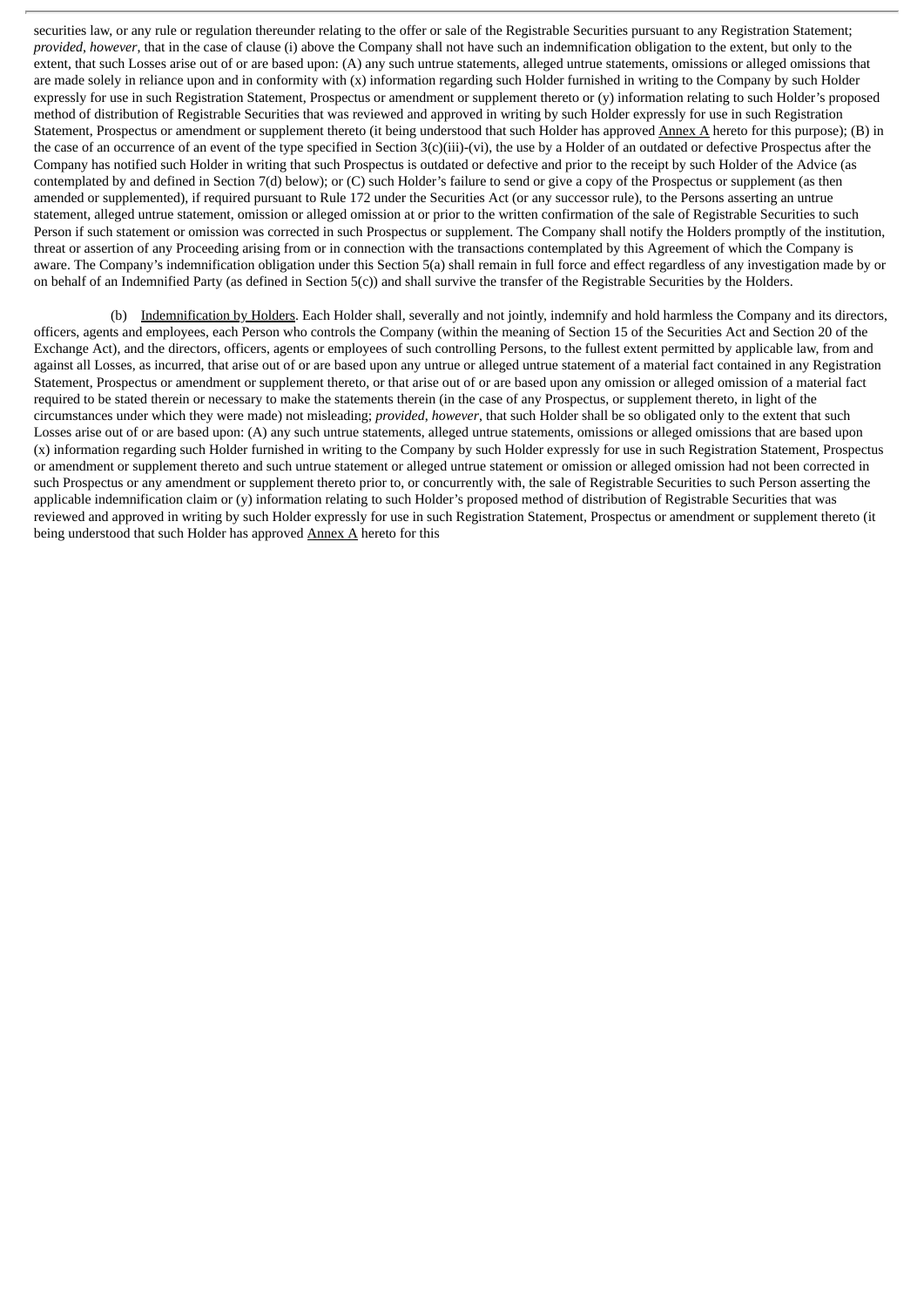purpose); or (B) in the case of an occurrence of an event of the type specified in Section 3(c)(iii)-(vi), the use by such Holder of an outdated or defective Prospectus after the Company has notified such Holder in writing that such Prospectus is outdated or defective and prior to the receipt by such Holder of the Advice (as contemplated by and defined in Section 7(d) below). Each Holder's indemnification obligation under this Section 5(b) shall be several and not joint. In no event shall the indemnification obligation of any Holder under this Section 5(b) be greater in amount than the dollar amount of the net proceeds received by such Holder upon the sale of the Registrable Securities included in the Registration Statement giving rise to such indemnification obligation.

(c) Conduct of Indemnification Proceedings. If any Proceeding shall be brought or asserted against any Person entitled to indemnity hereunder (an "Indemnified Party"), such Indemnified Party shall promptly notify the Person from whom indemnity is sought (the "Indemnifying Party") in writing, and the Indemnifying Party shall have the right to assume the defense thereof, including the employment of counsel reasonably satisfactory to the Indemnified Party and the payment of all reasonable fees and expenses incurred in connection with defense thereof, *provided*, that the failure of any Indemnified Party to give such notice shall not relieve the Indemnifying Party of its obligations or liabilities pursuant to this Agreement, except (and only) to the extent that it shall be finally determined by a court of competent jurisdiction (which determination is not subject to appeal or further review) that such failure shall have materially and adversely prejudiced the Indemnifying Party.

An Indemnified Party shall have the right to employ separate counsel in any such Proceeding and to participate in the defense thereof, but the fees and expenses of such counsel shall be at the expense of such Indemnified Party or Parties unless: (1) the Indemnifying Party has agreed in writing to pay such fees and expenses; (2) the Indemnifying Party shall have failed promptly to assume the defense of such Proceeding and to employ counsel reasonably satisfactory to such Indemnified Party in any such Proceeding; or (3) the named parties to any such Proceeding (including any impleaded parties) include both such Indemnified Party and the Indemnifying Party, and such Indemnified Party shall have been advised by counsel that a conflict of interest exists if the same counsel were to represent such Indemnified Party and the Indemnifying Party (in which case, if such Indemnified Party notifies the Indemnifying Party in writing that it elects to employ separate counsel at the expense of the Indemnifying Party, the Indemnifying Party shall not have the right to assume the defense thereof and such counsel shall be at the expense of the Indemnifying Party); *provided*, that the Indemnifying Party shall not be liable for the fees and expenses of more than one separate firm of attorneys at any time for all Indemnified Parties. The Indemnifying Party shall not be liable for any settlement of any such Proceeding effected without its prior written consent, which consent shall not be unreasonably withheld, delayed or conditioned. No Indemnifying Party shall, without the prior written consent of the Indemnified Party, effect any settlement of any pending Proceeding in respect of which any Indemnified Party is a party, unless such settlement includes an unconditional release of such Indemnified Party from all liability on claims that are the subject matter of such Proceeding and such settlement does not include any non-monetary limitation on the actions of any Indemnified Party or any of its affiliates or any admission of fault or liability on behalf of any such Indemnified Party.

Subject to the terms of this Agreement, all fees and expenses of the Indemnified Party (including reasonable fees and expenses to the extent incurred in connection with investigating or preparing to defend such Proceeding in a manner not inconsistent with this Section 5) shall be paid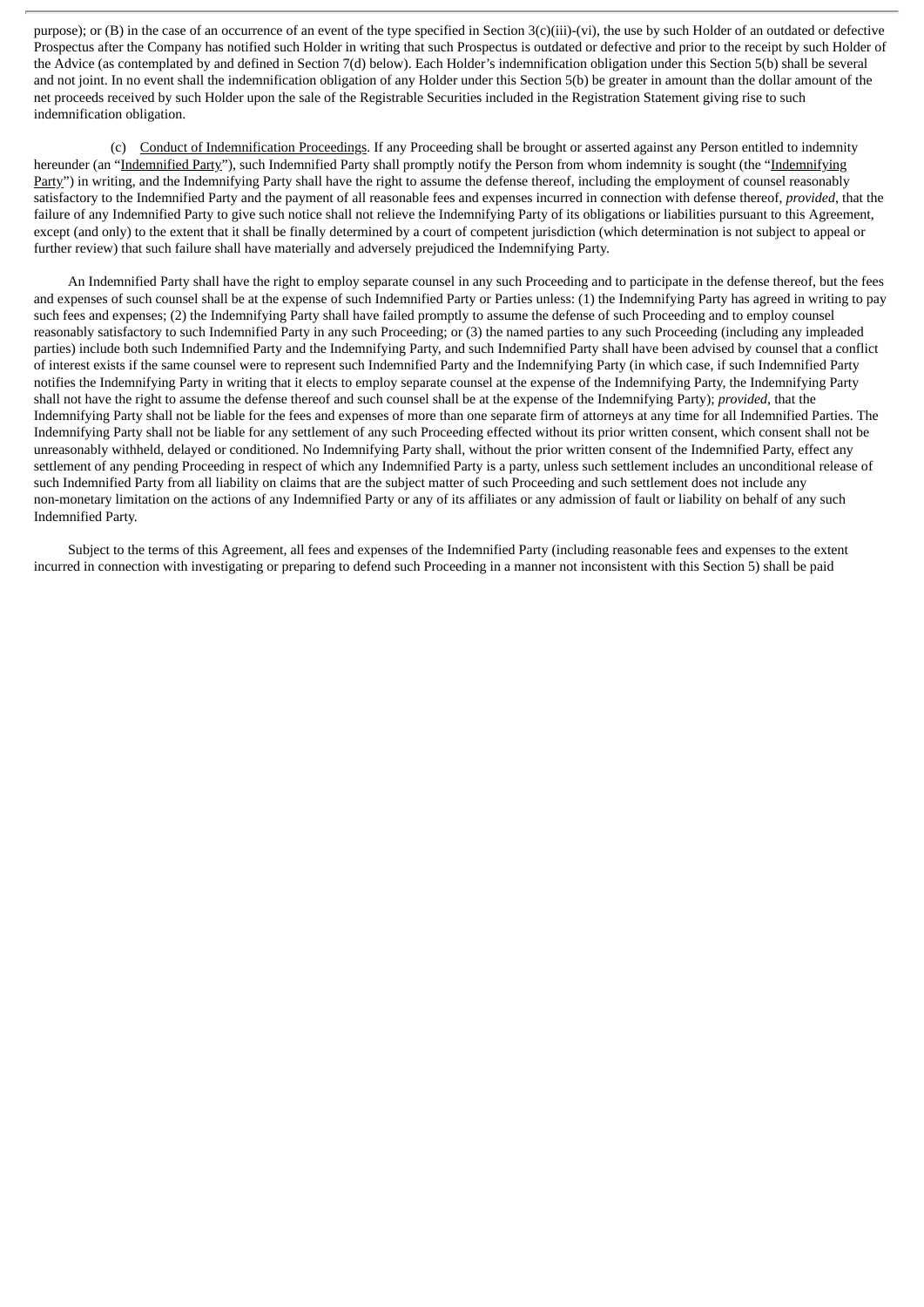to the Indemnified Party, as incurred, within twenty (20) Trading Days of written notice thereof to the Indemnifying Party; *provided*, that the Indemnified Party shall promptly reimburse the Indemnifying Party for that portion of such fees and expenses applicable to such actions for which such Indemnified Party is finally judicially determined to not be entitled to indemnification hereunder. The failure to deliver written notice to the Indemnifying Party within a reasonable time of the commencement of any such action shall not relieve such Indemnifying Party of any liability to the Indemnified Party under this Section 5, except to the extent that the Indemnifying Party is materially and adversely prejudiced in its ability to defend such action.

(d) Contribution. If a claim for indemnification under Section 5(a) or 5(b) is unavailable to an Indemnified Party or insufficient to hold an Indemnified Party harmless for any Losses, then each Indemnifying Party, in lieu of indemnifying such Indemnified Party, shall contribute to the amount paid or payable by such Indemnified Party as a result of such Losses, in such proportion as is appropriate to reflect the relative fault of the Indemnifying Party and Indemnified Party in connection with the actions, statements or omissions that resulted in such Losses as well as any other relevant equitable considerations. The relative fault of such Indemnifying Party and Indemnified Party shall be determined by reference to, among other things, whether any action in question, including any untrue or alleged untrue statement of a material fact or omission or alleged omission of a material fact, has been taken or made by, or relates to information supplied by, such Indemnifying Party or Indemnified Party, and the parties' relative intent, knowledge, access to information and opportunity to correct or prevent such action, statement or omission. The amount paid or payable by a party as a result of any Losses shall be deemed to include, subject to the limitations set forth in this Agreement, any reasonable attorneys' or other reasonable fees or expenses incurred by such party in connection with any Proceeding to the extent such party would have been indemnified for such fees or expenses if the indemnification provided for in this Section 5 was available to such party in accordance with its terms.

The parties hereto agree that it would not be just and equitable if contribution pursuant to this Section 5(d) were determined by pro rata allocation or by any other method of allocation that does not take into account the equitable considerations referred to in the immediately preceding paragraph. Notwithstanding the provisions of this Section 5(d), (A) no Holder shall be required to contribute, in the aggregate, any amount in excess of the amount by which the net proceeds actually received by such Holder from the sale of the Registrable Securities subject to the Proceeding exceeds the amount of any damages that such Holder has otherwise been required to pay by reason of such untrue or alleged untrue statement or omission or alleged omission and (B) no contribution will be made under circumstances where the maker of such contribution would not have been required to indemnify the Indemnified Party under the fault standards set forth in this Section 5. No person guilty of fraudulent misrepresentation (within the meaning of Section 11(f) of the Securities Act) shall be entitled to contribution from any Person who was not guilty of such fraudulent misrepresentation.

The indemnity and contribution agreements contained in this Section 5 are in addition to any liability that the Indemnifying Parties may have to the Indemnified Parties and are not in diminution or limitation of the indemnification provisions under the Purchase Agreement.

6. Rule 144 Reporting. With a view to making available the benefits of certain rules and regulations of the Commission that may permit the sale of the Registrable Securities to the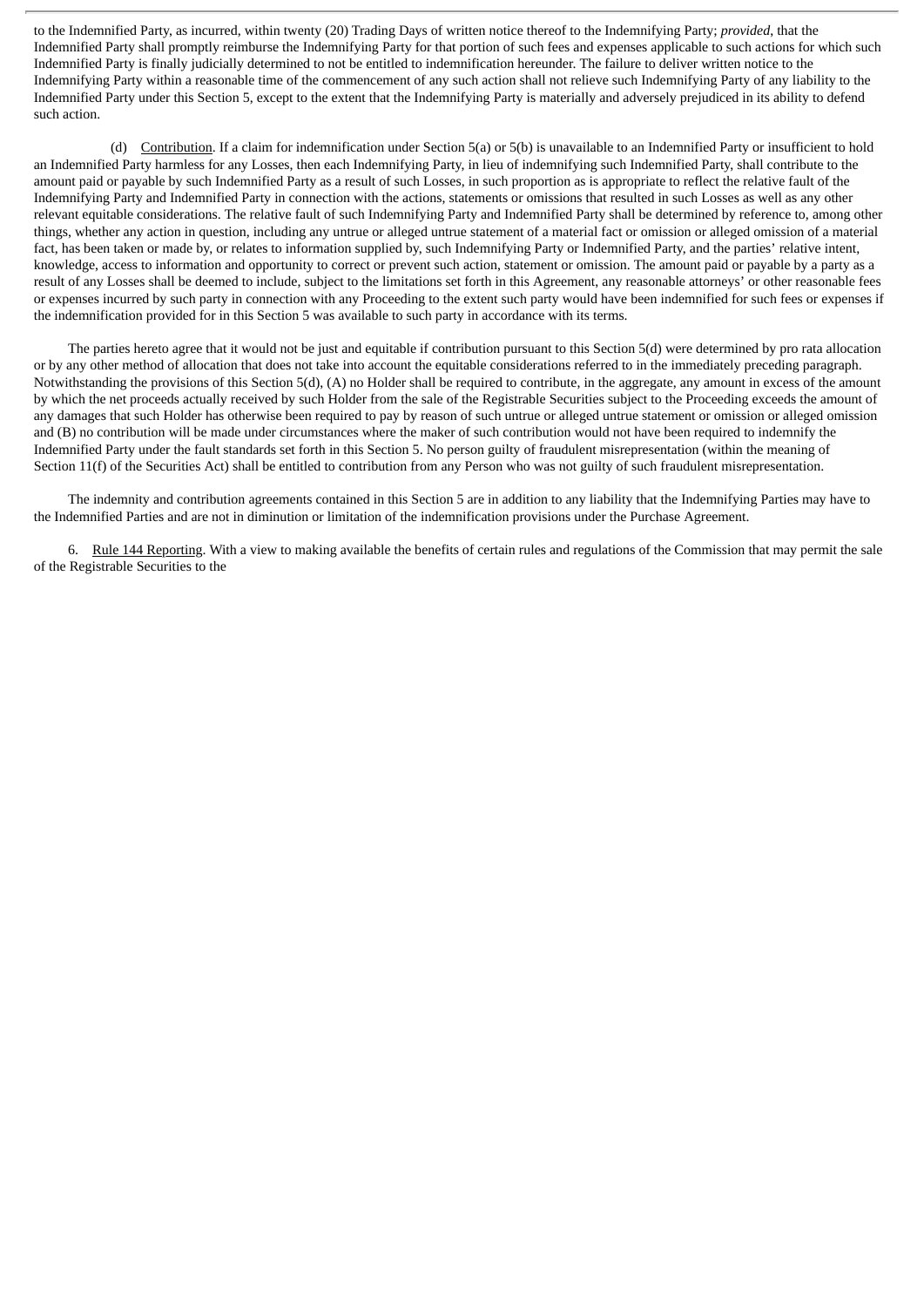public without registration (it being acknowledged that the Company was formerly a shell company and that Rule 144 is not available for the resale of securities (including the Registrable Securities) initially issued by shell companies or issuers that have been at any time previously a shell company, until, among other requirements, at least one year has elapsed from the time that the issuer filed current Form 10 type information with the Commission reflecting its status as an entity that is not a shell company, which information the Company filed with the Commission on September 5, 2019), the Company agrees, until the Shares are sold by the Purchasers, to use its commercially reasonable efforts to:

(a) make and keep adequate current public information regarding the Company available, as those terms are understood and defined in Rule 144 under the Securities Act, at all times from and after the date hereof;

(b) file with the Commission in a timely manner all reports and other documents required of the Company under the Securities Act and the Exchange Act at all times from and after the date hereof; and

(c) so long as a Holder owns any Registrable Securities, furnish to such Holder forthwith upon request (i) a copy of the most recent annual or quarterly report of the Company (unless otherwise available at no charge by access electronically to the Commission's EDGAR filing system), (ii) a written statement by the Company as to its compliance with the reporting requirements of the Exchange Act and Rule 144 under the Securities Act and (iii) such other reports, documents or information as such Holder may reasonably request in availing itself of any rule or regulation of the Commission allowing such Holder to sell any such securities without registration.

## 7. Miscellaneous.

(a) Remedies. Subject to the limitations set forth elsewhere in this Agreement, in the event of a breach by the Company or by a Holder of any of their obligations under this Agreement, each Holder or the Company, as the case may be, in addition to being entitled to exercise all rights granted by law and under this Agreement, including recovery of damages, will be entitled to specific performance of its rights under this Agreement. The Company and each Holder agree that monetary damages would not provide adequate compensation for any losses incurred by reason of a breach by it of any of the provisions of this Agreement and hereby further agrees that, in the event of any action for specific performance in respect of such breach, it shall waive the defense that a remedy at law would be adequate.

(b) Piggyback on Registrations. Certain of the Company's existing security holders (in addition to the Holders in such capacity pursuant hereto) shall be permitted to include securities of the Company other than the Registrable Securities in the Registration Statements. The Company shall not be permitted to include securities of the Company for its own account in the Registration Statements.

(c) Compliance. Each Holder covenants and agrees that it will comply with the prospectus delivery requirements of the Securities Act as applicable to it (unless an exemption therefrom is available) in connection with sales of Registrable Securities pursuant to the Registration Statement, and shall sell the Registrable Securities only in accordance with a method of distribution described in the Registration Statement.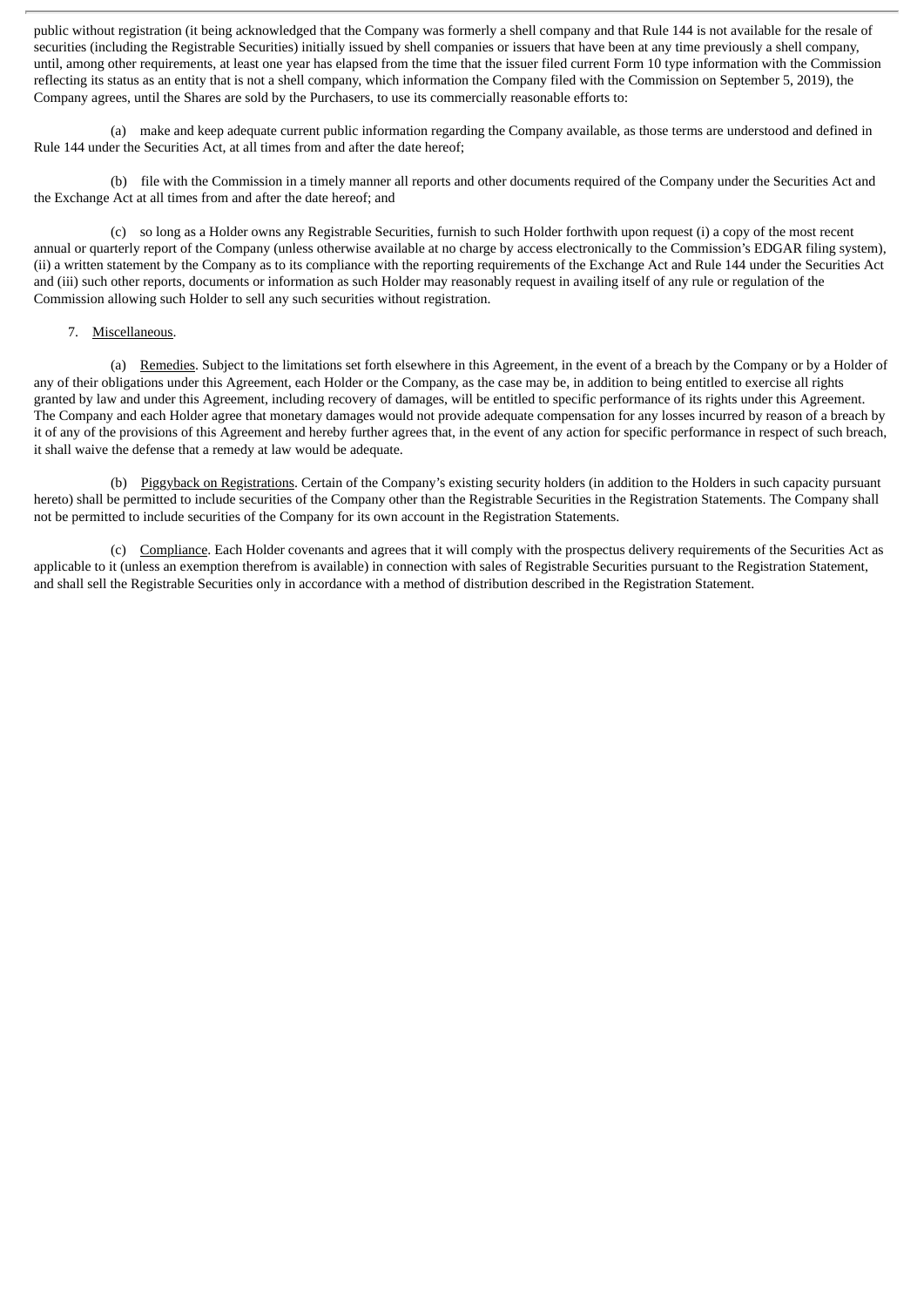(d) Discontinued Disposition. By its acquisition of Registrable Securities, the Holder agrees that, upon receipt of a notice from the Company of the occurrence of any event of the kind described in Section 3(c)(iii)-(vi) (which notice shall not contain any material, non-public information regarding the Company), such Holder will forthwith discontinue disposition of such Registrable Securities under a Registration Statement until it is advised in writing (the "Advice") by the Company that the use of the applicable Prospectus (as it may have been supplemented or amended) may be resumed. The Company will use its commercially reasonable efforts to ensure that the use of the Prospectus may be resumed as promptly as is practicable. The Company may provide appropriate stop orders to enforce the provisions of this paragraph.

(e) No Inconsistent Agreements. The Company has not entered, as of the date hereof, nor shall the Company, on or after the date hereof, enter into any agreement with respect to its securities, that would have the effect of impairing the rights granted to the Holders in this Agreement or otherwise conflicts with the provisions hereof.

(f) Amendments and Waivers. The provisions of this Agreement, including the provisions of this sentence, may not be amended, modified or supplemented, or waived unless the same shall be in writing and signed by the Company and Holders holding no less than a majority of the then outstanding Registrable Securities, *provided* that any party may give a waiver as to itself. Notwithstanding the foregoing, a waiver or consent to depart from the provisions hereof with respect to a matter that relates exclusively to the rights of Holders and that does not directly or indirectly affect the rights of other Holders may be given by Holders of all of the Registrable Securities to which such waiver or consent relates; *provided*, *however,* that the provisions of this sentence may not be amended, modified, or supplemented except in accordance with the provisions of the immediately preceding sentence. Notwithstanding anything to the contrary in this Section 7(f), any amendment of this Agreement or waiver of any provision of this Agreement that affects one Holder (solely in its capacity as such) in a manner that is adverse to such Holder and is materially different from the effect of such amendment or waiver on other Holders (solely in such capacity) shall require the written consent of such Holder.

(g) Notices. Any and all notices or other communications or deliveries required or permitted to be provided hereunder shall be delivered as set forth in the Purchase Agreement.

(h) Successors and Assigns. This Agreement shall inure to the benefit of and be binding upon the successors and permitted assigns of each of the parties and shall inure to the benefit of each Holder. Nothing in this Agreement, express or implied, is intended to confer upon any party other than the parties hereto or their respective successors and assigns any rights, remedies, obligations, or liabilities under or by reason of this Agreement, except as expressly provided in this Agreement. The Company may not assign its rights (except by merger or in connection with another entity acquiring all or substantially all of the Company's assets) or obligations hereunder without the prior written consent of all the Holders of the then outstanding Registrable Securities. Each Holder may assign its respective rights hereunder in the manner and to the Persons as permitted under the Purchase Agreement *provided* in each case that (i) the Holder agrees in writing with the transferee or assignee to assign such rights and related obligations under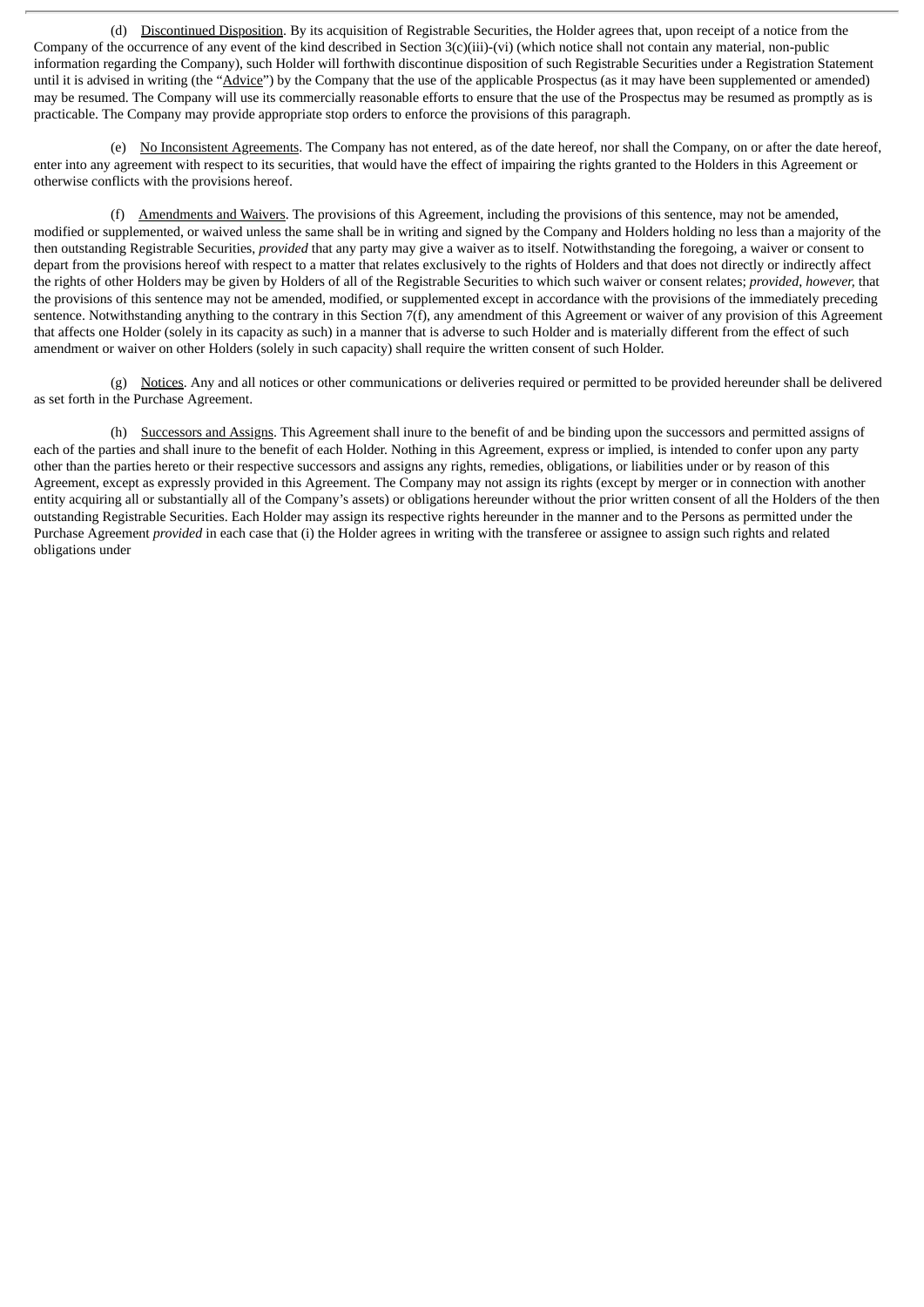this Agreement, and for the transferee or assignee to assume such obligations, and a copy of such agreement is furnished to the Company within a reasonable time after such assignment, (ii) the Company is, within a reasonable time after such transfer or assignment, furnished with written notice of the name and address of such transferee or assignee and the securities with respect to which such registration rights are being transferred or assigned, (iii) at or before the time the Company received the written notice contemplated by clause (ii) of this sentence, the transferee or assignee agrees in writing with the Company to be bound by all of the provisions contained herein and (iv) the transferee is an "accredited investor," as that term is defined in Rule 501 of Regulation D.

(i) Execution and Counterparts. This Agreement may be executed in two or more counterparts, each of which when so executed shall be deemed to be an original and, all of which taken together shall constitute one and the same Agreement and shall become effective when counterparts have been signed by each party and delivered to the other party, it being understood that both parties need not sign the same counterpart. In the event that any signature is delivered by facsimile transmission or by e-mail delivery of a ".pdf" format data file, such signature shall create a valid and binding obligation of the party executing (or on whose behalf such signature is executed) with the same force and effect as if such facsimile or ".pdf" signature were the original thereof.

(j) Governing Law. All questions concerning the construction, validity, enforcement and interpretation of this Agreement shall be determined in accordance with the provisions of the Purchase Agreement.

## (k) **WAIVER OF JURY TRIAL. IN ANY ACTION, SUIT, OR PROCEEDING IN ANY JURISDICTION BROUGHT BY ANY PARTY AGAINST ANY OTHER PARTY IN CONNECTION WITH THIS AGREEMENT OR THE CONTEMPLATED TRANSACTIONS, THE PARTIES EACH KNOWINGLY AND INTENTIONALLY, TO THE GREATEST EXTENT PERMITTED BY APPLICABLE LAW, HEREBY ABSOLUTELY, UNCONDITIONALLY, IRREVOCABLY AND EXPRESSLY WAIVES FOREVER TRIAL BY JURY.**

(l) Cumulative Remedies. Except as provided herein, the remedies provided herein are cumulative and not exclusive of any other remedies provided by law. No waiver of any provision of this Agreement or of any breach of this Agreement shall be deemed a waiver of any other provision of this Agreement or of any preceding or succeeding breach of this Agreement. No waiver or extension of time for the performance of any obligation hereunder shall be deemed a waiver or extension of time for the performance of any other obligation hereunder.

(m) Severability. If any term, provision, covenant or restriction of this Agreement is held by a court of competent jurisdiction to be invalid, illegal, void or unenforceable, the remainder of the terms, provisions, covenants and restrictions set forth herein shall remain in full force and effect and shall in no way be affected, impaired or invalidated, and the parties hereto shall use their good faith reasonable efforts to find and employ an alternative means to achieve the same or substantially the same result as that contemplated by such term, provision, covenant or restriction. It is hereby stipulated and declared to be the intention of the parties that they would have executed the remaining terms, provisions, covenants and restrictions without including any of such that may be hereafter declared invalid, illegal, void or unenforceable.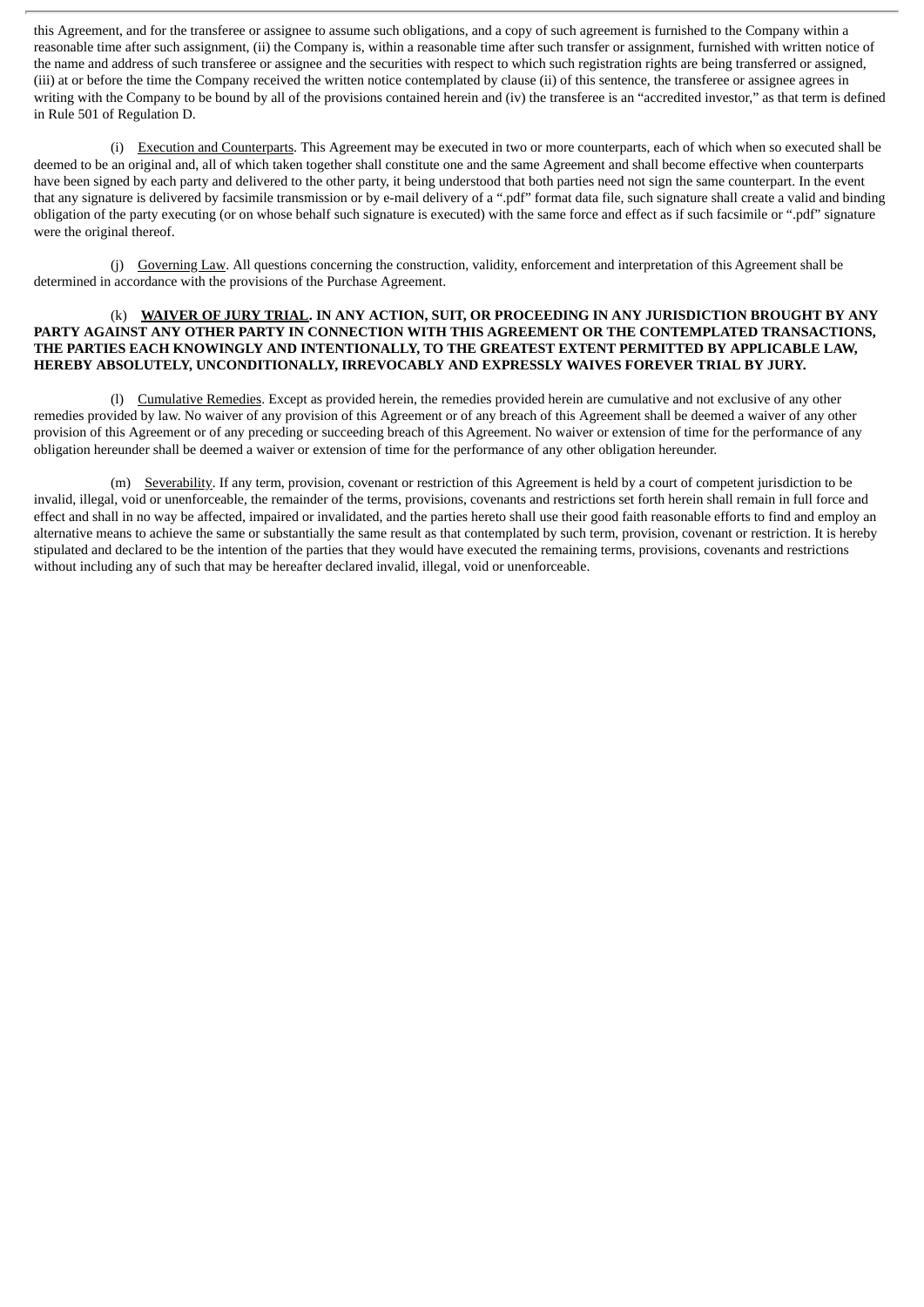(n) Headings. The headings in this Agreement are for convenience only and shall not limit or otherwise affect the meaning hereof.

(o) Further Assurances. The parties shall execute and deliver all such further instruments and documents and take all such other actions as may be reasonably required to carry out the transactions contemplated hereby and to evidence the fulfilment of the agreements contained herein.

[Signature pages follow]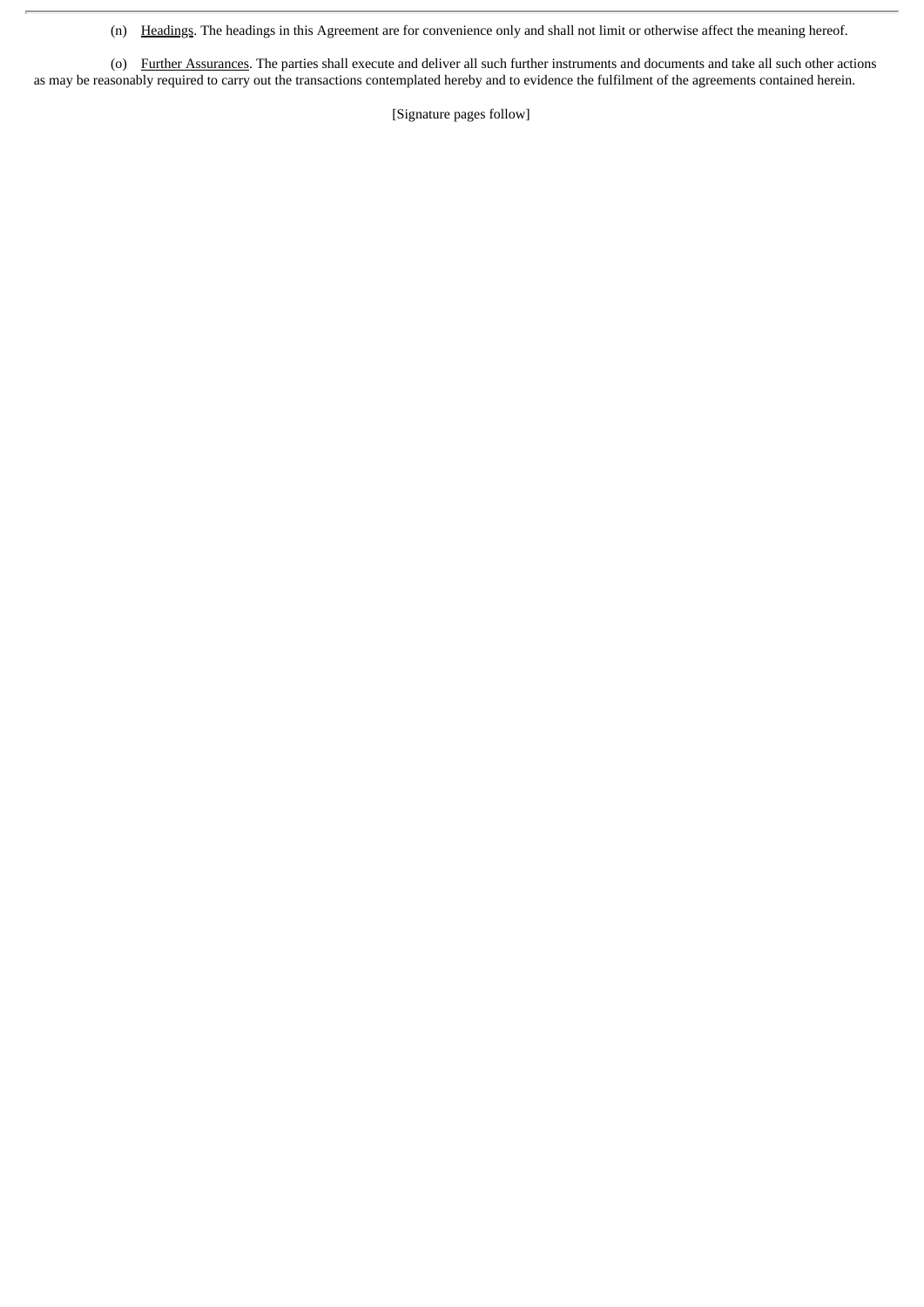IN WITNESS WHEREOF, the parties have executed this Registration Rights Agreement as of the date first written above.

# POTBELLY CORPORATION

By:

Name: Title:

IN WITNESS WHEREOF, the parties have executed this Registration Rights Agreement as of the date first written above.

#### HOLDER:

# AUTHORIZED SIGNATORY

By:

Name: Title: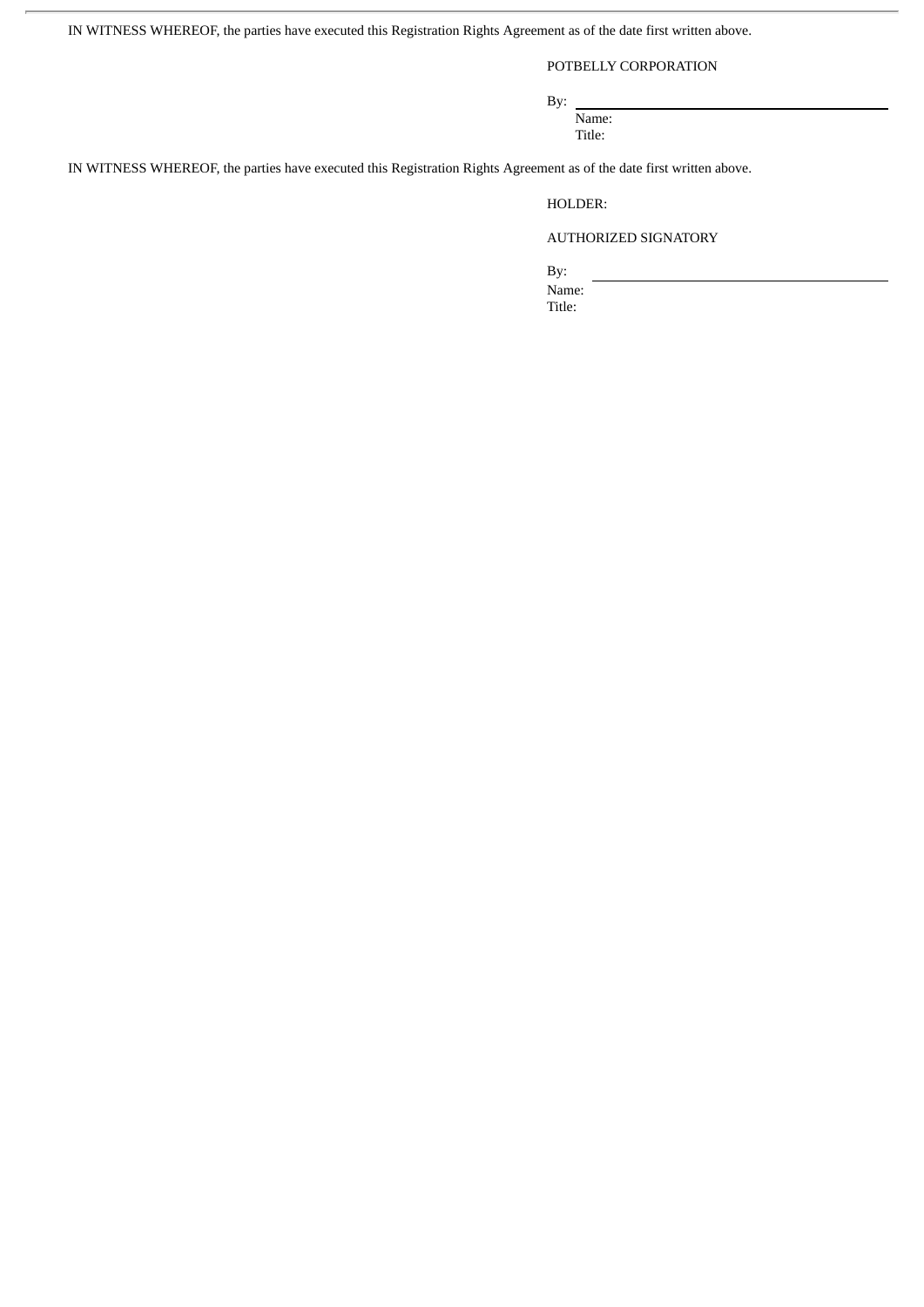## PLAN OF DISTRIBUTION

We are registering the shares of Common Stock (i) issued to the selling stockholders and (ii) issuable upon conversion of the warrants issued to the selling stockholders to permit the resale of these shares of Common Stock by the holders of the shares of Common Stock and the warrants from time to time after the date of this prospectus. We will not receive any of the proceeds from the sale by the selling stockholders of the shares of Common Stock. We will bear all fees and expenses incident to our obligation to register the shares of Common Stock.

The selling stockholders may sell all or a portion of the shares of Common Stock beneficially owned by them and offered hereby from time to time directly or through one or more underwriters, broker-dealers or agents. If the shares of Common Stock are sold through underwriters or broker-dealers, the selling stockholders will be responsible for underwriting discounts or commissions or agent's commissions. The shares of Common Stock may be sold on any national securities exchange or quotation service on which the securities may be listed or quoted at the time of sale, in the over-the-counter market or in transactions otherwise than on these exchanges or systems or in the over-the-counter market and in one or more transactions at fixed prices, at prevailing market prices at the time of the sale, at varying prices determined at the time of sale, or at negotiated prices. These sales may be effected in transactions, which may involve crosses or block transactions. The selling stockholders may use any one or more of the following methods when selling shares:

- ordinary brokerage transactions and transactions in which the broker-dealer solicits purchasers;
- block trades in which the broker-dealer will attempt to sell the shares as agent but may position and resell a portion of the block as principal to facilitate the transaction;
- purchases by a broker-dealer as principal and resale by the broker-dealer for its account;
- an exchange distribution in accordance with the rules of the applicable exchange;
- privately negotiated transactions;
- settlement of short sales entered into after the effective date of the registration statement of which this prospectus is a part;
- broker-dealers may agree with the selling stockholders to sell a specified number of such shares at a stipulated price per share;
- through the writing or settlement of options or other hedging transactions, whether such options are listed on an options exchange or otherwise;
- a combination of any such methods of sale; and
- any other method permitted pursuant to applicable law.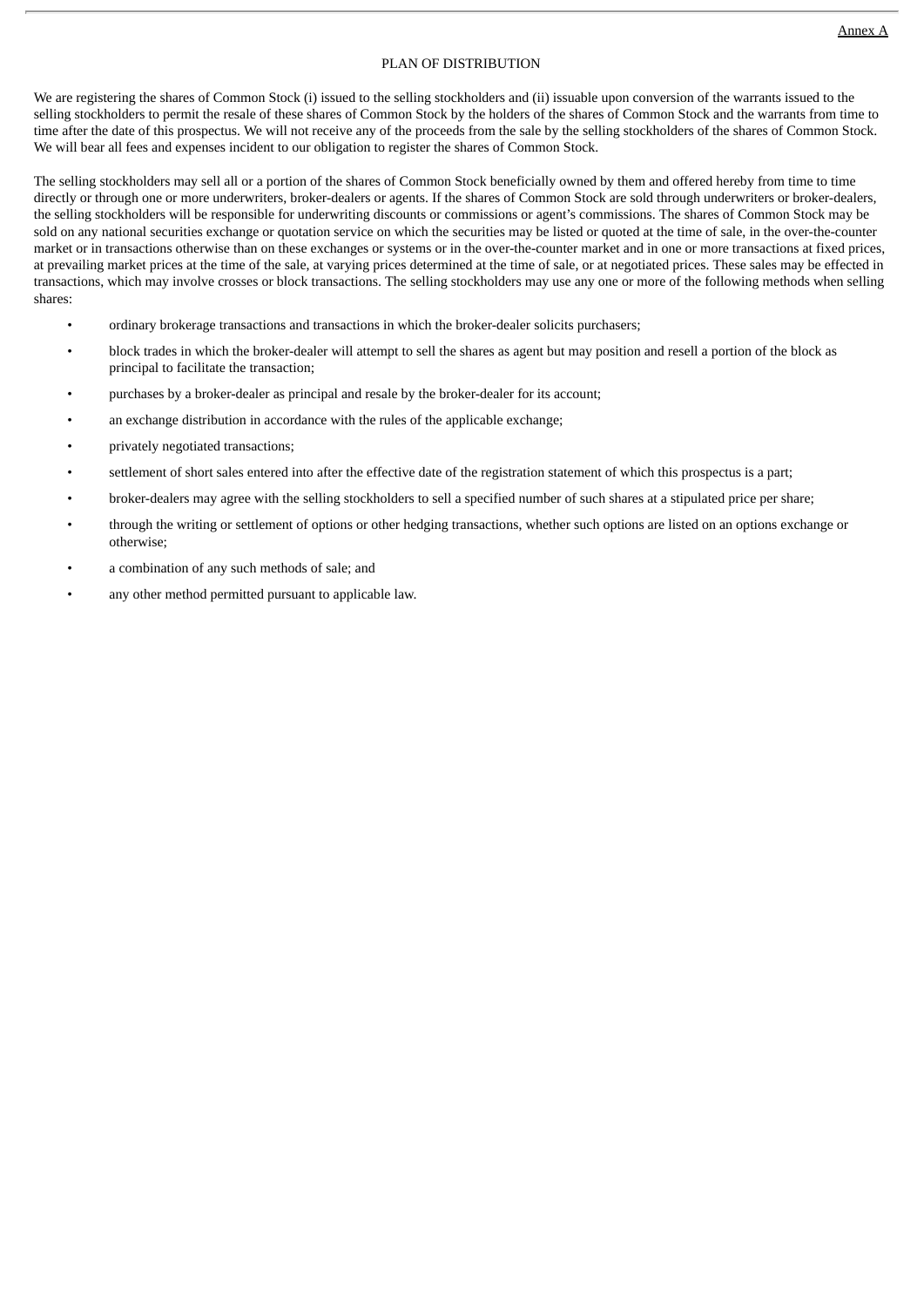The selling stockholders also may resell all or a portion of the shares in open market transactions in reliance upon Rule 144 under the Securities Act of 1933, as amended, or the Securities Act, as permitted by that rule, or Section 4(a)(1) under the Securities Act, if available, rather than under this prospectus, provided that they meet the criteria and conform to the requirements of those provisions.

Broker-dealers engaged by the selling stockholders may arrange for other broker-dealers to participate in sales. If the selling stockholders effect such transactions by selling shares of Common Stock to or through underwriters, broker-dealers or agents, such underwriters, broker-dealers or agents may receive commissions in the form of discounts, concessions or commissions from the selling stockholders or commissions from purchasers of the shares of Common Stock for whom they may act as agent or to whom they may sell as principal. Such commissions will be in amounts to be negotiated, but, except as set forth in a supplement to this Prospectus, in the case of an agency transaction will not be in excess of a customary brokerage commission in compliance with FINRA Rule 2121; and in the case of a principal transaction a markup or markdown in compliance with FINRA Rule 2121.01.

In connection with sales of the shares of Common Stock or otherwise, the selling stockholders may enter into hedging transactions with broker-dealers or other financial institutions, which may in turn engage in short sales of the shares of Common Stock in the course of hedging in positions they assume. The selling stockholders may also sell shares of Common Stock short and if such short sale shall take place after the date that this registration statement is declared effective by the Commission, the selling stockholders may deliver shares of Common Stock covered by this prospectus to close out short positions and to return borrowed shares in connection with such short sales. The selling stockholders may also loan or pledge shares of Common Stock to broker-dealers that in turn may sell such shares, to the extent permitted by applicable law. The selling stockholders may also enter into option or other transactions with broker-dealers or other financial institutions or the creation of one or more derivative securities which require the delivery to such broker-dealer or other financial institution of shares offered by this prospectus, which shares such broker-dealer or other financial institution may resell pursuant to this prospectus (as supplemented or amended to reflect such transaction). Notwithstanding the foregoing, the selling stockholders have been advised that they may not use shares registered on this registration statement to cover short sales of our common stock made prior to the date the registration statement, of which this prospectus forms a part, has been declared effective by the Securities and Exchange Commission.

The selling stockholders may, from time to time, pledge or grant a security interest in some or all of the shares of Common Stock or the warrants owned by them and, if they default in the performance of their secured obligations, the pledgees or secured parties may offer and sell the shares of Common Stock from time to time pursuant to this prospectus or any amendment to this prospectus under Rule 424(b)(3) or other applicable provision of the Securities Act, amending, if necessary, the list of selling stockholders to include the pledgees, transferees or other successors in interest as selling stockholders under this prospectus. The selling stockholders also may transfer and donate the shares of Common Stock in other circumstances in which case the transferees, donees, pledgees or other successors in interest will be the selling beneficial owners for purposes of this prospectus.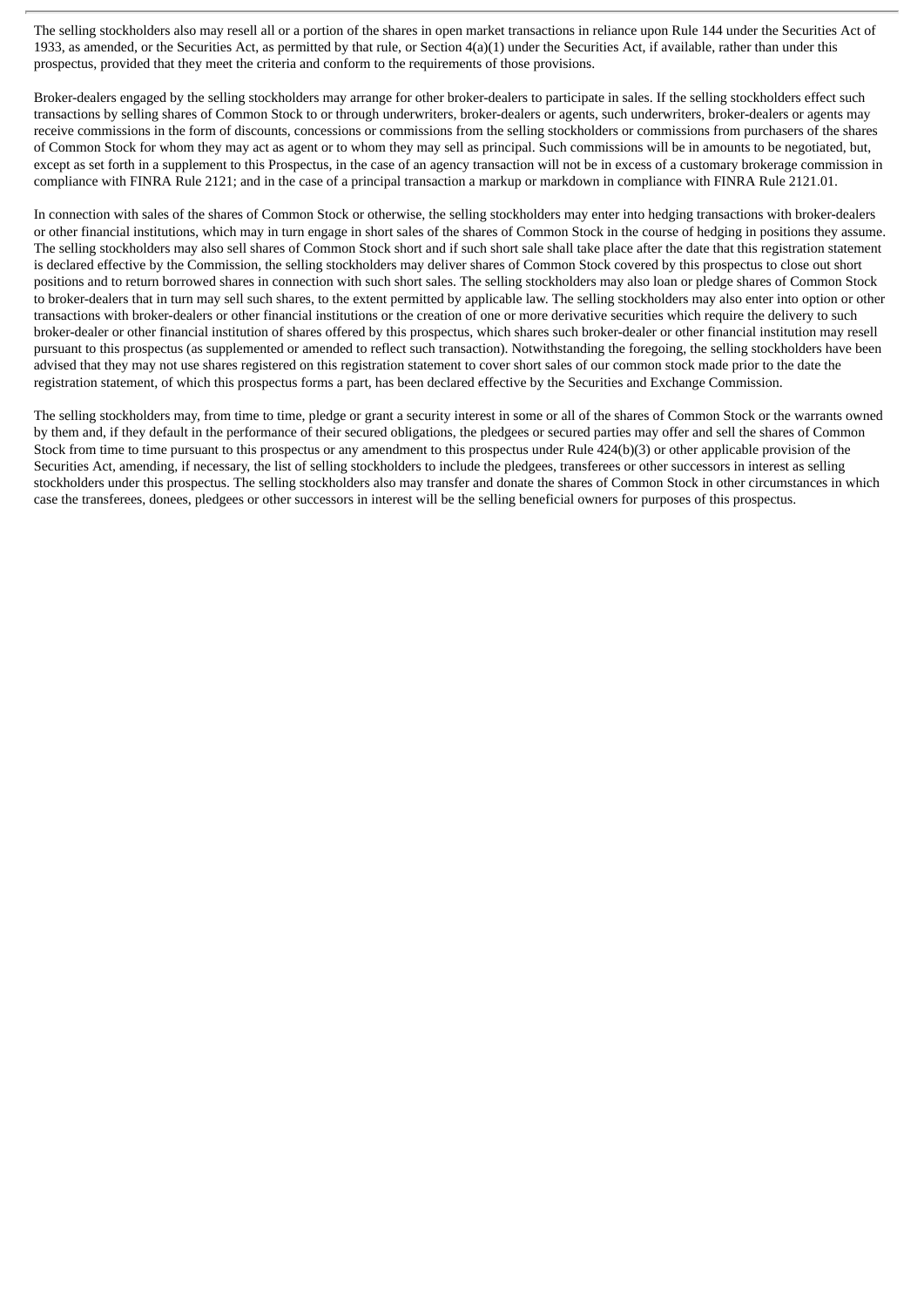The selling stockholders and any broker-dealer or agent participating in the distribution of the shares of Common Stock may be deemed to be "underwriters" within the meaning of Section  $2(a)(11)$  of the Securities Act in connection with such sales. In such event, any commissions paid, or any discounts or concessions allowed to, any such broker-dealer or agent and any profit on the resale of the shares purchased by them may be deemed to be underwriting commissions or discounts under the Securities Act. Selling stockholders who are "underwriters" within the meaning of Section 2(a)(11) of the Securities Act will be subject to the applicable prospectus delivery requirements of the Securities Act including Rule 172 thereunder and may be subject to certain statutory liabilities of, including but not limited to, Sections 11, 12 and 17 of the Securities Act and Rule 10b-5 under the Securities Exchange Act of 1934, as amended, or the Exchange Act.

Each selling stockholder has informed us that it is not a registered broker-dealer and does not have any written or oral agreement or understanding, directly or indirectly, with any person to distribute the Common Stock. Upon our being notified in writing by a selling stockholder that any material arrangement has been entered into with a broker-dealer for the sale of common stock through a block trade, special offering, exchange distribution or secondary distribution or a purchase by a broker or dealer, a supplement to this prospectus will be filed, if required, pursuant to Rule 424(b) under the Securities Act, disclosing (i) the name of each such selling stockholder and of the participating broker-dealer(s), (ii) the number of shares involved, (iii) the price at which such the shares of Common Stock were sold, (iv) the commissions paid or discounts or concessions allowed to such brokerdealer(s), where applicable, (v) that such broker-dealer(s) did not conduct any investigation to verify the information set out or incorporated by reference in this prospectus, and (vi) other facts material to the transaction.

Under the securities laws of some states, the shares of Common Stock may be sold in such states only through registered or licensed brokers or dealers. In addition, in some states the shares of Common Stock may not be sold unless such shares have been registered or qualified for sale in such state or an exemption from registration or qualification is available and is complied with.

There can be no assurance that any selling stockholder will sell any or all of the shares of Common Stock registered pursuant to the registration statement of which this prospectus forms a part.

Each selling stockholder and any other person participating in such distribution will be subject to applicable provisions of the Exchange Act and the rules and regulations thereunder, including, without limitation, to the extent applicable, Regulation  $\dot{M}$  of the Exchange Act, which may limit the timing of purchases and sales of any of the shares of Common Stock by the selling stockholder and any other participating person. To the extent applicable, Regulation M may also restrict the ability of any person engaged in the distribution of the shares of Common Stock to engage in market-making activities with respect to the shares of Common Stock. All of the foregoing may affect the marketability of the shares of Common Stock and the ability of any person or entity to engage in market-making activities with respect to the shares of Common Stock.

We will pay all expenses of the registration of the shares of Common Stock pursuant to the registration rights agreement, including, without limitation, Securities and Exchange Commission filing fees and expenses of compliance with state securities or "blue sky" laws; provided, however, that each selling stockholder will pay all underwriting discounts and selling commissions, if any and any related legal expenses incurred by it. We will indemnify the selling stockholders against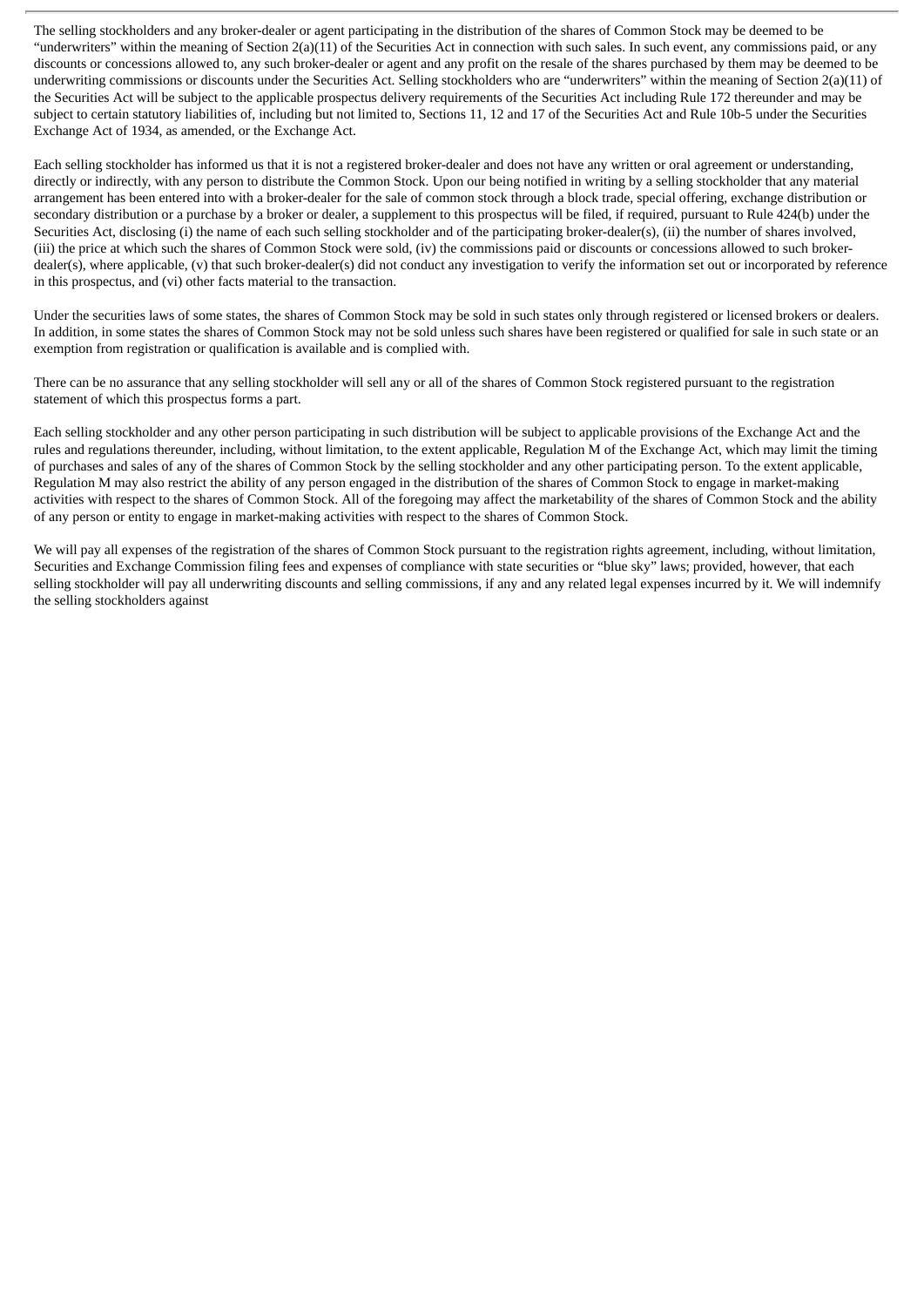certain liabilities, including some liabilities under the Securities Act, in accordance with the registration rights agreement, or the selling stockholders will be entitled to contribution. We may be indemnified by the selling stockholders against civil liabilities, including liabilities under the Securities Act, that may arise from any written information furnished to us by the selling stockholders specifically for use in this prospectus, in accordance with the registration rights agreement, or we may be entitled to contribution.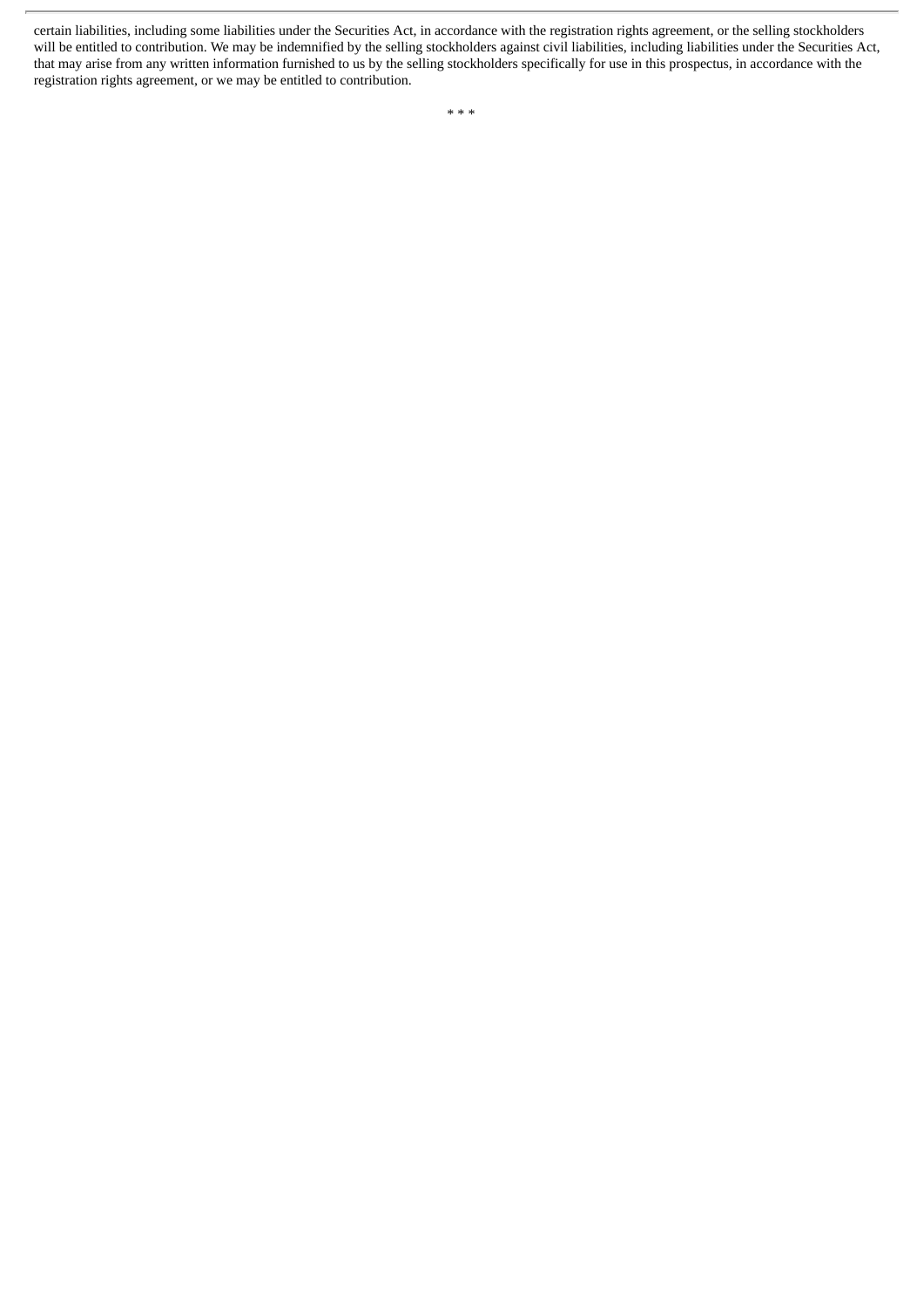#### POTBELLY CORPORATION

#### SELLING STOCKHOLDER NOTICE AND QUESTIONNAIRE

The undersigned holder of shares of the common stock, par value \$0.01 per share, of Potbelly Corporation (the "Company") understands that the Company intends to file with the Securities and Exchange Commission a registration statement on Form S-3 (the "Resale Registration Statement") for the registration and the resale under Rule 415 of the Securities Act of 1933, as amended (the "Securities Act"), of the Registrable Securities in accordance with the terms of the Registration Rights Agreement. All capitalized terms not otherwise defined herein shall have the meanings ascribed thereto in the Registration Rights Agreement.

In order to sell or otherwise dispose of any Registrable Securities pursuant to the Resale Registration Statement, a holder of Registrable Securities generally will be required to be named as a selling stockholder in the related prospectus or a supplement thereto (as so supplemented, the "Prospectus"), deliver the Prospectus to purchasers of Registrable Securities (including pursuant to Rule 172 under the Securities Act) and be bound by the provisions of the Registration Rights Agreement (including certain indemnification provisions, as described below). Holders must complete and deliver this Notice and Questionnaire in order to be named as selling stockholders in the Prospectus.

Certain legal consequences arise from being named as a selling stockholder in the Resale Registration Statement and the Prospectus. Holders of Registrable Securities are advised to consult their own securities law counsel regarding the consequences of being named or not named as a selling stockholder in the Resale Registration Statement and the Prospectus.

#### **NOTICE**

The undersigned holder (the "Selling Stockholder") of Registrable Securities hereby gives notice to the Company of its intention to sell or otherwise dispose of Registrable Securities owned by it and listed below in Item (3), unless otherwise specified in Item (3), pursuant to the Resale Registration Statement. The undersigned, by signing and returning this Notice and Questionnaire, understands and agrees that it will be bound by the terms and conditions of this Notice and Questionnaire and the Registration Rights Agreement.

The undersigned hereby provides the following information to the Company and represents and warrants that such information is accurate and complete:

## **QUESTIONNAIRE**

#### 1. Name.

- (a) Full Legal Name of Selling Stockholder:
- (b) Full Legal Name of Registered Holder (if not the same as (a) above) through which Registrable Securities Listed in Item 3 below are held: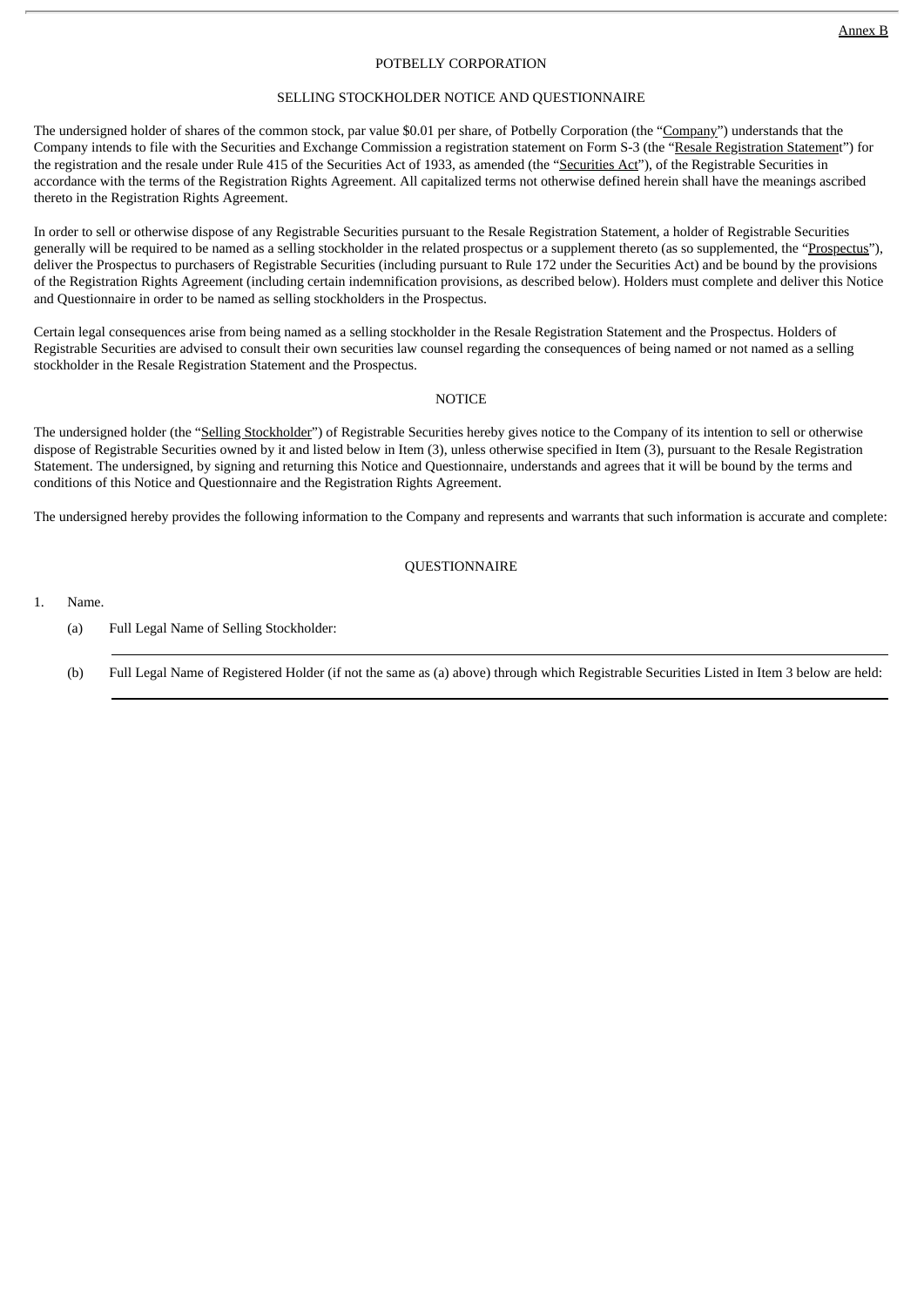(c) Full Legal Name of Natural Control Person (which means a natural person who directly or indirectly alone or with others has power to vote or dispose of the securities covered by the questionnaire):

2. Address for Notices to Selling Stockholder:

| Telephone:                |  |  |  |
|---------------------------|--|--|--|
| Fax:                      |  |  |  |
| <b>Contact Person:</b>    |  |  |  |
| E-mail address of Contact |  |  |  |
| Person:                   |  |  |  |

- (a) Type and Number of Registrable Securities beneficially owned:
- (b) Number of shares of Common Stock to be registered pursuant to this Notice for resale:
- 4. Broker-Dealer Status:
	- (a) Are you a broker-dealer?

Yes □ No □

(b) If "yes" to Section 4(a), did you receive your Registrable Securities as compensation for investment banking services to the Company? Yes □ No □

Note: If no, the Commission's staff has indicated that you should be identified as an underwriter in the Registration Statement.

(c) Are you an affiliate of a broker-dealer?

Yes □ No □

(d) If you are an affiliate of a broker-dealer, do you certify that you bought the Registrable Securities in the ordinary course of business, and at the time of the purchase of the Registrable Securities to be resold, you had no agreements or understandings, directly or indirectly, with any person to distribute the Registrable Securities?

Yes □ No □

Note: If no, the Commission's staff has indicated that you should be identified as an underwriter in the Registration Statement.

5. Beneficial Ownership of Other Securities of the Company Owned by the Selling Stockholder.

Except as set forth below in this Item 5, the undersigned is not the beneficial or registered owner of any securities of the Company other than the *Registrable Securities listed above in Item 3.*

Note: If yes, provide a narrative explanation below: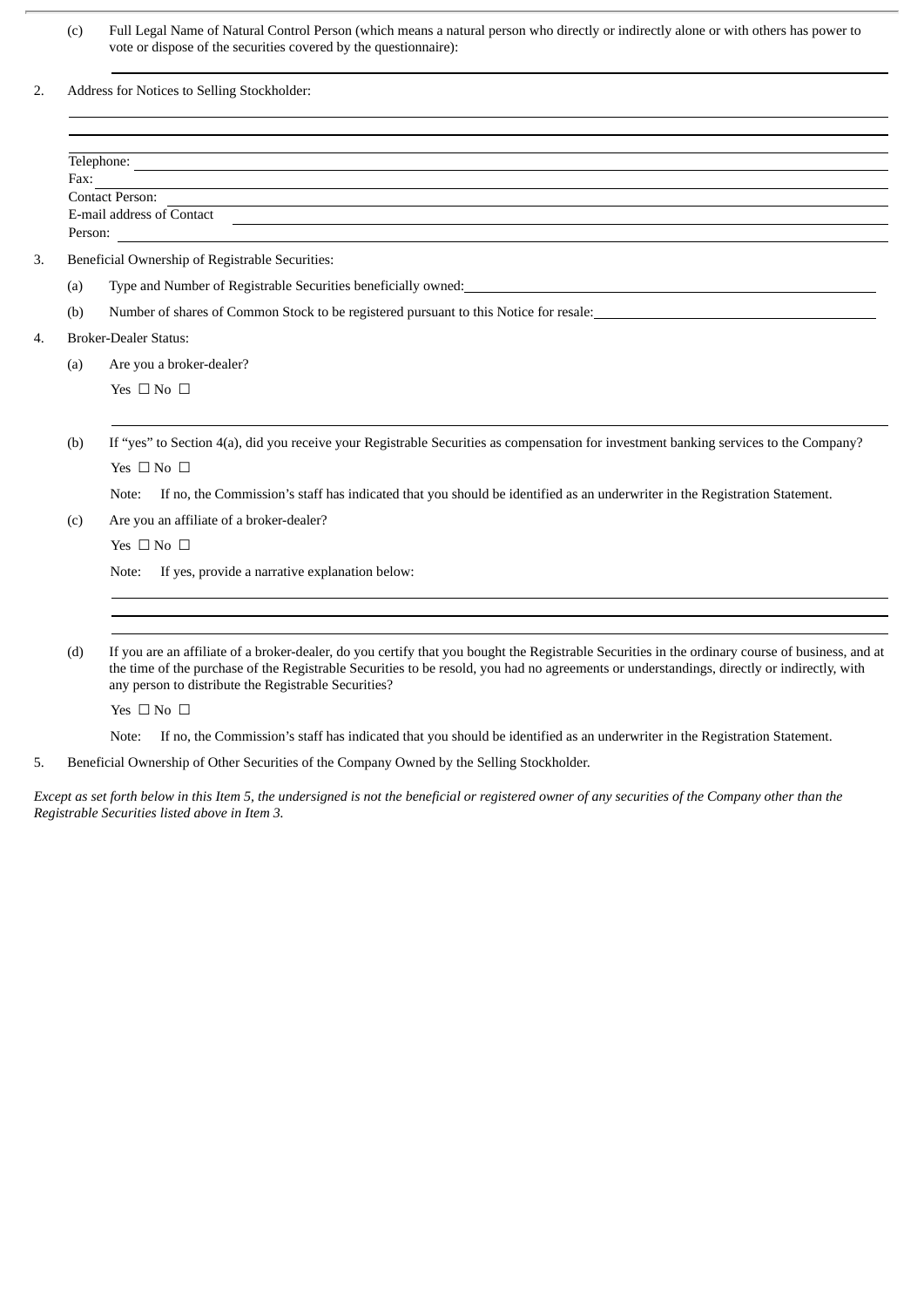#### 6. Relationships with the Company:

Except as set forth below, neither the undersigned nor any of its affiliates, officers, directors or principal equity holders (owners of 5% of more of the equity securities of the undersigned) has held any position or office or has had any other material relationship with the Company (or its predecessors or *affiliates) during the past three years.*

State any exceptions here:

#### 7. Plan of Distribution:

The undersigned has reviewed the form of Plan of Distribution attached as Annex A to the Registration Rights Agreement, and hereby confirms that, except as set forth below, the information contained therein regarding the undersigned and its plan of distribution is correct and complete.

State any exceptions here:

The undersigned agrees to promptly notify the Company of any inaccuracies or changes in the information provided herein that may occur subsequent to the date hereof and prior to the effective date of any applicable Resale Registration Statement. All notices hereunder and pursuant to the Registration Rights Agreement shall be made in writing, by hand delivery, confirmed or facsimile transmission, first-class mail or air courier guaranteeing overnight delivery at the address set forth below. In the absence of any such notification, the Company shall be entitled to continue to rely on the accuracy of the information in this Notice and Questionnaire.

**\*\*\*\*\*\*\*\*\*\*\***

By signing below, the undersigned consents to the disclosure of the information contained herein in its answers to Items (1) through (7) above and the inclusion of such information in the Resale Registration Statement and the Prospectus. The undersigned understands that such information will be relied upon by the Company in connection with the preparation or amendment of any such Registration Statement and the Prospectus.

By signing below, the undersigned acknowledges that it understands its obligation to comply, and agrees that it will comply, with the provisions of the Exchange Act and the rules and regulations thereunder, particularly Regulation M in connection with any offering of Registrable Securities pursuant to the Resale Registration Statement. The undersigned also acknowledges that it understands that the answers to this Questionnaire are furnished for use in connection with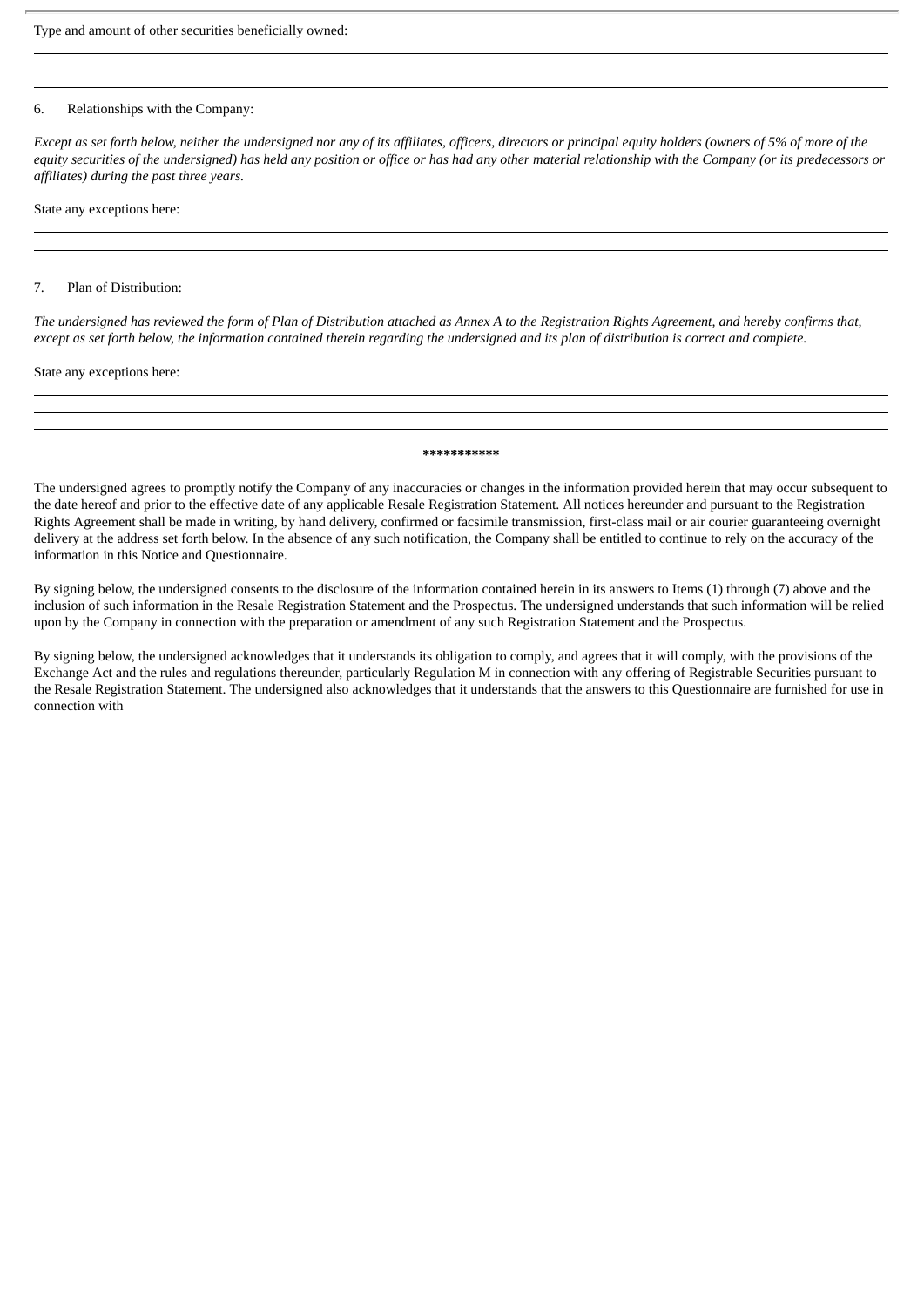Registration Statements filed pursuant to the Registration Rights Agreement and any amendments or supplements thereto filed with the Commission pursuant to the Securities Act.

The undersigned hereby acknowledges and is advised of the following Interpretation A.65 of the July 1997 SEC Manual of Publicly Available Telephone Interpretations regarding short selling:

"An Issuer filed a Form S-3 registration statement for a secondary offering of common stock which is not yet effective. One of the selling stockholders wanted to do a short sale of common stock "against the box" and cover the short sale with registered shares after the effective date. The issuer was advised that the short sale could not be made before the registration statement become effective, because the shares underlying the short sale are deemed to be sold at the time such sale is made. There would, therefore, be a violation of Section 5 if the shares were effectively sold prior to the *effective date."*

By returning this Questionnaire, the undersigned will be deemed to be aware of the foregoing interpretation.

I confirm that, to the best of my knowledge and belief, the foregoing statements (including, without limitation the answers to this Questionnaire) are correct.

IN WITNESS WHEREOF the undersigned, by authority duly given, has caused this Questionnaire to be executed and delivered either in person or by its duly authorized agent.

Dated: Beneficial Owner:

By:

Name: Title: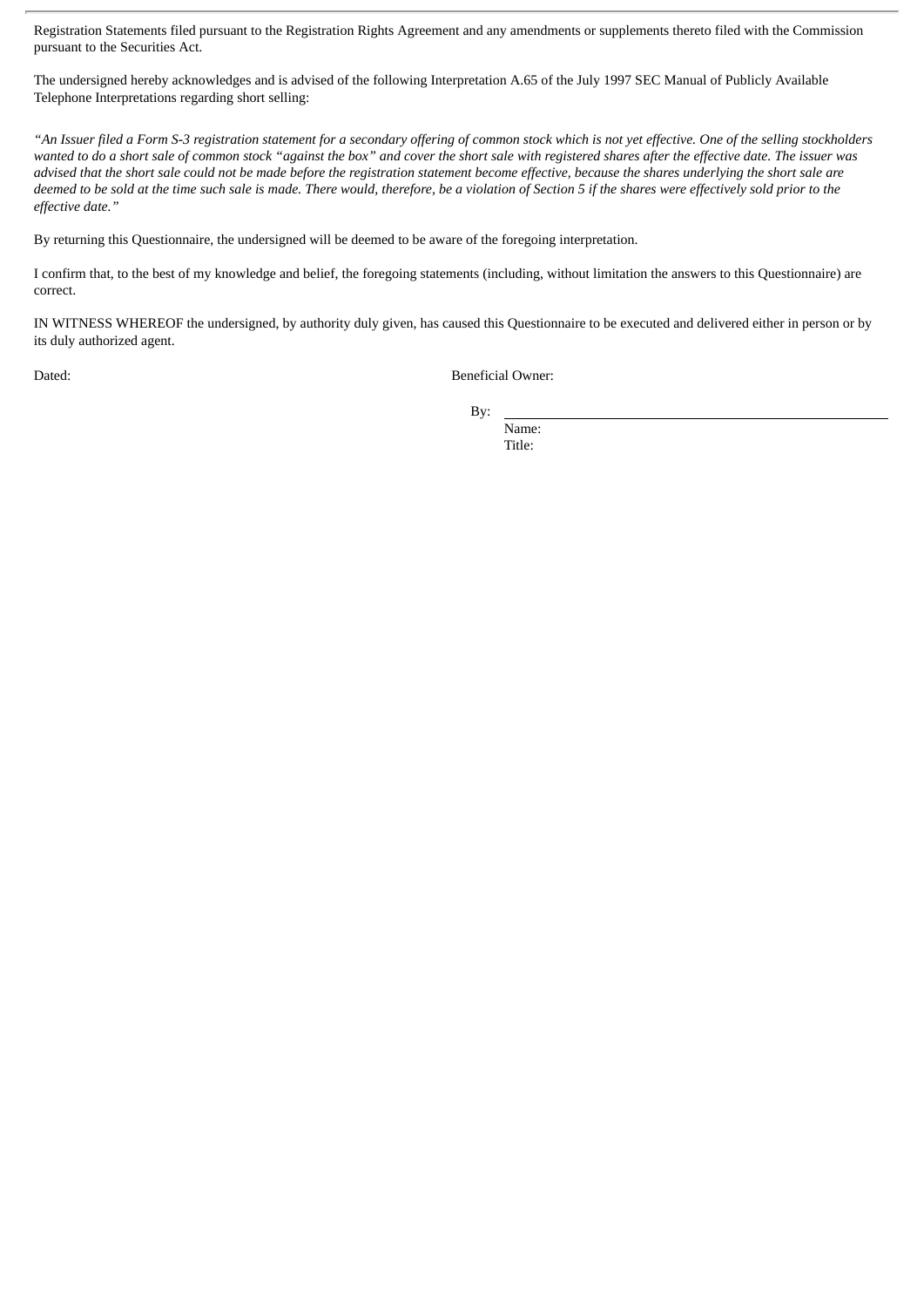

## **Potbelly Corporation Announces \$16 Million Private Placement and Agreement to Amend Credit Facility**

Additional capital will strengthen the Company's balance sheet, boost the Potbelly brand and support its focus on traffic-driven profitability

CHICAGO, February 10, 2021 – Potbelly Corporation ("Potbelly") (NASDAQ: PBPB), the iconic neighborhood sandwich shop, today announced that it has entered into a definitive securities purchase agreement with existing and new investors to raise approximately \$16 million. The closing is anticipated to occur on February 12, 2021, subject to customary closing conditions.

Potbelly also announced that it has reached an agreement in principle with its lender, JP Morgan, to amend its existing senior secured revolving credit facility. Upon execution of the amendment, Potbelly is expected to have a senior secured revolving credit facility of \$25 million that matures on January 31, 2023.

Bob Wright, President and Chief Executive Officer of Potbelly commented, "Today is great day for Potbelly as we enhance our ability to achieve 'Traffic-Driven Profitability' through the five strategic pillars that are the core to the company's growth. These include: 1) Craveable, Quality Food at a Great Value, 2) People Creating Good Vibes, 3) Customer Experiences that Drive Traffic Growth, 4) Digitally-Driven Awareness, Connection and Traffic, and 5) Franchise-Focused Development. As 2021 progresses, we expect to see our customers increasingly enjoy Potbelly's offerings as the pace of COVID-19 vaccinations and dining-room re-openings accelerate across our markets. Thus, the proceeds from today's offering and the revised credit facility will help bolster our balance sheet and provide the necessary capital to both boost the brand and invest in our future as we return to growth."

The private placement offering (the "Offering") consists of 3,249,688 shares of common stock (the "Common Stock") and warrants to purchase up to 1,299,867 shares of common stock (the "Warrants"). Potbelly expects to receive gross proceeds of approximately \$16 million from the Offering before deducting estimated offering expenses and placement agent fees, based on an offering price of \$4.91 per share. The warrants will have an exercise price of \$5.45 per share and will be exercisable for five years beginning on August 13, 2021. Subscribers to the Offering include new investors in the Company and certain current Potbelly institutional investors. The Company intends to use the net proceeds of the offering for working capital and other general corporate purposes.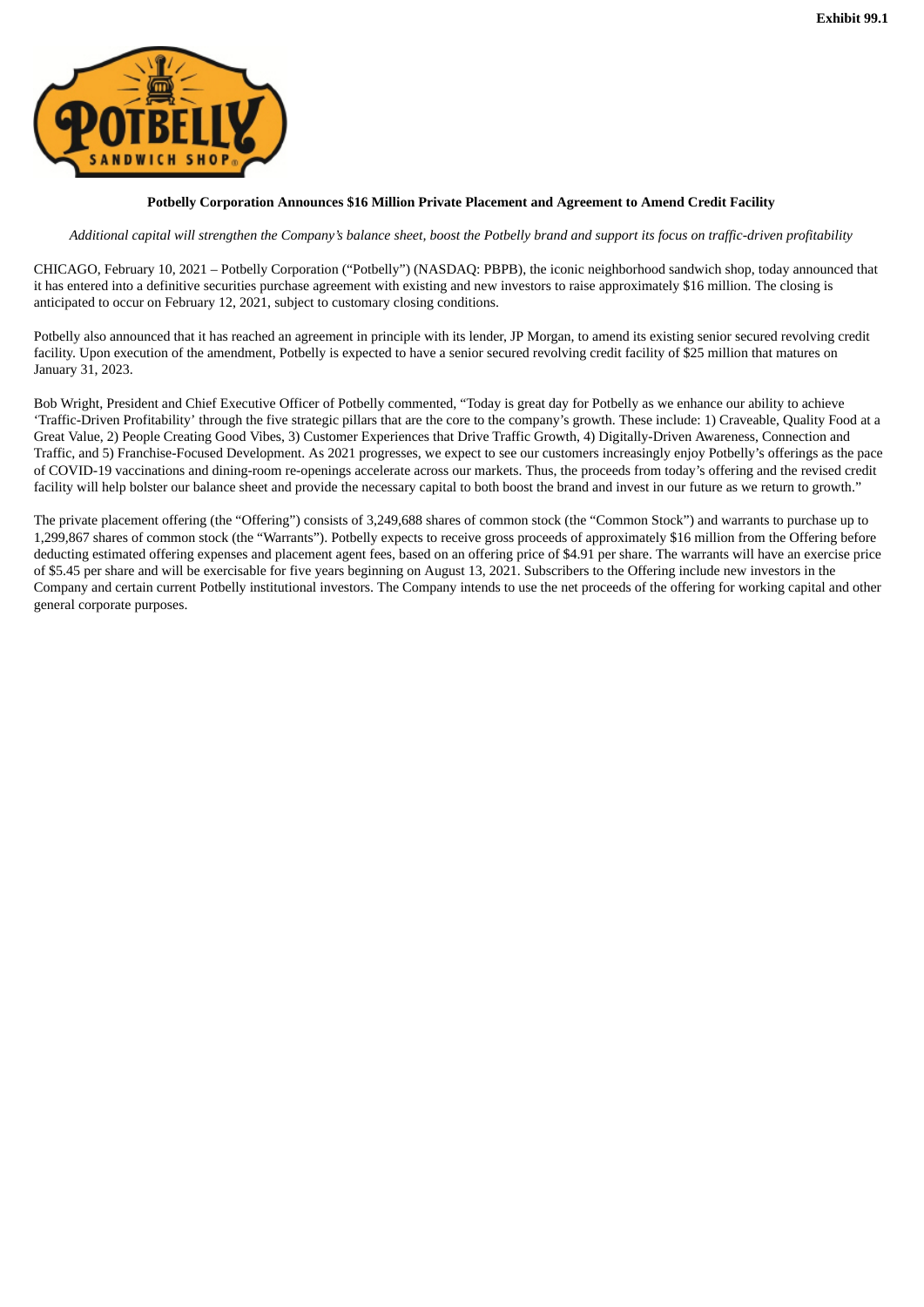None of the Common Stock, the Warrants or the shares of common stock issuable upon exercise of the warrants (the "Warrant Shares") have been registered under the Securities Act of 1933, as amended (the "Securities Act"), and may not be offered or sold in the United States absent registration or an applicable exemption from registration requirements. Potbelly has agreed to file a resale registration statement with the Securities and Exchange Commission (the "SEC"), for purposes of registering the resale of the Common Stock and Warrant Shares within 30 days following the closing of the Offering.

This press release shall not constitute an offer to sell or a solicitation of an offer to buy, nor shall there be any sale of these securities in any state or jurisdiction in which such an offer, solicitation or sale would be unlawful prior to registration or qualification under the securities laws of any such state or jurisdiction.

William Blair & Company is acting as the sole placement agent for the Offering.

## **About Potbelly**

Potbelly Corporation is a neighborhood sandwich concept that has been feeding customers' smiles with warm, toasty sandwiches, signature salads, hand-dipped shakes and other fresh menu items, customized just the way customers want them, for more than 40 years. Potbelly promises Fresh, Fast & Friendly service in an environment that reflects the local neighborhood. Since opening its first shop in Chicago in 1977, Potbelly has expanded to neighborhoods across the country - with more than 400 company-owned shops in the United States. Additionally, Potbelly franchisees operate over 40 shops in the United States.

### **Forward-Looking Statements**

In addition to historical information, this press release contains forward-looking statements within the meaning of Section 27A of the Securities Act of 1933, as amended, Section 21E of the Securities Exchange Act of 1934, as amended and the Private Securities Litigation Reform Act of 1995. Forwardlooking statements, written, oral or otherwise made, represent the Company's expectation or belief concerning future events. Without limiting the foregoing, the words "believes," "expects," "may," "will," "should," "seeks," "intends," "plans," "strives," "goal," "estimates," "forecasts," "projects" or "anticipates" or the negative of these terms and similar expressions are intended to identify forward-looking statements. Forward-looking statements may include, among others, statements relating to: our future financial position and results of operations, business strategy, budgets, projected costs and plans and objectives of management for future operations. By nature, forward-looking statements involve risks and uncertainties that could cause actual results to differ materially from those projected or implied by the forward-looking statement, due to reasons including, but not limited to, risks related to the COVID-19 outbreak; compliance with our Credit Agreement covenants, competition; general economic conditions; our ability to successfully implement our business strategy; the success of our initiatives to increase sales and traffic; changes in commodity, energy and other costs; our ability to attract and retain management and employees; consumer reaction to industry-related public health issues and perceptions of food safety; our ability to manage our growth; reputational and brand issues; price and availability of commodities; consumer confidence and spending patterns; and weather conditions. In addition, there may be other factors of which we are presently